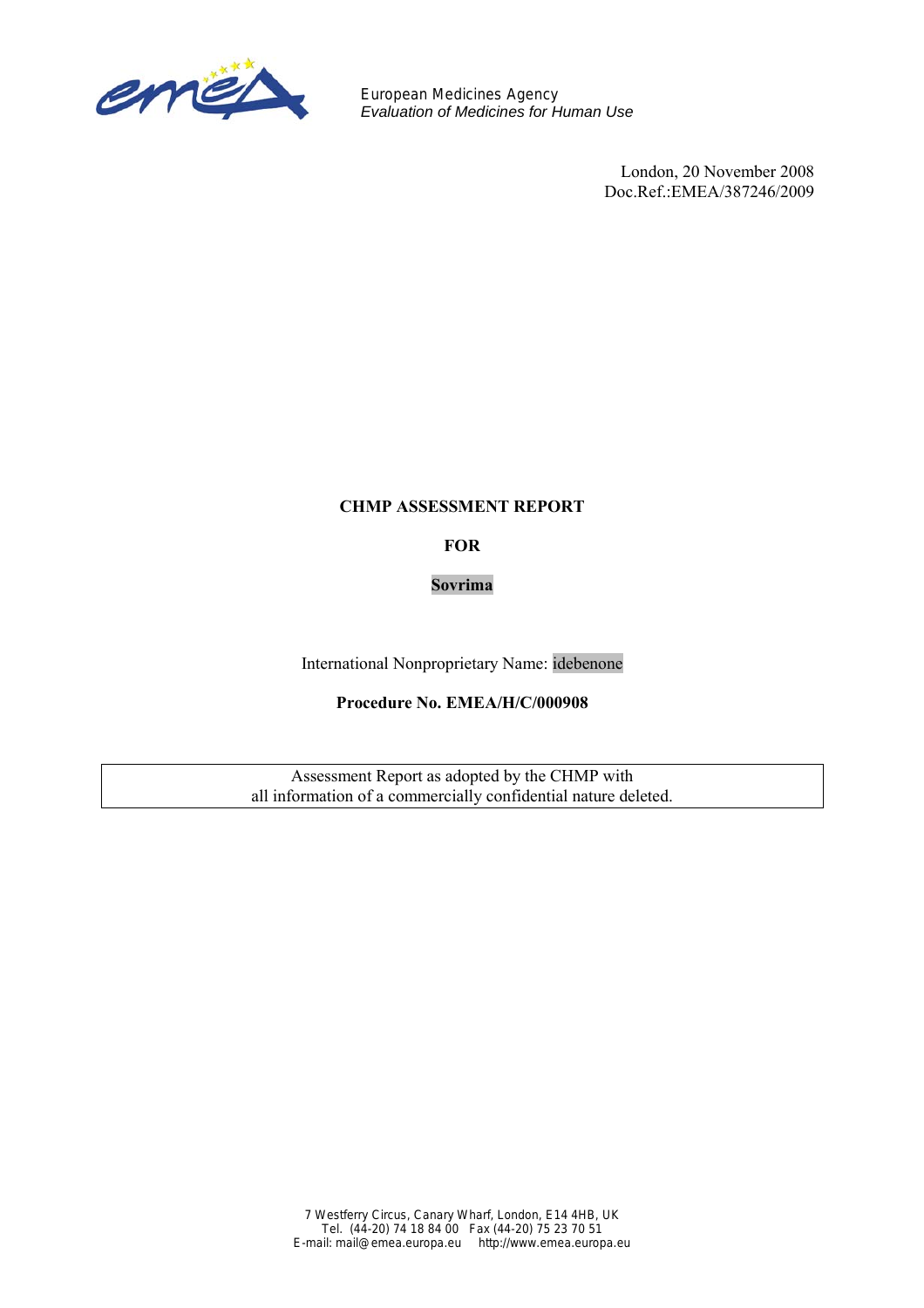# **TABLE OF CONTENTS**

| $\mathbf{1}$ |                                                                                         |  |
|--------------|-----------------------------------------------------------------------------------------|--|
| 1.1          |                                                                                         |  |
| 1.2          |                                                                                         |  |
| 1.3          |                                                                                         |  |
| $\mathbf{2}$ |                                                                                         |  |
| 2.1          |                                                                                         |  |
| 2.2          |                                                                                         |  |
| 2.3          |                                                                                         |  |
| 3            |                                                                                         |  |
| 3.1          |                                                                                         |  |
| 3.2          |                                                                                         |  |
| 3.3          | Questions addressed by the CHMP to the Clinical Neurosciences Scientific Advisory Group |  |
| 3.4          |                                                                                         |  |
| 3.5          |                                                                                         |  |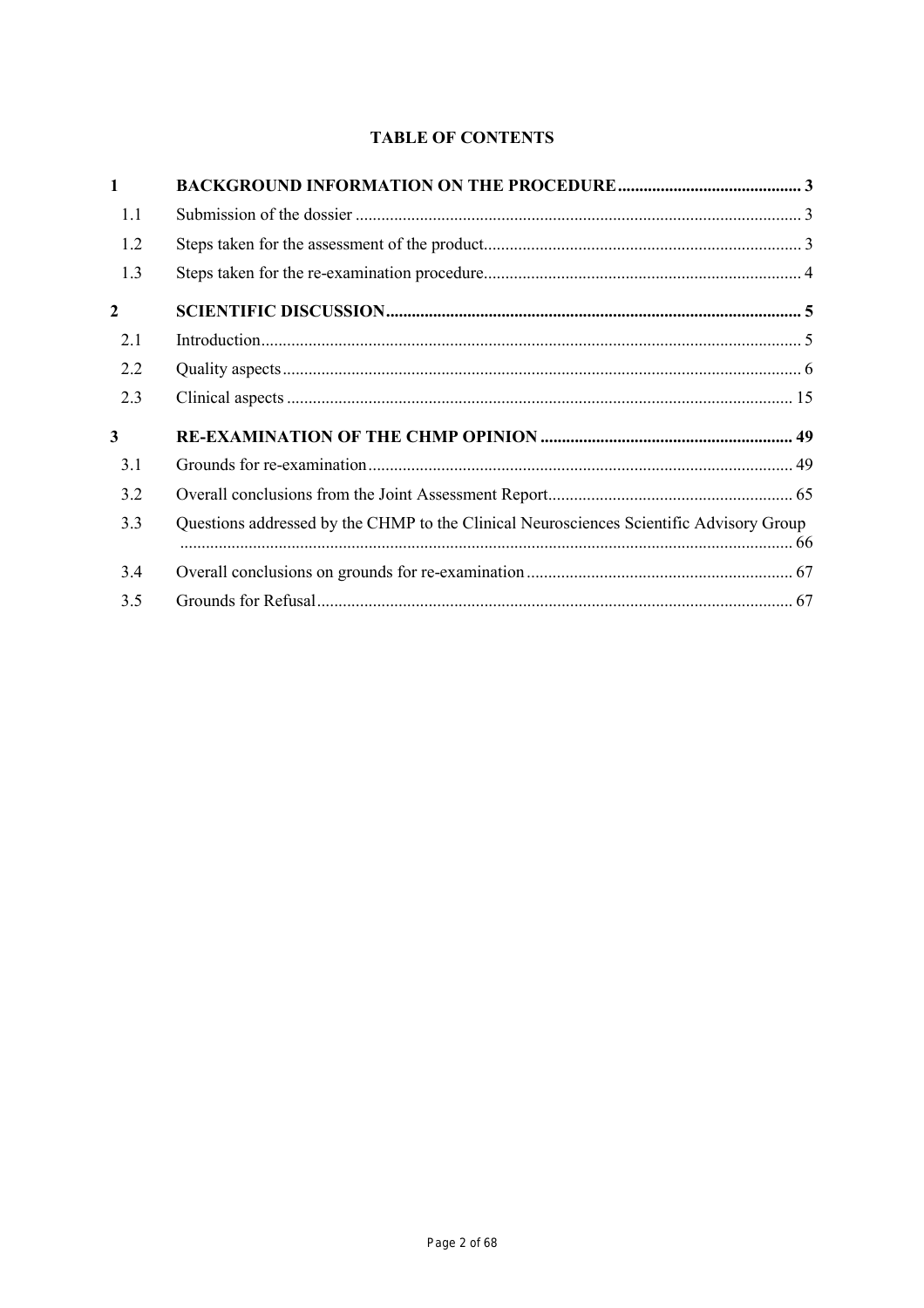# **1 BACKGROUND INFORMATION ON THE PROCEDURE**

# **1.1 Submission of the dossier**

The applicant Santhera Pharmaceuticals (Deutschland) GmbH submitted on 26 July 2007 an application for Marketing Authorisation to the European Medicines Agency (EMEA) through the centralised procedure for Sovrima, which was designated as an orphan medicinal product EU/3/04/189 on 08 March 2004. Sovrima was designated as an orphan medicinal product in the following indication: treatment of Friedreich's Ataxia. The calculated prevalence of this condition was 5 per 10,000 EU population.

The applicant applied for the following indication: "treatment of Friedreich's Ataxia in paediatric and young adult patients, or in adult patients diagnosed within the last 5 years. Sovrima is also indicated in adult Friedreich's Ataxia patients with cardiomyopathy."

The legal basis for this application refers to Article 8.3 of Directive 2001/83/EC, known active substance.

# **Protocol Assistance:**

The applicant received Protocol Assistance from the CHMP on 28 May 2005. The Protocol Assistance pertained to sought on pre-clinical and clinical development programmes of the dossier.

#### **Licensing status:**

The product was not licensed in any country at the time of submission of the application.

The Rapporteur and Co-Rapporteur appointed by the CHMP and the evaluation teams were: Rapporteur: Tomas P Salmonson Co-Rapporteur: Concepción Prieto Yerro

# **1.2 Steps taken for the assessment of the product**

- The application was received by the EMEA on 26 July 2007.
- The procedure started on 15 August 2007.
- The Rapporteur's first Assessment Report was circulated to all CHMP members on 01 November 2007. The Co-Rapporteur's first Assessment Report was circulated to all CHMP members on 05 November 2007. In accordance with Article 6(3) of Regulation (RC) No 726/2004, the Rapporteur and Co-Rapporteur declared that they had completed their assessment report in less than 80 days.
- During the meeting on 10-13 December 2007 the CHMP agreed on the consolidated List of Questions to be sent to the applicant. The final consolidated List of Questions was sent to the applicant on 14 December 2007.
- The applicant submitted the responses to the CHMP consolidated List of Questions on 16 February 2008.
- The Rapporteurs circulated the Joint Assessment Report on the applicant's responses to the List of Questions to all CHMP members on 04 April 2008.
- During the CHMP meeting on 21-24 April 2008, the CHMP agreed on a list of outstanding issues to be addressed in writing and/or in an oral explanation by the applicant.
- The applicant submitted the responses to the CHMP consolidated List of Outstanding Issues on 26 May 2008.
- The Rapporteurs circulated the Joint Assessment Report on the applicant's responses to the List of Outstanding Issues s to all CHMP members on 09 June 2008.
- During the CHMP meeting on 22-26 June 2008, the CHMP agreed on a second list of outstanding issues to be addressed in writing and/or in an oral explanation by the applicant.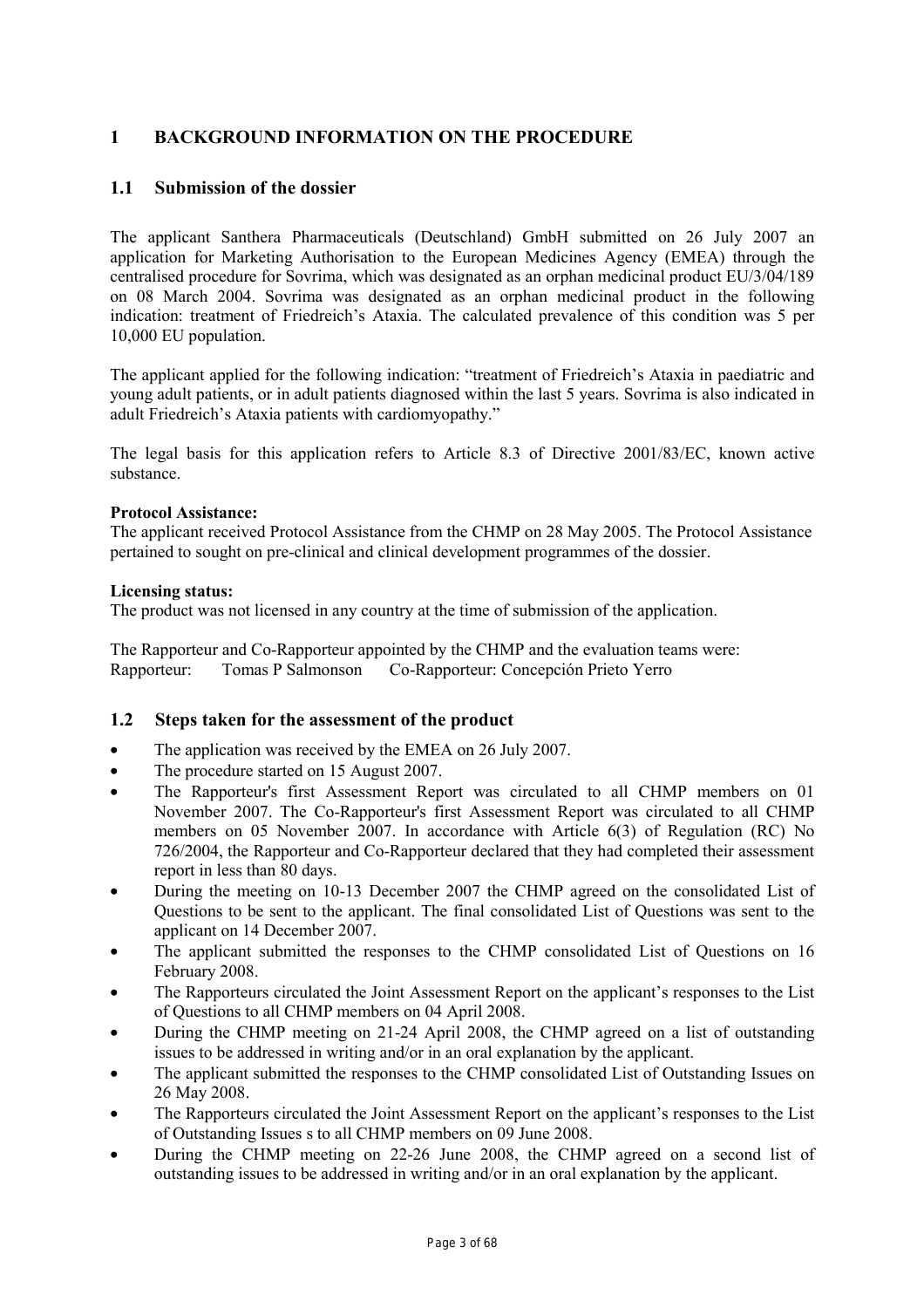- During the CHMP meeting on 22-26 June 2008, outstanding issues were addressed by the applicant during an oral explanation before the CHMP.
- During the meeting on 21-24 July 2008, the CHMP, in the light of the overall data submitted and the scientific discussion within the Committee, issued a negative opinion for granting a Marketing Authorisation to Sovrima on 24 July 2008.

# **1.3 Steps taken for the re-examination procedure**

- The applicant submitted written notice to the EMEA on 7 August 2008 to request a re-examination of the Sovrima CHMP opinion of 24 July 2008.
- During its meeting on 22-25 September 2008, the CHMP appointed Dr. K. Broich as Rapporteur and Dr P. Demolis as Co-Rapporteur.
- The detailed grounds for the re-examination request were submitted by the applicant on 19 September 2008 (Appendix 2 of Final Opinion). The re-examination procedure started on 20 September 2008.
- The Rapporteur's Assessment Report was circulated to all CHMP members on 14 October 2008. The Co-Rapporteur's Assessment Report was circulated to all CHMP members on 13 October 2008.
- The CHMP adopted a List of Participants for the Scientific Advisory Group meeting on Central Nervous System (SAG-CNS) meeting to be held on 5 November 2008 together with the List of Question to be addressed by the experts, through written procedure 23 October 2008.
- During a meeting of the SAG-CNS meeting on 5 November 2008, experts were convened to consider the grounds for re-examination. During this meeting the applicant presented an oral explanation. A report of this meeting was forwarded to the CHMP.
- The Rapporteurs' Joint Assessment Report was circulated to all CHMP members on 20 October 2008.
- During the CHMP meeting on 17-20 November 2008, the applicant presented an oral explanation before the CHMP on 17 November 2008.
- During the meeting on 17-20 November 2008, the CHMP, in the light of the overall data submitted and the scientific discussion within the Committee, issued a final Opinion recommending the refusal a Marketing Authorisation for Sovrima.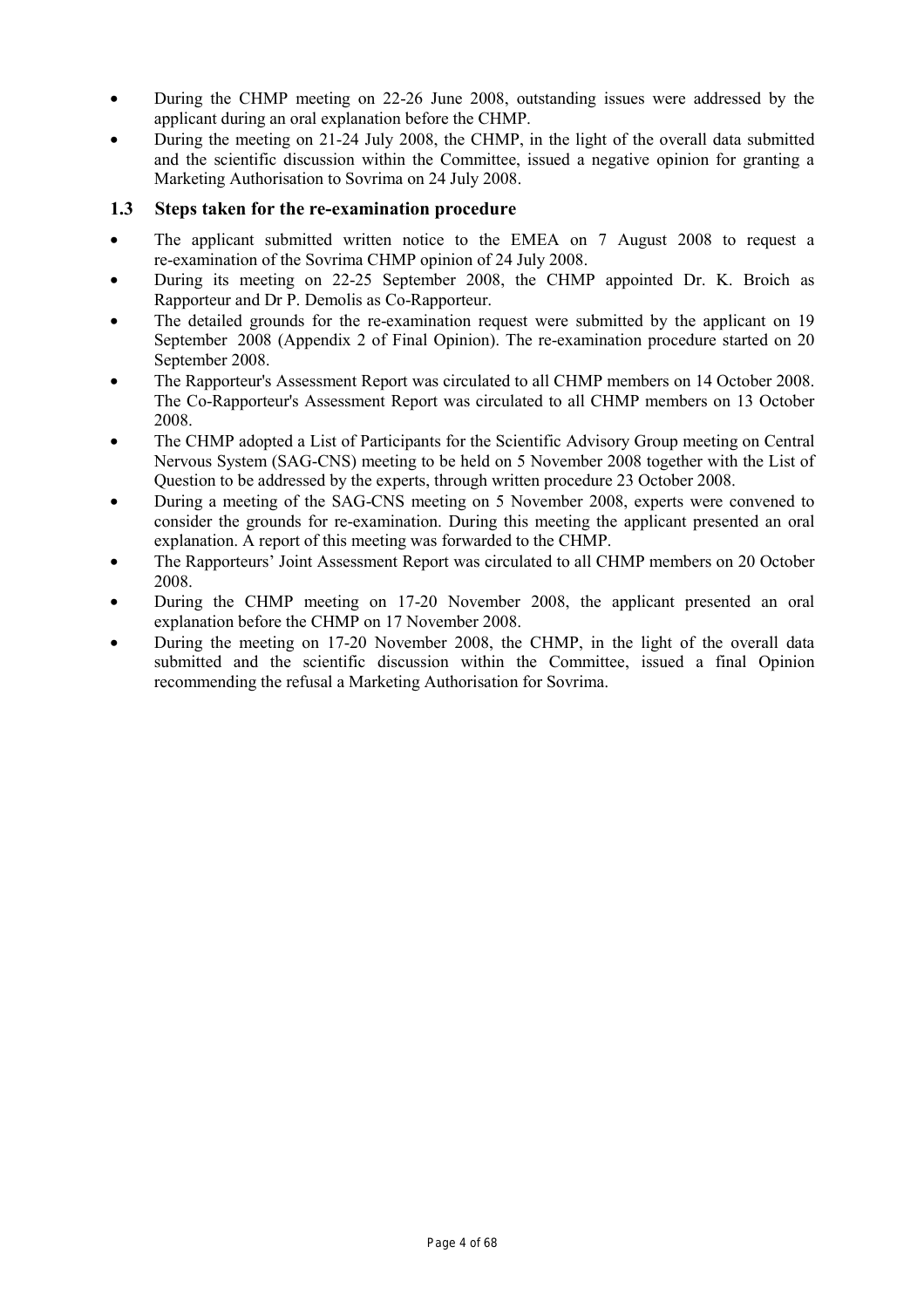# **2 SCIENTIFIC DISCUSSION**

# **2.1 Introduction**

Friedreich's ataxia (FRDA) is a hereditary, neurodegenerative and cardiodegenerative disorder that primarily affects the central nervous system, spinal cord and peripheral nerves, as well the heart and pancreas. Although rare, is the most prevalent inherited ataxia with an overall prevalence in Europe of approximately 1 in 100,000. Review of the literature suggests that there is a North-South gradient in the prevalence, with a higher prevalence in the South of Europe (e.g. Spain 1:21,000) compared to the North of Europe (e.g. Norway 1:100,000). In the North-East of Europe prevalence is even lower (e.g. Finland 1:1,000,000). Males and females are equally affected.

The condition has an autosomal recessive mode of inheritance and is caused by expansions of GAA triplet repeats in the first intron of the frataxin gene. Normal alleles have 40 or fewer GAA repeats, while disease alleles have from around 100 to more than 1700 repeats. The frataxin protein has been shown to be involved in the assembly of iron-sulfur cluster containing enzymes of the mitochondrial respiratory chain which contribute to the generation of cellular energy. Lack of frataxin protein in FRDA patients has been linked to cell-damaging oxidative stress as well as reduced mitochondrial ATP output.

The major manifestations of FRDA are neurological dysfunction, cardiomyopathy and diabetes mellitus. The manifestations vary in part with the number of GAA expansions. Larger GAA expansions, particularly on the smaller allele, correlate with early age of onset, shorter times to loss ambulation, a greater frequency of cardiomyopathy, and loss of reflexes in the upper limbs. Symptoms usually begin between the ages of 5 and 15 but can appear as early as 18 months or as late as 30 years of age. The first symptom is usually difficulty in walking. The ataxia gradually worsens and slowly spreads to the arms and the trunk. Foot deformities such as clubfoot, flexion of the toes, hammer toes or foot inversion may be early signs. Rapid, rhythmic, involuntary movements of the eyeball are common. Most people with FRDA develop scoliosis, which, if severe, may impair breathing. Other symptoms may occur as a result of the hypertrophic cardiomyopathy, especially serious rhythm abnormalities such as tachycardia and heart block. About 20 percent of people with Friedreich's ataxia develop carbohydrate intolerance and 10 percent develop diabetes mellitus.

The rate of progression varies from person to person. Generally, within 10 to 20 years after the appearance of the first symptoms, the person is confined to a wheelchair, and in later stages of the disease individuals become completely incapacitated. Life expectancy may be affected, and many people with FRDA die in adulthood from the associated heart disease, the most common cause of death. However, some people with less severe symptoms of FRDA live much longer, sometimes into their sixties or seventies.

As with many degenerative diseases of the nervous system, there is currently no cure or effective treatment for FRDA. Therefore, there is no approved specific therapy for such condition. However, many of the symptoms and accompanying complications can be treated to help patients maintain optimal functioning as long as possible. Diabetes, if present, can be treated with diet and medications such as insulin. Orthopedic problems such as foot deformities and scoliosis can be treated with braces or surgery. Physical therapy may prolong use of the arms and legs.

As the frataxin abnormality appears to be associated with increased oxidative stress that can be detected by measuring markers of oxidative injury, it is hypothesized that the administration of antioxidants could decrease these markers. However, it remains to be demonstrated that such a change is clinically relevant.

Idebenone [2,3-dimethoxy-5-methyl-6-(10-hydroxydecyl)-1,4-benzoquinone] is a synthetic short chain analogue of ubiquinone (Coenzyme Q10), the vital cell membrane antioxidant and essential constituent of the cellular energy (ATP)-producing mitochondrial electron transport chain (ETC). Idebenone appears to act as an anti-oxidant that also enhances the flux of electrons along the ETC, thereby facilitating the generation of ATP. Based on these effects it has been postulated as a potential therapeutic agent for FRDA. It is an antioxidant with the ability to operate under low oxygen tension situations. Because of its ability to inhibit lipid peroxidation, idebenone could protect cell membranes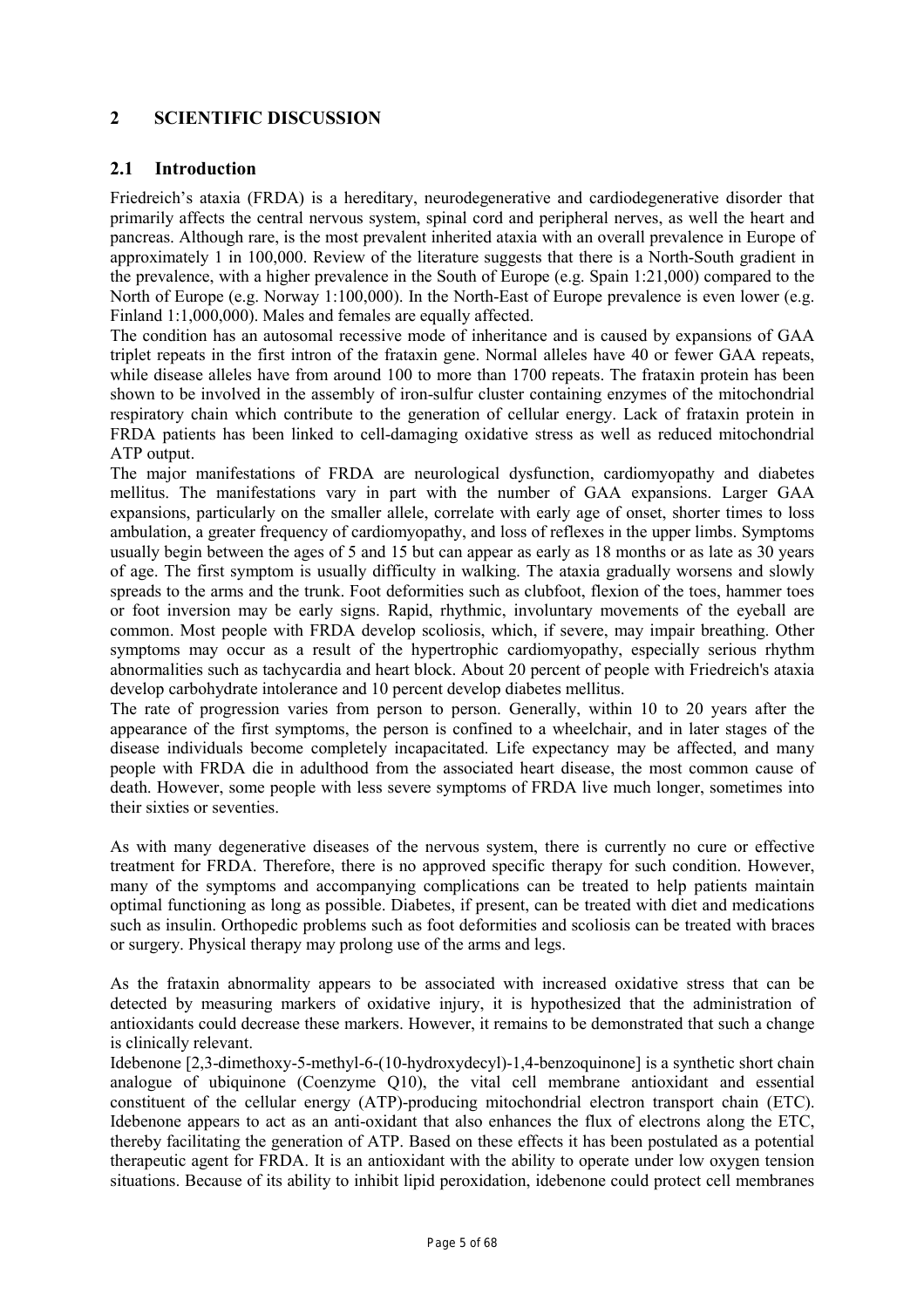and mitochondria from oxidative damage and its antioxidant properties could protect against cerebral ischaemia and nerve damage in the central nervous system.

Takeda Pharmaceuticals initially developed idebenone for the treatment of cognitive disturbances and Alzheimer's disease, approval being granted in Japan in 1986. Due to lack of proven efficacy in Alzheimer's disease in later clinical trials, it was subsequently withdrawn from the Japanese market in 1998. Idebenone was also introduced into the Italian and Portuguese markets for the treatment of cognitive disturbances in 1993. In several European countries FRDA patients can obtain idebenone on a "named patient" basis. The product has also received a limited provisional approval in Switzerland for the treatment of cardiomyopathy in FRDA, where the maximum daily dose is 15 mg/kg.

Data on toxicology, pharmacokinetics, clinical pharmacology as well as safety and efficacy in patients with either Alzheimer's disease or FRDA were generated by Takeda. Santhera Pharmaceuticals (Switzerland) Ltd was granted access to these data by Takeda. This information covers approximately 1000 patients with Alzheimer's disease treated in clinical trials for between 6 and 24 months, and 290 FRDA patients treated in several open and double-blind studies with Idebenone for periods of between 6 and 12 months.

This is a complete application submitted in accordance with Article 8.3 of Directive 2001/83/EC, known active substance. Idebenone has been assigned Orphan Drug Status (EU/3/04/189) by the European Commission on 8 March 2004. According to the COMP, Friedreich's Ataxia was estimated to affect approximately 0.7 in 10,000 persons in the Community at the time when the application was made. The condition was perceived as a chronically debilitating and life threatening due to severe neurological and cardiac complications and short life expectation. In addition, no satisfactory treatment has been authorised in the Community for patients affected by this condition.

The indication for which the applicant initially applied is "*Treatment of Friedreich's Ataxia*". During the procedure the applicant proposed the following amended indication: "*Sovrima is indicated for the treatment of Friedreich's Ataxia in paediatric and young adult patients, or in adult patients diagnosed within the last 5 years. Sovrima is also indicated in adult Friedreich's Ataxia patients with cardiomyopathy*."

The proposed posology was:

 *"Patients weighing 45 kg or under: 150 mg three times a day Patients weighing over 45 kg: 300 mg three times a day* 

Available clinical data indicate that some patients may benefit from a higher dose as indicated below: *Patients weighing 45 kg or under: 450 mg three times a day.* 

 *Patients weighing over 45 kg: 750 mg three times a day."* 

*"Treatment should be initiated by prescribers with experience in FRDA. Adults: If symptoms do not improve or stabilize within 12 months, treatment in adult patients should be reassessed."* 

# **2.2 Quality aspects**

# **Introduction**

Sovrima is presented as film-coated tablets containing 150 mg of idebenone as active substance. The other ingredients are lactose monohydrate, microcrystalline cellulose, croscarmellose sodium, povidone K25, magnesium stearate, colloidal silicon dioxide and purified water.

The film coating consists of polyethylene glycol, polyvinyl alcohol, talc, titanium dioxide, aluminum lake and purified water.

The primary container consists of high density polyethylene (HDPE) bottles with polypropylene (PP) twist off cap.

# **Active Substance**

The Active substance is idebenone its chemical name is 2-(10-hydroxydecyl)-5,6-dimethoxy-3 methyl-2,5-cyclohexadiene-1,4-dione according to the IUPAC nomenclature.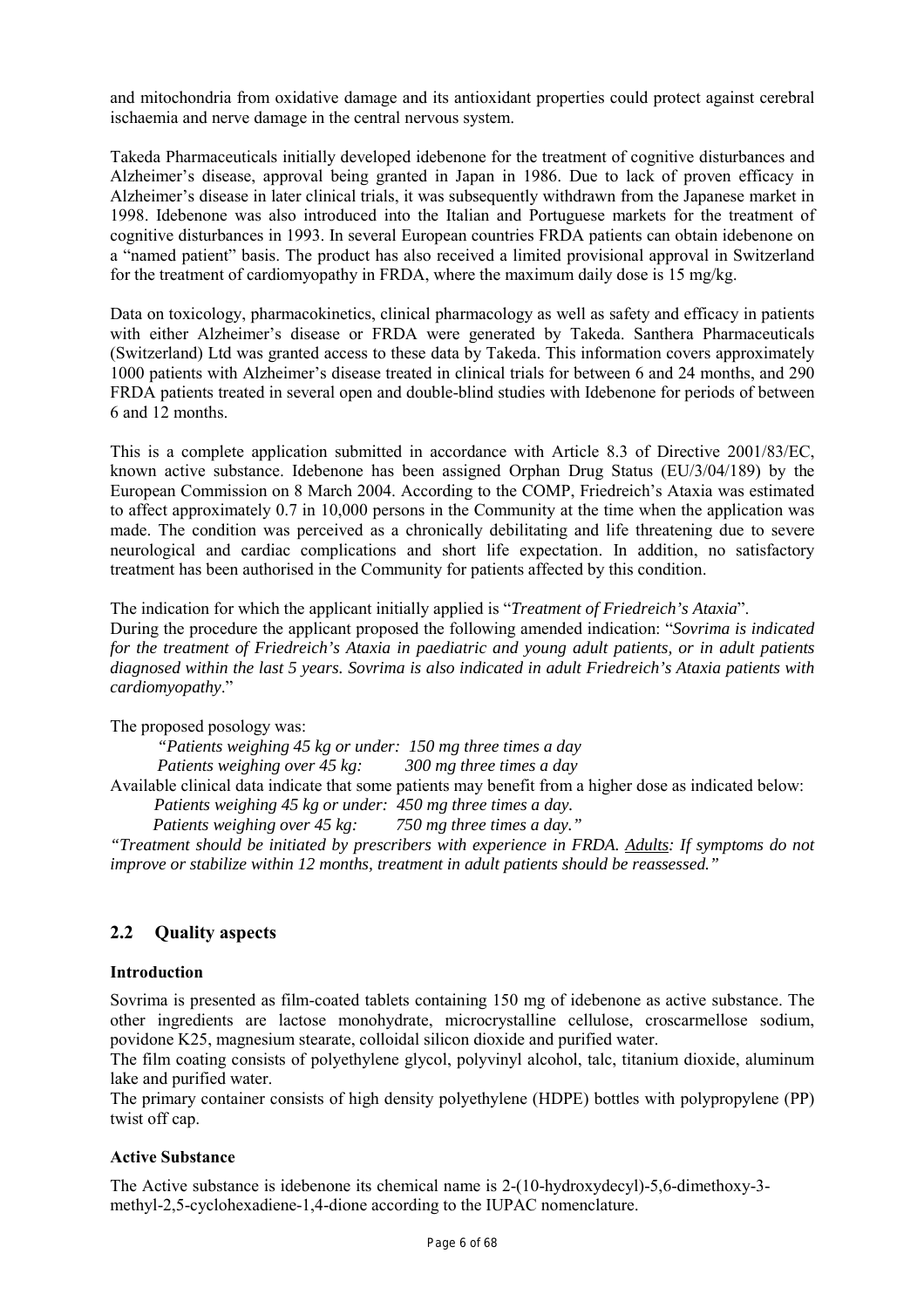Idebenone is yellow-orange crystalline powder. In fact two polymorphs of idebenone are known (form A and B) with different X-ray diffraction patterns and different melting point. It was verified that crystallization leads constantly to form A, whatever the nature of the solvent. Form B is obtained only after melting and re-solidification. Furthermore, it was noticed that with the current manufacturing process only form A is obtained. It can be concluded that polymorphism is not an issue since the two forms are distinguishable by their melting point and their IR spectra and both of these characteristics are controlled at release of the drug substance.

Idebenone is insoluble in water, freely soluble in ethanol, chloroform, diethyl ether and dioxane and slightly soluble in n-hexane. Idebenone is achiral.

# **Manufacture**

Idebenone is synthesised in two reaction steps following purification by re-crystallisation. The manufacturing process has been adequately described. Critical parameters have been identified and adequate in-process controls included. Specifications for starting materials, reagents, and solvents have been provided. Adequate control of critical steps and intermediates has been presented.

Structure elucidation has been performed by infrared absorption spectroscopy, mass spectroscopy, <sup>1</sup>H-NMR spectroscopy, <sup>13</sup>C-NMR spectroscopy and ultraviolet spectroscopy. The molecular weight was determined by elemental analysis which is in agreement with the expected molecular weight. The proposed molecular structure was confirmed by X-ray powder diffraction.

# **Specification**

The active substance specifications include tests for appearance (crystalline powder), color (yelloworange), appearance of a solution 10% in ethyl acetate, identification (IR-KBr, m.p), content of water (Ph.Eur), sulfated ash (Ph.Eur), heavy metals (Ph.Eur), residual catalysts (plasma atomic emission spectroscopy), residual solvents (GC), impurities (HPLC), assay, particle size (laser diffraction) and microbiological limit tests.

It was verified that all specifications reflect the relevant quality attributes of the active substance. The non-pharmacopoeia analytical methods, which were used in the routine controls, were well described and their validations are in accordance with the relevant ICH Guidelines. Impurities were described, classified as process related impurities and possible degradation products, and qualified. Residual solvents were satisfactorily controlled in the active substance according to the relevant ICH requirements. Certificates of analyses for the active substances were provided and all batch analysis results comply with the specifications and show a good uniformity from batch to batch.

# **Stability**

The stability results from long-term and accelerated studies were completed according to ICH guidelines demonstrated adequate stability of the active substance. During the stability studies the following parameters were controlled: appearance, content of water, related substances and assay. It was noticed that the test methods applied are those used for release of the drug substance. Following the stability studies was concluded that the active substance is very stable substance, in particular in the solid state. However, in aqueous buffers, degradation was observed at high pH-values, but after irradiation with a Xenon light source no decomposition was observed in solid state. The results of the long-term and accelerated studies fulfil the proposed specification. Therefore, the results justify a retest period proposed by the company in the intended packaging

# **Finished Product**

# **Pharmaceutical Development**

All information regarding the choice of the drug substance and the excipients are sufficiently justified. Sovrima film-coated tablets were developed in two tablet strengths (60 mg, 150 mg) which were used in clinical trials. However, only one tablet strength (150 mg) was applied for with the present Marketing Authorisation application.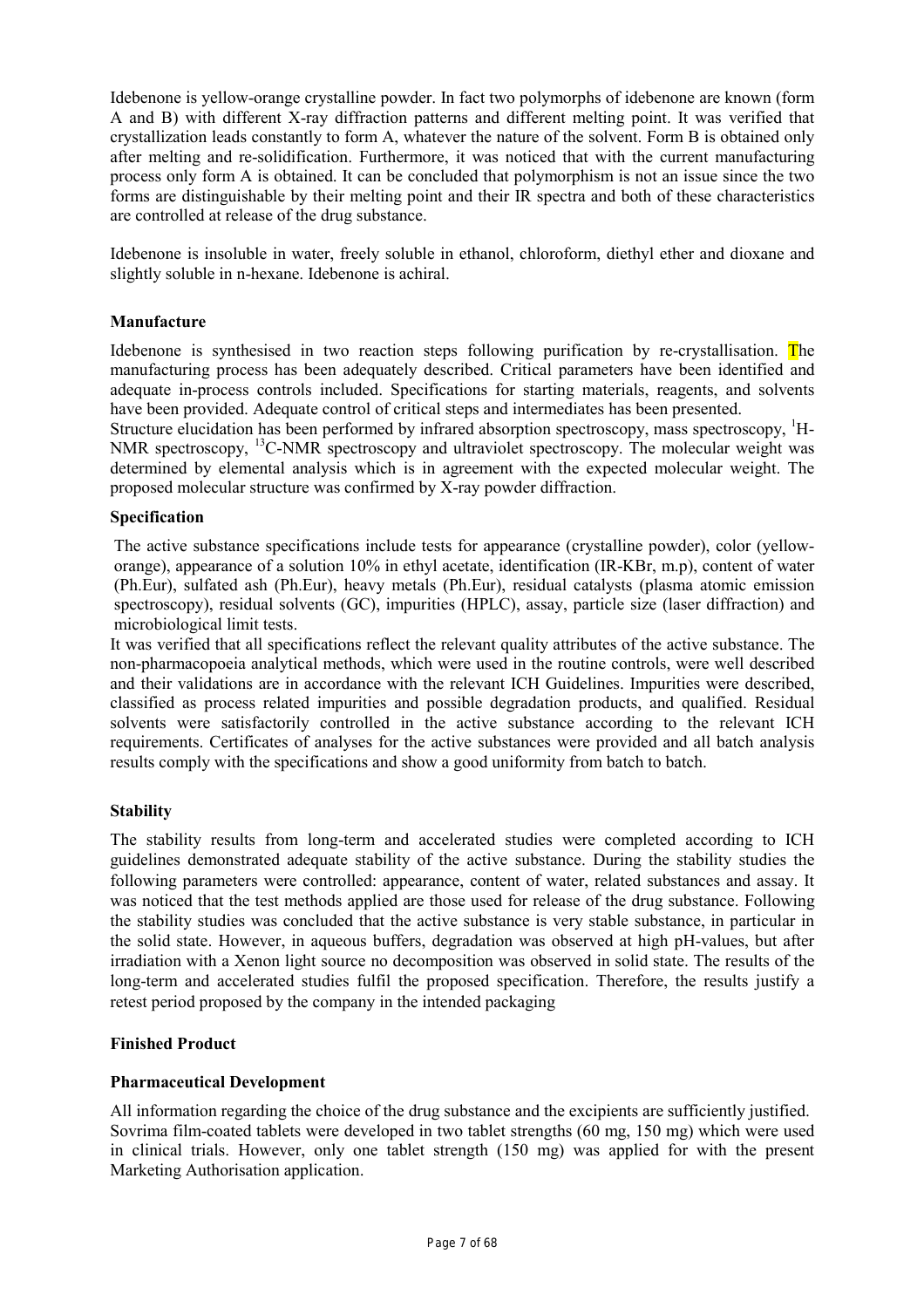Idebenone was previously developed for the treatment of cognitive disorders (45 mg). This dosage form has been on the market for many years without any known problems related to manufacture, dissolution and stability. Therefore, as a starting point a 45 mg film-coated tablet of idebenone was developed, with cores of the same qualitative composition as the previous tablets. It was noticed that the use of a classical mixture of iron oxides was not adequate for the film-coat, since patients suffering from Friedrich's ataxia typically show a modification of their iron metabolism. In this context, other mixture (polyethylene glycol, polyvinyl alcohol, talc, titanium dioxide, aluminum lake and purified water) was selected for the film-coat. However, this mixture contains sunset yellow as colorant, which shows a similar color as idebenone. Therefore, the obtained film-coat was sufficient for blinding of formulations used in clinical trials and to avoid potential discoloration of the film-coat by the active substance. Nevertheless, during the assessment a concern was raised with regard to the use of this particular colorant, since Sovrima might be used in the paediatric population. In this context it was ultimately agreed that, in the event of a positive opinion and authorization, the applicant had to commit to search for and evaluate possible alternatives to the azo-dye sunset yellow. For the clinical development and for commercialization, a film-coated tablet containing 150 mg idebenone was developed. The coating parameters were optimized in order to minimize an increase of hardness and of disintegration time and a decrease of the dissolution rate. The relevant process parameters were investigated in order to achieve acceptable dissolution rates. Furthermore, for the clinical trials a formulation of a film-coated tablet containing 60 mg was developed as well.

It was noticed that all the excipients used are well known and commonly used in the pharmaceutical industry. Statements of the suppliers of lactose on the risk of BSE/TSE were provided.

# **Manufacture of the Product**

The proposed commercial manufacturing process involves standard technology using standard manufacturing processes such as mixing, blending, compressing and coating.

Furthermore, the equipment used is commonly available in the pharmaceutical industry. It was demonstrated that there are no critical steps in the manufacturing process.

The batch analysis results show that the medicinal product can be manufactured reproducibly according the agreed finished product specifications.

# **Product Specification**

The finished product specifications were established according the ICH guidelines and include the following tests: shape, colour, average mass, identification, assay, impurities (HPLC), uniformity of weigh (PhEur), dissolution and microbial limits (Ph Eur).

It was verified that no new impurities have been arising compared to the active substance and the specifications have been justified.

All analytical procedures that were used for testing the finished product were properly described. Moreover, all relevant methods were satisfactorily validated in accordance with the relevant ICH guidelines.

The batch analysis data for three pilot scale batches confirm that the tablets can be manufactured reproducibly according to the agreed finished product specification, which is suitable for control of the finished product.

# **Stability of the Product**

The stability studies were conducted according to the relevant ICH guidelines. Three full-scale batches have been stored at long term, intermediate and accelerated conditions. All batches were packed in the proposed market packaging. It was verified that the following parameters were controlled: colour, content of water, related substances and assay were determined and the same analytical procedures as for the release analysis were used. It was noticed that the stability of the active substance was investigated under stress conditions (high temperature, light oxygen and influence of pH).

One production batch per strength was stored for photostability at ICH conditions and the results obtained justify, that no labelled storage condition concerning exposure to light is required.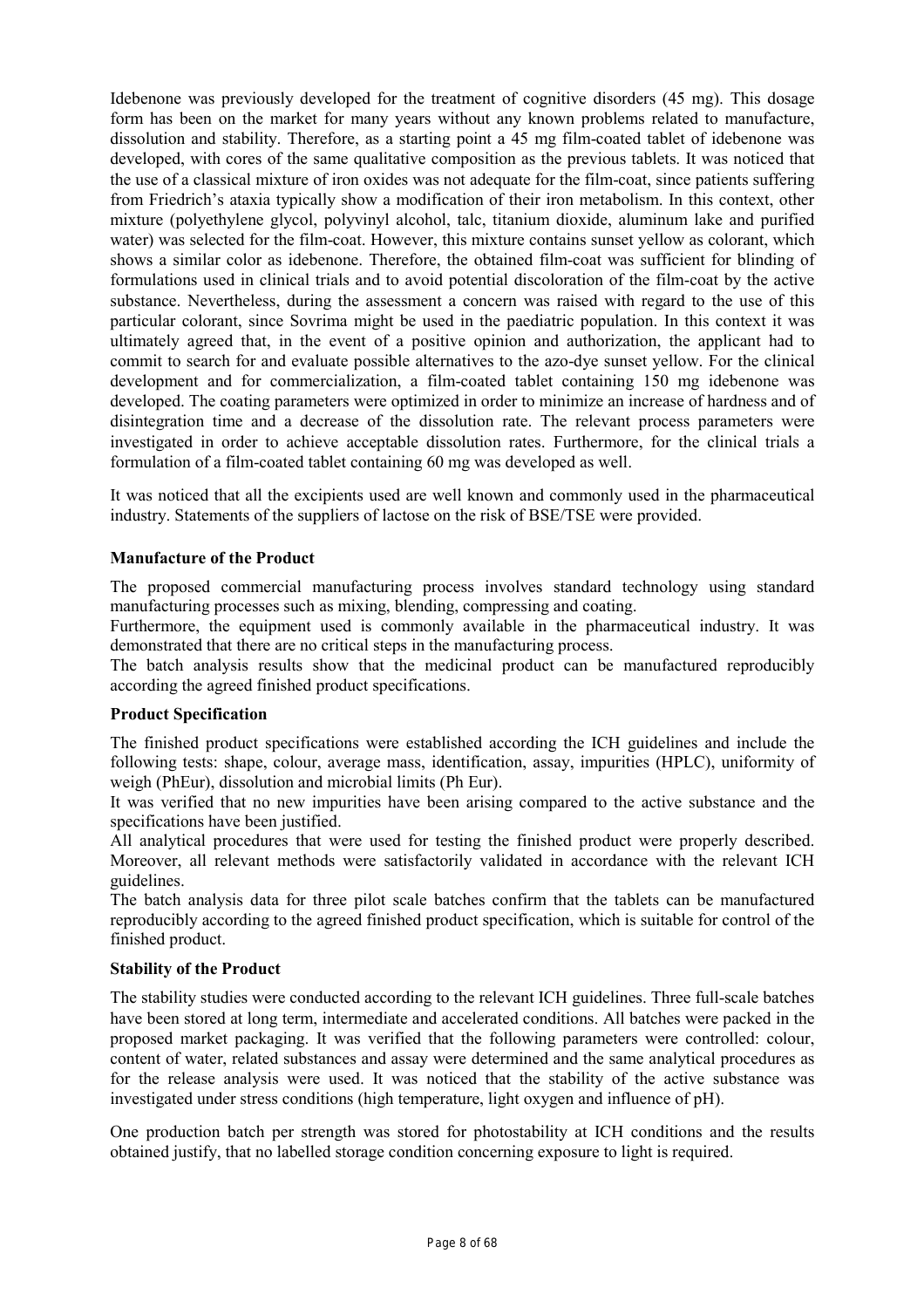# **Discussion on chemical and pharmaceutical aspects**

Information on development, manufacture, control of the active substance and the finished product has been presented in a satisfactory manner. The results of the tests carried out indicated satisfactory consistency and uniformity of important product quality characteristics. The inclusion of the azo-dye in the tablets composition remained an unresolved issue at the time of the opinion.

# **Non-clinical aspects**

# **Introduction**

Idebenone was originally developed by Takeda Pharmaceutical Company Limited, which evaluated the non-clinical aspects of the product to support its use in cognitive impairment. Many of these studies are described in the published literature. In addition, Santhera Pharmaceuticals GmbH recently performed additional non-clinical studies covering a package of Safety Pharmacology studies in compliance with GLP and designed to conform with ICH Guideline S7A, two 28 day repeat dose toxicity studies in rats and dogs, and a standard battery of genotoxicity tests conforming to the ICH Guidelines S2A and S2B.

All pivotal toxicity studies, including new safety pharmacology studies, were performed in accordance with Good Laboratory Practice (GLP) principles. Most toxicology studies were conducted in accordance with applicable study guidelines and in compliance with regulations*.*

# **Pharmacology**

Idebenone is a synthetic analogue of ubiquinone (coenzyme Q10) and functions as an electron carrier in the mitochondrial ETC, thus increasing the production of ATP (Sugiyama and Fujita, 1985; James *et al.*, 2005). Idebenone also inhibits lipid peroxidation and protects cell membranes and mitochondria from oxidative damage (Suno and Nagaoka, 1984a, 1984b). The proposed mode of action, which was supported by the data submitted, is that idebenone is reduced by complex I to 2H-idebenone which can return electrons to complex III, thereby facilitating the generation of ATP.

# *Primary pharmacodynamics*

The pharmacodynamic effect was supported in appropriate *in vitro* and *in vivo* models at clinically relevant concentrations/dosages including a genetically-modified mouse model of FRDA.

In *in vitro* phamacodynamic studies using isolated mitochondria from heart and brain tissue, the reduced form of idebenone inhibited lipid peroxidation and swelling of mitochondria. Almost complete inhibition lipid peroxidation was observed at a concentration of 200  $\mu$ M (EC<sub>50</sub> 50  $\mu$ M). None of idebenone main metabolites (QS-4, QS-6, QS-10) could prevent lipid peroxidation to the same extent. The inhibition of lipid peroxidation by idebenone was improved in the presence of the substrates for mitochondrial respiration.

In relation to the intended indication, a study in the ischemic rat heart model showed that idebenone can activate the energy metabolism of cardiac muscle and also improve cardiac function after reperfusion. *In vitro* studies further showed that idebenone can protect cultured fibroblasts derived from FRDA patients from cell-damaging oxidative stress thereby increasing cellular survival. Idebenone restored enzyme activities of the mitochondrial respiratory chain in heart biopsies of FRDA patients.

*In vivo*, the systemic effect of idebenone was tested in a genetically-modified mouse model of FRDA generated by targeted deletion of the frataxin gene in striated muscle. The Frda/MCK mutant mouse, like FRDA patients, develops a hypertrophic cardiomyopathy which eventually evolves into a dilated cardiomyopathy. Idebenone-treated Frda/MCK mutant mice exhibited a reduction in the left ventricular hypertrophic process (-24% measured as left ventricular mass; p<0.01) and a reduction of the left ventricular diameter  $(-16\%; p<0.01)$  at Week 6 (i.e. after 3 weeks of 90 mg/kg/day of idebenone) compared to placebo-treated Frda/MCK mutant mice. The delay in the onset of the cardiac alterations was about 1 week and idebenone increased the life span of the Frda/MCK mutant mice by 10% (p<0.012; N=15/group) with an average survival rate of 79 $\pm$ 9 days versus 71 $\pm$ 9 days for placebotreated animals. The results from this study indicated that idebenone improves cardiac parameters in FRDA mutant mice in a precise time window (5-6 weeks old FRDA mutant mice), after the onset of the disease but just before the collapse of Fe-S enzyme activities. In summary, idebenone showed an effect on mitochondrial function in the FRDA mouse model. The administered effect dose (90 mg/kg/day) in the FRDA mouse model is in the same range as the clinical dosages (32-50 mg/kg/day).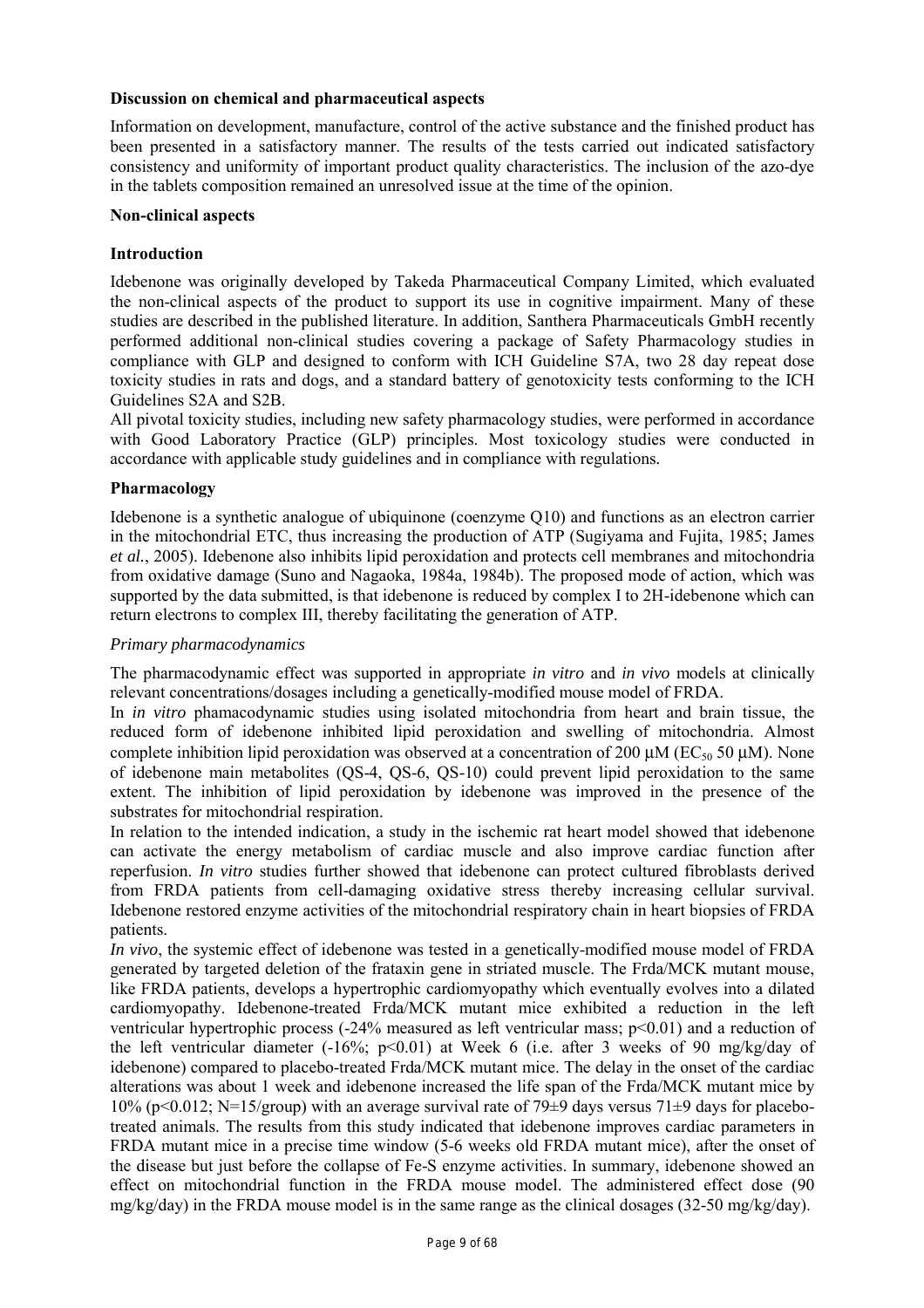In addition, the protective actions of idebenone on ischemic cardiac muscle were investigated in anesthetized dogs with coronary stenosis**.** Idebenone, administered intravenously for 30 minutes after stenosis was initiated, dose-dependently reduced the S-T interval. At 5 mg/kg idebenone, suppression was nearly complete reaching levels approaching those of pre-stenosis conditions almost immediately after drug application. These reduced levels were maintained for the duration of the experiment (60 minutes). Since idebenone suppressed the increase of the S-T interval in the ischemic region of the heart but did not show an effect on systemic blood pressure, heart rate and coronary flow, it can be concluded that idebenone seems to improve the energy metabolism of the cardiac muscle mitochondria in the ischemic region of the dog heart.

#### *Secondary pharmacodynamics*

Secondary pharmacodynamic studies (in various animal models).

Such studies showed that idebenone inhibits the development of stroke and renal vascular lesions associated with severe hypertension. Idebenone had an ameliorating effect on neurological deficits (i.e. onset of stroke, survival time) related to cerebral ischemia. In normal rats, idebenone did not alter brain concentrations of acetylcholine (ACh) or choline in a dose range of 10-100 mg/kg, i.p. However, a significant decrease in ACh and an increase in choline occurred in various brain regions of ischemic rats. Pre-treatment with idebenone (10 mg/kg, i.p.) inhibited these changes due to ischemia in forebrain regions.

#### *Safety pharmacology programme*

No safety concerns of relevance for the human situation were observed in animal safety pharmacology studies. Idebenone (300-1000mg/kg) had no or only minor effects on either the central nervous system or somatic nervous systems. There were not remarkable undesired effects in behaviour, spontaneous locomotor activity, skeletal muscle coordination, barbiturate sleeping time, electroshock or metrazolinduced seizures, pain responses, spontaneous EEG and behaviour in conscious cats, spontaneous EEG in gallamine-immobilized cats, spinal reflex in anaesthetised cats and neuromuscular junction in rat isolated phrenic nerve-diaphragm preparations.

The only finding was a slight decrease in body temperature observed at 300 mg/kg, orally, assessed of low clinical relevance. No effects were seen on intestinal transport in mice and on gastric secretion in rats. Spasmolytic effects of Idebenone were observed in vitro in smooth muscle preparations at high concentrations ( $10^{-5} - 10^{-4}$  M), which over ( $> 140$  times) the maximum human plasma concentration of parent Idebenone following a dose of 750 mg (23.6 ng/ml) three times a day (t.i.d.). However, idebenone significantly inhibited the tail currents of the hERG channel with an approximate IC20 of 0.17  $\mu$ M a concentration of >7.4 times the maximum idebenone plasma concentrations following 750 t.i.d. in humans. *In vivo*, in the dog telemetry study, no effects on QT interval or other ECG parameters were observed at doses up to 500 mg/kg. The bioavailability of idebenone was, however, low in this study. In a 28-day repeated-dose toxicity study in dogs with oral dosing of 500 mg/kg, ECGs recorded at  $T_{\text{max}}$  3h after dosing in Week 4, demonstrated no effect on the QTc interval. No adverse cardiovascular effects were noted in the safety pharmacology studies.

# *Pharmacodynamic drug interactions*

No specific non-clinical (or clinical) pharmacodynamic drug interaction studies were performed.

# **Pharmacokinetics**

#### *Absorption*

Idebenone was well and rapidly absorbed in the species tested (rat, mouse and dog). After a single dose 91% was found to be absorbed in rats and  $62\%$  in dogs,  $t_{\text{max}}$  occurred within 1 hour. However, due to a high first pass metabolism, less than 1% of parent idebenone reaches the systemic circulation. Concentrations of parent idebenone in plasma were considerably lower than the concentrations of metabolites, and detectable in plasma only during a short period of time. Thus, no half life was calculated on parent idebenone in any species. The terminal half lives of total radioactivity in plasma of rats and dogs after oral administration of [14C]idebenone were 4.5 and 15.4 hrs, respectively.

At higher doses, systemic exposure did not increase in proportion to dose. The dose levels at which this nonlinearity started differed between species and studies. In dogs, systemic exposure in terms of AUC<sub>0-24</sub> increased proportionally to the dose, up to 100 mg/kg, while  $C_{\text{max}}$  did not increase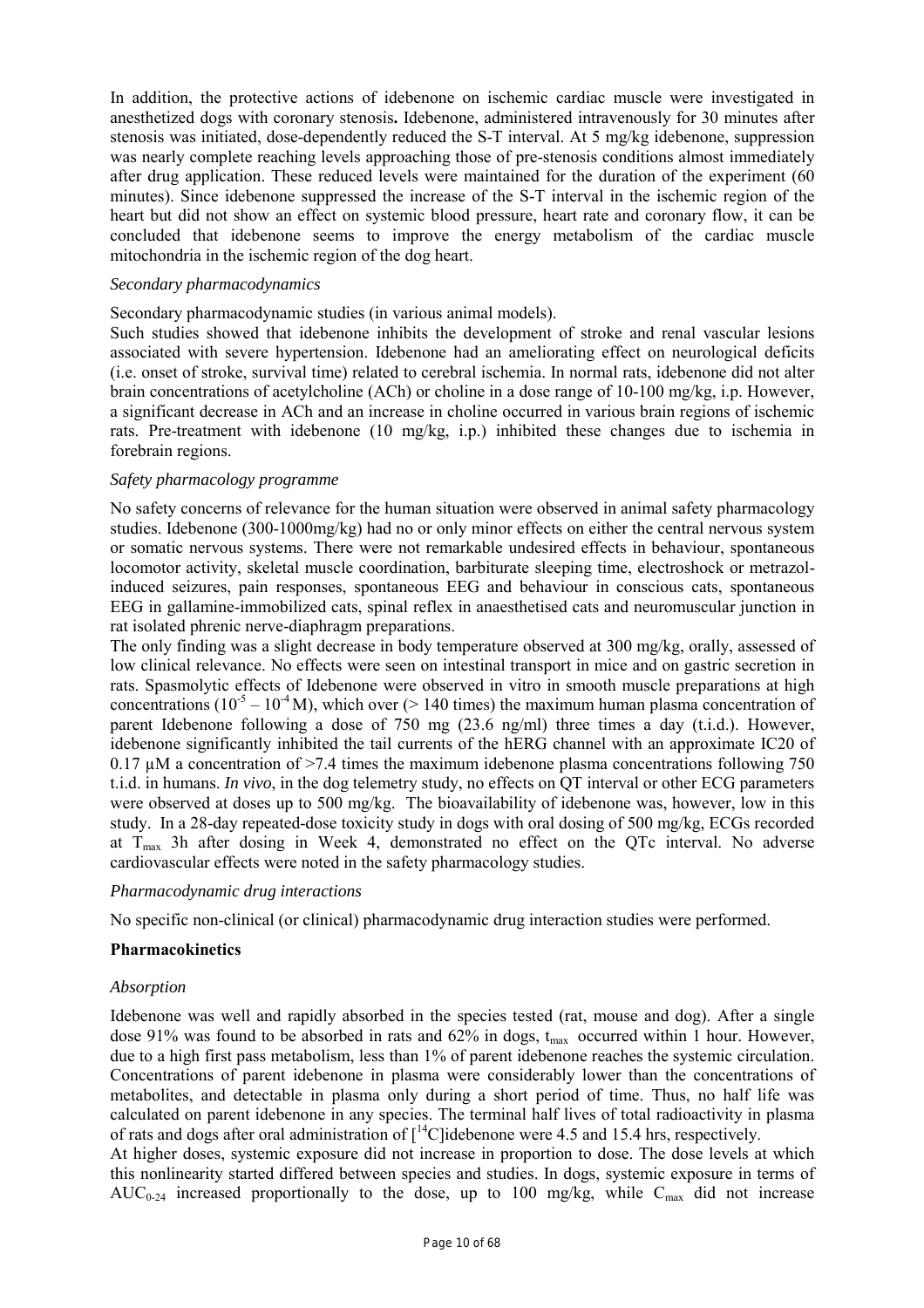proportionally, in the dose range 10 to 500 mg/kg. In rats,  $C_{\text{max}}$  increased proportionally up to 500 or 1000 mg/kg depending on study. Different analytical methods together with large variability in exposure data make the interpretations of nonlinearity highly uncertain. No time dependent effect on systemic exposure was shown and no difference between gender was seen with regard to parent idebenone. Administration of idebenone suspension in fed condition increased bioavailability considerably in dogs, the rate of absorption increased  $(t<sub>max</sub> = 8h)$  and the systemic exposure in terms of mean  $C_{\text{max}}$  and  $AUC_{0.24}$  increased 14-and 45-fold, respectively. This was also seen in humans given fat rich food although the increase in bioavailability was not as pronounced.

#### *Distribution*

More than 99% of idebenone is bound to plasma proteins in all species tested including humans. A smaller fraction <25% was bound to lipoproteins and the remainder to albumin and other protein(s). The distribution radioactivity to erythrocytes was  $\leq 10\%$  in rats and dogs.

Highest concentrations of radioactivity after oral administration of  $I^{14}$ Clidebenone, were found in liver, kidney, blood, lung, spleen, skeletal muscle, thymus, stomach and intestine. No accumulation was seen in any tissue studied after repeated dosing. Parent idebenone distributed to brain and the highest concentration of idebenone and the active metabolite QS-10 was evident in cerebellum. Conjugated idebenone and metabolites were also detected in brain at concentrations approx 10 times higher than the parent idebenone. Distribution of idebenone and/or its metabolites to placenta and foetal tissues was demonstrated. The levels of radioactivity in fetal plasma and tissues at 2 and 6 hrs after administration were about 20% of the levels in maternal plasma. Idebenone and/or its metabolites were also excreted into milk in moderate amounts.

#### *Metabolism*

Idebenone is eliminated mainly via metabolism. A high first pass metabolism occurring in liver and intestinal mucosa results in that < 1% of idebenone reaches systemic circulation. The metabolism of idebenone includes oxidation and shortening of the side chain resulting in the metabolites QS-10, QS-8, QS-6 and QS-4. These metabolites including the parent compound is further modified by conjugation (glucuronidation or sulfatation) resulting in conjugated forms of the metabolites as well as the parent compound. The metabolism profile between species differ quantitively but not qualitatively. The main metabolites in rats were sulfate conjugates of QS-4, QS-6 and QS-10. In dogs, the main metabolites in plasma were sulfate conjugate of idebenone and QS-4. The predominant metabolites in human plasma were identified as the sulphate conjugate of idebenone and the O-desmethylated glucuronic acid conjugate of QS-10 glucuronide. No human specific metabolite has been identified. Thus, the species chosen for toxicity studies are considered acceptable.

# *Excretion*

At 72 h after oral or intravenous administration of  $\int_0^{14}$ C]idebenone, elimination of radioactivity was almost complete. The main excretion route of idebenone and/or its metabolites was via urine in rats and dogs, which accounted for approximately 60 to 70 % of the dose. The main metabolites in urine of rats were sulfate conjugate of QS-4, QS-6 and QS-10. In dogs, the main metabolites were sulfate conjugate of idebenone and QS-4. In humans, approximately 80% of the dose was found to be excreted via urine, and major metabolites were the glucuronic acid and sulphate conjugates of QS-4.

# *PK drug interactions*

The potential for inhibition of human Cytochrome P450 enzymes (CYP1A2, CYP2D6, CYP2E1, CYP2C9, CYP2C19, and CYP3A4) by idebenone was investigated in human liver microsomes *in vitro* (study 904600). The liver microsomes were supplied from several donors and frozen in -80 prior to the test procedure. A dose-related inhibition of at least 50% of CYP2C19 was detected at idebenone concentrations up to 1  $\mu$ g/ml (IC<sub>50</sub>=0.81  $\mu$ g/ml). At least 50% inhibition of CYP1A2, CYP2D6, CYP2E1 and CYP3A4 activities was detected at idebenone concentrations between 1 to 5 µg/ml. CYP  $2C9$  was not inhibited at concentrations up  $1000 \mu g/ml$  idebenone. No pharmacokinetic drug interaction studies with idebenone were performed *in vivo*.

Considering the human exposure at maximal therapeutic levels, the risk for inhibition of CYP2D6, CYP2E1 and CYP3A4 seemed low. A risk of inhibition of CYP1A2 and CYP2C19 could not be excluded and the risk for PK interactions was further evaluated in clinical pharmacokinetic studies (see "Pharmacokinetic interaction studies" in the Clinical Aspects section 3.4).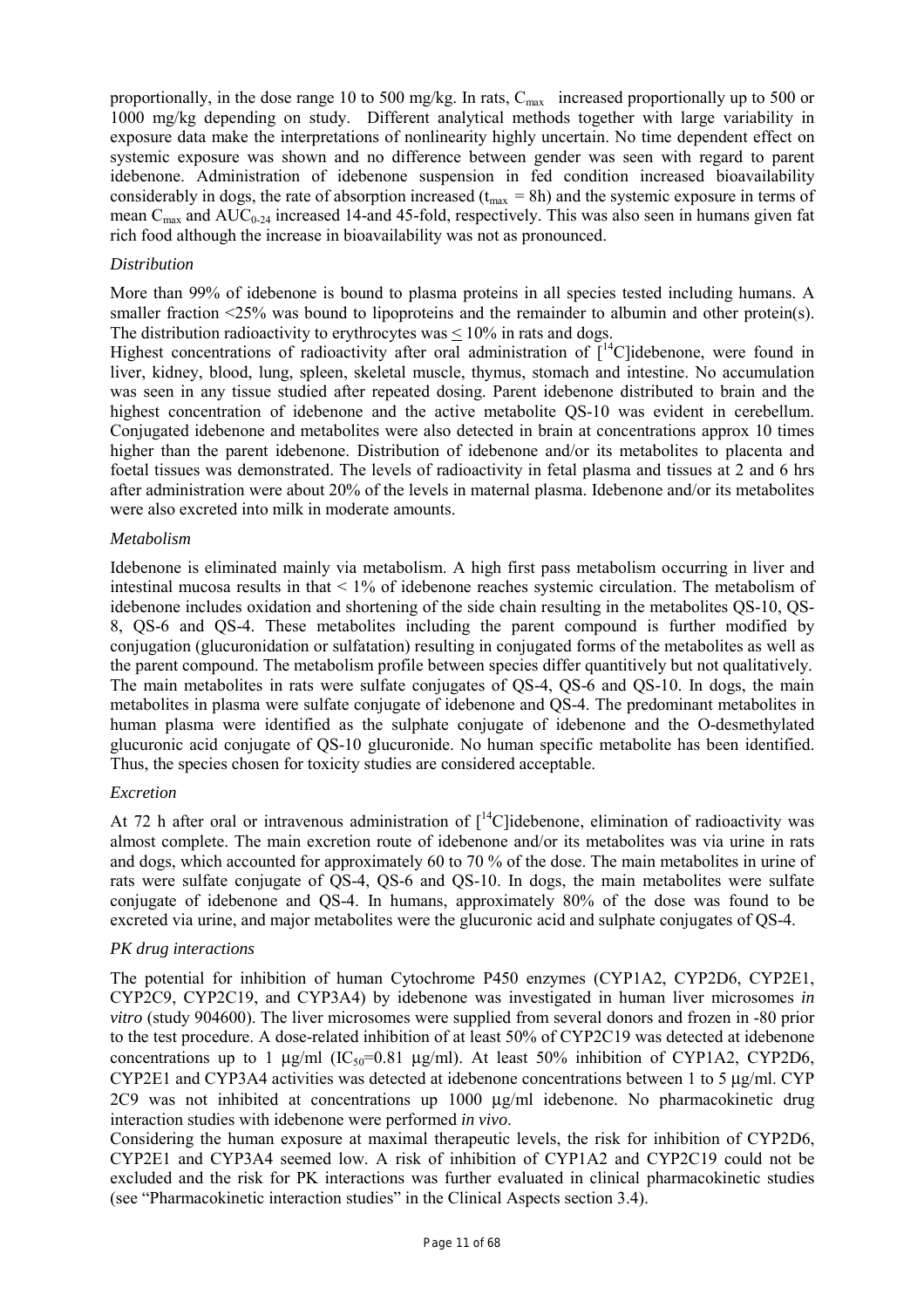# **Toxicology**

# *Single dose toxicity*

Single dose toxicity was studied in mice and rats after oral, subcutaneous and intraperitoneal administration. The acute toxicity of idebenone was low in both species, where the  $LD_{50}$  was  $\geq 10000$ mg/kg after oral and subcutaneous administration. After intraperitoneal administration the average  $LD_{50}$  was above 700 mg/kg in mice and above 800 mg/kg in rats.

The acute toxicity of the main metabolite QS-4 was also studied, revealing lower  $LD_{50}$  than for the parent drug: values of 490 mg/kg and 1410 mg/kg were measured in mice after i.p. and oral administration respectively. In rats, the  $LD_{50}$  of the QS-4 metabolite was 420 mg/kg and 5490 mg/kg after i.p. and oral administration respectively.

The clinical signs of acute toxicity were essentially the same after administration of idebenone or QS-4; however, respiratory depression was seen in both rats and mice after administration of QS-4 but not after administration of idebenone.

# *Repeat dose toxicity (with toxicokinetics)*

Idebenone was extensively tested in oral repeat-dose toxicity studies in mouse (3 months), rat (up to 12 months) and dog (up to 12 months). In studies  $\geq$  3 months, mice, rats and dogs were exposed to idebenone doses (oral / oral diet) up to 2000, 2500 and 500 mg/kg/day, respectively. Coloured urine due to coloured metabolites was observed in all three species. Coloured faeces were also seen in dogs occasionally.

In mice and rats, the main effect of idebenone was local changes in the forestomach mucosa. Yellow colouration and mucosal thickening of the forestomach, occasionally accompanied by forestom ach dilatation and appearance of red spots in the fore- and glandular stomach was observed at necroscopy. The histopathological findings comprised of dose-dependent increase in incidence/severity of submucosal inflammatory infiltrates, erosions and ulcerations of the forestomach, and hyperkeratosis and epithelial and basal cell hyperplasia, focal necrosis and oedema. In addition, degeneration and/or hyperplasia of the mucosal epithelium in the glandular stomach was observed in single rats. Oedema of the submucosa in the glandular stomach was also noted in single rats dose with 500 mg/kg/day for 26 weeks. In conclusion, in the mouse and rat subchronic and/or chronic studies the target organ was the forestomach, a rodent-specific organ with low clinical relevance for the human situation., the NOAEL (forestomach findings) was 640 mg/kg/day and approximately 20-160 mg/kg/day in mice and rats, respectively, giving exposure margins of 4-6 in mice and in the range of 1-30 in rats, compared to the highest recommended dose in man.

A high incidence of pituitary tumours/hyperplasia and mammary fibroadenomas/carcinomas was observed in female rats (oral diet) of the highest dose (160 mg/kg/day) in the 52-week study (C-14- 434). Nevertheless, in the light of new historical data provided by the applicant, including incidences of pituitary and mammary tumours from the performing CRO Hazleton Laboratories around the time when the study was performed (circa 1984-1989), the reported findings were considered to be due more to a spurious finding than to a treatment related finding. Further reassurance was provided by data resulting from carcinogenicity experiments in rats and mice where no similar findings were reported.

In dogs, no systemic toxicity and therefore no target organ was identified. The only effects in this species were clinical signs, including gastrointestinal disturbances such as loose faces, diarrhoea and emesis, which limited the maximum repeatable dose to 500 mg/kg/day (NOAEL). The exposure margin was in the range of 8-200 compared to the highest recommended dose in man. Treatment of dogs with idebenone was associated with statistically significant changes in some haematology, clinical biochemistry and organ weight parameters but, since no clear patterns were evident and the observed deviations remained within the normal physiological limits, these changes were considered to be of no toxicological relevance.

Data from the more recent 28-day repeated dose toxicity studies corresponded well with the findings reported for the previous studies. There were only minor quantitative differences between the toxicity profiles of idebenone identified in the two sets of studies using materials from two different sources.

The toxicity of QS-4, the major metabolite of idebenone, was evaluated in a 5-week study in male rats, using intraperitoneal doses up to 45 mg/kg/day. No animal died, and no treatment-related abnormalities were observed at any dose tested. However, no conclusions could be made in comparison to idebenone-treated rats since the highest dose was too low in this study.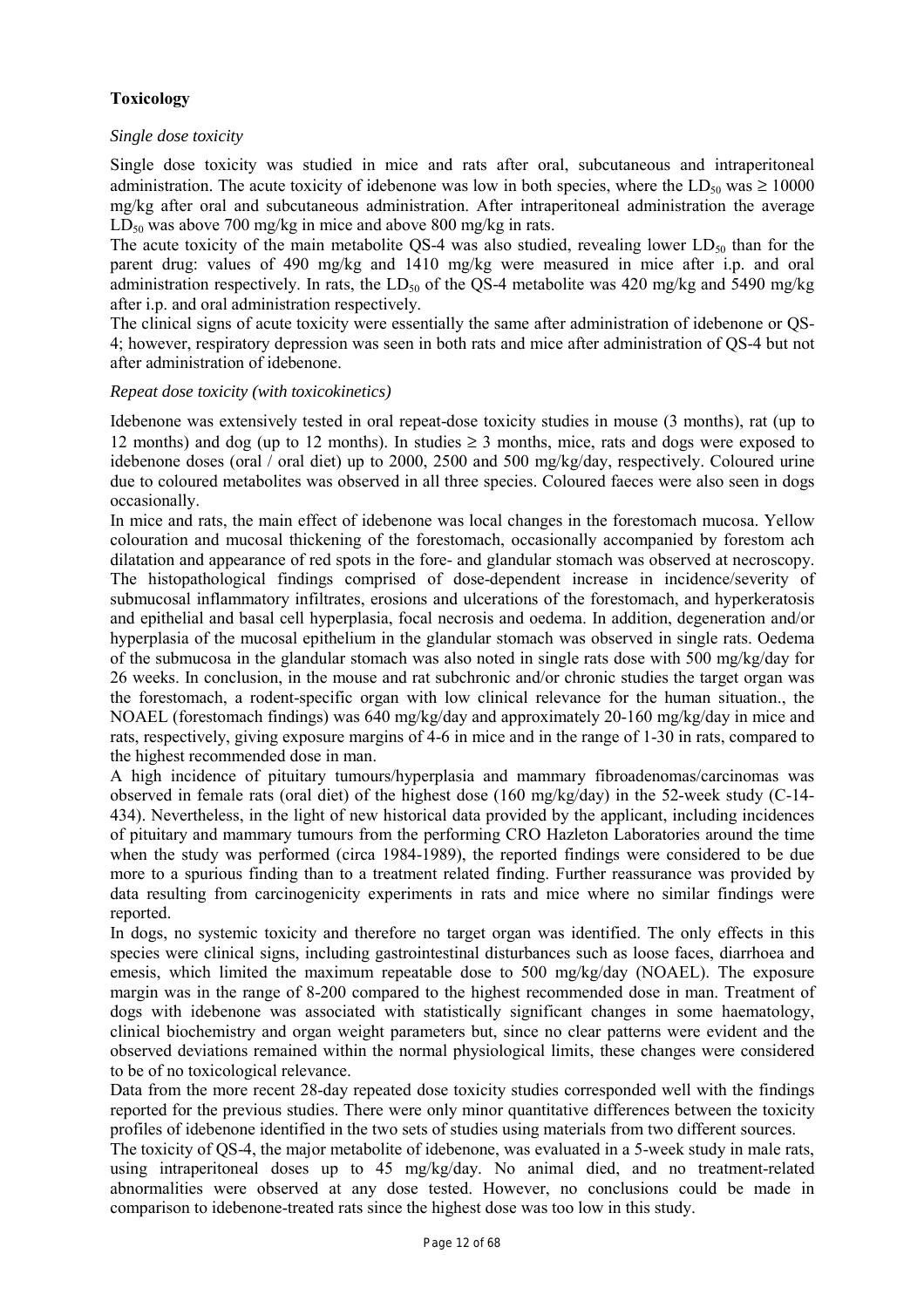In conclusion, in the mouse and rat, the target organ was the forestomach, a rodent-specific organ, a finding considered to be of low clinical relevance. The exposure margins at NOAEL (forestomach findings) were 4-6 (mice, NOAEL 640 mg/kg/day) and 1-20 (rats, approximately 20-160 mg/kg/day) compared to the highest recommended dose in man. In dogs, no target organ could be identified; in this species soft faeces, diarrhoea, salivation and emesis appeared to be dose limiting at doses > 500 mg/kg/dose. The exposure margin at NOAEL (500 mg/kg/dose) was in the range of 8-200 compared to the highest recommended dose in man. Idebenone may be regarded as a relatively safe substance with no major or serious adverse effects. However, a high incidence of pituitary and mammary tumours was observed in rats in the 52-week study (C-14-434), and this was considered to be more a spurious finding rather than a treatment-related effect.

Repeated dosing in mice, rats and dogs showed overall no change in systemic exposure (AUC) of parent idebenone compared to single exposure. No gender difference in exposure with regard to parent idebenone was obvious. In general, a decrease in exposure in relation to dose was seen in rats at doses above 500 to 1000 mg/kg and earlier in dogs around 100 mg/kg. However, the high inter-individual variability in all dosed groups made interpretations of non-linearity uncertain.

The major metabolite QS-4 showed no change in systemic exposure, except for in the 13- and 26 week rat study where AUC increased more than 5-fold from the first to the last week of dosing. There was also a tendency of higher exposure of QS-4 in females compared to males, which was however not consistent through all studies.

The systemic exposure between studies at the same doses differed significantly both in rats and dogs (up to 19-fold). Various feeding strategies, formulation and analytical methods could explain partly these differences.

# *Genotoxicity*

The genotoxicity of idebenone was extensively studied according to relevant guidelines *in vitro* and *in vivo*. Idebenone showed no genotoxic potential with respect to gene mutations in bacteria (Ames test, three studies) and DNA damage in the Rec assay. Idebenone gave an equivocal result in the Mouse lymphoma (TK locus) assay and produced positive results in the *in vitro* chromosomal aberration test (in two studies) using human peripheral lymphocytes. As the Applicant claims, the calstogenic effect could be considered to be linked to the cytotoxic effect at high concentrations *in vitro*, which are probably related to the redox properties of the substance. However, the effect could possible also depend on that whole blood cultures (containing lysed blood cells) were used in the *in vitro* chromosomal aberrations tests. In addition, no genotoxic effects were induced in the *in vivo* mouse micronucleus test (two studies with doses up to 5000 mg/kg and one study with doses up to up to 2000 mg/kg), *in vivo* chromosomal aberration test (rat, dosed up to 2500 mg/kg/day) and in the Unscheduled DNA Synthesis (UDS) test in rat liver (dosed up to 2500 mg/kg). For the *in vivo* studies the calculated exposure margins (parent idebenone) in mouse were 7-52 (Cmax) and 289 (AUC) and in rats 15 (Cmax) and 137 (AUC) compared to the highest recommended dose in man.

Taken together, the weight of evidence was sufficient to conclude that idebenone poses no genotoxic potential.

# *Carcinogenicity*

In dietary carcinogenicity studies, mice and rats were treated with idebenone for 24 months at dose levels of 0, 640, 1280, 2000 mg/kg/day in mice, and 0, 500 and 1000 mg/kg/day in rats. The mice showed treatment-related non-neoplastic tissue changes in the forestomach (minimal non-specific histopathological signs of local irritation in the forestomach, mainly epithelial cell hyperplasia and hyperkeratosis) in all idebenone-treated groups (640-2000 mg/kg/day). The rats showed treatmentrelated non-neoplastic tissue changes in the forestomach (increase in yellow and thickened mucosa which correlated microscopically with an increased incidence of squamous cell hyperplasia/hyperkeratosis, variably accompanied by gastritis, forestomach erosions and basal cell hyperplasia) in both the idebenone-treated groups (500 and 1000 mg/kg/day).

No treatment-related tumour response was observed in male and female mice and in male rats after idebenone. A low incidence of squamous and basal cell tumours was seen only at the highest dose (1000 mg/kg/day, exposure margins of 108-133) in the forestomach of female rats. It was agreed that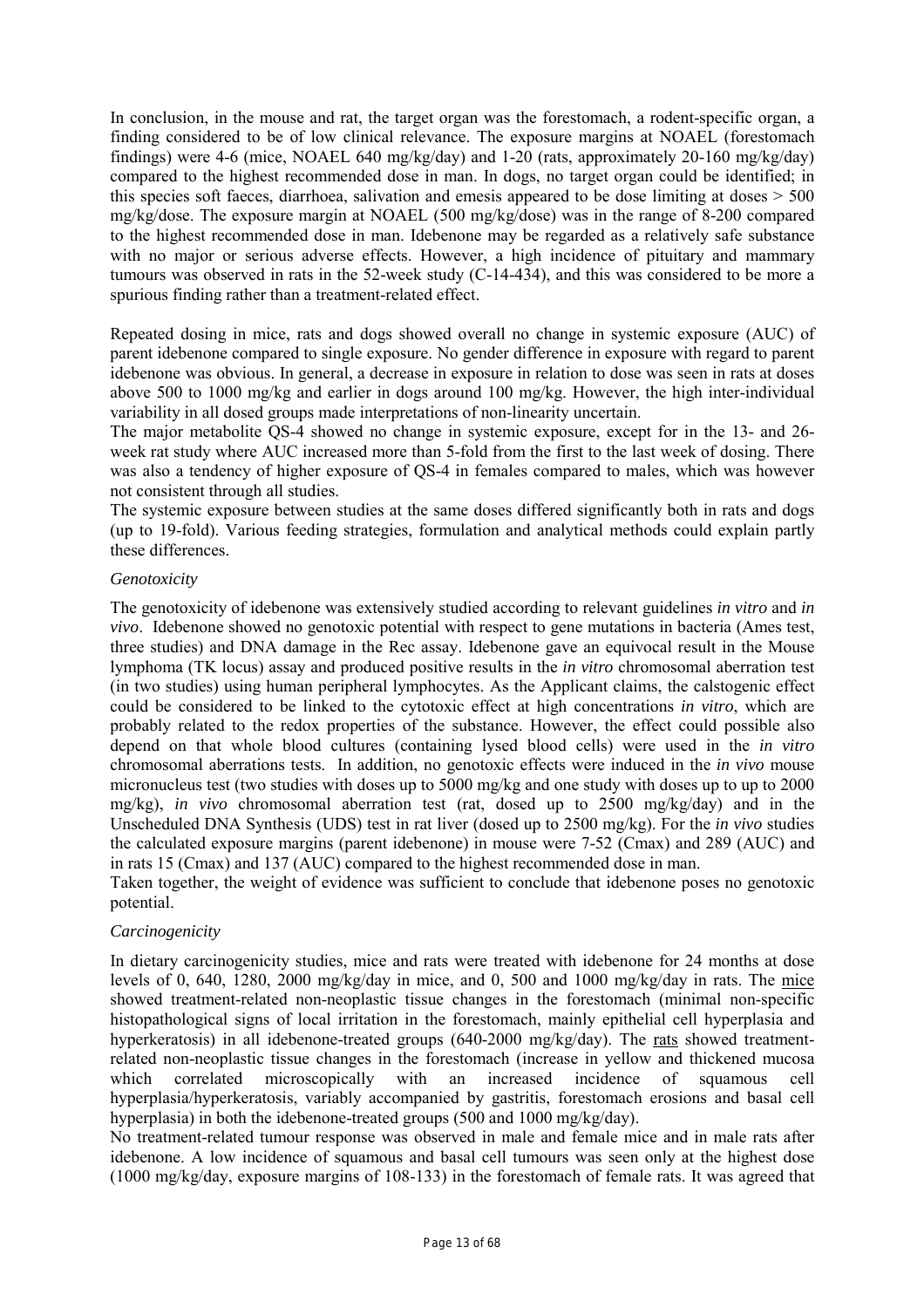these proliferative findings in the forestomach, a rodent-specific organ, were most likely a consequence of local irritation, and were considered to be of low clinical relevance.

Nevertheless, in a 52-week dietary toxicity study an increased incidence of pituitary tumours/hyperplasia and mammary fibroadenomas/carcinomas was observed in female rats receiving 160 mg/kg/day had when compared with controls. Further reassurance on the more likely spurious origin of these findings rather than treatment-related adverse effects was provided.

Based on parent idebenone PK data, the calculated exposure margins are 10.5 ( $C_{\text{max}}$ ) and 136 (AUC) in mouse at NOAEL (2000 mg/kg/day) and 41-51 (AUC) in rats at NOAEL (500 mg/kg/day) compared to the highest recommended dose in man.

# *Reproduction Toxicity*

In the rat fertility study with doses up to 500 mg/kg/day no effects on male or female fertility were observed but paternal toxicity was noted at the highest dose. In the rat embryo foetal development study with doses up to 1000 mg/kg/day, even at maternally toxic dose levels, no treatment-related changes at external, visceral or skeletal examination in the fetuses were observed.

In the rabbit embryo-foetal development study with doses up to 500 mg/kg/day, no treatment -related teratogenicity was found. Slight maternal toxicity was noted at 150 mg/kg/day such as chromaturia and decreased body weight gain.

In the pre- and postnatal developmental toxicity study in rats, treatment with idebenone had no effects on gestation or parturition. Maternal necropsy showed no treatment-related abnormalities. Maternal dosing had no adverse effects on pup growth and performance and on the offspring's reproductive performance.

In conclusion, idebenone seemed to have no effects on fertility and general reproductive performance, and there was no evidence of embryotoxic or teratogenic potential. The calculated exposure margins for 500 mg/kg (parent idebenone) in rats were  $21-28$  (AUC<sub>ss</sub>) and for 150 mg/kg in rabbits were 2  $(AUC_{ss})$  to the average exposure for the highest recommended dose in men.

# *Local tolerance*

No specific local tolerance studies were performed. The lack of such studies was considered acceptable as the local toxicity findings observed were limited to the forestomach in the rat (tissue species-specific), and no effects were reported in the dog.

#### *Other toxicity studies*

#### *Immunotoxicity*

Idebenone does not seem to be an immunotoxic compound neither in the repeat dose toxicity studies nor when idebenone was examined by means of the antibody production test in Ta:A/J mice and the active systemic anaphylactic (ASA) test in guinea-pigs.

# *Dependence*

Due to the characteristics and intended use of Idebenone, concerns related to dependence potential are not expected.

# *Impurities*

The total of all impurities (identified and unidentified) was set to a maximum of 1.0% and the specification limit for the mayor impurity of Idebenone - Impurity A - was set to 0.5%. The Applicant performed a package of qualification studies with levels of Impurity A as high as 0.68%, including an Ames test, a mouse micronucleus test and a 4-week toxicity study in rats. Taking into consideration data from these studies, where a increasing level of Impurity A neither increased the toxicity nor changed the toxicity profile of idebenone, Impurity A could be qualified to a specification limit of  $0.5\%$ .

#### *Excipients*

The excipients are well-known compounds. However, the inclusion of an azo-dye (Sunset Yellow) in a paedriatric population was considered not acceptable, as it is not desirable in formulations intended for a paediatric population, because of its sensitizing potential as well as its alleged role in children developing hyperactivity symptoms.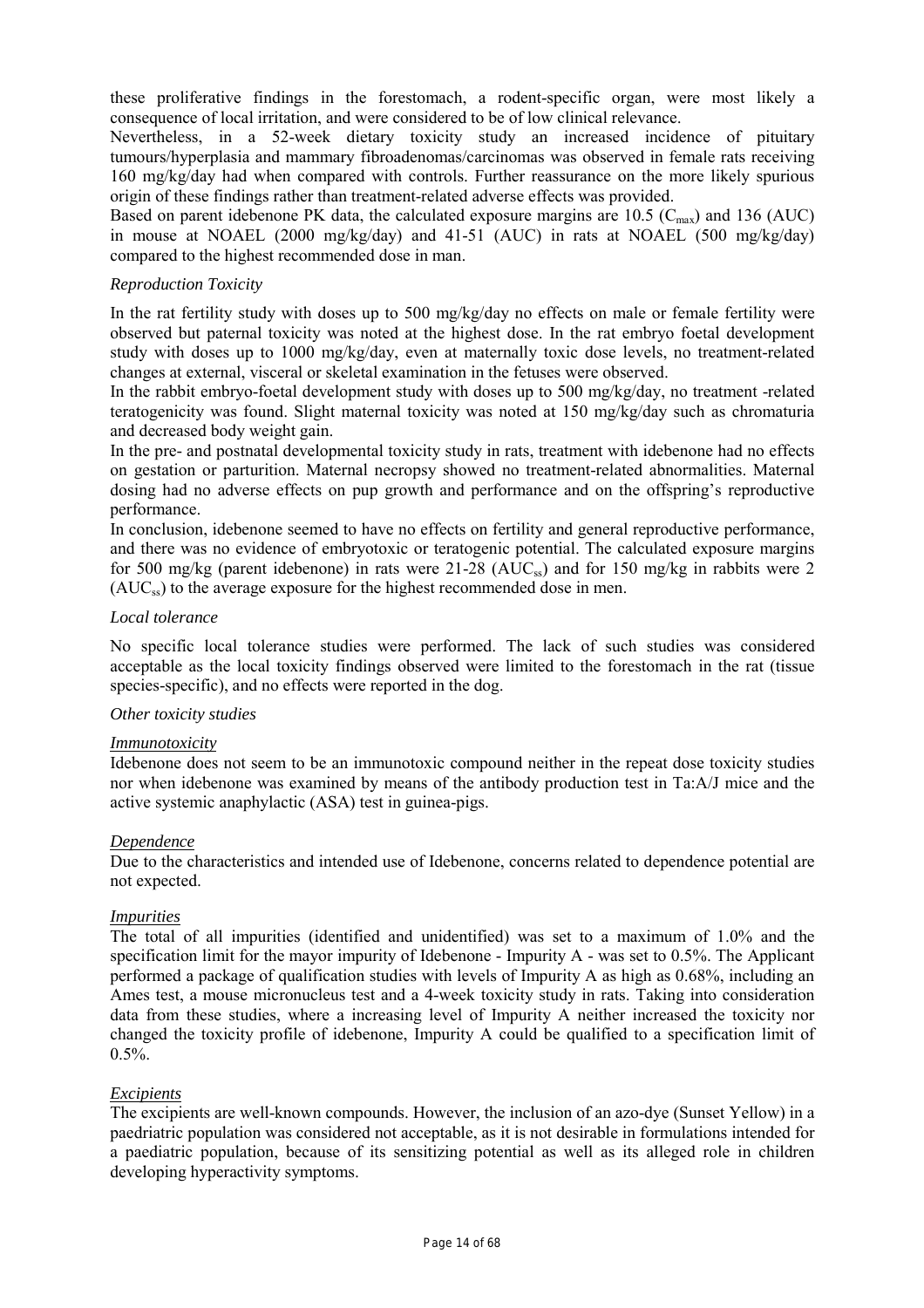# *Photosafety*

Idebenone does not absorb light at the wavelengths in the range of 290-700nm. Thus, there is no need for photosafety testing with idebenone.

# **Ecotoxicity/environmental risk assessment**

The Applicant performed an Environmental Risk Assessment (ERA) for idebenone. A log Kow of > 2.99 did not exclude bioaccumulation potential. However, considering the ADME profile obtained in laboratory animals and humans, bioaccumulation was considered to be unlikely.

The applicant provided acceptable published data on the prevalence of the disease Friedreich`s ataxia in Europe. Based on these data the applicant calculated the concentration in surface water ( $\text{PEC}_{\text{sw}}$ ) for Sovrima resulting in a value below the trigger value of 0.01µg/l for a phase II environmental fate and effect analysis. However, according to guideline  $EMEA/CHMP/SWP/4447/00$ , a calculation of  $PEC_{sw}$ has to be based on a market share of 100% for a given product. Thus, according to the guideline EMEA/CHMP/SWP/4447/00 the calculated value of  $\widehat{PEC}_{sw}$  exceeds the trigger for a Phase II environmental fate and effect assessment. The applicant's proposal to conduct a Phase II environmental fate and effect analysis for the active substance as a follow-up measure (FUM) was considered an acceptable approach if a positive opinion was to be granted.

# **2.3 Clinical aspects**

# **Introduction**

The clinical development programme for idebenone includes the following main studies:

- 1. A 6-month double-blind, placebo-controlled study of idebenone in Friedreich's ataxia (NICOSIA study).
- 2. Four Phase I studies in healthy volunteers.
- 3. The safety data set from the original Alzheimer programme.

An overview of the clinical studies with idebenone is provided in Table 1.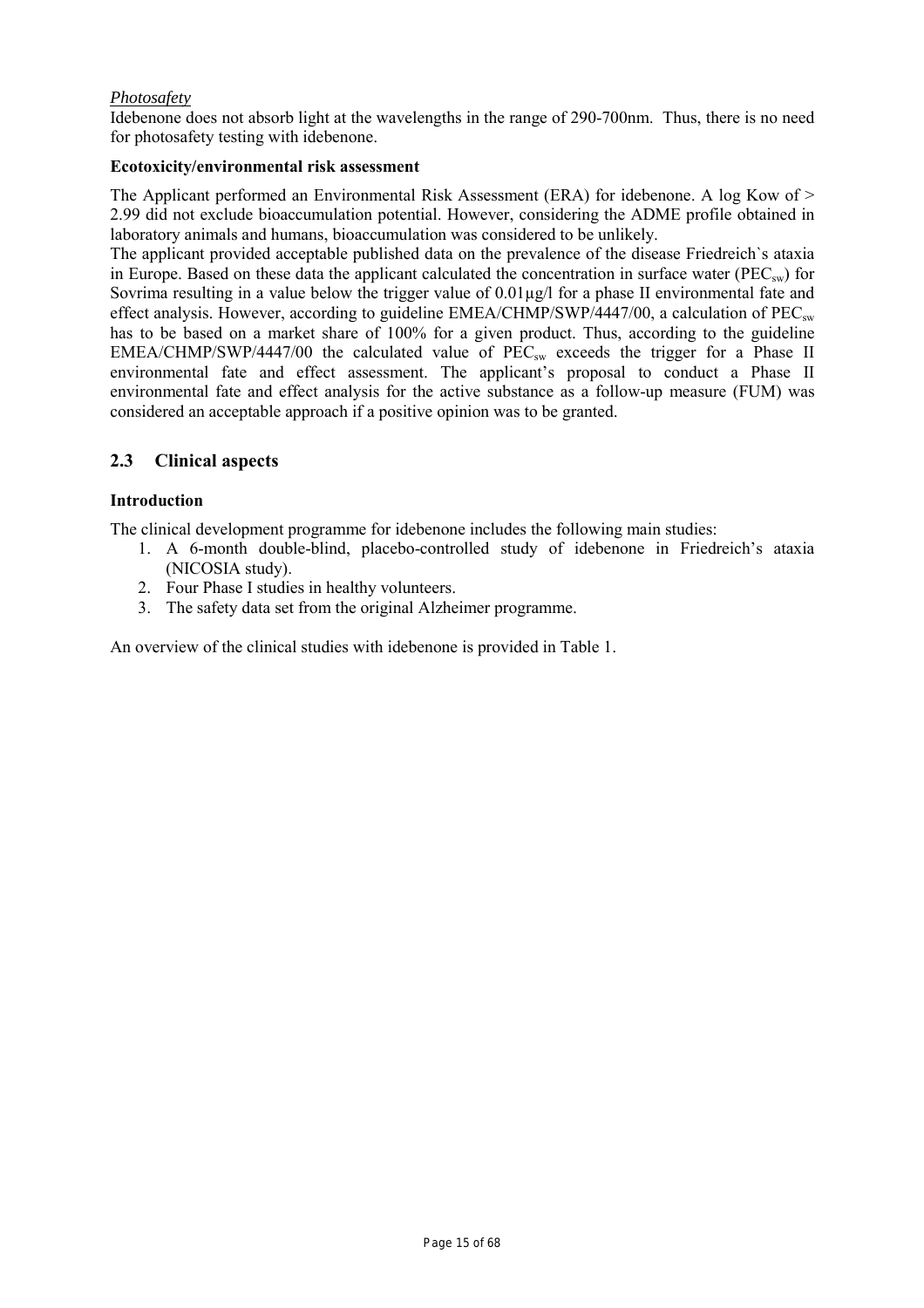| Study<br>reference                        | Short title                                                    | Study<br>design | Patients entered                                                                                                                                | Daily dose, (regimen) and<br>duration of treatment                                                                                                                                                                                  |
|-------------------------------------------|----------------------------------------------------------------|-----------------|-------------------------------------------------------------------------------------------------------------------------------------------------|-------------------------------------------------------------------------------------------------------------------------------------------------------------------------------------------------------------------------------------|
|                                           | Phase I/II studies in Friedreich's ataxia                      |                 |                                                                                                                                                 |                                                                                                                                                                                                                                     |
| 01-N-0167<br>(NIH)                        | Phase IA single-dose,<br>dose-escalation pilot<br>safety study | SD, O           | 79 patients: 27 children,<br>27 adolescents and<br>25 adults with<br>Friedreich's ataxia<br>mean age 9.3, 15.1 and<br>33.4 years respectively   | single ascending doses of<br>2.5 mg/kg/day up to<br>75 mg/kg/day                                                                                                                                                                    |
| 04-N-0129<br>(NIH)                        | Phase IB multiple-dose<br>pilot safety study                   | RD, O           | 15 patients (5 children,<br>5 adolescents and<br>5 adults) with<br>Friedreich's ataxia<br>mean age 10.6, 16.0<br>and 33.0 years<br>respectively | 60mg/kg/day for 30 days                                                                                                                                                                                                             |
| <b>NICOSIA</b><br>study<br>(NIH/Santhera) | Phase II dose-ranging,<br>efficacy & safety study              | R, PC,<br>DВ    | 48 patients<br>aged 9-18 years with<br>Friedreich's ataxia<br>mean age $\sim$ 14 years                                                          | t.i.d. dosage, depending on<br>bodyweight ≤45 kg or<br>>45 ka:<br>Low dose, Group At<br>180 or 360 mg/day<br>Mid dose, Group B:<br>450 or 900 mg/day<br>High dose, Group C:<br>1350 or 2250 mg/day,<br>Placebo, Group D<br>6 months |

**Table 1.** Overview of clinical studies with idebenone.

SD: Single-dose; O: open-label; PC: placebo-controlled; DB: double-blind.

In addition to the data derived from the NICOSIA trial, data from a recent open label study with idebenone in FRDA patients performed in Spain (Pineda 2008) and from several published trials with idebenone in FRDA, one of which was double- blind, placebo controlled (Mariotti, 2003) were presented to support the present application of idebenone in FRDA.

At the time of the application the applicant was conducting a Phase III study in Europe (MICONOS trial), designed as a double-blind, parallel-group placebo-controlled study investigating the effects of three dose levels of idebenone versus placebo on neurological and cardiac function for 12 months in patients with Friedreich's ataxia. The study planned to recruit 204 patients in Germany, France, Belgium, the Netherlands and the UK. However, the recruitment rate was slow due to the disease prevalence in the Northern European countries, where the study was conducted, being lower than described in the literature. Additionally, many patients in Europe, particularly in Southern Europe, have access to idebenone through government-sponsored compassionate use programmes and are therefore not willing to join a placebo-controlled study. As of  $15<sup>th</sup>$  May 2008 a total of 167 patients (137 of which were adults) had been recruited. The study was planned to deliver efficacy data on neurological (primary) and cardiac (secondary) endpoints in the adult population as well as safety data and, based on the current recruitment rate, the results from this trial were expected in late 2010 at the earliest.

In the US, a double-blind, parallel-group placebo-controlled study (US IONIA study) of two doses of idebenone versus placebo in FRDA patients under 18 years of age began in late 2007. This study was requested by the FDA to support the data obtained in the NICOSIA study. The study planned to analyze the effect of idebenone on the International Cooperative Ataxia Rating Scale (ICARS) as the neurological endpoint and to generate further data on neurological and ADL efficacy in paediatric patients. This trial planned to recruit 60 paediatric FRDA patients, and data were expected to be available by 2010.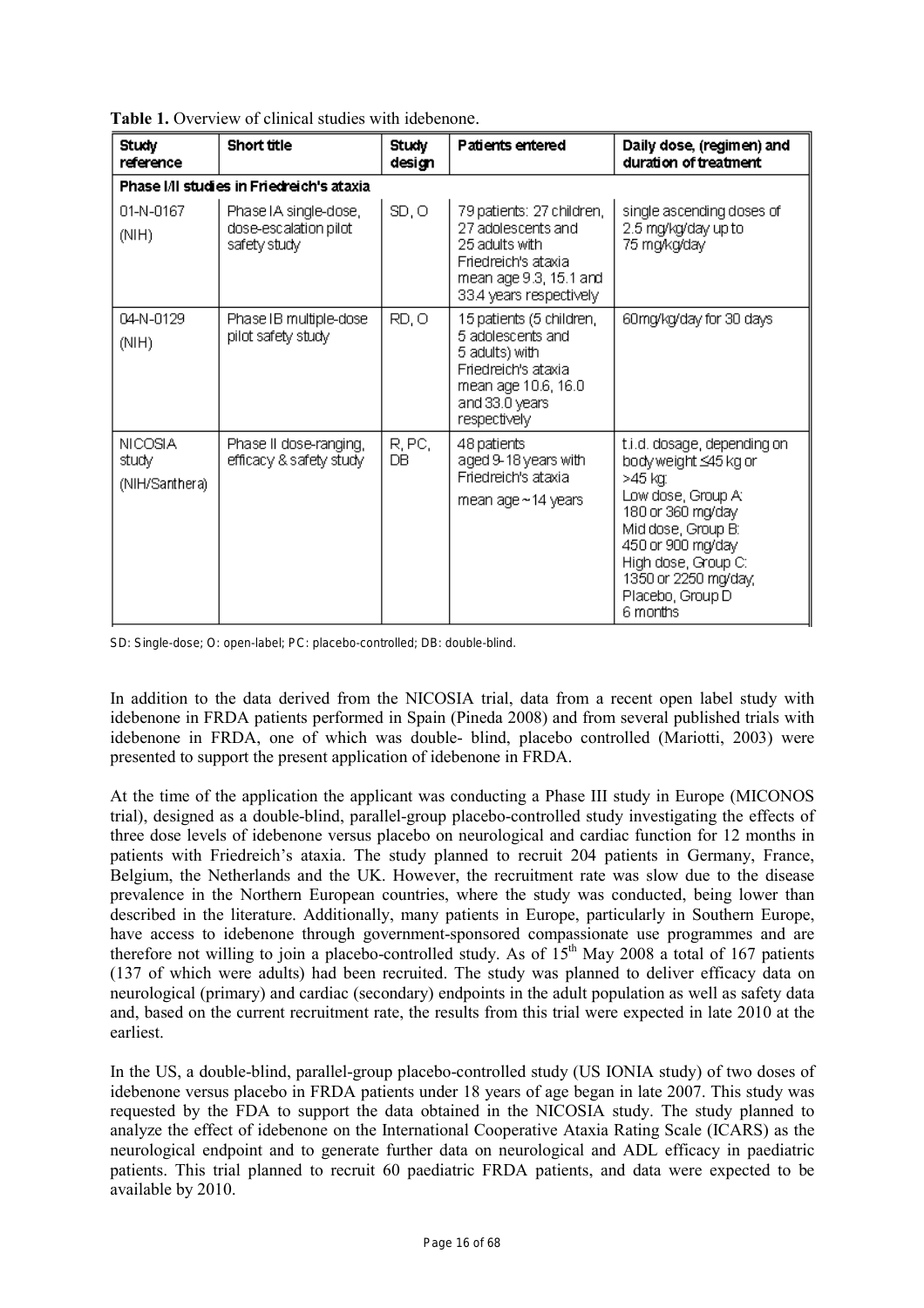There are no CHMP guidelines on the clinical development of medicines for the treatment of Friedreich's Ataxia.

Regulatory advice was obtained from the Dutch and Portuguese health authorities in 2004. Protocol assistance was given by CHMP (advice finalised during the plenary meeting held on 23-26 May 2005) concerning different aspects of the clinical development on the MICONOS phase III study with idebenone in FRDA patients with cardiomyopathy and neurological dysfunction that was ongoing at the time of the application (see above) but for which there were recruitment difficulties.

There was no paediatric development programme, but it was not required at the time of submission.

# **GCP**

The Clinical trials were performed in accordance with GCP as claimed by the applicant.

The applicant has provided a statement to the effect that clinical trials conducted outside the community were carried out in accordance with the ethical standards of Directive 2001/20/EC.

The clinical studies conducted by Santhera and Takeda were stated to be Good Clinical Practice principles compliant. Two Phase I studies conducted by the National Institutes of Health in patients with Friedreich's ataxia, originally not intended for regulatory use, were not fully GCP compliant.

# **Pharmacokinetics**

The phase I clinical pharmacology program consists of 13 studies: 4 single- and multiple-dose studies (also investigating food effect), 4 interaction studies (amitriptyline, fluvoxamine, lithium and donepezil), 1 hepatic and 1 renal impairment study, 1 metabolism and disposition of  $^{14}$ C-idebenone and 1 single- and 1 multiple-dose study in children, adolescents and adults with FRDA. Overall, at least 120 healthy subjects, 12 subjects with renal disease, 12 subjects with hepatic impairment and 94 FRDA patients were evaluated, and a total of 239 subjects reached study completion. No population analyses were performed.

Idebenone and subsequent metabolites were analysed with a HPLC-MS/MS method in plasma and urine. LC and coulometric/electrochemical detection were also used in some of the studies. In PK studies in special populations total idebenone (sum of unconjugated and conjugated idebenone) was analysed but there were no data on the pharmacologically active compound - unconjugated idebenone. Pharmacokinetic parameters were calculated by using non-compartmental methods and standard statistical methods were applied.

In the phase I programme of the clinical development the 150 mg film-coated tablet intended for marketing was used, whereas a 60 mg film-coated tablet was used in the Phase II study and in the ongoing MICONOS study. Different batches were tested *in vitro* and showed no differences in their *in vitro* dissolution characteristics. Bioequivalence between the two formulations could not be assumed based on the *in vitro* dissolution profiles only (due to the different qualitative and quantitative tablet composition).

# **Absorption**

After administration in fasting conditions,  $t_{max}$  of unconjugated and total idebenone was reached within a range of approximately 0.33-5 hours and 0.33-2.67 hours respectively. The absolute bioavailability of unconjugated idebenone was not determined, because no intravenous formulation was administered. The absolute bioavailability was however low, due to a high first pass effect. The absorbed amount was however extensive, although not necessarily in the form of unchanged idebenone, because of signs of gut flora metabolism from *in vitro* studies. No *in vitro* study was performed to evaluate permeability across Caco-2 cells and to determine if any transport protein was involved in the absorption.

After intake of high-fat food, AUC and  $C_{\text{max}}$  of unconjugated idebenone were increased approximately five to six-fold and four-fold respectively. An increased exposure was also seen after a continental breakfast. Administration with food is recommended in the proposed SPC (section 4.2), due to the very low absorption of unconjugated idebenone without food. The pivotal efficacy and safety study was performed in fed conditions.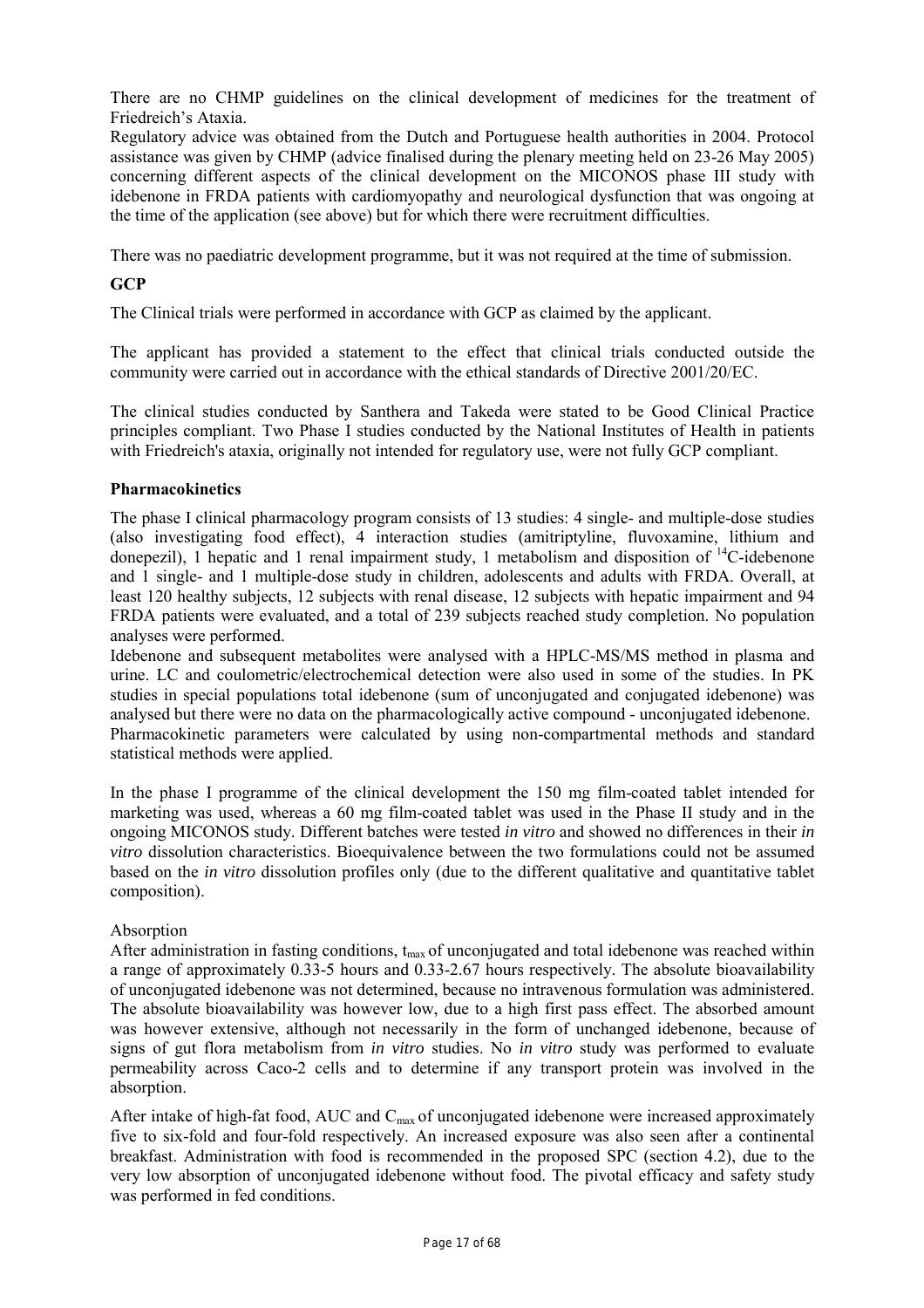Following repeated thrice daily dosing for three weeks with 750 mg (the highest dose), the mean (SD) values of  $C_{\text{max}}$  and  $AUC_{0.8}$  were 22.4 (13.5) ng/ml and 32.2 (19.2) ng x hr/ml, respectively.

# Distribution

No determination of the volume of distribution was made since no intravenous formulation was administered. The plasma protein binding of unconjugated idebenone ranged from 93.0-99.7 %. A lower protein binding was observed at the lowest concentration tested; otherwise the protein binding was independent of concentrations. It was unclear what caused the deviation in protein binding at the lowest concentration tested of 1 ng/ml. The major binding protein was albumin (approximately 75 %). No confirmation of the degree of protein binding was made in healthy subjects or in subjects with renal or hepatic impairment.

# Elimination

Unconjugated idebenone is metabolised by CYP450 enzymes (mostly CYP1A2, CYP2C19 and CYP3A4) and by conjugation (glucuronidation and sulfatation). CYP450 catalyses shortening of the carbon side chain resulting in QS10, 8, 6, 4 and corresponding conjugates.

*In vivo* metabolite profiling was performed up to 168 hours. The major metabolites identified in plasma were the sulphate conjugate of idebenone and the O-desmethylated glucuronic acid conjugate of QS-10. In urine, the major metabolites observed were the glucuronide and sulphate conjugates of QS-4. In faeces, there was a low excretion of approximately 7 % of the dose in humans and the metabolites could not be identified. The fraction of total idebenone and total QS10 excreted in urine after oral administration was lower than or just above 1% respectively. Approximately 87 % of the radioactive dose was recovered in urine and faeces. Repeated or a higher dose (up to 750 mg t.i.d.) did not seem to change significantly the metabolite profile pattern.

Since the major portion of the metabolites in plasma constitutes conjugated versions of idebenone, the risk of interactions affecting the CYP metabolism of idebenone was considered to be low.

No true clearance values were available since no intravenous formulation was administered. The mean terminal half-life was approximately 10.8 hours,  $\approx$  5 hours,  $\approx$  5 hours and 4.4 hours after single oral administration for total idebenone, total QS10, total QS6 and total QS4 respectively. No terminal halflife of unconjugated idebenone could be determined with the sampling schedule applied.

According to the applicant QS10 stands for 10-30 % of the activity of unconjugated idebenone and reassurance that the majority of the activity likely resides with unconjugated idebenone was provided. The consequences of possible genetic polymorphism were not evaluated.

# Variability

A very high variability with respect to both AUC and  $C_{\text{max}}$  of unconjugated idebenone was found, with CV% up to approximately 100 %. The CV% of total idebenone was lower, approximately 40-50%. No data on intra-individual variability was presented.

# Dose proportionality and time dependencies

The pharmacokinetics of idebenone and its related metabolites in healthy volunteers was shown to be dose- and time-proportional for doses between 150 mg t.i.d. and 750 mg t.i.d. (study SNT-I-003). A prolonged half-life after multiple dose administration of total idebenone and total QS4 was observed, however the cause of this deviation could not be explained by an increased volume of distribution or by changes in oral clearance over time.

# Target population

Idebenone was administered on a mg/kg basis in the target population studies, and a comparison to the exposure in healthy volunteers could not be made by direct comparison of the data. Dose linearity could be roughly concluded up to doses of 55 mg/kg in children and adults. In adolescents, linearity was concluded up to a dose of 75 mg/kg.

A weight-based posology could not be supported with the available PK data. Since only data for conjugated idebenone were available, the PK data could not be used to evaluate the impact of body weight on the PK of unconjugated idebenone. It was highly doubtful if the PK of conjugated idebenone reflected unconjugated idebenone. In addition, the weight-based posology was based on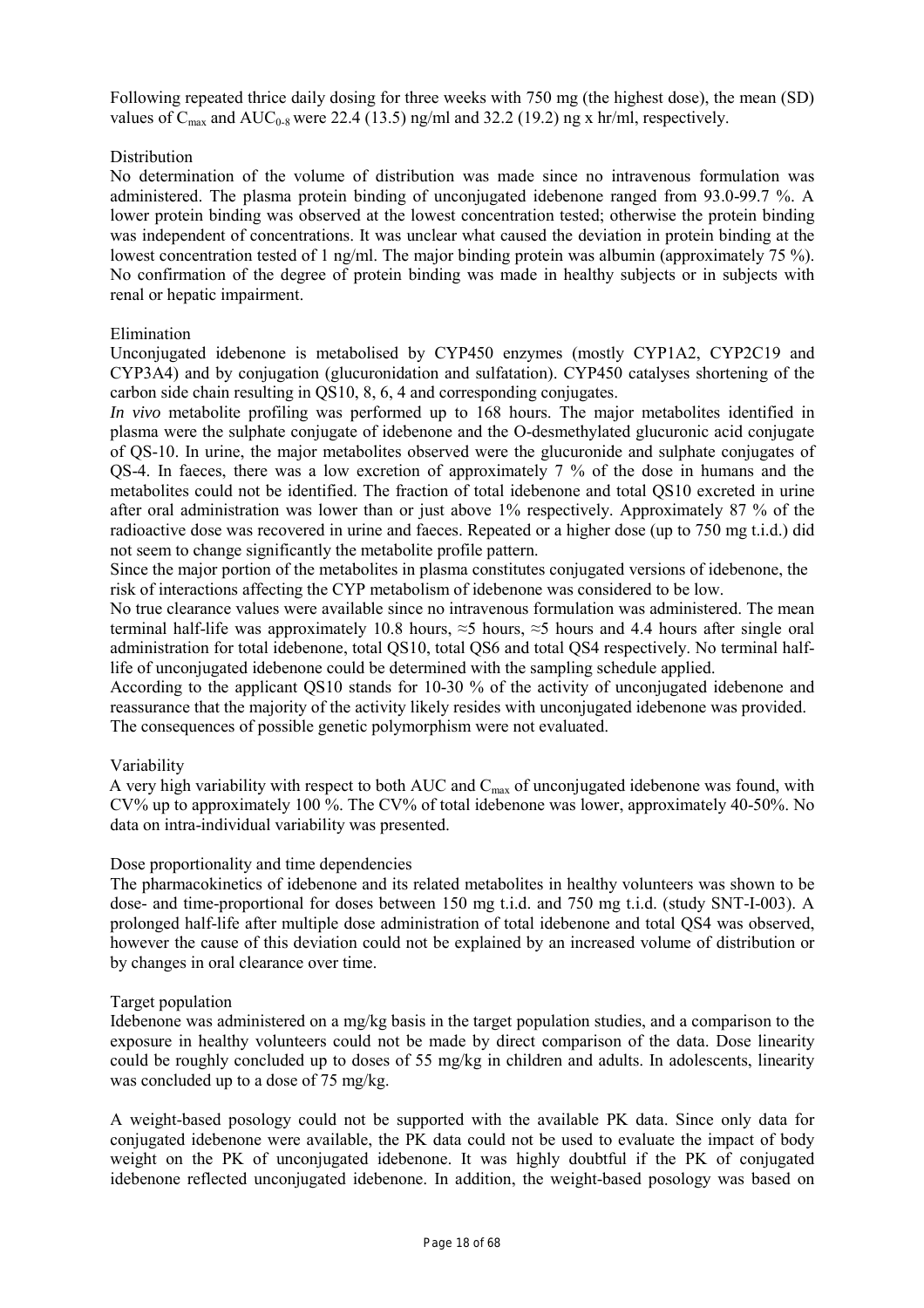very sparse data (n=14). Thus, additional PK data or efficacy data are required to clearly show that the weight-based posology is appropriate (for both groups of the weight adjusted dose).

*In the ongoing MICONOS and IONIA studies limited sampling for population PK analysis is included. These samples will be analysed for both conjugated and unconjugated idebenone, allowing further exploration of the relationship between body weight and exposure because in both studies the same 45kg cut off is being used. Depending on the distribution of weights in the ongoing studies, it could be possible in future to conclude or exclude a correlation between body weight and clearance of unconjugated idebenone and possibly also to include a better justified weight cut-off. As a result, it was considered necessary to wait for the results of the MICONOS and IONIA studies that were still ongoing at the time of the opinion.* 

#### Special populations

Since unconjugated idebenone was not measured, only limited conclusions on the safety of the product could be drawn from the renal and hepatic impairment studies.

In patients with severe renal impairment the total idebenone exposure (conjugated and unconjugated) increased approximately 1.5-fold. Up to 3-fold increased exposure was observed in some individuals. For total QS10 (unconjugated and conjugated QS10) the exposure increase was approximately 1.9 fold. Up to 3-fold increased exposure was observed also for QS10 in some individuals. QS4 was not measured but it was expected to increase in patients with renal impairment because approximately 50 % of the dose is excreted as QS4 in the urine.

In patients with mild and moderate hepatic impairment the total idebenone exposure (conjugated and unconjugated idebenone) increased approximately 2-fold. Up to 3-fold increased exposure was observed in some individuals. For total QS10 (conjugated and unconjugated QS10), the exposure increase was approximately 3-fold. Up to 6-fold increased exposure was observed for total QS10 in some individuals.

The applicant's proposal to perform an additional study in patients with renal impairment was considered not meaningful, since satisfactory toxicokinetic data for QS4 to compare with were not available and there were very low levels of unconjugated idebenone in the urine.

Warnings in patients with renal impairment were included in the proposed SPC (section 4.4), together with a statement that OS4 is likely increased. In addition, in the event of a positive opinion, because of the unknown increase of unconjugated idebenone and the low dose applied in the hepatic impairment study, a contraindication in patients with moderate and severe hepatic impairment was to be recommended in section 4.3 of the SPC.

The applicant was requested to discuss the influence of age, gender and race on the PK of idebenone and related metabolites. Only data on total idebenone were provided, which highly limited the evaluation. No sufficient data were made available to evaluate the influence of age (upper age limits 71 years), although it was acknowledged that FRDA patients rarely reach these ages. Nevertheless, a statement on caution for elderly subjects treated with Sovrima was included in the proposed section 4.2. Likewise, it was not possible to evaluate the influence of gender on PK, since no data on unconjugated idebenone were available. With respect to race, the PK in non-Caucasians was considered not relevant for the intended indication, since FRDA is a Caucasian disease.

#### Pharmacokinetic interaction studies

An *in vitro* inhibition study was performed in order to evaluate the inhibition potential of unconjugated idebenone on CYP1A2, 2D6, 2E1, 2C9, 2C19 and 3A4. A dose-dependent inhibition was found for CYP2C19 and CYP1A2. Additional inhibition studies with idebenone were performed in order to evaluate the inhibition potential on CYP2B6 and CYP2C8. No significant inhibition was found. There was no information regarding the possibility of idebenone or its metabolites being a p-gp substrate and/or inhibitor. No *in vitro* induction studies were performed. The metabolites QS4, QS6 and QS10 (and their conjugated versions) and conjugated idebenone were not investigated with respect to CYP inhibition or induction.

Lower doses than those suggested in the actual application were used in the lithium, amitriptylin and fluvoxamine interaction studies. These three studies did not evaluate the effect of the concomitant medication on the pharmacokinetics of idebenone and QS10 or on unconjugated idebenone. The study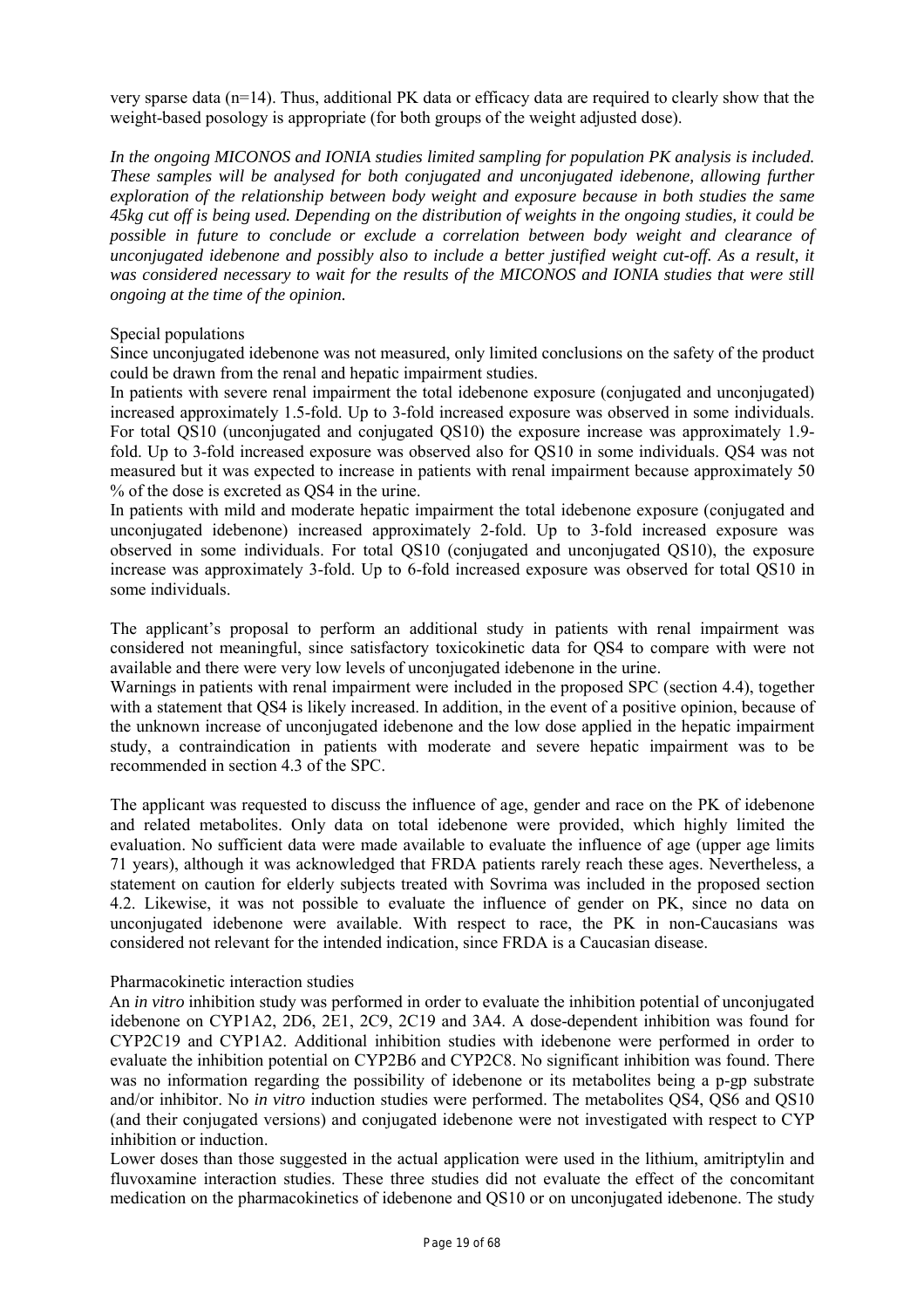with donepezil employed a higher dose of idebenone and evaluated the effect of each medication on each other's pharmacokinetics. The pharmacokinetics of lithium was not affected by idebenone. The study with amitriptylin revealed that idebenone may affect CYP2C19 substrates to a limited extent (approximately 30 % increased concentrations). No effects were seen on the pharmacokinetics of donepezil. Since donepezil is metabolised via CYP3A4 and to a smaller extent via CYP2D6, the results were in agreement with the *in vitro* findings that idebenone does not inhibit CYP3A4 or CYP2D6. It is not known what caused the exposure increase of unconjugated idebenone in the donepezil interaction study.

The major elimination pathway appeared to be conjugation. Thus, no further pharmacokinetic interaction studies were requested, given that there was a low risk of a clinically significant effect on the pharmacokinetics of unconjugated idebenone by other CYP inhibitors and inducers. Also, the risk of clinically significant interactions by idebenone was considered low, since the therapeutic concentrations of idebenone are low in comparison to  $IC_{50}$  values and because of the high degree of protein binding of idebenone.

# **Pharmacodynamics**

# Mechanism of action

The mechanism of action for idebenone in the treatment of Friedreich's ataxia is not known, but there is some evidence that mitochondria respiratory chain dysfunction and oxidative damage may play a role in the mechanism behind the disease. Given that idebenone interacts with the mitochondrial ETC acting as an electron carrier and facilitating the generation of ATP (Sugiyama *et al.* 1985 a & b), its action in Friedreich's ataxia may be relevant, since a deficiency in mitochondrial ATP production has been reported in Friedreich's ataxia patient tissue (Lodi *et al.* 1999).

# Primary and Secondary pharmacology

The indirect signs obtained from the clinical development conducted in FRDA patients did not provide additional support. When plasma and urinary levels of 8-hydroxy-2'-deoxyguanosine (8OH2'dG, a byoproduct of oxidative DNA damage) were measured along a 6-month treatment with idebenone no changes occurred. Unexpectedly, patients did not show the previously reported high plasma levels of 8OH2'dG at baseline. Besides, the reduction in response to oxidant treatment was not observed. These findings raised doubts about the claimed effect of idebenone on the oxidative stress reduction.

No specific pharmacodynamic drug interaction studies were performed. Even though this issue was considered not a major objection, it was still raised as a concern during the evaluation. Due to the lack of information from clinical studies, additional data were considered necessary in order to better characterise the primary and secondary endpoints of the product. The applicant was recommended to perform specific interaction studies to confirm that there were no pharmacodynamic interactions with commonly prescribed medicinal products (i.e. propranolol and glibenclamide) in FRDA patients. In these studies, in addition to pharmacokinetic parameters, pharmacodynamic parameters such as blood pressure and blood glucose were to be determined to exclude PD interactions with these comedications.

Otherwise the potential for pharmacodynamic interactions appeared to be limited, given the mechanism of action of idebenone.

# **Clinical efficacy**

The efficacy documentation provided for Sovrima in Friedrich's ataxia was primarily based on two sources:

- the phase II NICOSIA study;

- results from several published studies investigating the effect of idebenone on cardiac hypertrophy and neurological function in FRDA patients.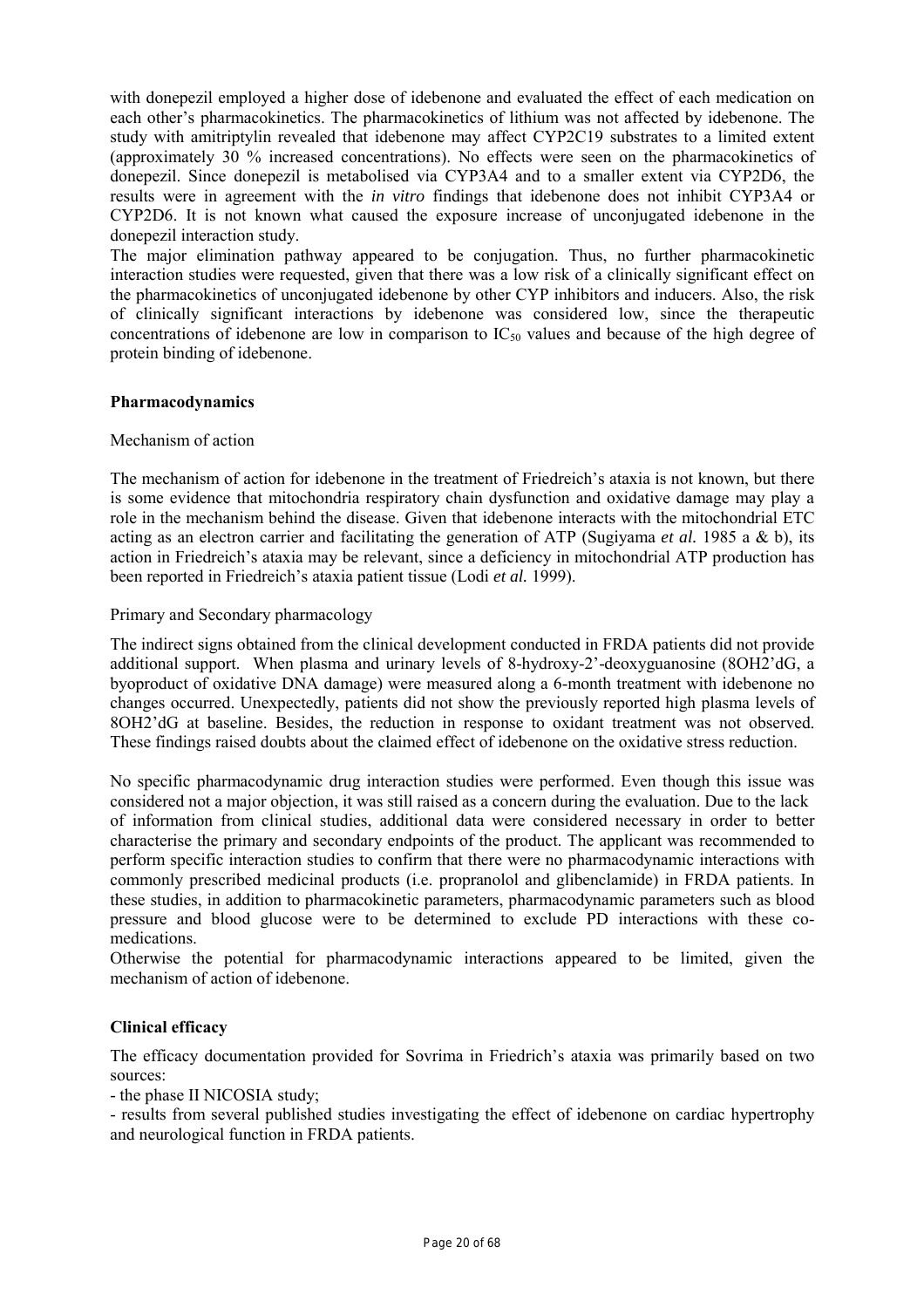# Dose response studies

No formal dose-response studies were performed as, according to the applicant, the Sovrima doses selected in the pivotal study were based on previous clinical experience with idebenone at the National Institute of Health and with other published clinical studies.

# Main study

The pivotal study was a phase II study (NICOSIA study) designed as a 6-month double-blind, parallel group, placebo-controlled clinical study to determine the safety and efficacy of Sovrima administered to 48 patients with Friedreich's ataxia (FRDA).

# **METHODS**

# *Study Participants*

The pivotal study was a single-site study conducted at the NINDS Neurogenetics Branch in Bethesda, USA.

The **inclusion criteria** included a diagnosis of FRDA with confirmed FRDA mutations, age from 9-18 years at baseline, and weight between 30 to 80 kilograms. The patients had to be ambulatory (assistance devices permitted), neurologically symptomatic, and with no exposure to idebenone, coenzyme Q10 or other dietary supplements for a period of at least 1 month prior enrolment.

**Exclusion criteria** were: history of a hypersensitivity reaction to idebenone or coenzyme Q10; pregnant or lactating women; platelet count, white blood cell count or hemoglobin below the lower normal limit; alkaline phosphatase, serum glutamic-oxaloacetic transaminase (SGOT) or serum glutamic pyruvic transaminase (SGPT) greater than  $1.5 \times$  the upper normal limit. Bilirubin greater than 1.5 g/dL and clinically significant medical disease that, in the judgment of the investigators, would expose the subjects to undue risk of harm or prevent them from completing the study were other exclusion criteria.

# *Treatments*

A total of 48 subjects were enrolled in the study and were randomized 1:1:1:1 in 1 of the 4 treatment arms: low Sovrima dose ( $\approx$  5 mg/kg), 12 subjects; intermediate/mid dose Sovrima ( $\approx$  15 mg/kg), 13 subjects; high dose Sovrima ( $\approx$  40 mg/kg), 12 subjects; and placebo, 11 subjects. All 48 subjects received study treatment (37 subjects received Sovrima and 11 subjects received placebo).

All of the 48 subjects received at least 171 days of dosing. The median duration of treatment was 181 days for all groups except the intermediate Sovrima dose, which had a median dosing period of 182 days. The range of duration of dosing was 171 to 192 days for the combined Sovrima group and 176 to 197 for the placebo group. No subject discontinued study drug or withdrew from the study. Although all subjects attended the baseline and 6-month visits, one subject was unable to undertake efficacy evaluations at Month 6 due to a heavy cold.

After the first visit, Sovrima (60 or 150 mg tablets) or placebo were to be administered orally t.i.d. with food continuing for 6 months. Subjects were randomized to receive identical placebo tablets or one of the doses outlined in Table 2, based upon their weight. Patients were randomised into one of four treatment groups, the dose being adjusted depending on whether body weight was above or below 45kg.

| Patient Body<br>Weight | Sovrima<br>Low Dose: | Sovrima<br>Mid Dose: | Sovrima<br>High Dose: | Placebo |
|------------------------|----------------------|----------------------|-----------------------|---------|
| <45 kg                 | 180 mg/day           | 450 mg/day           | 1350 mg/day           | Placebo |
| >45 kg                 | 360mg/day            | 900 mg/day           | $2250$ mg/day         | Placebo |

**Table 2.** Treatment doses of Sovrima in the Nicosia trial.

Doses administered in three divided doses (eg, 450 mg = 150 mg t.i.d.)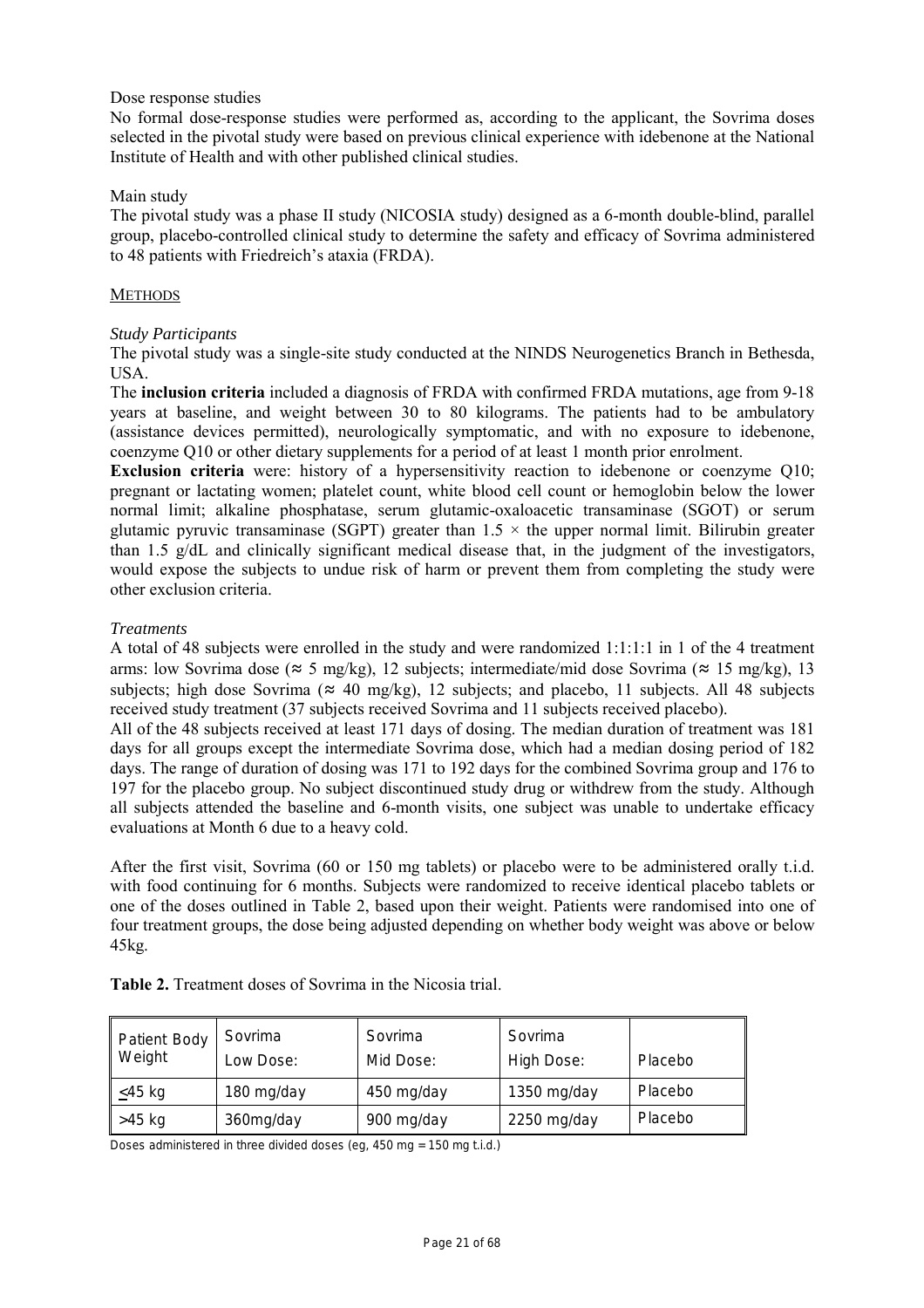According to the study protocol, patients were further stratified according to the length of the GAA repeat, to insure a balance between the groups in the proportion of patients with repeat lengths above 800 and below 800, respectively. There were 11 to 13 patients randomised in each of the dose arms.

# *Objectives*

The primary objective of the study was to determine the effect of varying doses of Sovrima on oxidative stress as reflected by the change from baseline in the level of the oxidative stress marker 8 hydroxy-2' deoxyguanosine.

The secondary objectives were to evaluate the safety and tolerability of Sovrima, to explore the effects of Sovrima on neurological function, to explore the effects of Sovrima on cardiac parameters, to assess the effects of SOvrima on patients' quality of life, to explore the effects of Sovrima on functional capacity and to evaluate metabolic alterations, gene expression changes and markers of mitochondrial DNA damage.

#### *Outcomes/endpoints*

The **primary efficacy variable** was change in plasma 8-hydroxy-2'-deoxyguanosine (8OH2'dG) level from baseline to Month 6. 8OH2'dG, a by-product of oxidative damage to DNA, is regarded as a marker for oxidative stress. Elevated levels of 8OH2'dG and plasma malondialdehyde (MDA, a byproduct of lipid peroxidation) have been reported in FRDA patients.

# **Secondary efficacy variables:**

# *1. Neurological testing*

Secondary assessments were the mean changes from the beginning to the end of the 6-month trial period in the following scales:

*The International Cooperative Ataxia Rating Scale (ICARS),* developed by a special ad hoc Committee of the World Federation of Neurology as an instrument which could be used in trials of new therapeutic agents in patients with different types of ataxia. The scale allows a detailed neurological examination of areas relevant to ataxia and is based on 19 testing manoeuvres compartmentalised into posture and stance disorders, limb ataxia, dysarthria and oculomotor disorders. The total sum of the 19 testing items is 100 points, 0 being no impairment and 100 the highest possible degree of impairment (negative numbers indicate an improvement).

*The Friedreich's Ataxia Rating Scale (FARS)* is a 25 manoeuvre exam which covers bulbar function, upper limb coordination, lower limb coordination, peripheral nervous system function, deep tendon reflexes, stability and gait. The scale also includes 3 quantitative performance measures. Negative numbers indicate an improvement on the FARS.

*Activities of daily living (ADL***)** were assessed with a questionnaire adapted for the patient population. The scale consisted of 9 items relevant to daily living function in FRDA patients. The items include speech, swallowing, cutting food and handling utensils, dressing, personal hygiene, falling, walking, quality of sitting position and bladder function. Each item was scored from 0 to 4, 0 being normal, 4 being unable to conduct the activity, whereby a negative change corresponded to an improvement on the ADL scale.

# *2. Assessment of cardiac function*

The cardiac data were to be analysed in the following populations:

- The full randomised population
- Patients with hypertrophic cardiomyopathy as indicated by:

 a) Maximum LV wall thickness, on echocardiographic or MRI assessment, greater than or equal to 13 mm - or greater than the upper normal limit corrected for age and body surface area calculated using the formulae by Henry (Henry et al, 1980)

b) Patients with cardiomyopathy indicated by Relative Wall Thickness echocardiography of >0.42 (Plehn J, as presented at 3rd International Friedreich's Ataxia Scientific Conference in Bethesda, Maryland, 2006).

Measures to be analysed included left ventricular mass (by cMRI), left ventricular mass/volume ratio, left ventricular mass index (by cMRI), maximal wall thickness (by cMRI), interventricular septal thickness (by echocardiography), relative wall thickness (by echocardiography), tissue doppler lateral E', CSA (critical surface area, by echocardiography), left ventricular ejection fraction (by cMRI). Other echocardiographic and cMRI measures were examined in an exploratory manner.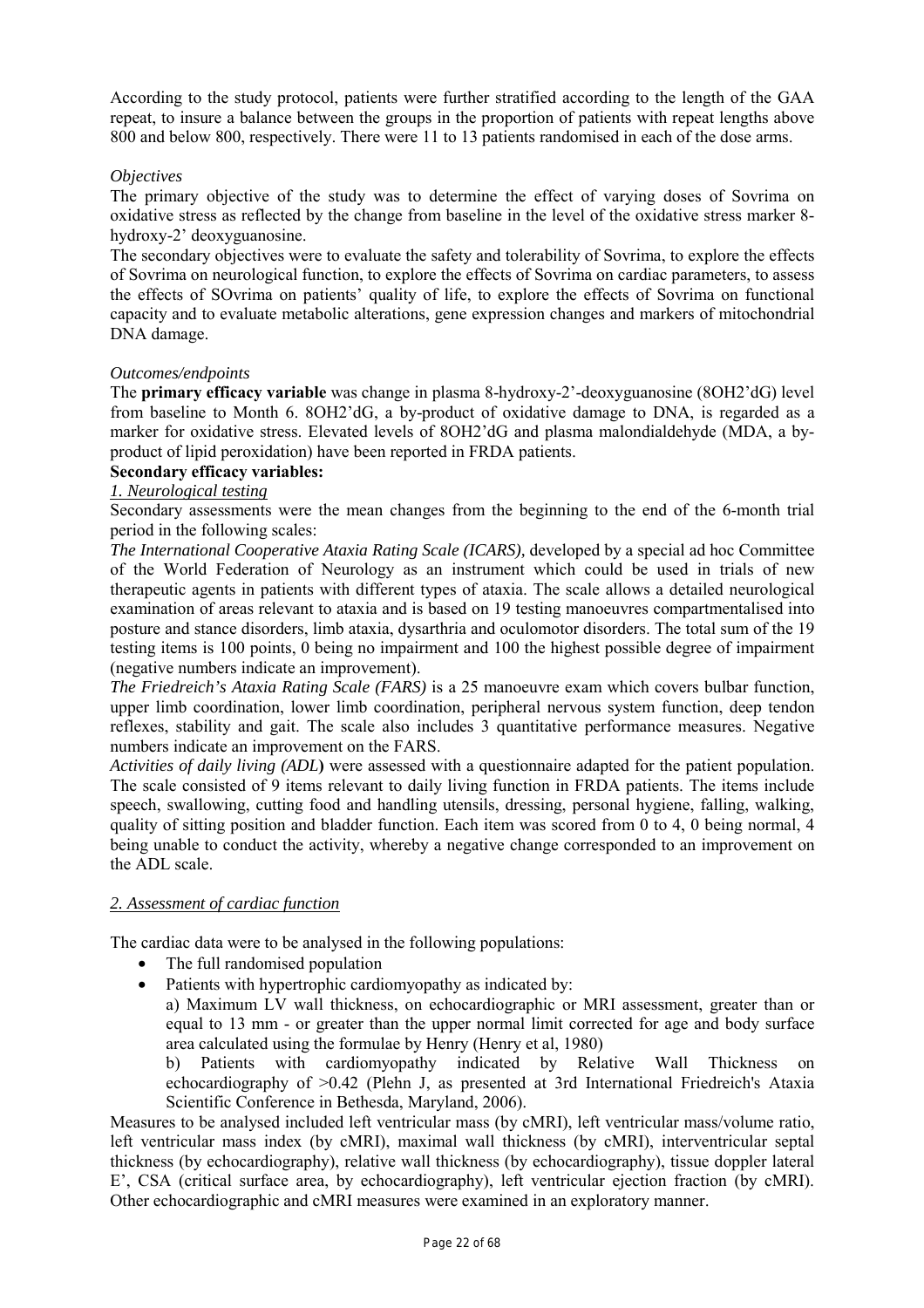# *3. Quality of Life Survey (SF-10™)*

A brief 10-question survey was administered by the principal or an associate investigator to the parent(s) or guardian(s) to examine the subject's health-related quality of life. This survey was developed as a valid health status assessment for the paediatric population (children ages 5 and over). The measure was not validated for FRDA patients and was not previously used in this population.

# *4. Other clinical assessments*

# • *Force Control Assessment*

The force control task used in this protocol involved submaximal isometric testing of the dominant knee extensors at 25% and 50% of the maximal voluntary contraction.

• *Gait Assessment* 

Ataxic gait associated with cerebellar disorders is characterised by decreased gait speed, prolonged stance phase, and increased double-support time. Temporal aspects of gait were measured in this protocol using the so called "Stride Analyzer", which provides a measure of customary gait speed over a straight 10 m walkway. The measure was not validated for FRDA patients and was not previously used in this population.

• *Aerobic Testing* 

Exercise testing outcome measures were 1) VO2 Peak, 2) Ventilatory Anaerobic Threshold (VAT), 3) oxygen uptake –work rate relationship (VO2-WR), and 4) Stroke Volume (SV) measured by TEB.

• *Visual Motor Testing Methods* 

The Delis-Kaplan Executive Function System (D-KEFS) Trail Making Test was utilized in order to assess visual-motor control through 5 separate tests: visual scanning, number sequencing, letter sequencing, number-letter switching, and motor speed. The measure was not validated for FRDA patients and was not previously used in this population.

# *Sample size*

The sample size of 48 subjects (12 per arm) was chosen as an estimate of the smallest sample set that could provide a sufficient number of completing subjects within each arm to provide 90 % power to detect differences in the specified pattern for a test with  $\alpha$  level of 0.05. Previous available data (Schulz *et al.*, 2000) was used as a basis for both estimated changes (an average percent decline of 20%) and variance (standard deviation of 0.18). Recruitment continued until 48 subjects were enrolled in the study. To allow for approximately 20% screening failures, the accrual ceiling was set at 60 subjects.

# *Randomisation*

Subjects were randomized (1:1:1:1 to 1 of 3 active treatment groups or placebo) by block stratification using 2 strata defined by GAA repeat length of the shorter allele  $(\leq 800$  and  $> 800)$  at the beginning of Day 2, after ensuring that all study criteria had been met. Because repeat length is directly correlated with disease onset and severity, subjects were randomized so as to ensure that all arms were balanced with regard to patient phenotype.

# *Blinding (masking)*

The active and placebo medications were of identical appearance. Each patient was assigned a unique identification number and was randomized to a treatment group. The randomization code was not provided to the study personnel; sealed individual emergency envelopes were provided to the investigator, who was allowed to open them only in the event of a serious adverse event in which he deemed the information necessary.

Pharmacokinetic measurements were made only at the end of the study after completion of the clinical assessments.

# *Statistical methods*

Analyses of the primary, secondary and other efficacy endpoints described above were to be based on all randomized subjects (intent-to-treat population [ITT]). Subjects in this population were analyzed according to the treatment to which they were randomly assigned. No other populations were defined.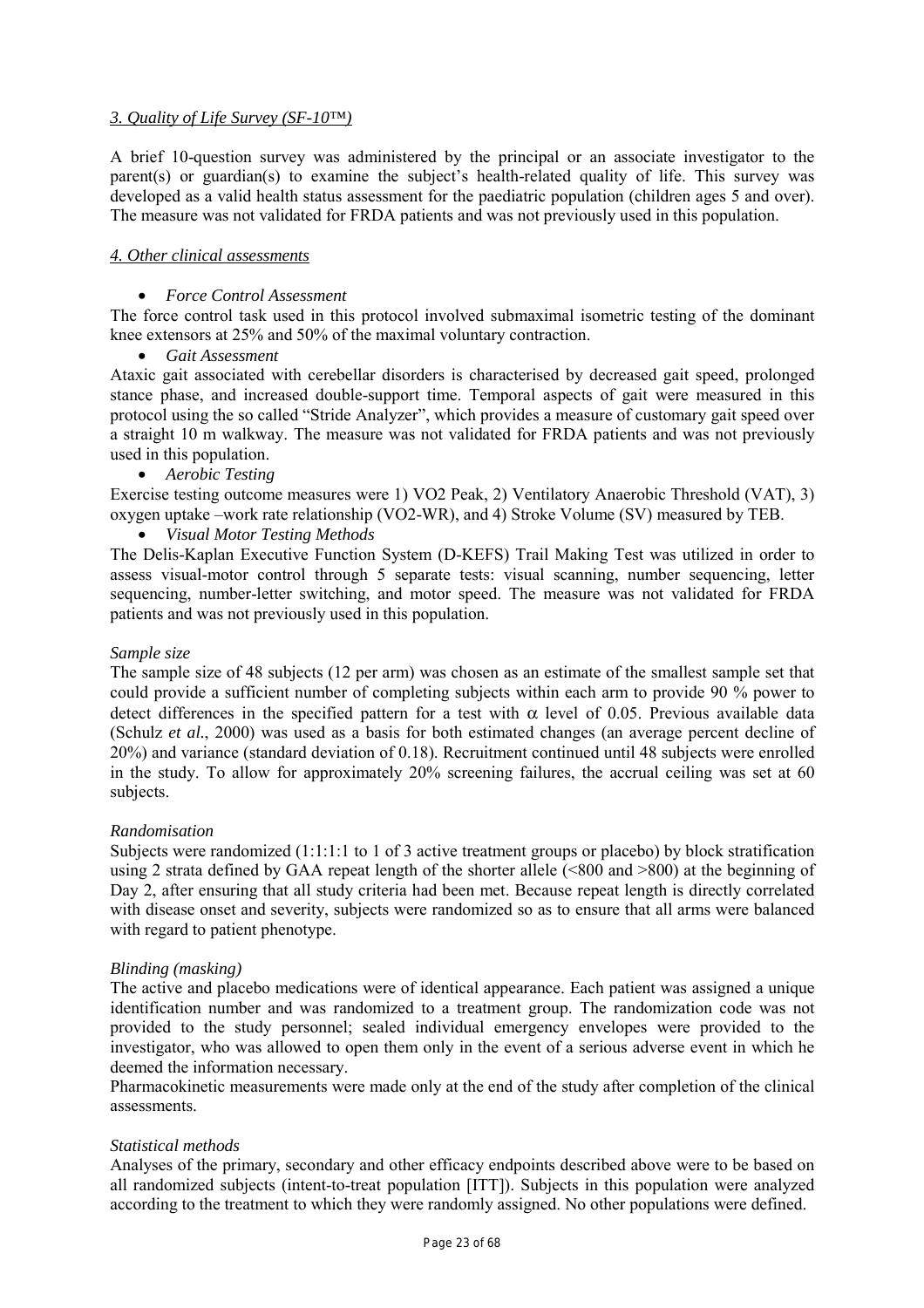The analysis of the mean change in the 8-hydroxy-2'-deoxyguanosine plasma level for the evaluation of the primary endpoint was to be performed using an analysis of variance (ANOVA) model that extracted the effects due to treatment and the stratification factor (allele length <800, ≥800). For subjects who did not have month 6 values, the last available post-randomization value was to be used to calculate change from baseline. Based on this ANOVA model, a step-down method, starting from the highest dose, was to be used in the treatment comparisons between active group and placebo in order to account for multiple comparisons.

If the comparison between Sovrima high dose and placebo was significant (at alpha  $= 0.05$ ), then the next comparison was to be between Sovrima intermediate dose and placebo. If this comparison was significant (at alpha =  $0.05$ ), then the last comparison between Sovrima low dose and placebo was to be performed (at alpha = 0.05). The primary endpoint was also described for the pooled Sovrima group versus placebo. In addition, a subpopulation of mildly affected FRDA patients (as defined by an ICAR score of >10 and <54 at baseline) was also assessed for neurological function and activities of daily living parameters. Descriptive statistics for the primary variable were to be provided for the following subgroups: gender and ethnic origin (whites, other races). For each subgroup, the 95% confidence intervals were to be provided for treatment effects (individual Sovrima groups versus placebo as well as pooled Sovrima versus placebo). An exploratory analysis of the efficacy and safety endpoints was to be conducted on a more sensitive population that excluded subjects who had a baseline ICARS score of more than 54 or less than 10. An analysis was also to be conducted that excluded patients who had poor compliance (<80% on pill count and/or diary data).

The mean change in the other efficacy endpoints from baseline to month 6 was to be analyzed using an ANOVA model that extracted the effects due to treatment and stratification factor (allele length  $\leq 800$ ,  $\geq 800$ ). Other efficacy endpoints were meant to be supportive of the primary endpoints, and hence no adjustment for multiplicity was to be made. Percent change from baseline was also to be computed and described by treatment groups for the primary, secondary and other efficacy variables. The cardiac data were to be analysed in the following populations:

- The all randomised population;
- **Patients with Hypertrophic cardiomyopathy as indicated by:** 
	- Maximum LV wall thickness, on echocardiographic or MRI assessment,  $\geq$  to 13 mm or greater than the upper normal limit corrected for age and body surface area calculated using the formulae by Henry (Henry et al, 1980);
	- Relative Wall Thickness on echocardiography of >0.42.

All variables were to be analysed as the change from baseline. No formal testing of significance was to be carried out, although p-values were to be calculated for comparisons between each dose of Sovrima and placebo as well as for pooled Sovrima groups versus placebo, in order to aid in the interpretation of any differences observed.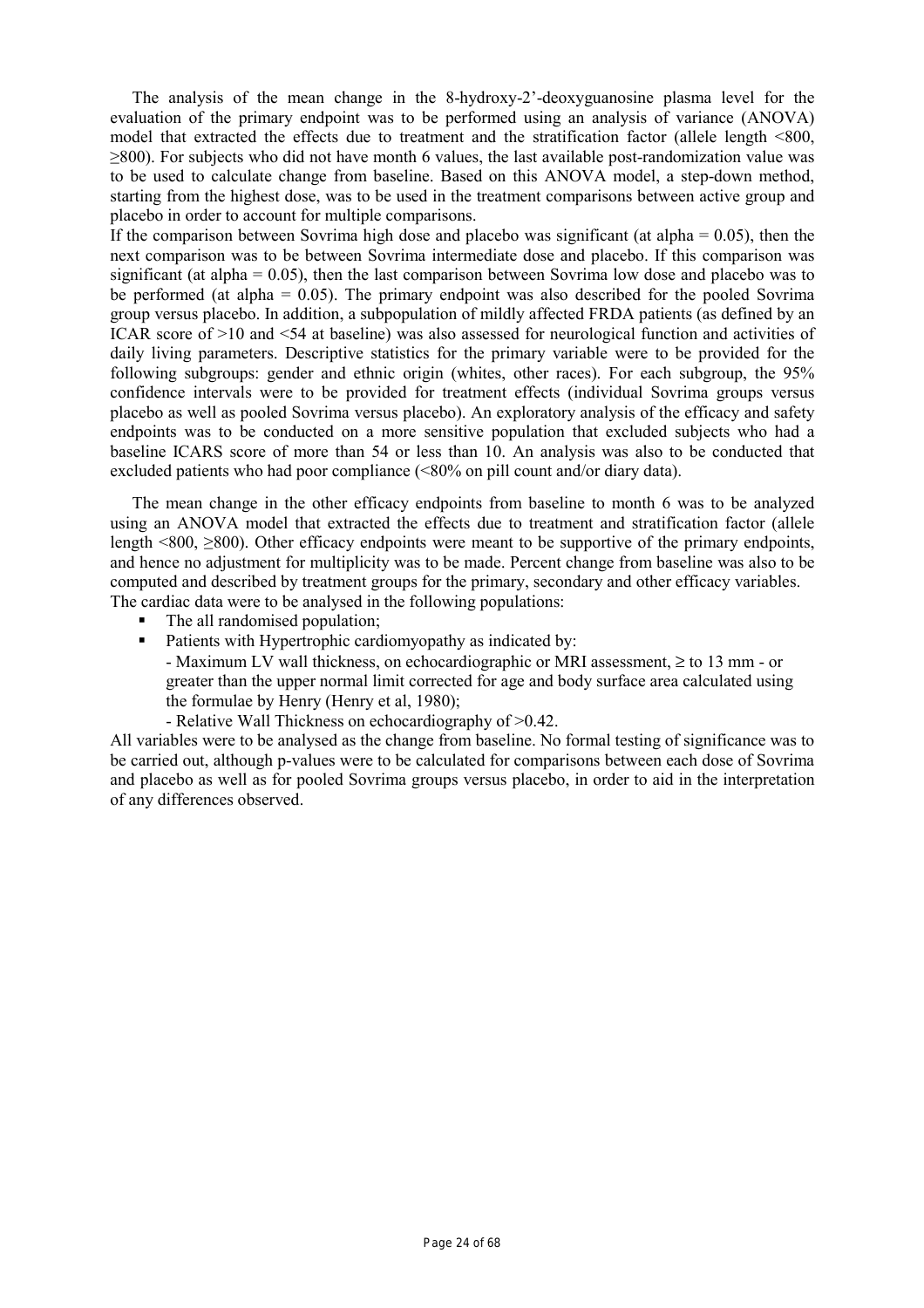#### **RESULTS**

#### *Participant flow*

The following diagram describes the flow of the progress of study participants through all the phases of the trial.



# *Recruitment*

The protocol was advertised on the NIH website and through support groups such as the Friedreich's ataxia Research Alliance (FARA). Active recruitment also included responding to inquiries made during the NINDS phase 1 trials. Inquiries were responded to by a letter briefly describing the study and requesting genetic confirmation for FRDA and medical records were mailed or faxed to the protocol research contact. Upon receipt of the records and genetic confirmation, the subjects were contacted to confirm the receipt of the requested information and were entered into the active protocol database. Using the active protocol database, the subjects were requested to participate in the study on a rolling basis and interested parties were scheduled for outpatient admission to the clinical centre. Subjects who signed informed consent and assent forms but who were excluded on the second day of testing based on screening laboratory findings were defined as screen failures and counted towards patient accrual. The subject's case report form reflected the reason(s) for exclusion and their record were maintained in the study files.

# *Conduct of the study*

Following informed consent and assent, the subjects underwent an initial medical history and physical exam followed by specific neurological, functional and cardiac testing over a 2-day outpatient visit. The subjects provided blood and urine samples for safety laboratory and biochemical analysis. Each eligible subject was then randomized to 1 of the 4 treatment arms and was provided with a 6-month supply of study drug or placebo to be administered t.i.d. The subjects were to have 2 scheduled visits at the National Institutes of Health Clinical Research Center (NIH CRC) at baseline and at month 6 for testing and laboratory monitoring over a 2-day outpatient visit. Follow-up laboratory monitoring was to be conducted monthly and at the end of the study (6 months). Additionally, the subjects were also to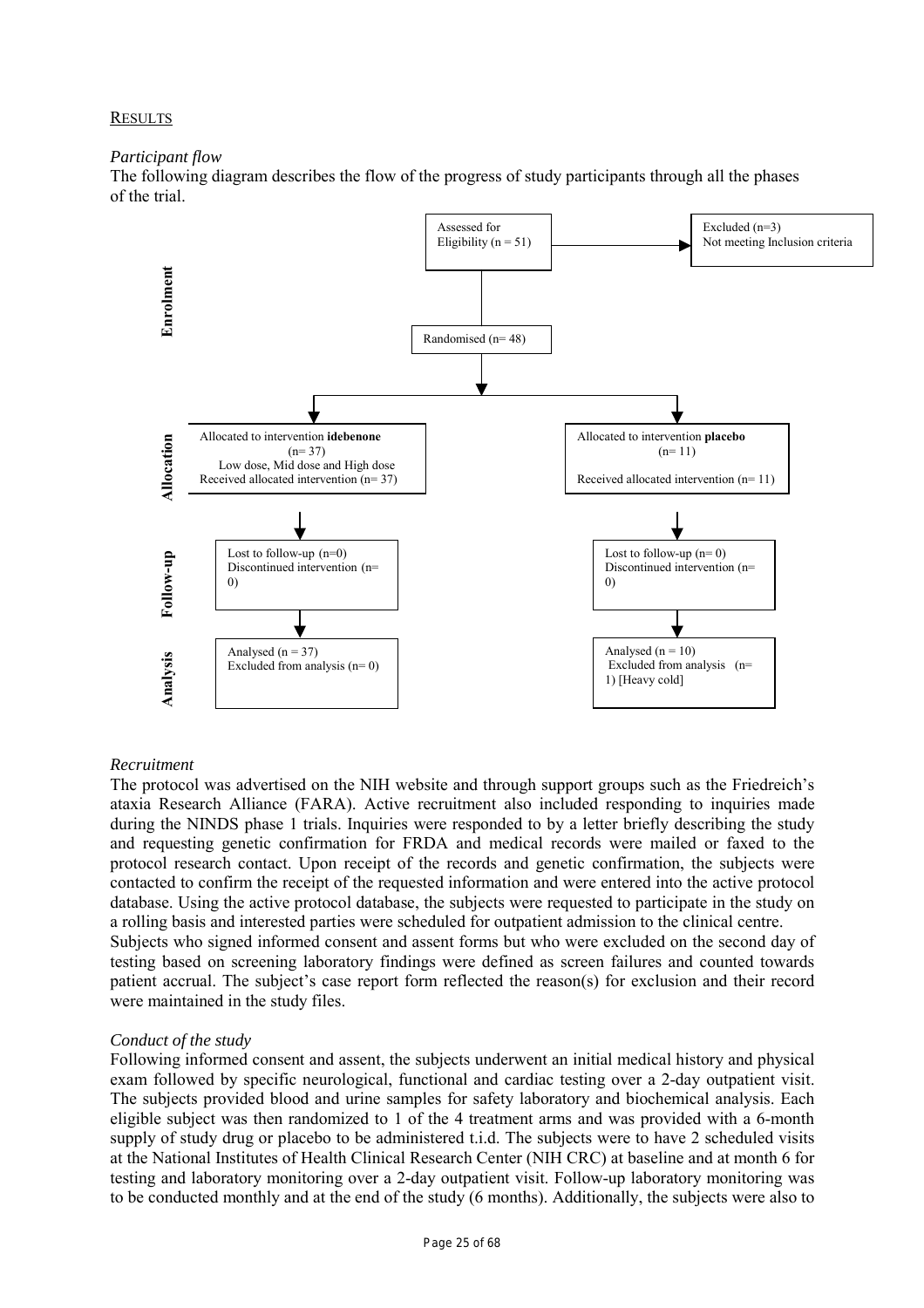have an ECG, vital signs (including orthostatics), a physical examination and medical history performed after 1 and 3 months by their primary care physician. The subjects were to have monthly follow-up telephone contact except at month 6, when the follow-up was to be part of the 2-day outpatient visit.

# *Baseline data*

The basal demographic characteristics of the study population are shown in Table 3 (below).

| <b>Parameter:</b> |           | <b>Placebo</b> | Low dose      | <b>Mid Dose</b> | <b>High Dose</b> |
|-------------------|-----------|----------------|---------------|-----------------|------------------|
| Age (years)       | Mean      | 13.6           | 14.7          | 13.9            | 13.7             |
|                   | Range     | $10.8 - 18.0$  | $11.0 - 17.1$ | $9.1 - 17.4$    | $10.8 - 17.8$    |
| Gender            | % Male    | 54.5           | 41.7          | 46.2            | 66.7             |
|                   | % Female  | 45.5           | 58.3          | 53.8            | 33.3             |
| Weight (kg)       | Mean      | 50.9           | 52.5          | 44.6            | 45.3             |
|                   | <b>SD</b> | 14.9           | 16.5          | 11.2            | 9.3              |
| Height (cm)       | Mean      | 158.2          | 155.3         | 151.3           | 153.9            |
|                   | <b>SD</b> | 12.8           | 11.2          | 14.0            | 10.2             |

**Table 3.** Basal demographics of the Nicosia study.

The mean age of onset of FRDA was similar for the low and high Sovrima dose groups and the placebo group (8.0, 8.2, and 8.2 years, respectively), but slightly lower in the intermediate Sovrima dose group (6.6 years). The minimum age in the range for age of onset of FRDA was lower for the low and intermediate Sovrima dose groups (1.5 years and 1 year, respectively) than for the high dose group and placebo (4.5 and 3 years, respectively). The mean ages (±standard deviation) of FRDA diagnosis for the low, intermediate, and high Sovrima dose groups were similar at 10.3  $(\pm 1.9)$  years, 9.7  $(\pm 2.4)$ years, and  $9.8 \ (\pm 2.3)$  years, respectively.

Patients were well matched at baseline across groups for age, sex, weight and height. The expected predominance of white subjects was observed (97.3% in the combined Sovrima group and 100% in the placebo group).

A total of 34 of the 48 subjects in the population of all randomized subjects had hypertrophy at baseline as assessed by predefined criteria of either

— a maximal left ventricular wall thickness of 13 mm or greater or

— a maximal left ventricular wall thickness greater than the upper limit of normal for maximal left ventricular wall thickness.

All patients received previously treatment for FDRA and other concomitant conditions. Antioxidant treatments for FRDA were withdrawn at least 1 month before the recruitment. A total of 38 out of 48 patients (7 in the low dose group, 11 in the mid dose group, 8 in the high dose group and 9 in the placebo group) had been treated with idebenone and/or coenzyme Q10.

# *Outcomes and estimation*

# **Primary efficacy variable**

Levels of the oxidative stress marker 8OH2'dG were determined using carbon column-based liquid chromatography with electrochemical detection in two batches of samples (48 samples collected at baseline and 48 samples collected at end of treatment). The baseline level of 8OH2'dG was in the same range as in healthy controls, which is in contrast to a previous publication (Schulz *at al.* 2000). The concentration for urinary 8OH2'dG normalised to creatinine was 4.77 (placebo), 4.79 (low dose), 4.15 (mid dose) and 5.50 (high dose) ng/mg creatinine – comparable to the range of 8OH2'dG levels seen in healthy controls (3.7-4.6 ng/mg creatinine). After 6 months of treatment, the mean levels of 8OH2'dG measured in the urine were reduced in all study groups (range: -1.35 to -2.27 ng/mg creatinine) with no statistical difference among treatment arms (Table 4).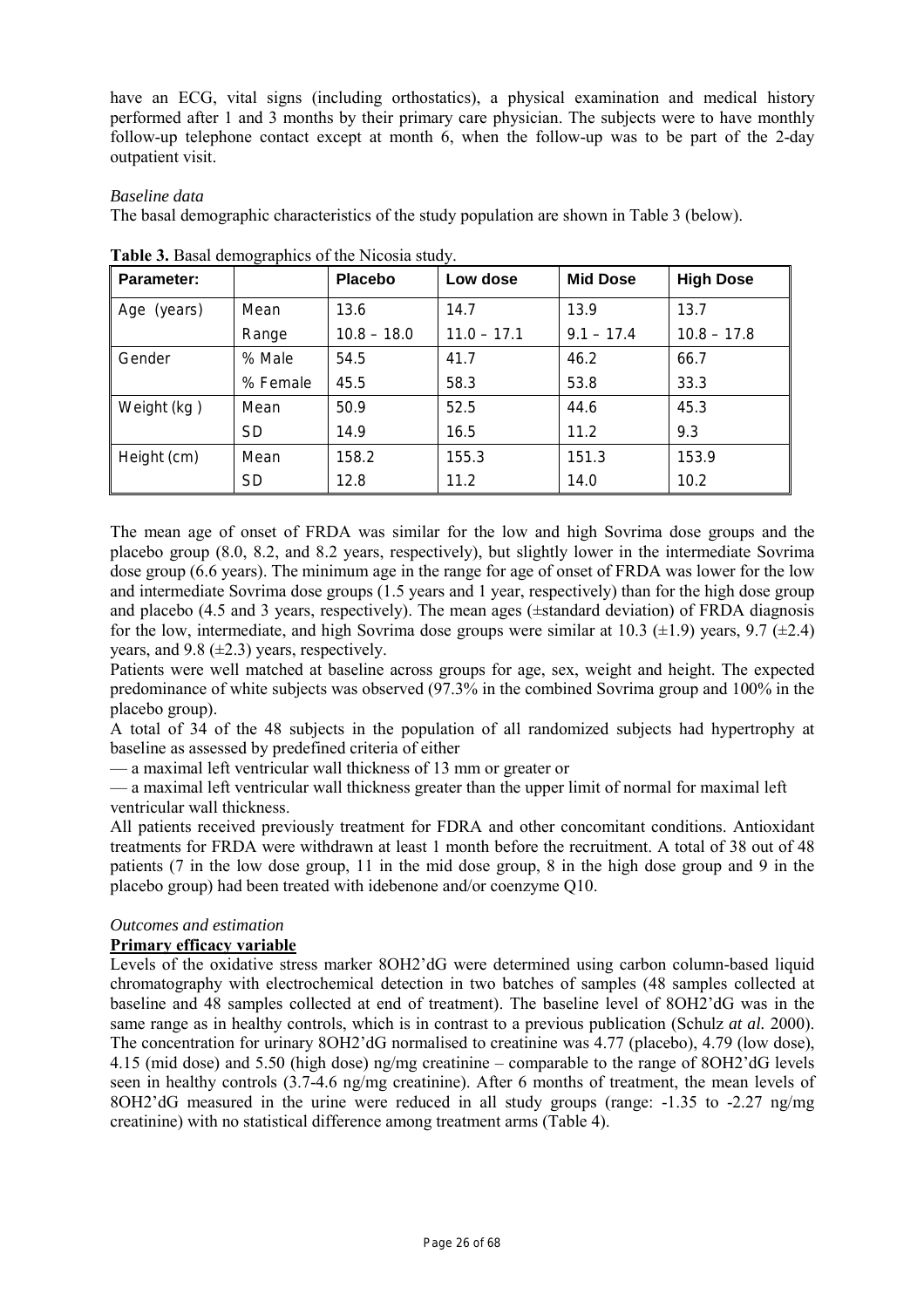|                        | 8OH2'dG (all randomized subjects) | Idebenone                |                 |                 |                  |
|------------------------|-----------------------------------|--------------------------|-----------------|-----------------|------------------|
| Parameter              |                                   | Placebo<br>$N=10$        | Low<br>$N = 12$ | Mid<br>$N = 13$ | High<br>$N = 12$ |
|                        | Baseline <sup>1</sup>             | 0.0287                   | 0.0238          | 0.0215          | 0.0227           |
| Plasma                 | Change $EOT1$                     | $-0.0050$                | $-0.0046$       | 0.0004          | 0.0012           |
| (ng/mL)                | SEM <sup>2</sup>                  | 0.003                    | 0.002           | 0.002           | 0.002            |
|                        | $P-value3$                        |                          | 0.915           | 0.143           | 0.098            |
|                        | Baseline <sup>1</sup>             | 6.33                     | 6.03            | 6.00            | 7.93             |
| Urinary                | Change EOT <sup>1</sup>           | $-1.63$                  | $-3.12$         | $-1.81$         | $-1.44$          |
| (ng/mL)                | SEM <sup>2</sup>                  | 1.17                     | 0.74            | 0.82            | 1.26             |
|                        | $P-value3$                        | $\overline{\phantom{a}}$ | 0.314           | 0.903           | 0.896            |
|                        | Baseline <sup>l</sup>             | 4.77                     | 4.79            | 4.15            | 5.50             |
| Urinary-<br>ratio      | Change EOT <sup>1</sup>           | $-1.52$                  | $-1.95$         | $-1.35$         | $-2.27$          |
| (ng/mg)<br>creatinine) | SEM <sup>2</sup>                  | 0.20                     | 0.24            | 0.27            | 0.56             |
|                        | P-value <sup>3</sup>              |                          | 0.401           | 0.729           | 0.142            |

**Table 4.** Change in plasma and urinary levels of 8-Hydroxy-2'-Deoxyguanosine from baseline to month 6.

1: least square means based on model containing effects for Treatment and Allele; 2: raw means;

3: pairwise comparison to placebo; EOT: end of treatment

# **Secondary efficacy variable**

# International Cooperative Rating Scale (ICARS)

The total range of the ICARS is 0 to 100. Patients on the low dose Sovrima improved slightly (0.26 ICARS points) while patients on placebo deteriorated slightly by 0.08 ICARS points when compared to baseline. Patients treated for 6 months with Sovrima at the mid and high dose improved by  $\sim$ 4 points (corresponding to  $\geq$ 10% improvement compared to baseline values) on the ICARS. The p-value for the overall ANOVA model to detect differences between treatment groups was 0.345. Using a pair wise comparison for each dose group vs. placebo indicated a trend to improvement favouring the mid  $(p=0.080)$  and high  $(p=0.086)$  doses of Sovrima versus placebo.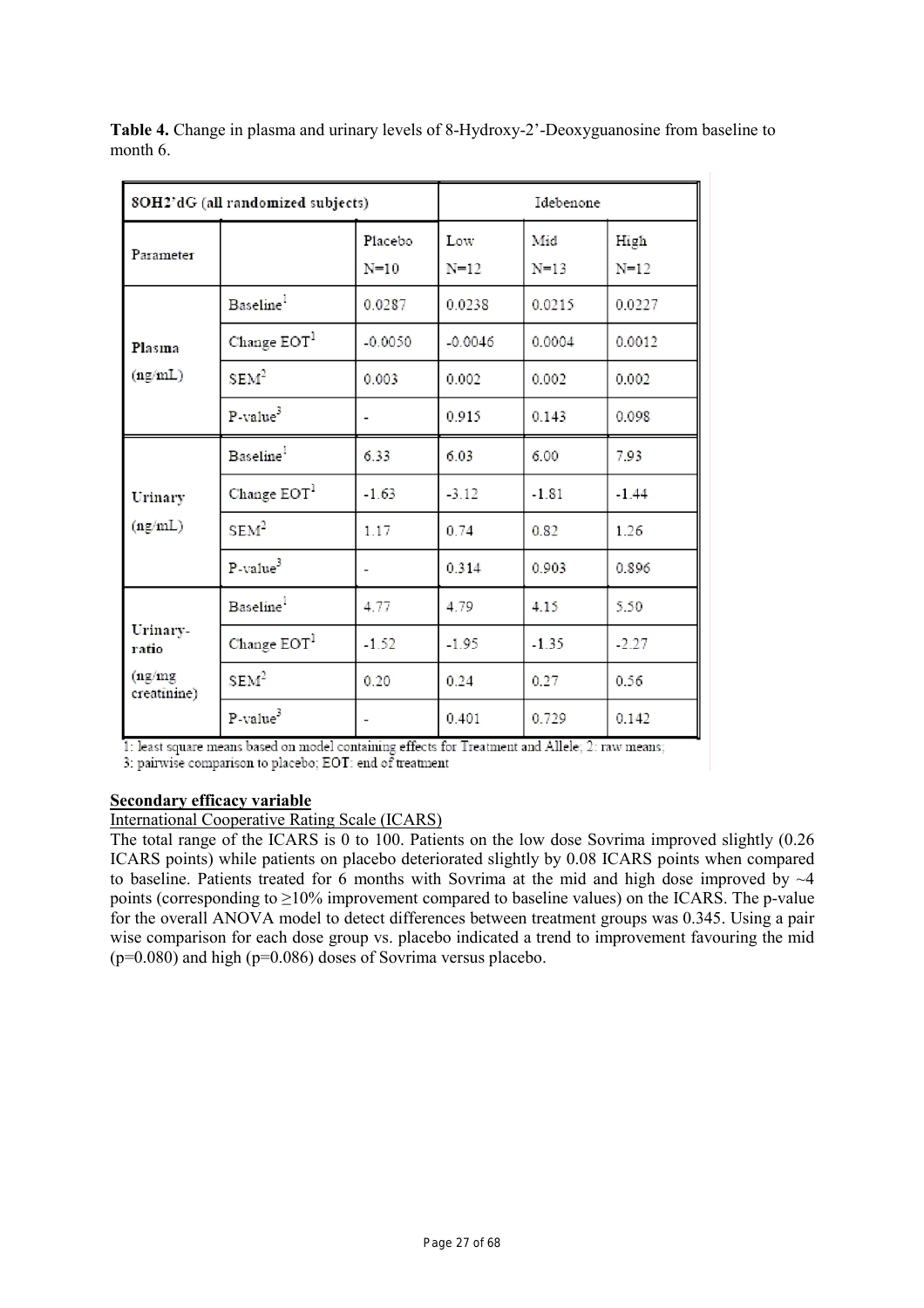**Fig. 1.** Change from baseline to 6 months of the ICARS by treatment group (all patients randomised). The total range of ICARS is 0 to 100. The figure shows the interval 0 to 4.5.



The ICARS scores at baseline were not identical in all treatment groups, and the influence of the baseline ICARS as a confounding factor to the analysis was therefore tested. Only small differences in the outcome of the analysis were observed when including baseline scores as a covariate in the ANOVA model, indicating that the differences observed were not related to baseline differences.

An analysis pre-specified in the statistical analysis plan was conducted in which patients with very mild impairment (ICARS baseline score less than 10 points) and patients with more severe impairment (corresponding to an ICARS baseline score of greater than 54 points) were excluded. Only one patient had a score below 10 whereas 13 patients in total had ICARS scores over 54. Using this analysis, patients on the high and mid dose of Sovrima improved by 5.8 and 4.3 points respectively on the ICARS. Patients on low dose Sovrima only slightly improved, by 0.48 ICARS points, while patients receiving placebo deteriorated by  $\sim$ 2 points. Pair wise comparisons to placebo showed that the effects of mid and high dose Sovrima was statistically significant with p-values of 0.009 and 0.002, respectively. When the mid and high dose groups were pooled, there was a statistically significant improvement on the ICARS.

Thus, the results for ICARS in all patients randomised showed a trend for improvement for the mid and high doses vs. placebo, but the differences for the individual doses of Sovrima were not statistically significant. There was no clear trend for dose-response between the mid and high doses. In the Day 80AR the applicant was asked to clarify what should be regarded as a clinically relevant change in ICARS for an individual and then present the percentage of patients who fulfilled these criteria in each treatment group. The applicant performed a responder analysis where a clinically relevant change in the ICARS was defined as an effect with a magnitude equivalent, in absolute terms, to the natural rate of decline observed over a one year period in an untreated population. The results show a trend for an increase of responders in the mid and high dose groups of Sovrima.

#### The Friedreich's Ataxia Rating Scale (FARS)

The main component of the FARS is a detailed neurological examination consisting of 25 manoeuvres along with three quantitative performance measures. The examination covered the following areas: bulbar function, upper limb coordination, lower limb coordination, peripheral nervous system function, deep tendon reflexes, stability and gait (maximum deficit  $= 117$ ). A reduction in the FARS score was indicative of an improved neurological performance.

A mean improvement with 2.43 FARS points was observed for the placebo group. The low dose Sovrima group improved less than the placebo group, mean 1.83 FARS points. The mid dose improved with 4.6 FARS points and the high dose 5.9 FARS point. The differences did not reach statistical significance.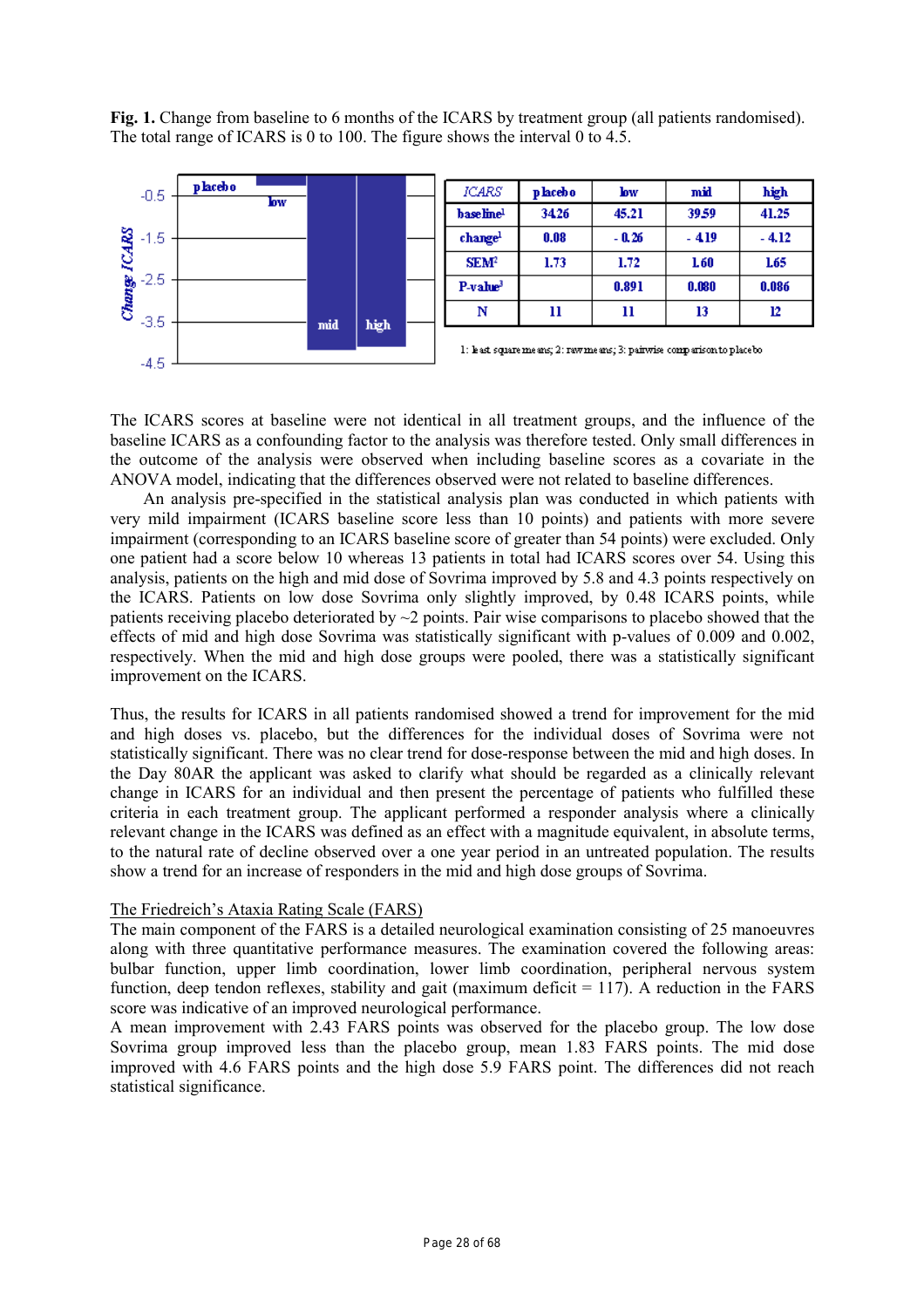**Fig. 2.** Change from baseline for total FARS (all patients randomised).



| FARS                   | placebo | low     | mid   | high    |
|------------------------|---------|---------|-------|---------|
| base line <sup>1</sup> | 47.13   | 56.53   | 49.80 | 51.42   |
| change <sup>1</sup>    | $-2.43$ | $-1.83$ | - 464 | $-5.92$ |
| SEM <sup>2</sup>       | 2.22    | 2.20    | 2.04  | 2.10    |
| $P-value3$             |         | 0.850   | 0.472 | 0.261   |
| N                      | 11      | 11      | 13    | 12      |



In response to the Day 120 LoQ the applicant presented the changes in the FARS subscores for the individual subjects in the NICOSIA study. There was a trend for improvement for the mid and high dose groups compared to placebo and low dose groups with the exception of the high dose bulbar score and the score for posture

# FARS functional scores

Performance measures conducted with the FARS included the following items: a timed 25-foot walk for ambulation, a 9-hole peg board test for upper limb coordination and function and a quantitative measure of speech performance, the PATA test.

There were no consistent or dose-dependent differences between the Sovrima and placebo and the results of the functional tests were highly variable.

# Activities of daily living

Patients treated for 6 months with Sovrima generally improved on the ADL scale, with a stronger effect seen for the mid and high dose groups (mean improvement by 1.2 and 0.8 ADL points for the mid and high doses respectively). Patients on placebo deteriorated on the ADL scale by a mean of 1 point. Applying pair wise comparison to placebo indicated that patients on the mid dose improved  $(p=0.035)$  while patients on the high dose showed a trend towards improvement  $(p=0.083)$ .

**Fig 3.** Changes from baseline for ADL scores. All patients randomised. The range of the scale is from 0 to 36. The figure shows the interval +1 to -1.5.



# Clinical Global Impression of Change (CGIC)

The Clinical Global Impression of Change was determined using a scale based on an interview with the patients and caregiver. The level of overall change from baseline was assessed on a 7-point scale. There were no significant differences between active groups and placebo in the proportion of patients showing improvement on the CGIC. With regard to the fatigue scale, no differences between treatment groups on improvement of worsening of fatigue were observed.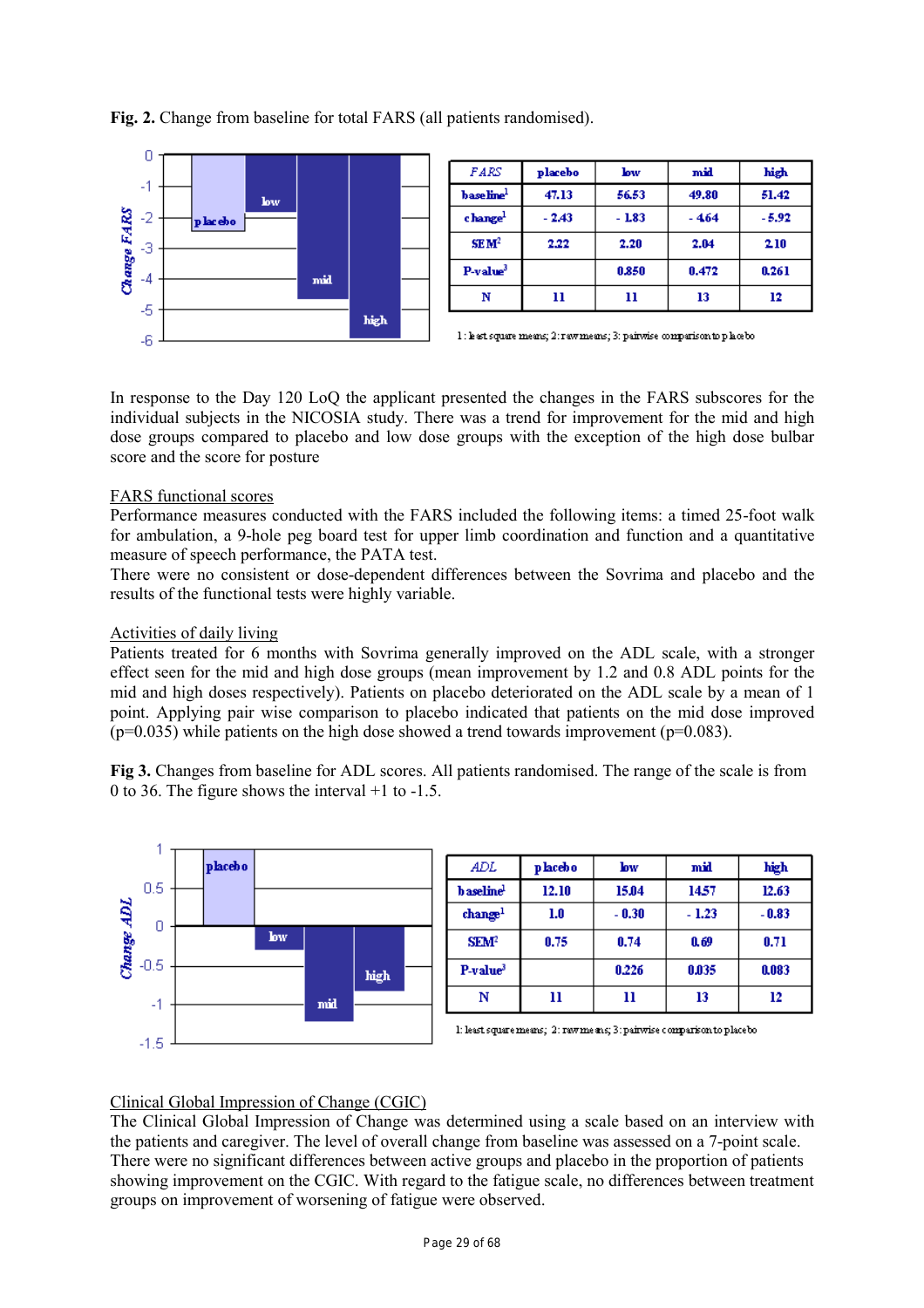# Quality of Life

A quality of life scale (SF-10) was included in the efficacy assessments. There were no differences observed between the groups. In response to the Day 120 LoQ, the applicant has presented the results of the SF-10 physical and SF-10 psychological subscores. No consistent statistically significant differences between placebo and the Sovrima groups were observed.

# Aerobic Exercise test

Aerobic exercise tests were conducted using a bicycle ergometer. No significant changes for any of the dose groups versus placebo were observed in exercise parameters such as peak workload and peak oxygen consumption.

## Gait assessment

There were no significant differences between the groups.

# Visual Motor Testing Methods

There were no significant differences between the groups.

#### Cardiac results

Changes in cardiac anatomy and function were determined by cMRI and echocardiography.

34 of the 48 subjects in the population of all randomized subjects had hypertrophy at baseline as assessed by predefined criteria of either

- a maximal left ventricular wall thickness of 13 mm or greater or
- a maximal left ventricular wall thickness greater than the upper limit of normal for maximal left ventricular wall thickness (as defined by Henry, 1980).

With the responses to the D 120 LoQ the Applicant submitted an Addendum to the Final Clinical Study Report of the Nicosia trial which was stated to contain a final analysis of the study data for multiple cardiac parameters derived by cMRI and echocardiography. Data were presented on changes in left ventricular mass index (LVMI) and Left Ventricular Ejection Fraction (LVEF) derived by cMRI. The changes in LVMI presented in the D120 response document differed from the results presented in the original application, showing a more pronounced deterioration of the placebo group (from previously 1.01 g/  $m^2$  to now 1.78 g/m<sup>2</sup>) and more improvement in the mid dose Sovrima group (from previously -3.24 to now -4.16  $g/m<sup>2</sup>$ ) when compared with the results presented in the original dossier. With the revised analysis, the results for the mid dose of Sovrima became statistically significant. The results for LVEF presented in the response to D120 Questions also differed markedly from the results presented in the original dossier (see Fig 4 and Fig. 5) and the effect of the mid dose of Sovrima shown in the new data was more pronounced and reached statistical significance vs. placebo.

**Fig.4.** Change in LVEF from baseline by treatment group (all patients randomised) as presented in the original dossier (derived by echocardiography).

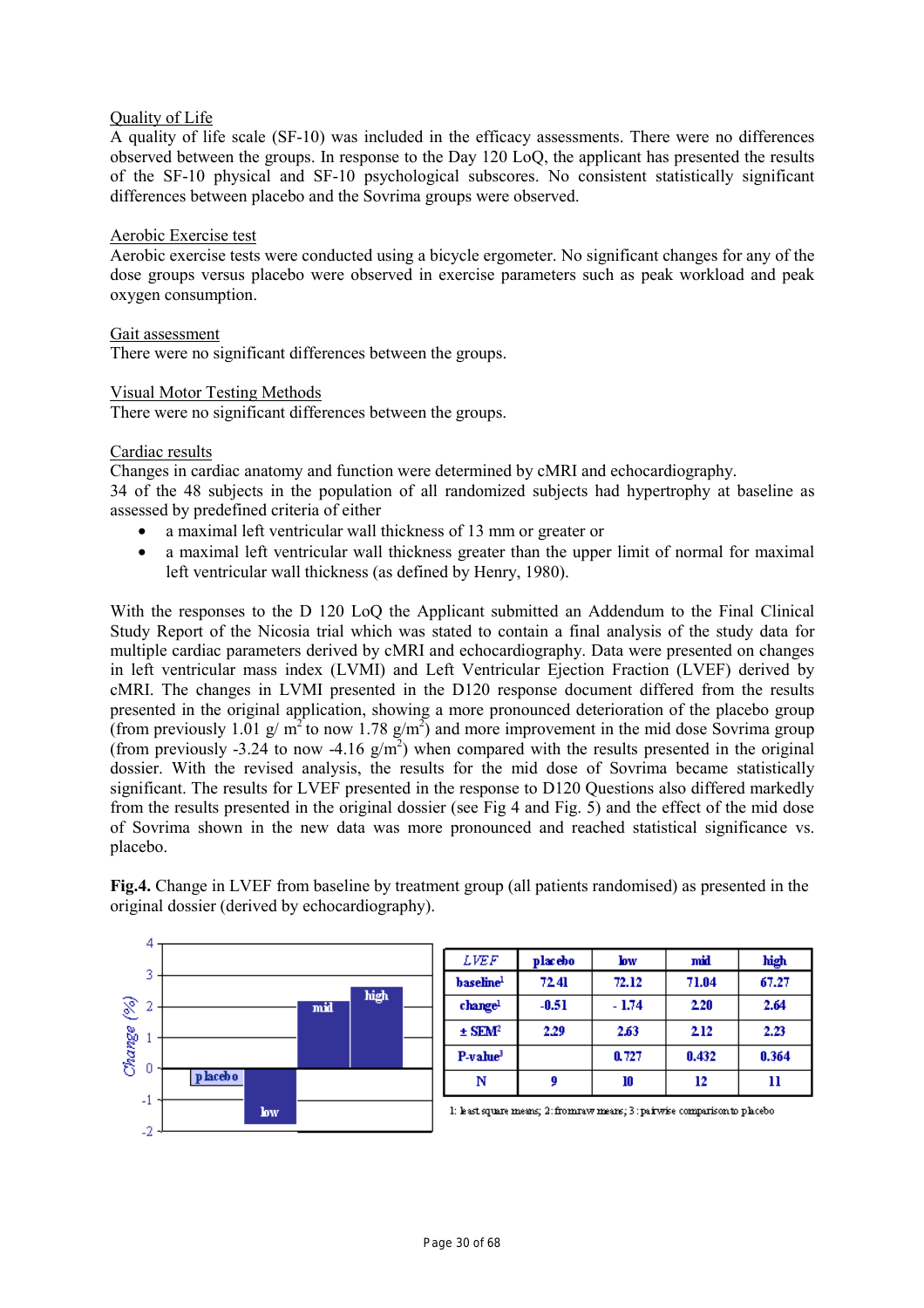**Fig. 5.** Change in LVEF from baseline by treatment group (all patients randomised) as presented in the response to the D120 LoQ (derived by MRI).



According to the applicant the data presented in Fig. 5 were derived from cardiac MRI (cMRI) whereas the data presented in Fig. 4 were derived from echocardiography. However, in the initial application (Final Clinical Study Report-Nicosia trial) the data in Fig 4 were also reported as being derived by cMRI. This issue was confusing, as was also the different numbers of patients included in the treatment groups in the initial application and in the D120 response.

The applicant clarified the analyses of cardiac parameters by stating that in the preparation of the original study report the LVEF data derived from echocardiography assessments were erroneously interpreted as being MRI-derived data. The applicant also clarified the different number of patients included in the treatment groups in the original submission and in the final analysis provided with the D120 response, which related to the fact that the number of patients for which MRI data were available differed from the number of patients for which echocardiography data were obtained. In addition, Subject 001 (placebo, no LVEF data at baseline by echocardiography) was erroneously omitted from the other cardiac analyses and was then included in the final analysis. It remained, however, that the results obtained for LVEF with MRI in the final analysis differed very much from the results for LVEF obtained with echocardiography in the first analysis. The result for the mid dose of Sovrima was considerably more positive in the final MRI analysis (increase from 2.20 to 4.62), and the results for the low dose have changed from  $-1.74$  to  $+0.90$  (see Fig. 1 and 2 above). The applicant did not provide an explanation for the great differences in results for LVEF depending on whether echocardiographic or MRI assessments were used.

One additional study by Pineda *et al.* (Eur J Paediatr Neurol 2008 *in press*) was included in the responses to the day 120 LoQ. This was a small open-label prospective study in 14 adults (age range 18-46 years) and 10 paediatric patients (age range 8-18 years) with genetic diagnosis of Friedreich's ataxia. The duration of the study was 3-5 years. The adult patients started with Sovrima 5 mg/kg/day 1 year, then Sovrima 10 mg/kg/day for 1 year, and 20 mg/kg/day in the last year. The paediatric group started with 5 mg/kg/day of Sovrima for 18 months, then 10 mg/kg/day during the last 3 years and 6 months of study. Neurological evaluation was performed with ICARS, a score with a range from 0 to 100. Cardiological outcomes were studied by echocardiography once per year.

The results for ICARS for the adult population revealed a progression of the disease with increasing ICARS scores (indicating worsening of the disease) for all patients despite continuous Sovrima treatment (Figure 6).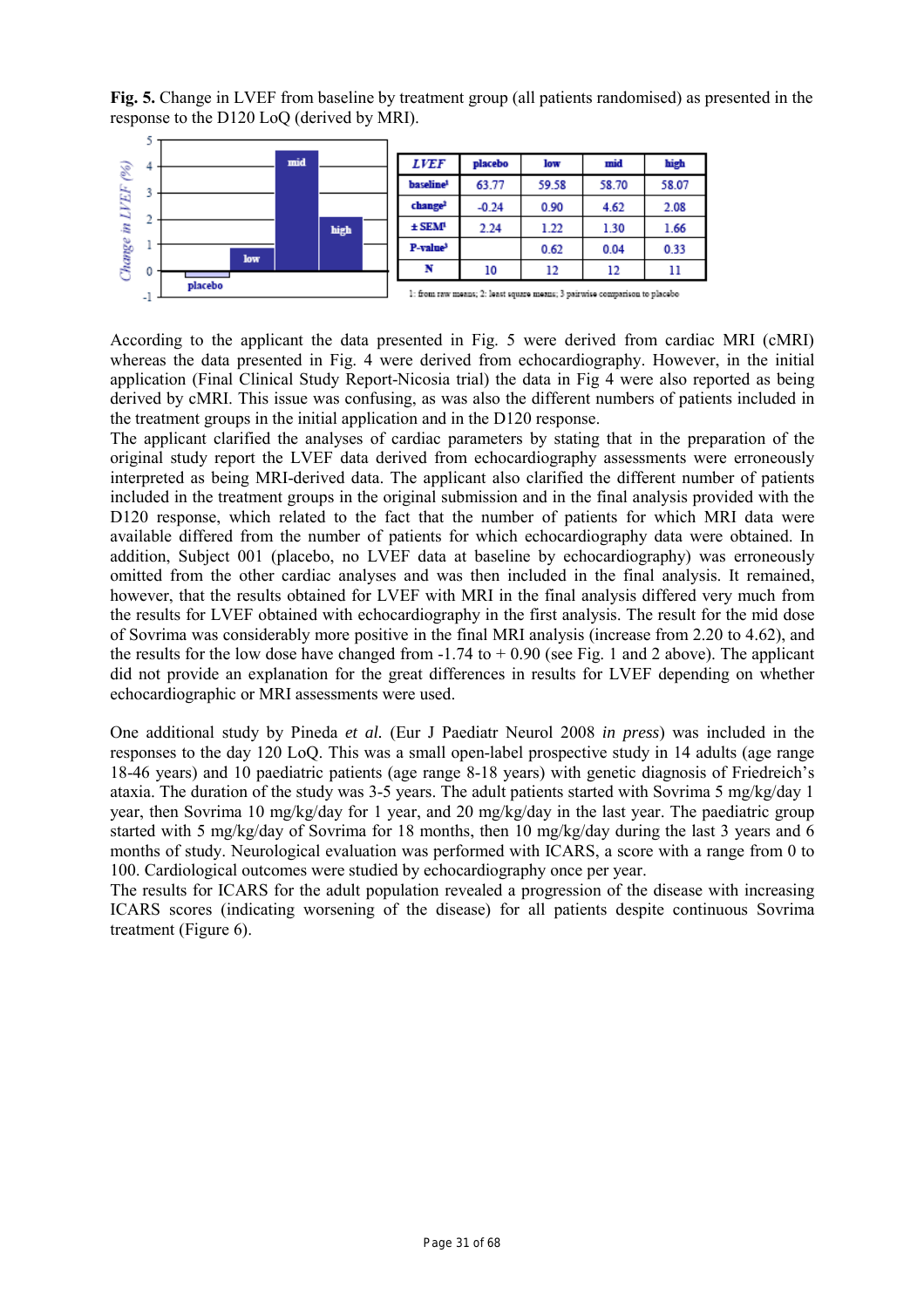



The figure above shows a progression of the disease with increasing ICARS scores, indicating worsening of the disease, for all patients despite continuous Sovrima treatment. Hypertrophic cardiomyopathy (SP, PW and LVMI values) was not modified during the follow-up of adult cases (8 cases presented cardiomyopathy at the beginning and the end of the study, while the other 6 cases remained within the reference range).

In the paediatric population there was an initial improvement (reduction of ICARS scores), followed by an apparent stabilization and thereafter a continuous progression, as shown in Fig. 7.



**Fig. 7.** Effect of long-term Sorima treatment on the ICARS of paediatric FRDA patients.

In paediatric patients no significant differences were observed in any of the echocardiographic measurements when comparing baseline conditions and the end of the study. These results were considered of interest but not convincing with regard to the efficacy of Sovrima in FRDA.

Overall, no clear effect has been observed in this study, where heart function was within normal or almost normal range. This is seen by the authors as a signal of prevention of cardiomyopathy progression in this population. Nevertheless, the percentage of patients who would have developed cardiomyopathy if they had not been treated is unknown and, therefore, if the progression of the disease is or not prevented is uncertain. The low number of patients, the unpredictable risk of developing a cardiomyopathy and the lack of a control untreated group did not allow any firm conclusions.

# *Ancillary analyses*

**Analysis performed across trials (pooled analyses and meta-analysis)**  Not applicable.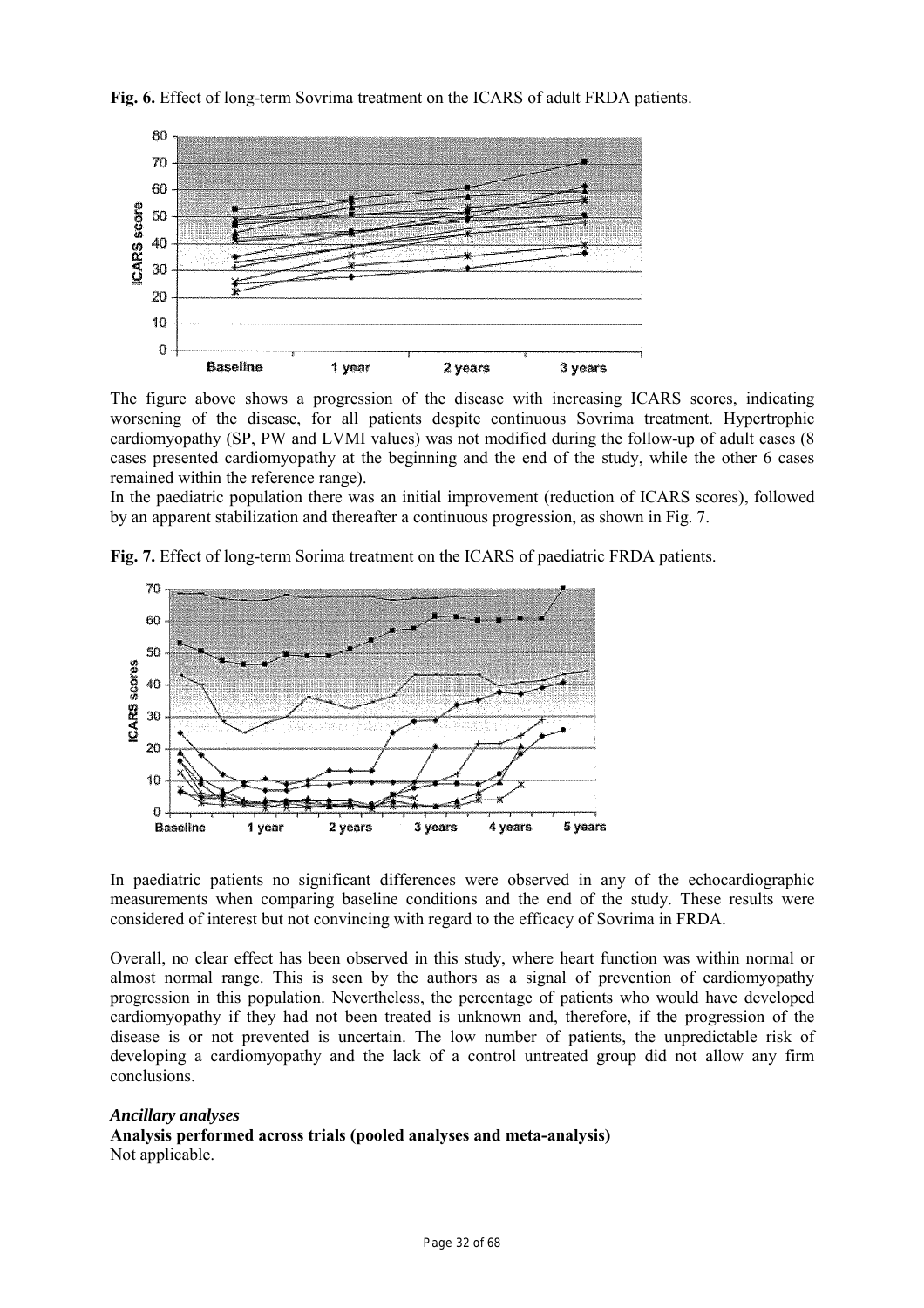# **Clinical studies in special populations**

Refer to above description for studies in paediatric patients.

#### **Supportive study(ies)**

9 published studies investigating the effect of idebenone (5 mg/kg/day, equivalent to the low dose of the pivotal study) on cardiac hypertrophy and neurological function in FRDA patients were provided by the applicant as supportive studies. One of these was a double-blind, placebo-controlled trial (Mariotti, 2003).

| Reference                  | No. of<br>patients                     | Duration of<br>treatment<br>(months) | Dose<br>mg/kg/d | Type        | Clinical Endpoint                                                                     | Effect                                                                                                  |
|----------------------------|----------------------------------------|--------------------------------------|-----------------|-------------|---------------------------------------------------------------------------------------|---------------------------------------------------------------------------------------------------------|
| Rustin 1999<br>Rustin 2004 | 3:<br>(2 children-<br>1 adult)         | $4-9$<br>(5-year<br>follow up)       | 5               | <b>OT</b>   | LVMI                                                                                  | improvement: 20%<br>to 32 $%$                                                                           |
| <b>Schulz 2000</b>         | 8                                      | 2                                    | 5               | OT          | Urinary marker<br>8OH2'dG''                                                           | significant decrease up to<br>$-20\%$ (p < 0.05)                                                        |
| Schöls 2001                | 9<br>$(19-54 \text{ y})$               | 1.5                                  | 360 mg/d        | $_{\rm DE}$ | LVMI<br><b>IVS, PWT</b>                                                               | no improvement<br>no improvement                                                                        |
| <b>Artuch 2002</b>         | 0<br>$(11-19y)$                        | 12                                   | 5               | OT          | ST<br><b>PWT</b><br>ICARS                                                             | no progression *<br>no progression *<br>improved $(p=0.007)$                                            |
| Hausse 2002                | 38<br>$(4-22 y)$                       | 6                                    | 5<br>1pt:10     | ОT          | LVMI                                                                                  | >20% reduction in half of<br>patients (p<0.001),<br>stabilisation in rest of                            |
| Mariotti 2003              | 29<br>(1 patient<br>onplacebo<br>died) | 12                                   | 5               | DB<br>РC    | <b>LVMI</b> treated<br>LVMI control<br><b>VS</b> treated<br><b>IVS</b> control<br>ARS | patients<br>5.6%?<br>10.7 % ?, ( $p=0.01$ )<br>$4.6 \%$ ?<br>5.4 % ?, $(p=0.004)$<br>no improvement     |
| Buyse 2003                 | 8<br>$(8.6-27)$ y,<br>mean 15 y)       | 12                                   | 5               | OT          | LVMI<br>ejection fraction,<br>cardiac strain,<br>strain rate<br>CAGRS                 | significant reduction<br>improvement<br>improvement<br>improvement<br>no improvement                    |
| Arnold 2006                | 20                                     | several<br>(np to 3.5y)              | 5.10            | OT          | dysarthria<br>hand dexterity<br>fatigue<br>total ICARS                                | improvement<br>improvement<br>improvement<br>no change (10 patients)                                    |
| Ribai 2007 <sup>¶</sup>    | 88<br>(32±11 y at  <br>first visit)    | $6$ months $-7$<br>years             | 5               | ОT          | <b>ICARS</b> treated<br><b>ICARS</b> non treated<br><b>LVMI</b> treated               | $1.93 \pm 0.25$ ? p.a. <sup>\$</sup><br>$4.43 \pm 1.56$ ? p.a.<br>$4.1 \pm 1.5$ g/m <sup>2</sup> ? p.a. |

**Table 5.** Efficacy of idebenone in Friedreich's ataxia. Overview of academic clinical studies 1999- 2007.

ARS: ataxia rating scales; CAGRS: Cooperative Ataxia Group Rating Scale; DB: double blind; ICARS: International Cooperative Ataxia Rating Scale; IVS: interventricular septal thickness;

(L)VMI: (left) ventricular mass index; OT: open trial; PC: placebo controlled; PWT: posterior wall thickness;

\*most patients had no or only mild changes at start of study; # 8-hydroxy-2'-deoxyguanosine;

 \$ data is mean ± St.dev.; evolution was determined with a linear mixed-effect model taking into account several variables incl. GAA repeat length, age of disease onset, etc.

¶natural history study; not focussed on idebenone effects.

# 1. Effect of idebenone on hypertrophic cardiomyopathy

#### *Rustin 1999, 2004*

Three patients (age 11, 19 and 21 years) with Friedreich's ataxia were treated openly with idebenone 5 mg/kg for 4-9 months. Evaluation of LVMI showed a reduction between 21 and 32 % after treatment. For one of these patients a further decrease of heart hypertrophy at follow-up after 5 years of idebenone administration (5 mg/kg bw) was reported.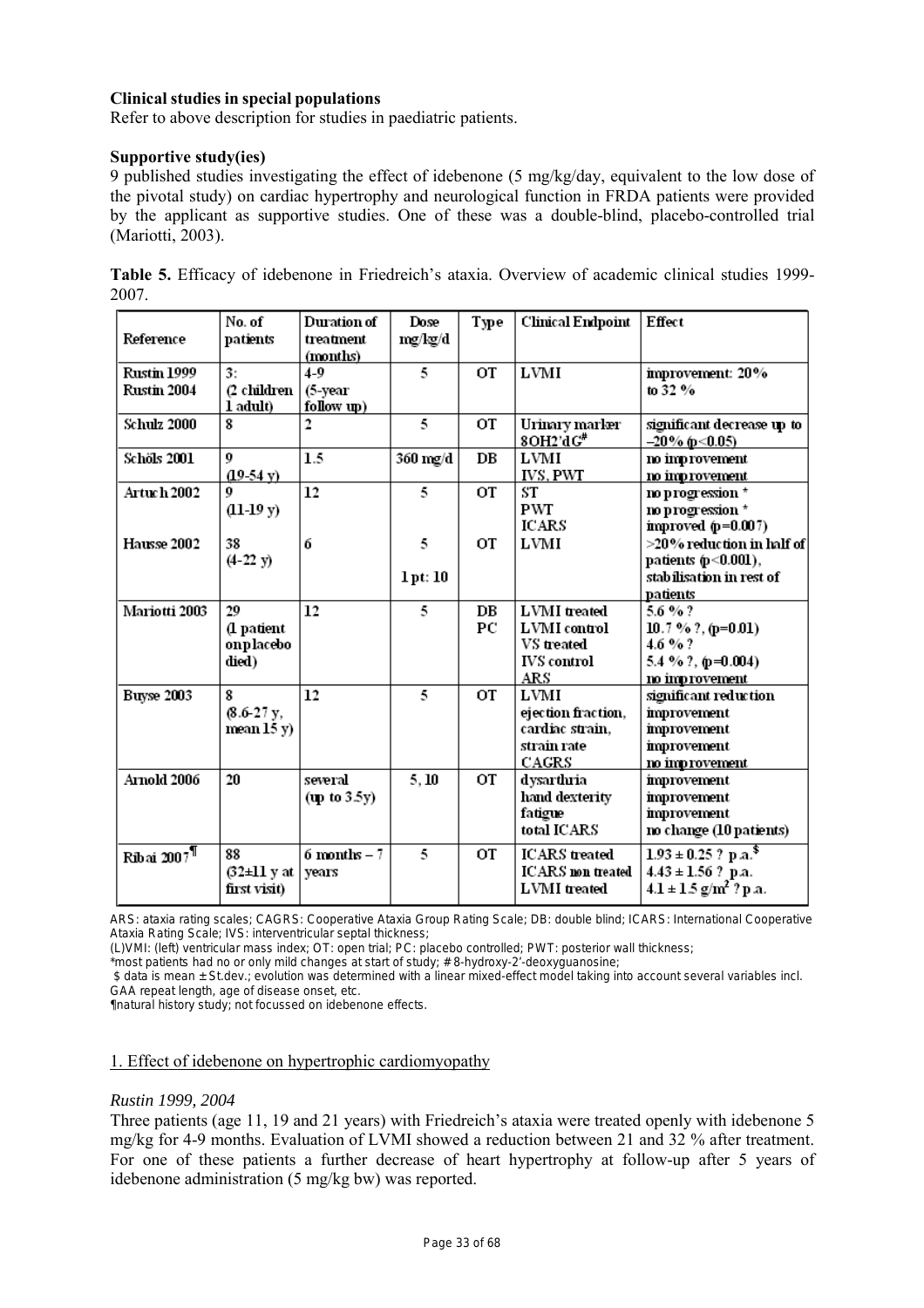# *Schulz et al. 2000*

This study measured concentration of 8OH2'dG, a marker of oxidative DNA damage, and DHBA, a marker of hydroxyl radical attack, in the plasma of 33 patients with FRDA. However, no clinical evaluation of the patients was performed in this study.

# *Schöls 2001*

This was a placebo-controlled crossover trial in nine ambulant patients with FRDA, performed in order to investigate the effect of idebenone on respiratory function using <sup>31</sup>P- magnetic resonance spectroscopy  $(3^{3}P-MRS)$ . The prolonged phosphocreatine recovery after exercise was analyzed as a direct measure of oxidative phosphorylation. The nine FRDA patients (five female, four male) had a mean age of  $34 \pm 11$  years (range 19-54 years) and onset of symptoms varied from 12 to 36 years of age. Idebenone was given at a dosage of 360 mg/d. The duration was 6 weeks. Neurological deficits were assessed using the ICAR scale (the same scale that was used in the NICOSIA study). In addition, complex hand movements were analysed. Cardiologic monitoring included 12-channel ECG recordings, echocardiographic evaluation of the left ventricle and heart muscle enzymes.

(<sup>31</sup>P-MRS) demonstrated mitochondrial impairment *in vivo* in skeletal muscle of all FRDA patients, but no recovery with idebenone. No effects were seen in clinical scores. Echocardiography showed no improvement of cardiomyopathy.

# *Artuch, 2002*

This was an open-label trial performed in nine FRDA patients (age range 11-19 years) treated with idebenone 5 mg/kg/day. Patients were evaluated before the start of the study and throughout one year of treatment by ICARS scores, neurophysiological measurements and echocardiographic measurements.

Significant reduction was observed comparing the ICARS scores prior and after 3, 6 and 12 months of therapy. No differences were observed in echocardiographic measurements and neurophysiological investigations prior and 12 months after the start of the therapy.

# *Hausse et al. 2002*

This was a prospective, open trial in 38 patients with FRDA aged 4-22 years (20 males, 18 females). Asymmetrical hypertrophic cardiomyopathy was observed in 10 patients and concentric hypertrophy in the others. No patient had dilated cardiomyopathy. The patients were given idebenone 5 mg/kg/day for 6 months. Cardiac ultrasound indices were recorded immediately before and after six months of oral idebenone. Shortening fraction, septal thickness and left ventricular posterior wall thickness were measured. After six months of idebenone treatment, a reduction in left ventricular mass of more than 20 % was observed in half of the patients. Cardiac hypertrophy stabilised in most of the remaining patients. The change in left ventricular mass index was not correlated with the number of GGA repeats of the small allele in the frataxin gene, or the stage of cardiac disease based on the initial ultrasound findings.

# *Mariotti et al. 2003*

This was a 1-year randomised placebo-controlled trial of idebenone in 29 FRDA patients (6 women and 23 men). The mean age at enrolment was 26 years. 29 patients were randomised to placebo (15 patients) or idebenone (14 patients). The mean daily dose of idebenone was 324 mg (range 240-250 mg). Heart ultrasound variables were measured and neurological assessment was performed using the ICARS. After 6 months of treatment, an average reduction of 4.3 % was observed in the IVS in the idebenone group versus a 3.2 % mean increase in the placebo group ( $p=0.05$ ). At 12 months, IVS thickness showed a 4.6 % reduction the idebenone group vs. a 5.5 % increase in the placebo group (p=0.004). Statistically significant reductions were also found for LVM, but there was no improvement in other ultrasound measures (left ventricular posterior wall thickness, or ejection fraction). The analysis of the ICARS total scores and sub scores did not reveal significant differences between the two patient groups.

# *Buyse et al, 2003*

The authors reported a 1-year prospective open-label trial with idebenone on eight FRDA patients, aged between 8.6 and 27.1 years and with hypertrophic cardiomyopathy. All patients received oral idebenone 5 mg/kg in three doses, maximum 300 mg/day for 1 year. Patients were evaluated at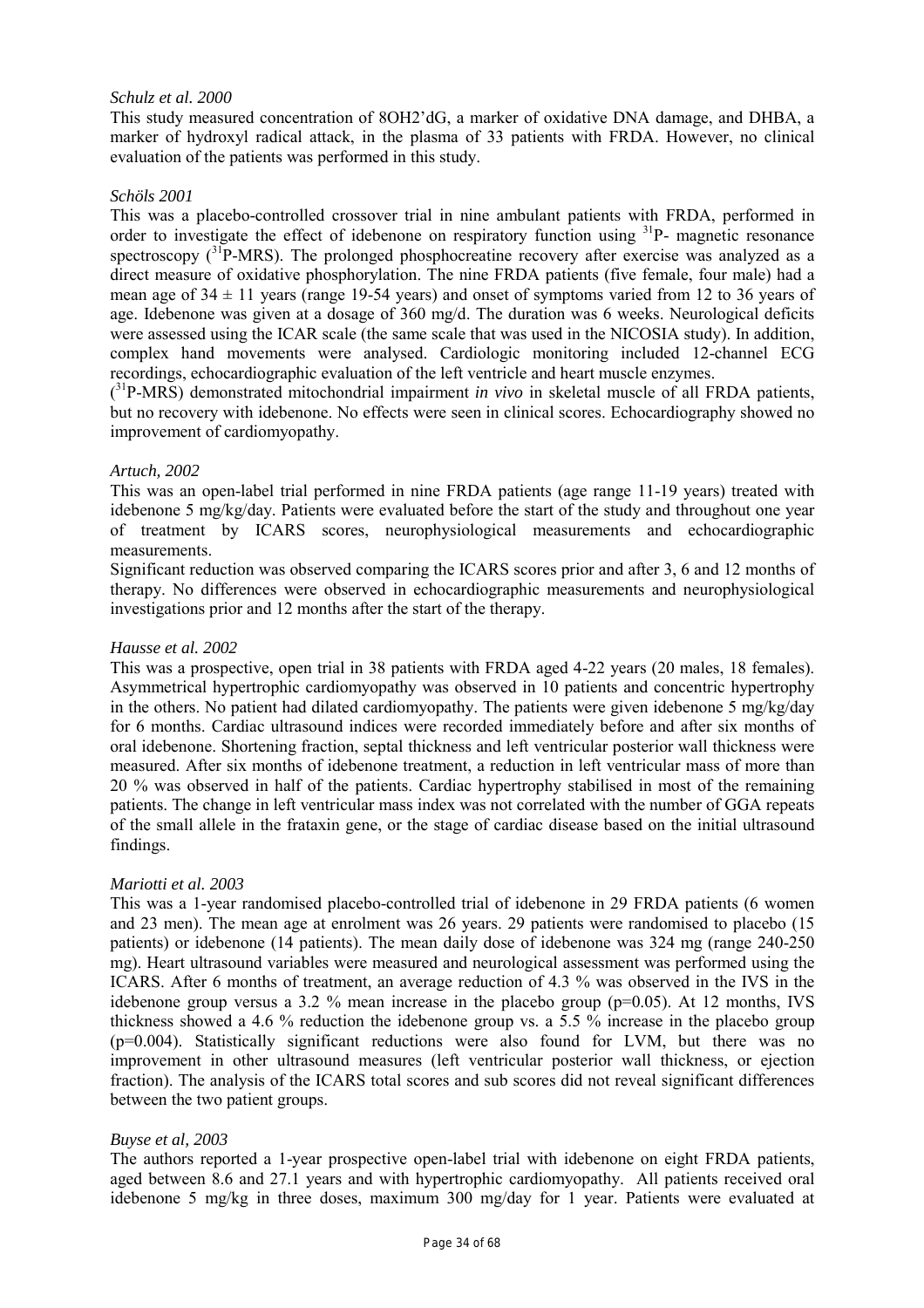baseline and at 4, 8 and 12 months of treatment for ataxia, cardiac structure and function, biochemical markers and adverse effects.

The Cooperative Ataxia Group Raring Scale for Drug Trial for FRDA was used to assess neurological evolution at baseline and during therapy. The results of the neurological evaluation showed a progressive increase in total ataxia scores despite idebenone use. Cardiac evaluation showed a reduction of Left Ventricular Mass Index (LVMI) from 130 27 to 109 28 g/cm, p=0.03. These changes were not linear over time, appearing only toward the end of therapy. For the interventricular septum and the posterior wall there was a non-significant reduction after therapy.

# *Arnold et al. 2006*

In this open-label study, clinical, electrophysiological and biochemical data were provided from 20 genetically confirmed FRDA patients. Neurological function and ataxia were investigated with ICARS after treatment with idebenone 5 mg/kg/day. 15 of 19 treated patients reported improvement on idebenone treatment in terms of dysarthria, hand dexterity or handwriting and fatigue. This improvement appeared gradually on treatment (within 6 weeks in 3 patients and within 6 months in the other 12). Follow-up  $(1.6 - 3.5$  years, mean 2.9) with ICARS was available for 10 patients. The mean score did not change during follow-up. Analysis of a biomarker for oxidative stress, malondialdehyde (MDA), showed an unexpected increase in blood MDA levels in patients on idebenone.

#### *Ribat et al. 2007*

This was an open-label prospective study where 104 FRDA patients were examined every 6 months during a median period of 5 years. Neurological status was evaluated with the ICARS and a quantitative writing test. Cardiological evaluation included echocardiography, electrocardiography, and Holter monitoring. 88 of the patients accepted treatment with idebenone 5 mg/kg/day whereas 16 preferred not to be treated. The total ICARS score worsened during follow-up, whether or not the patients were treated with idebenone (1.93  $\pm$  0.25 and 4.43  $\pm$  1.56 points per year, respectively). Neurological progression was underestimated by the ICARS scores, which reached a plateau in patients with long disease durations. Cardiac hypertrophy decreased under treatment but cardiac function did not improve.

# 2. Effect of idebenone on neurological symptoms

The studies by Buyse *et al.* (2003) and Mariotti *et al.* (2003) discussed above did not show any effect on neurological symptoms. In the study by Artuch (2002), also briefly described above, a significant reduction was observed comparing the ICARS scores prior and after 3, 6 and 12 months of therapy with idebenone 5 mg/kg/day. In the study by Arnold *et al.* (2006) improvement was observed on some parts of the ICARS, whereas the study by Ribai *et al.* (2007) did not show any effect idebenone on neurological progression.

# *Discussion on clinical efficacy*

In conclusion, the applicant submitted a single single-site phase II study in patients with Friedreich's ataxia. The mid and high doses of Sovrima that were used in this trial were higher than the doses previously used in published studies. The number of patients was limited, only 48.

No effect was seen on the primary endpoint, change in a surrogate marker for oxidative stress from baseline to month 6. The analyses of 8OH2'dG showed in fact similar results in all groups including the placebo group. These findings were not in agreement with the hypothesis that treatment with Sovrima decreases the levels of 8OH2'dG, a proposed surrogate marker for oxidative stress. Overall, the average 8OH2'dG level of FRDA patients was in the range of healthy controls and not abnormally high as previously reported. Differences in patients' age (patients were younger in the current study) and technical sampling handling were proposed as possible causes of this unexpected behaviour. Looking at the primary outcome results, the lack of an 8OH2'dG cut-off value at inclusion could be considered a drawback of the study. However, the role of 8OH2'dG levels in FRDA patients was still unclear and it was doubtful whether this biomarker could be considered as a valid surrogate endpoint of this disease.

Secondary endpoints included clinical scales for assessment of ataxia (ICARS, FARS), ADL, and parameters for evaluation of cardiac hypertrophy. The effect on the secondary endpoints ICARS and FARS was more pronounced for the mid and high doses of Sovrima than for the low dose, but the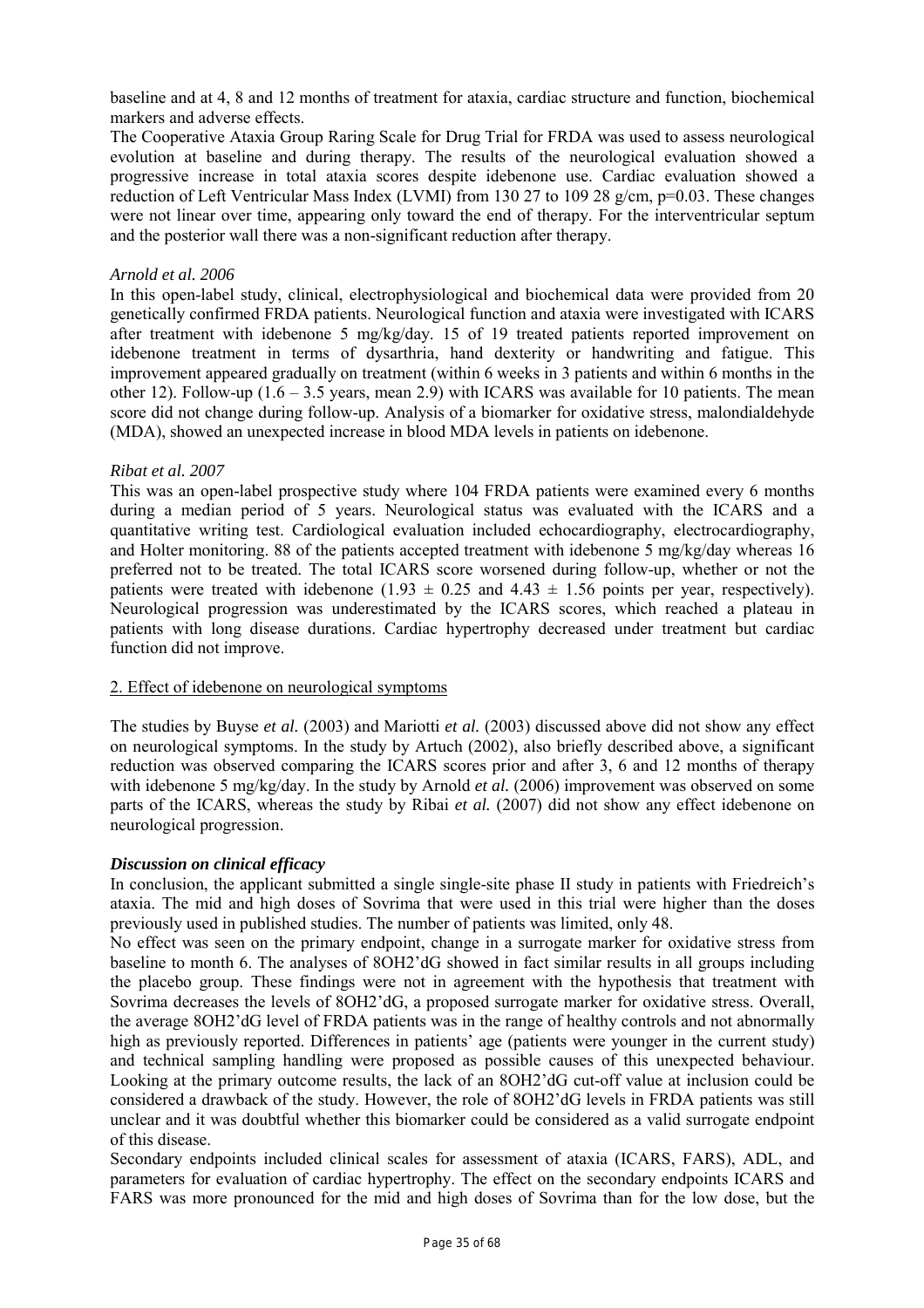differences did not reach statistical significance, and no clear dose-response was shown between the mid and high doses. In response to the Day 120 List of Questions, the applicant presented a responder analysis where a clinically relevant change in the ICARS was defined as an effect with a magnitude equivalent, in absolute terms, to the natural rate of decline observed over a one year period in an untreated population. The results of the responder analysis showed a trend for an increase of responders in the mid and high dose groups of Sovrima. There were no statistically significant effects of Sovrima on Clinical Global Impression of Change (CGIC), a Quality of Life scale (SF-10), Gait Assessment, Visual Motor Testing methods, or Aerobic Exercise test.

For the cardiac parameters, the applicant submitted a revised analysis with the responses to the Day 120 List of Questions. In the initial application, there was a trend to improvement for a measure of cardiac hypertrophy, the Left Ventricular Mass Index (LVMI), in the two highest dose groups, but the differences were not statistically significant. In the revised analysis, the mid dose of Sovrima resulted in a statistically significant improvement of LVMI as well as in a statistically significant improvement of a cardiac functional outcome parameter, Left Ventricular Ejection Fraction (LVEF). An unresolved issue remained as the applicant did not provide an explanation for the great differences in results for LVEF depending on whether echocardiographic or MRI assessments were used.

From the efficacy point of view, it would be expected that neurological and cardiac endpoints provided clinically meaningful information. Given that Freidreich's Ataxia is an inherited and progressive neurodegenerative condition, a large clinical effect of idebenone was not expected in the short term. However, it was considered necessary to show at least a delay in the progression of the disease for any potential treatment] In conclusion, although the submitted data for the mid and high doses of Sorima potentially suggested a modest beneficial effect of Sovrima on neurological and cardiac symptoms in FRDA, the submitted efficacy documentation was not considered sufficient for an approval of Sovrima for the treatment of Friedreich's ataxia. In addition, the effect of Sovrima in adult patients with Friedreich's Ataxia could not be considered demonstrated with the data provided. It was concluded that the results of the Nicosia trial needed to be confirmed with results from a large randomised trial. Overall, it was deemed necessary to wait for the results of the two ongoing phase III (EU MICONOS and US IONIA) trials, which were expected to be available by 2010.

An additional concern remained in that the PK data provided were very sparse and unconjugated idebenone was not measured; overall, the PK data provided did not support a weight-based posology. The applicant was requested to provide additional PK data on unconjugated idebenone or clinical data in support of the weight-based posology, showing effect in patients weighing above and below 45 kg, respectively. The applicant's approach to perform sparse sampling for population PK analysis in the ongoing MICONOS and IONIA studies was welcomed. Depending on the nature of the data (e.g. a satisfactory range of distribution of weights) there may be a possibility to either exclude or conclude a correlation between body weight and clearance of unconjugated idebenone and possibly also to include a better justified weight based posology and cut-off. Thus, also for this reason the results of the MICONOS and IONIA studies were deemed necessary.

# **Clinical safety**

The Applicant put together a pooled safety database of the six phase III studies from the clinical development for Alzheimer's disease.

Evaluation of idebenone in Friedreich's ataxia (FRDA) began in the late 1990s.

The following four sets of clinical data were available to assess the safety of idebenone:

- The NIH / Santhera pivotal Phase II (NICOSIA) study in Friedreich's ataxia;
- The Takeda safety data from Phase III studies in Alzheimer's disease (AD);
- The four Santhera Phase I studies in healthy volunteers;
- The National Institutes of Health (NIH) Phase I studies in Friedreich's ataxia patients.

# *Patient exposure*

*Friedreich's ataxia studies*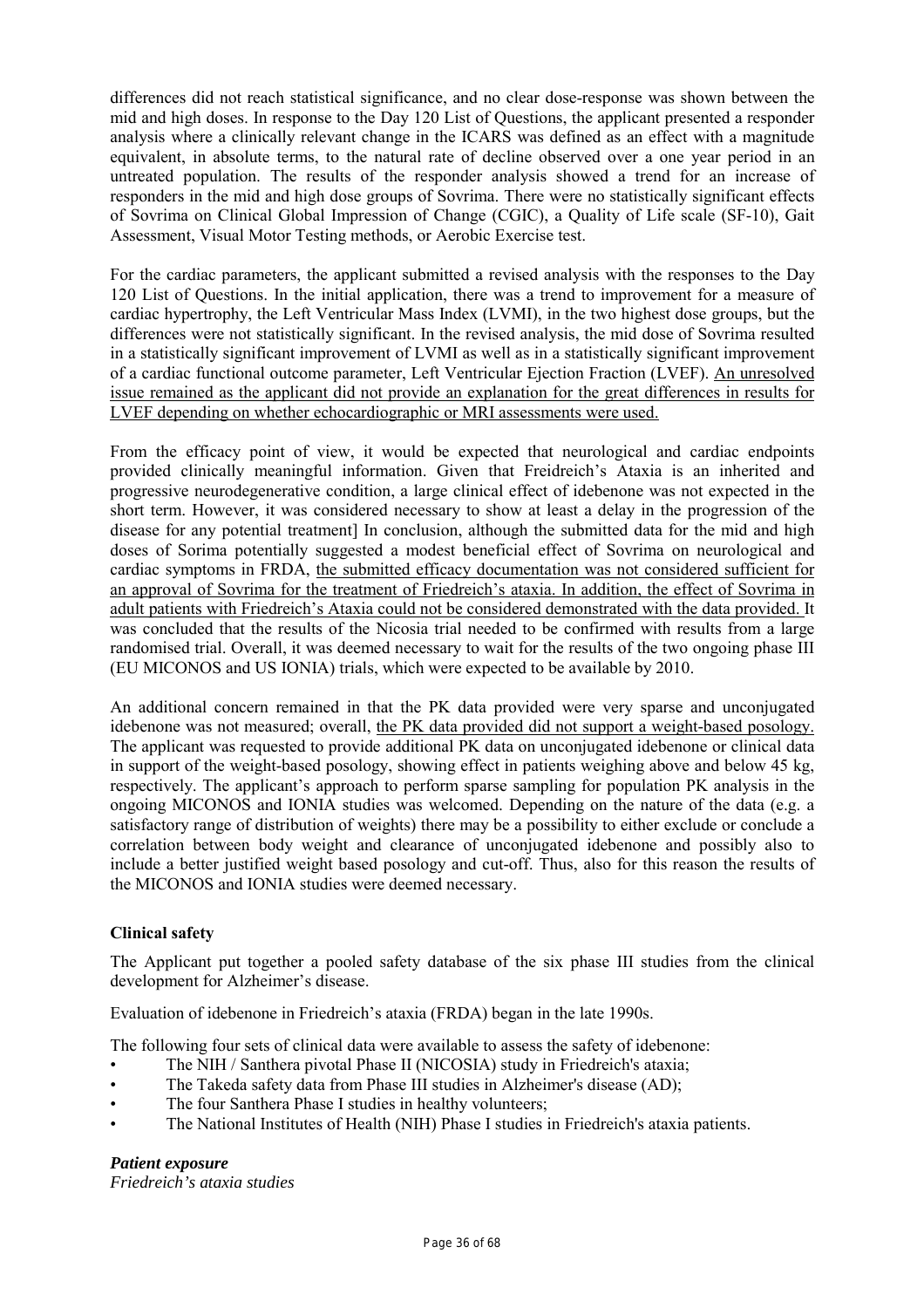Data were available on 142 patients with Friedreich's ataxia who participated in the Phase I/II studies. Of these, 78 patients received single ascending doses of idebenone 2.5 mg/kg up to 75 mg/kg, and 15 patients received 60mg/kg/day for 30 days.

In the NICOSIA study, 48 patients received higher doses of Sovrima, ranging from 180 or 360 mg/day to 1350 or 2250 mg/day, depending on body weight, for 6 months. This equates to a dose range from approximately 4 mg/kg/day up to approximately 50 mg/kg/day.

An overview of the clinical studies in FRDA patients evaluated for safety is shown in Table 6.

| Study<br>reference                 | Short title                                                    | Study<br>design | Patients entered                                                                                                                              | Daily dose, (regimen) and<br>duration of treatment                                                                                                                                                                                   |
|------------------------------------|----------------------------------------------------------------|-----------------|-----------------------------------------------------------------------------------------------------------------------------------------------|--------------------------------------------------------------------------------------------------------------------------------------------------------------------------------------------------------------------------------------|
| $01-N-0167$<br>(NH)                | Phase IA single-dose,<br>dose-escalation pilot<br>safety study | SD. O           | 79 patients: 27 children,<br>27 adolescents and<br>25 adults with<br>Friedreich's ataxia<br>mean age 9.3, 15.1 and<br>33.4 years respectively | single ascending doses of<br>2.5 mg/kg/day up to<br>75 mg/kg/day                                                                                                                                                                     |
| 04-N-0129<br>(NH)                  | Phase IB multiple-dose<br>pilot safety study                   | RD. O           | 15 patients (5 children, 5 )<br>adolescents and 5 adults)<br>with Friedreich's ataxia<br>mean age 10.6, 16.0 and<br>33.0 years respectively   | 60mg/kg/day for 30 days                                                                                                                                                                                                              |
| NICOSIA<br>study<br>(NIH/Santhera) | Phase II dose-ranging,<br>efficacy & safety study              | R. PC.<br>DВ    | 48 patients<br>aged 9-18 years with<br>Friedreich's ataxia<br>mean age ~14 years                                                              | tid dosage, depending on body<br>weight $\leq$ 45 kg or >45 kg:<br>Low dose, Group A:<br>180 or 360 mg/day<br>Mid dose, Group B:<br>450 or 900 mg/day<br>High dose, Group C:<br>1350 or 2250 mg/day;<br>Placebo, Group D<br>6 months |

SD: single-dose; O: open-label; RD: repeat dose; R: randomised; PC: placebo-controlled; DB: double-blind.

# *Alzheimer's disease studies*

An overview of the Takeda Phase III studies in Alzheimer's disease patients to be evaluated for safety is given in Table 7.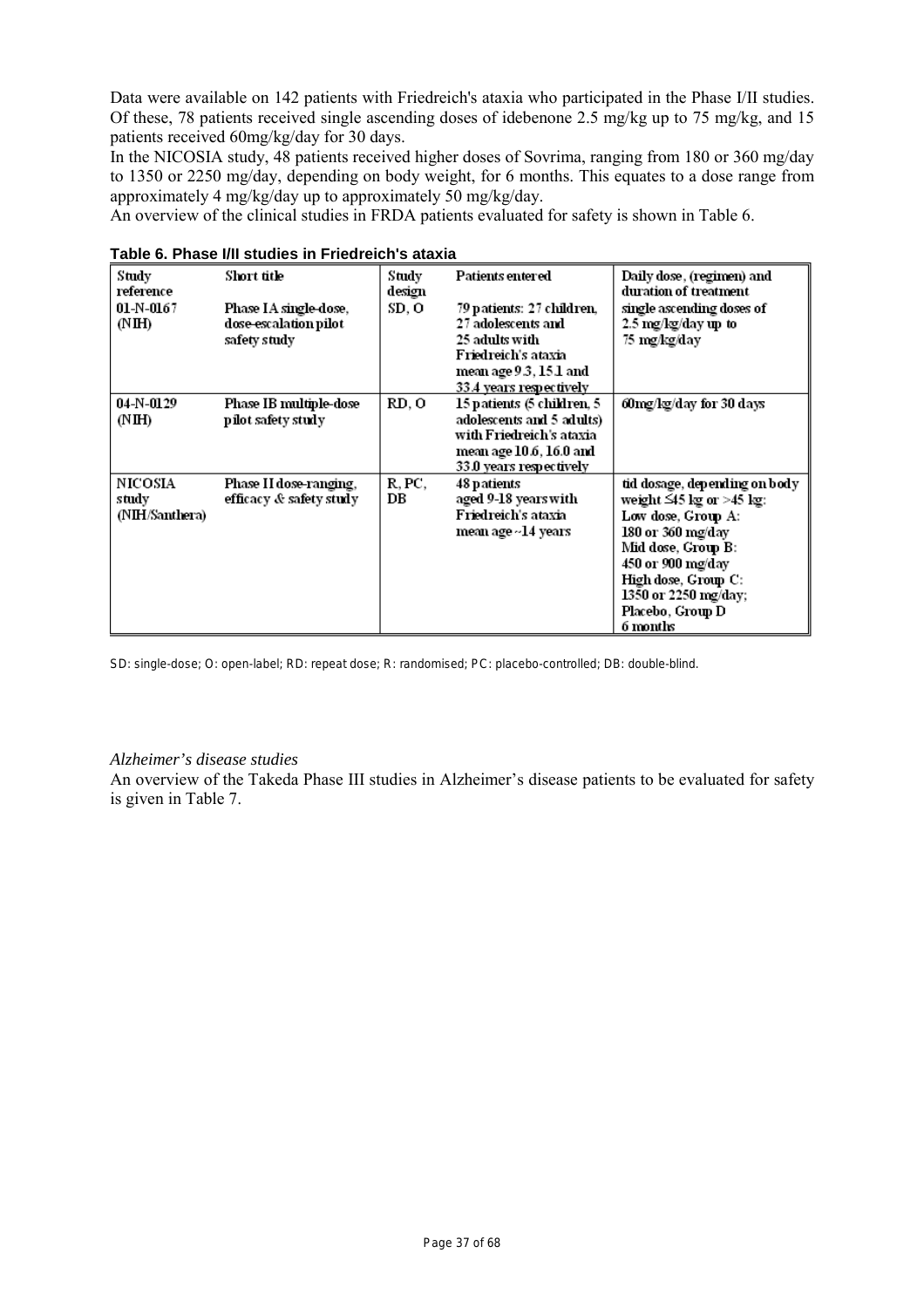| Study<br>reference          | Short title                                                                                           | Study<br>design  | <b>Patients entered</b>                                                                                                                               | Daily dose, (regimen) and<br>duration of treatment                                                                                                                                                                                                |
|-----------------------------|-------------------------------------------------------------------------------------------------------|------------------|-------------------------------------------------------------------------------------------------------------------------------------------------------|---------------------------------------------------------------------------------------------------------------------------------------------------------------------------------------------------------------------------------------------------|
| <b>PNFP-001</b>             | Safety & efficacy study<br>of idebenone $120, 240$ &<br>360 mg tid                                    | R, DB,<br>PC, PG | 536 patients with mild to<br>moderate probable AD.<br>idebenone: 407 patients<br>mean age 75.1 years;<br>placebo: 129 patients<br>mean age 74.5 years | idebenone 360 mg/day;<br>idebenone 720 mg/day;<br>idebenone 1080 mg/day;<br>placebo<br>12 months                                                                                                                                                  |
| <b>PNFP-002</b>             | Safety & efficacy<br>extension study of<br>idebenone 120, 240 &<br>360 mg tid                         | R, DB,<br>PG     | 320 patients who had<br>completed 12 months of<br>treatment in study<br>PNFP-001.                                                                     | Idebenone 360 mg/day;<br>idebenone 720 mg/day;<br>idebenone 1080 mg/day;<br>12 months<br>Patients continued their<br>existing dosage of idebenone;<br>those p reviously receiving<br>placebo were transferred to<br>the highest dose of idebenone |
| <b>PNFP-004</b>             | Safety & efficacy study<br>of idebenone 240 &<br>360 mg tid                                           | R, DB,<br>PC, PG | 377 patients with mild to<br>moderate probable AD.<br>idebenone: 251 patients<br>mean age 75.4 years;<br>placebo: 126 patients<br>mean age 76.0 years | idebenone 720 mg/day;<br>idebenone 1080 mg/day;<br>placebo (tid)<br>12 months                                                                                                                                                                     |
| <b>PNFP-005</b>             | Safety & efficacy study<br>of idebenone 360 mg tid                                                    | R, DB,<br>PC, PG | 331 patients with mild to<br>moderate probable AD.<br>idebenone: 221 patients<br>mean age 75.8 years;<br>placebo: 110 patients<br>mean age 75.3 years | idebenone 1080 mg/day;<br>placebo<br>12 months                                                                                                                                                                                                    |
| CV-2619/<br><b>PNFP-007</b> | Safety & efficacy study<br>of idebenone 360 mg tid<br>or placebo added to<br>treatment with donepezil | R, DB,<br>PC, PG | 402 patients with mild to<br>moderate probable AD.<br>P+D: 207 patients<br>mean age 75.1 years;<br>I+D: 213 patients<br>mean age 76.5 years           | idebenone 1080 mg/day +<br>donepezil 10 mg qd;<br>placebo (tid) + donepezil<br>$10 \text{ mg}$ qd<br>12 months                                                                                                                                    |
| <b>PNFP-008</b>             | Safety & efficacy study<br>of idebenone 360 mg tid<br>or placebo added to<br>treatment with donepezil | R, DB,<br>PC, PG | 389 patients with mild to<br>moderate probable AD.<br>P+D: 195 patients<br>mean age 73.6 years;<br>I+D: 194 patients<br>mean age 74.7 years           | idebenone 1080 mg/day +<br>donepezil 10 mg qd;<br>placebo (tid) + donepezil<br>$10 \text{ mg}$ qd<br>12 months                                                                                                                                    |

**Table 7.- Phase III efficacy and safety studies in Alzheimer's disease**

R: randomised; DB: double-blind; PC: placebo-controlled; PG: parallel group.

All patients who received study medication were included in the analysis of safety. A pooled database of the six Phase III Takeda studies from an earlier stage of clinical development for Alzheimer's disease was created and evaluated. Data were pooled as six different treatment groups, i.e. placebo, three doses of idebenone, placebo + donepezil and idebenone + donepezil.

Patients were well matched at baseline across groups for age (mean, median and range), sex, weight and race. In all treatment groups, approximately 80% of patients were aged above 70 years and there were more females than males (the greatest proportion of females being in the idebenone 240 mg t.i.d. group). Mean, median and age ranges were similar, although the range was slightly wider in the idebenone 360 mg t.i.d. treatment group. In all treatment groups, approximately 90% of patients were Caucasian.

Overall, 2048 patients were exposed to idebenone in these studies for periods of up to a maximum of 2 years. In all treatment groups, the majority of patients received study medication for  $> 6$  months, although from 7 to 12 months the percentage of patients remaining on idebenone 360 mg t.i.d. was less than in the other monotherapy groups. For patients receiving donepezil with either placebo or idebenone 360 mg t.i.d., exposure was similar in both treatment groups over the duration of studies PNFP 007 and PNFP 008.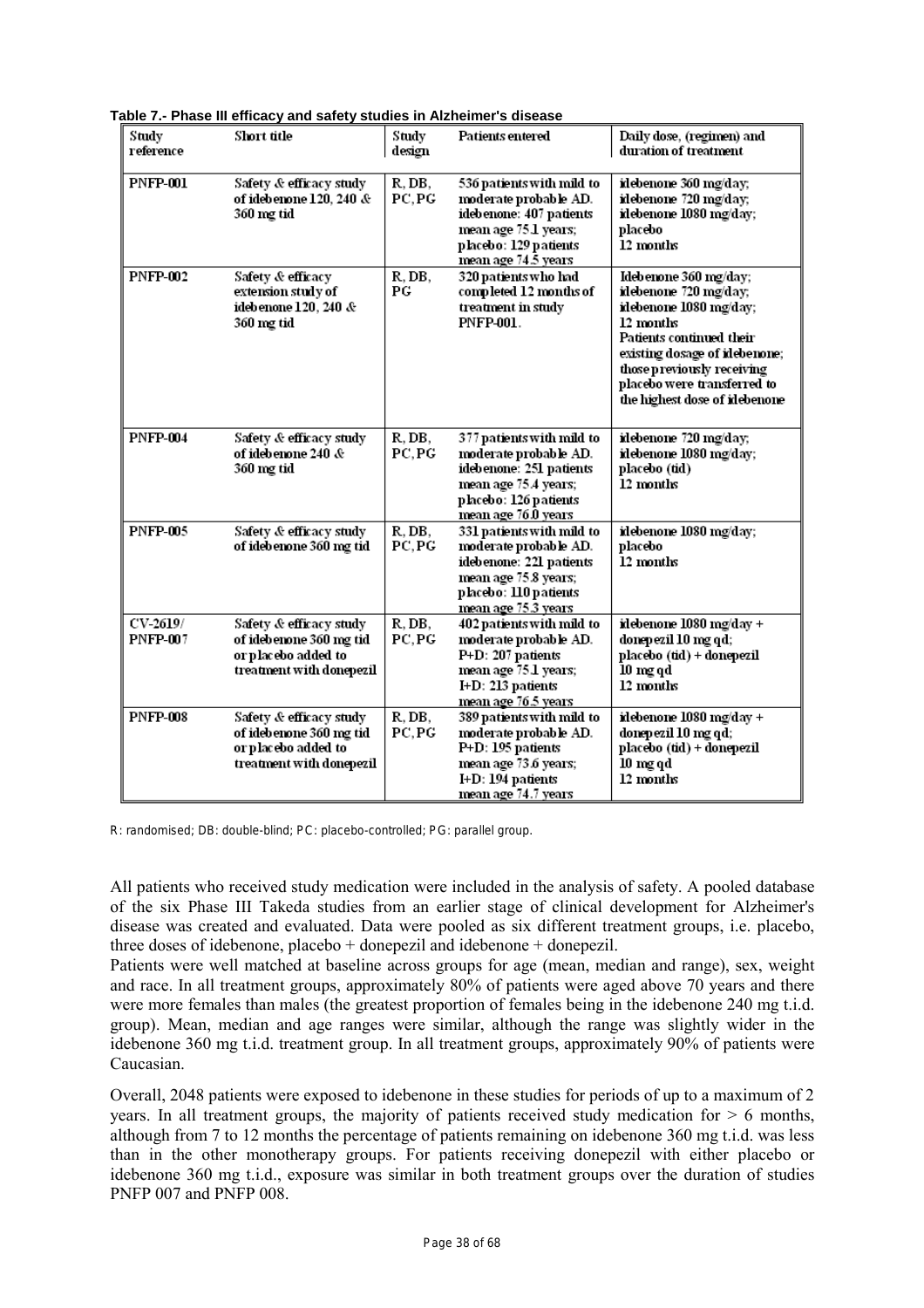The doses used in the AD trials were 360 to 1080 mg/day. Only the highest dose for AD was similar to the doses planned to be used for the FRDA indication patients  $(> 45 \text{ kg b.w.})$ . Thus, the Alzheimer studies did not evaluate the maximum dose proposed in this application. The Alzheimer studies also involved a different age group; as a result, the safety data derived from these studies were considered of limited use.

# *Adverse events*

# *Friedreich's ataxia studies*

Data are presented separately for each of the Friedreich's ataxia studies since the study designs and dosages differed. In the NIH Phase I studies, adverse events were generally recorded only if they were considered to be possibly related to the study medication. Averse events were coded using the Medical Dictionary for Regulatory Activities (MedDRA), version 9.1, and toxicities were graded for severity according to the National Cancer Institute Common Toxicity Criteria (NCI CTC).

# - NIH study 01-N-0167

In this single-dose study all cohorts completed dose-escalation to the maximum dose level allowed under the protocol (75 mg/kg) with no dose-limiting toxicity observed. Five AEs were reported in four of the children, and three of the five were in the highest dose group (75 mg/kg). Three AEs occurred in two of the adolescent patients, all receiving the 75 mg/kg dose. Fourteen AEs were reported in nine adult patients. Nausea was the most commonly reported AE in adults, occurring in seven patients, although only one was in the two highest doses. No adults in the two lowest dose groups experienced adverse events.

All the AEs were mild (NCI-CTC Grade 1), except one transient episode of hyperglycaemia reported as Grade 3. This occurred at the 5 mg/kg dose level in a diabetic patient with a history of poor glycaemic control and was deemed not related to study medication.

#### - NIH study 04-N-0129

In this study patients in all age groups received a daily dose of 60 mg/kg/day for 1 month. Fourteen of the fifteen patients completed the study. One child experienced Grade 1 nausea and diarrhoea on Day 2. Idebenone was stopped, the patient was re-challenged and the symptoms recurred, leading to withdrawal from the study. The four other children and the five adults completed the study without experiencing any AEs. Mild dyspepsia occurred in one adolescent, but it resolved and did not recur.

# - NICOSIA study

A total of 260 adverse events were reported in the study, of which 82 were reported on the low dose, 72 on the middle dose, 48 on the high dose and 58 on placebo. Adverse events generally occurred at similar frequency with active medication and placebo. All reported adverse events were mild or moderate in severity, with the exception of two classified as serious adverse events as it is described in the "*Serious adverse event/deaths/other significant events*" section.

|                                   | <b>Placebo</b><br><b>Number</b><br>оf<br>patients (%) | dose<br>Low<br><b>Number</b><br>оf<br>patients (%) | Mid<br>dose<br><b>Number</b><br>оf<br>patients (%) | High<br>dose<br><b>Number</b><br>оf<br>patients (%) |
|-----------------------------------|-------------------------------------------------------|----------------------------------------------------|----------------------------------------------------|-----------------------------------------------------|
|                                   | $N = 11$                                              | $N = 12$                                           | $N = 13$                                           | $N = 12$                                            |
| <b>Preferred Term</b>             |                                                       |                                                    |                                                    |                                                     |
| Upper respiratory tract infection | 4(36.4)                                               | 7(58.3)                                            | 6(46.2)                                            | 5(41.7)                                             |
| Headache                          | 4(36.4)                                               | 5(42.7)                                            | 5(38.5)                                            | 6(50.0)                                             |
| Myalgia                           | 2(18.2)                                               | 4(33.3)                                            | 4(30.8)                                            | 2(16.7)                                             |
| Gastroenteritis                   | 1(9.1)                                                | 3(25.0)                                            | 5(38.5)                                            | 2(16.7)                                             |
| Nausea                            | 3(27.3)                                               | 3(25.0)                                            | 4(30.8)                                            | 1(8.3)                                              |
| White blood cell count decreased  | 3(27.3)                                               | 2(16.7)                                            | 0                                                  | 2(16.7)                                             |
| Diarrhoea                         | 0                                                     | 2(16.7)                                            | 4(30.8)                                            | 0                                                   |
| Dyspepsia                         | 1(9.1)                                                | 2(16.7)                                            | 2(15.4)                                            | 1(8.3)                                              |

**Table 8:** Overview of the treatment-emergent adverse events occurring in more than one patient in the NICOSIA study, by treatment arm.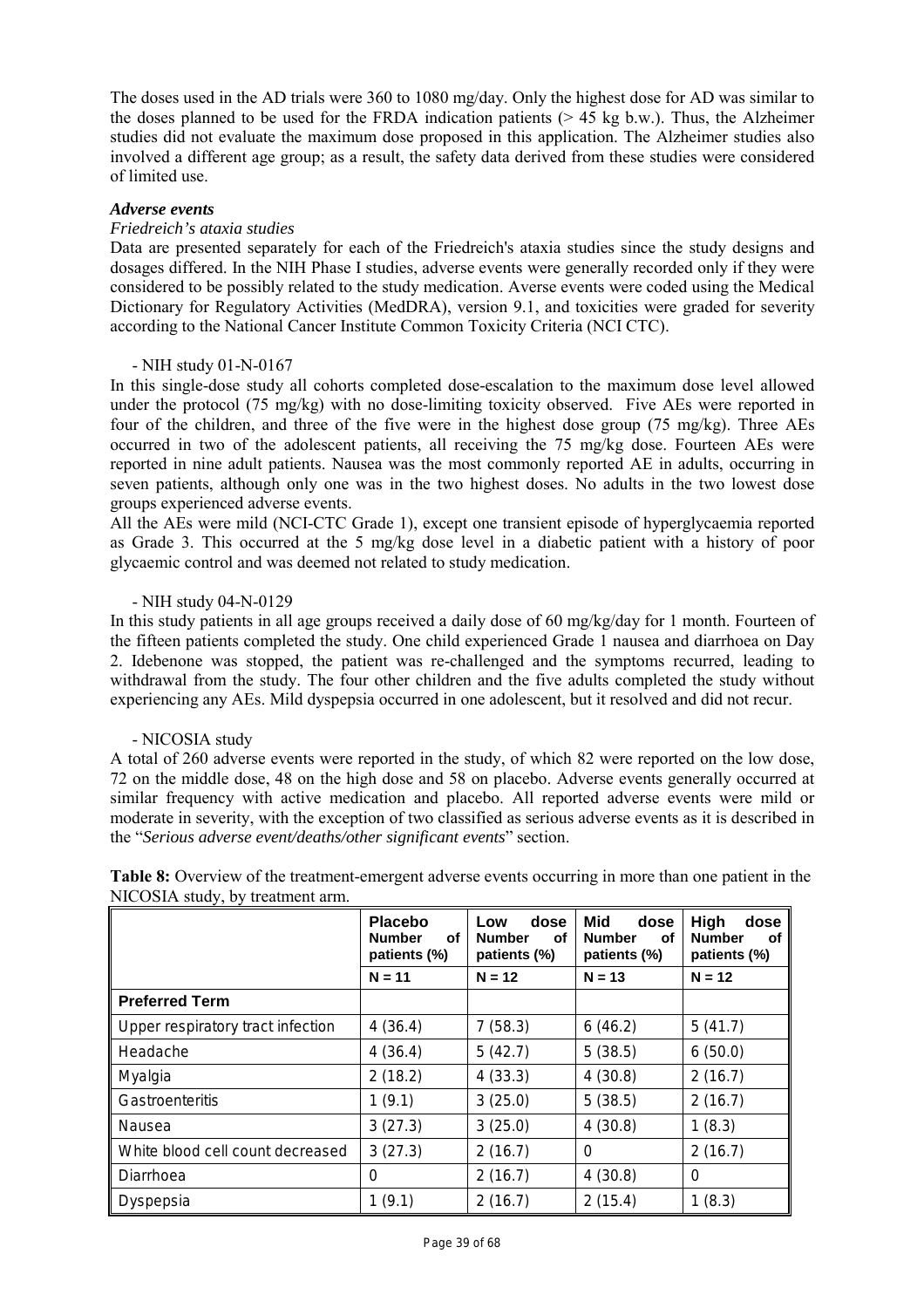|                            | <b>Placebo</b><br><b>Number</b><br>of<br>patients (%) | dose<br>Low<br><b>Number</b><br>of<br>patients (%) | <b>Mid</b><br>dose<br><b>Number</b><br>of<br>patients (%) | High<br>dose<br><b>Number</b><br>of<br>patients (%) |
|----------------------------|-------------------------------------------------------|----------------------------------------------------|-----------------------------------------------------------|-----------------------------------------------------|
|                            | $N = 11$                                              | $N = 12$                                           | $N = 13$                                                  | $N = 12$                                            |
| Fall                       | 0                                                     | 2(16.7)                                            | 1(7.7)                                                    | 1(8.3)                                              |
| Influenza                  | 1(9.1)                                                | 1(8.3)                                             | 1(7.7)                                                    | 1(8.3)                                              |
| Pharyngitis                | 1(9.1)                                                | 1(8.3)                                             | 2(15.4)                                                   | 0                                                   |
| Tachycardia                | 2(18.2)                                               | 1(8.3)                                             | 0                                                         | 1(8.3)                                              |
| Vomiting                   | 1(9.1)                                                | 1(8.3)                                             | 2(15.4)                                                   | 0                                                   |
| Anxiety                    | 0                                                     | 1(8.3)                                             | 2(15.4)                                                   | $\mathbf 0$                                         |
| Epistaxis                  | 3(27.3)                                               | 0                                                  | 0                                                         | $\mathbf 0$                                         |
| Fatigue                    | 0                                                     | 1(8.3)                                             | 0                                                         | 2(16.7)                                             |
| Pyrexia                    | $\overline{0}$                                        | 3(25.0)                                            | $\overline{0}$                                            | $\mathbf 0$                                         |
| Toothache                  | 0                                                     | 1(8.3)                                             | 1(7.7)                                                    | 1(8.3)                                              |
| Angina pectoris            | 1(9.1)                                                | 0                                                  | 0                                                         | 1(8.3)                                              |
| Chest pain                 | 1(9.1)                                                | 0                                                  | 1(7.7)                                                    | 0                                                   |
| Constipation               | 0                                                     | 1(8.3)                                             | 1(7.7)                                                    | 0                                                   |
| Depression                 | 0                                                     | 2(16.7)                                            | 0                                                         | $\mathbf 0$                                         |
| <b>Dizziness</b>           | 0                                                     | 2(16.7)                                            | $\mathbf 0$                                               | $\mathbf 0$                                         |
| Dyspnoea                   | 1(9.1)                                                | $\mathbf 0$                                        | 1(7.7)                                                    | $\overline{0}$                                      |
| Hypersensitivity           | 0                                                     | 1(8.3)                                             | 0                                                         | 1(8.3)                                              |
| Musculoskeletal chest pain | 0                                                     | 1(8.3)                                             | 1(7.7)                                                    | 0                                                   |
| Urinary tract infection    | 0                                                     | 1(8.3)                                             | 1(7.7)                                                    |                                                     |
|                            |                                                       |                                                    |                                                           | 0                                                   |

The most common adverse events associated with Sovrima were gastrointestinal disorders (diarrhoea, nausea, vomiting and dyspepsia), although there did not appear to be a clear relationship between the Sovrima dose and the overall incidence of adverse events. The reported adverse events were mild or moderate, and did not lead to discontinuation of study medication, except for two adverse events (chest pain on placebo, nausea and vomiting 3 weeks after the end of treatment) which were classed as serious as they resulted in hospitalisation (please see section "*Serious adverse event/deaths/other significant events*").

**Table 9:** Treatment-emergent related adverse events in the NICOSIA study.

|                                   | <b>Number (%) of Patients</b> |                                  |                            |                                                                                     |                              |  |
|-----------------------------------|-------------------------------|----------------------------------|----------------------------|-------------------------------------------------------------------------------------|------------------------------|--|
|                                   | Low<br>Dose<br>$(n = 12)$     | Mid<br><b>Dose</b><br>$(n = 13)$ | High<br>Dose<br>$(n = 12)$ | All<br><b>Active</b><br>Treatment<br><b>Groups</b><br><b>Combined</b><br>$(n = 37)$ | <b>Placebo</b><br>$(n = 11)$ |  |
| Any Body System                   | 9(75.0)                       | 10(76.9)                         | 4(33.3)                    | 23(62.2)                                                                            | 5(45.5)                      |  |
| Cardiac Disorders                 | 0                             | 0                                | 1(8.3)                     | 1(2.7)                                                                              | 1(9.1)                       |  |
| Angina pectoris                   | 0                             | 0                                | 1(8.3)                     | 1(2.7)                                                                              | 1(9.1)                       |  |
| <b>Gastrointestinal Disorders</b> | 6(50.0)                       | 8(61.5)                          | 1(8.3)                     | 15(40.5)                                                                            | 4(36.4)                      |  |
| Abdominal pain upper              | 0                             | 1(7.7)                           | 0                          | 1(2.7)                                                                              | 0                            |  |
| Constipation                      | 1(8.3)                        | 0                                | 0                          | 1(2.7)                                                                              | 0                            |  |
| Diarrhoea                         | 2(16.7)                       | 4(30.8)                          | 0                          | 6(16.2)                                                                             | 0                            |  |
| Dyspepsia                         | 2(16.7)                       | 2(15.4)                          | 0                          | 4(10.8)                                                                             | 1(9.1)                       |  |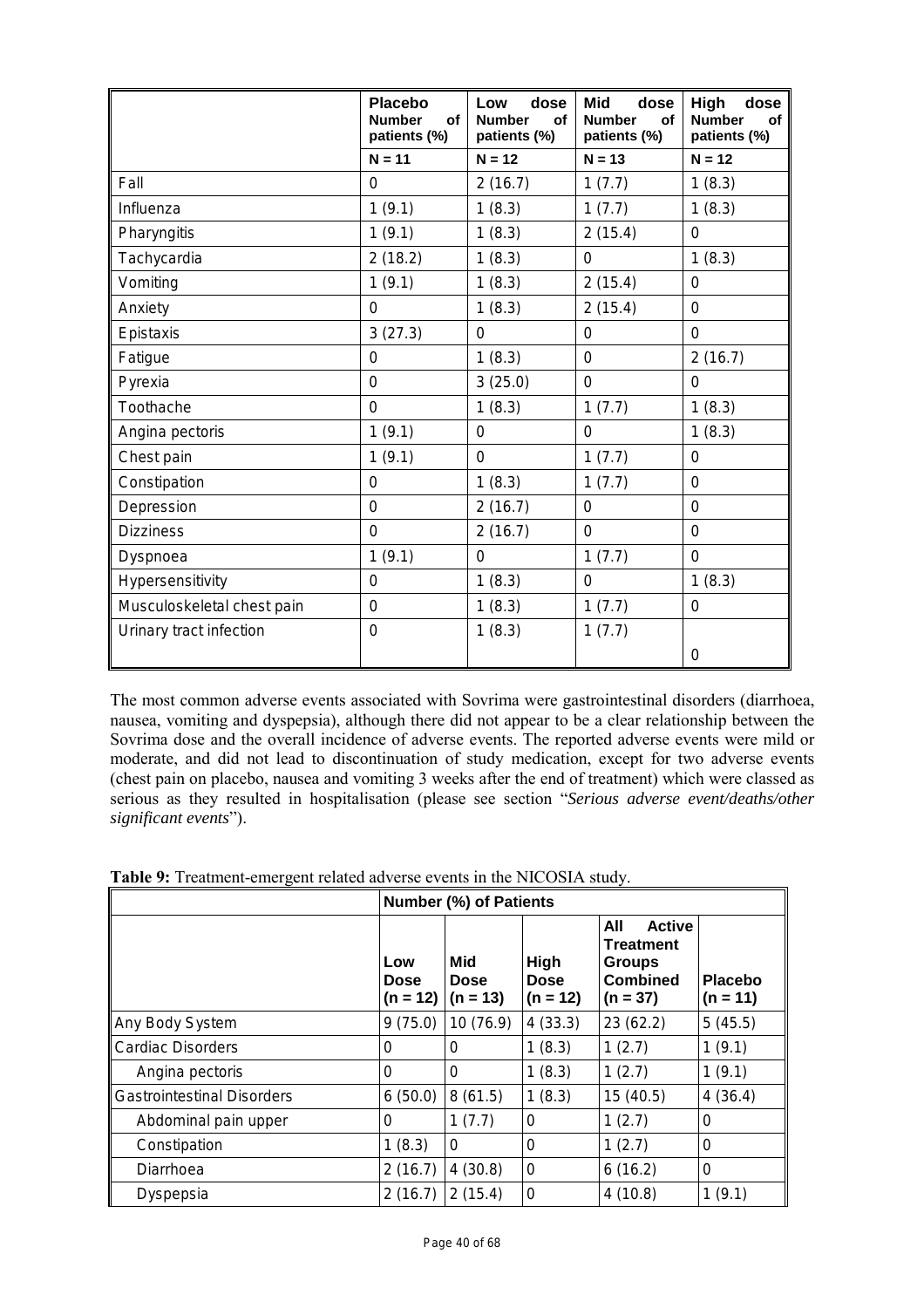|                                                                 | Number (%) of Patients           |                                  |                                   |                                                                                            |                              |  |
|-----------------------------------------------------------------|----------------------------------|----------------------------------|-----------------------------------|--------------------------------------------------------------------------------------------|------------------------------|--|
|                                                                 | Low<br><b>Dose</b><br>$(n = 12)$ | Mid<br><b>Dose</b><br>$(n = 13)$ | High<br><b>Dose</b><br>$(n = 12)$ | All<br><b>Active</b><br><b>Treatment</b><br><b>Groups</b><br><b>Combined</b><br>$(n = 37)$ | <b>Placebo</b><br>$(n = 11)$ |  |
| Nausea                                                          | 2(16.7)                          | 3(23.1)                          | 1(8.3)                            | 6(16.2)                                                                                    | 3(27.3)                      |  |
| Reflux oesophagitis                                             | 0                                | 1(7.7)                           | $\mathbf 0$                       | 1(2.7)                                                                                     | 0                            |  |
| Vomiting                                                        | 1(8.3)                           | 1(7.7)                           | $\mathbf 0$                       | 2(5.4)                                                                                     | 1(9.1)                       |  |
| Infections and Infestations                                     | 1(8.3)                           | 0                                | 0                                 | 1(2.7)                                                                                     | 1(9.1)                       |  |
| Gastroenteritis                                                 | 1(8.3)                           | $\overline{0}$                   | $\overline{0}$                    | 1(2.7)                                                                                     | 0                            |  |
| Influenza                                                       | $\overline{0}$                   | $\overline{0}$                   | $\overline{0}$                    | 0                                                                                          | 1(9.1)                       |  |
| Investigations                                                  | 0                                | $\overline{0}$                   | 1(8.3)                            | 1(2.7)                                                                                     | 0                            |  |
| White blood cell count decreased                                | $\overline{0}$                   | $\overline{0}$                   | 1(8.3)                            | 1(2.7)                                                                                     | 0                            |  |
| Musculoskeletal<br>Connective<br>and<br><b>Tissue Disorders</b> | 0                                | 2(15.4)                          | 0                                 | 2(5.4)                                                                                     | 0                            |  |
| Musculoskeletal chest pain                                      | 0                                | 1(7.7)                           | $\mathbf 0$                       | 1(2.7)                                                                                     | 0                            |  |
| Myalgia                                                         | 0                                | 1(7.7)                           | $\Omega$                          | 1(2.7)                                                                                     | 0                            |  |
| Nervous System Disorders                                        | 4(33.3)                          | 3(23.1)                          | 4(33.3)                           | 11(29.7)                                                                                   | 1(9.1)                       |  |
| Disturbance in attention                                        | $\mathbf 0$                      | 1(7.7)                           | $\overline{0}$                    | 1(2.7)                                                                                     | 0                            |  |
| Headache                                                        | 3(25.0)                          | 2(15.4)                          | 4(33.3)                           | 9(24.3)                                                                                    | 1(9.1)                       |  |
| Syncope                                                         | 1(8.3)                           | 0                                | 0                                 | 1(2.7)                                                                                     | 0                            |  |
| <b>Psychiatric Disorders</b>                                    | 1(8.3)                           | $\overline{0}$                   | $\overline{0}$                    | 1(2.7)                                                                                     | 0                            |  |
| Insomnia                                                        | 1(8.3)                           | $\overline{0}$                   | $\mathbf 0$                       | 1(2.7)                                                                                     | 0                            |  |
| <b>Renal and Urinary Disorders</b>                              | 0                                | 1(7.7)                           | $\mathbf 0$                       | 1(2.7)                                                                                     | 0                            |  |
| Chromaturia                                                     | 0                                | 1(7.7)                           | $\mathbf 0$                       | 1(2.7)                                                                                     | 0                            |  |
| Respiratory,<br>Thoracic<br>and<br>Mediastinal Disorders        | $\mathbf 0$                      | $\overline{0}$                   | $\overline{0}$                    | 0                                                                                          | 1(9.1)                       |  |
| Dyspnoea                                                        | 0                                | 0                                | 0                                 | 0                                                                                          | 1(9.1)                       |  |

In the NICOSIA study there was no relation between AEs and dose and Sovrima appeared to have a good safety profile. The maximum doses employed in the NICOSIA study were lower than in Study 01-N-0167 (50 mg/kg/day vs 75 mg/kg/day), where most AEs were seen in the 75 mg/kg/day group.

# *Alzheimer's disease studies*

The number of patients with any adverse events was similar in all treatment groups, being 76% to 80% in all except the group receiving the lowest dose of idebenone (120 mg t.i.d.) where it was slightly higher at 86%. The incidence of serious adverse events, severe adverse events and adverse events leading to withdrawal was similar in all treatment groups, including placebo. No clear dose relationship could be observed and there appeared to be no difference between monotherapy or combination therapy.

The most common adverse events overall were psychiatric disorders, which occurred with a higher frequency in the idebenone groups than in the placebo groups. The percentage of patients with psychiatric disorders were 10.2 % in the placebo group compared with 15.2 %, 18.1 % and 15.0 % in the idebenone groups 360 mg/day, 720 mg/day and 1080 mg/day, respectively. Agitation and confusion were most common among the psychiatric disorders.

The other most common adverse events were gastrointestinal disorders, especially diarrhoea and accidental injury. Several of these events occurred more frequently on active than on placebo treatment, especially the followings: diarrhoea, nausea, vomiting, abdominal pain, upper respiratory tract infections and somnolence. There was, however, no clear dose relationship apparent for any of these events.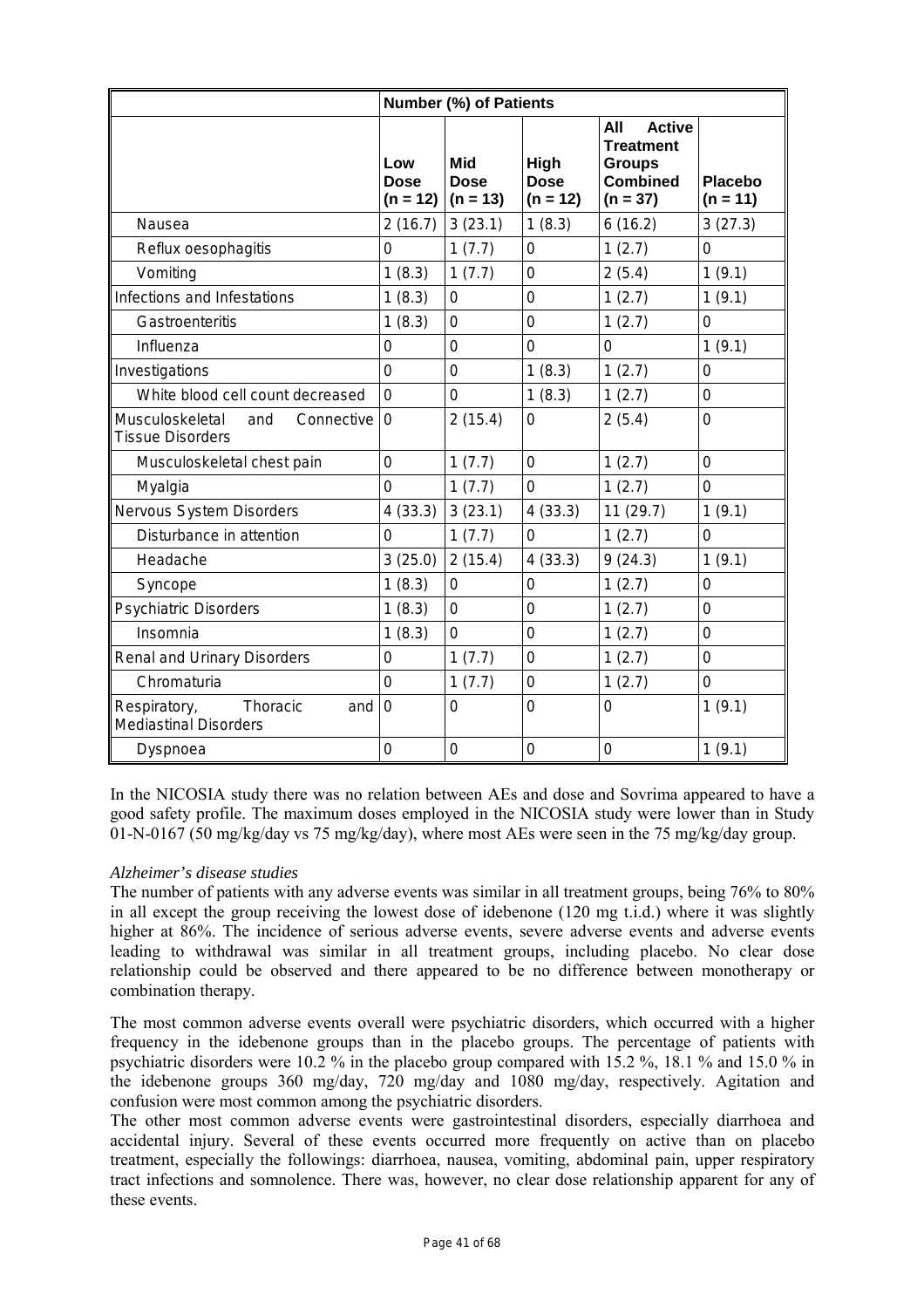An overview of treatment-emergent adverse events from the pooled database of studies in Alzheimer's disease is presented in the table below.

|                                 | Number (%) of patients per treatment group (t.i.d. dose) |                              |                              |                     |                       |                                            |  |  |
|---------------------------------|----------------------------------------------------------|------------------------------|------------------------------|---------------------|-----------------------|--------------------------------------------|--|--|
|                                 | Placebo                                                  | <b>Idebenone</b><br>$120$ mg | <b>Idebenone</b><br>$240$ mg | Idebenone<br>360 mg | Placebo+<br>donepezil | <b>Idebenone</b><br>$360$ mg+<br>donepezil |  |  |
|                                 | $N = 362$                                                | $N = 217$                    | $N = 348$                    | $N = 633$           | $N = 401$             | $N = 407$                                  |  |  |
| Number (%) of patients<br>with: |                                                          |                              |                              |                     |                       |                                            |  |  |
| Any AE                          | 278 (76.8)                                               | 186 (85.7)                   | 277 (79.6)                   | 504 (79.6)          | 317(79.1)             | 314(77.1)                                  |  |  |
| Any treatment-related<br>AE.    | 113 (31.2)                                               | 107 (49.3)                   | 154 (44.3)                   | 239 (37.8)          | 139 (34.7)            | 147(36.1)                                  |  |  |
| Any severe AE                   | 40 (11.0)                                                | 28 (12.9)                    | 35(10.1)                     | 66 (10.4)           | 35(8.7)               | 42 (10.3)                                  |  |  |
| Any SAE*                        | 50(13.8)                                                 | 33(15.2)                     | 40 (11.5)                    | 75 (11.8)           | 47 (11.7)             | 57 (14.0)                                  |  |  |
| AE that led to withdrawal       | 27(7.5)                                                  | 18(8.3)                      | 28(8.0)                      | 57 (9.0)            | 31(7.7)               | 31(7.6)                                    |  |  |

**Table 10.** Overview of treatment-emergent adverse events (Alzheimer's disease patients; safety population).

Source: Tables 5.1, 7, 8, 9, 10, Module 5.3.5.3.1

Percentages are based on the number of subjects in the safety population for each treatment group.

\* Specific data on deaths were not collected on the Case Record Form (CRF) or included in the study databases, but are available from patient narratives in the individual study reports.

The safety profile of idebenone as demonstrated by the number of patients with adverse events, was comparable to placebo (or comparable to placebo added to donepezil 10 mg qd in studies PNFP-007 and -008]. Many of the most common adverse events were known to be commonly associated with Alzheimer's disease (psychiatric disorders: agitation/depression/confusion) or related to the advanced age of these patients (urinary tract infection/incontinence; cardiovascular disorders: hypertension). However, the gastro-intestinal disorders, especially diarrhoea, nausea and vomiting were less likely to be age- or disease- dependent.

The most common adverse events (i.e. those which occurred in  $\geq$  5 % of patients in any one treatment group) and reported as being related to study medication are presented in Table 15, by descending frequency within body system.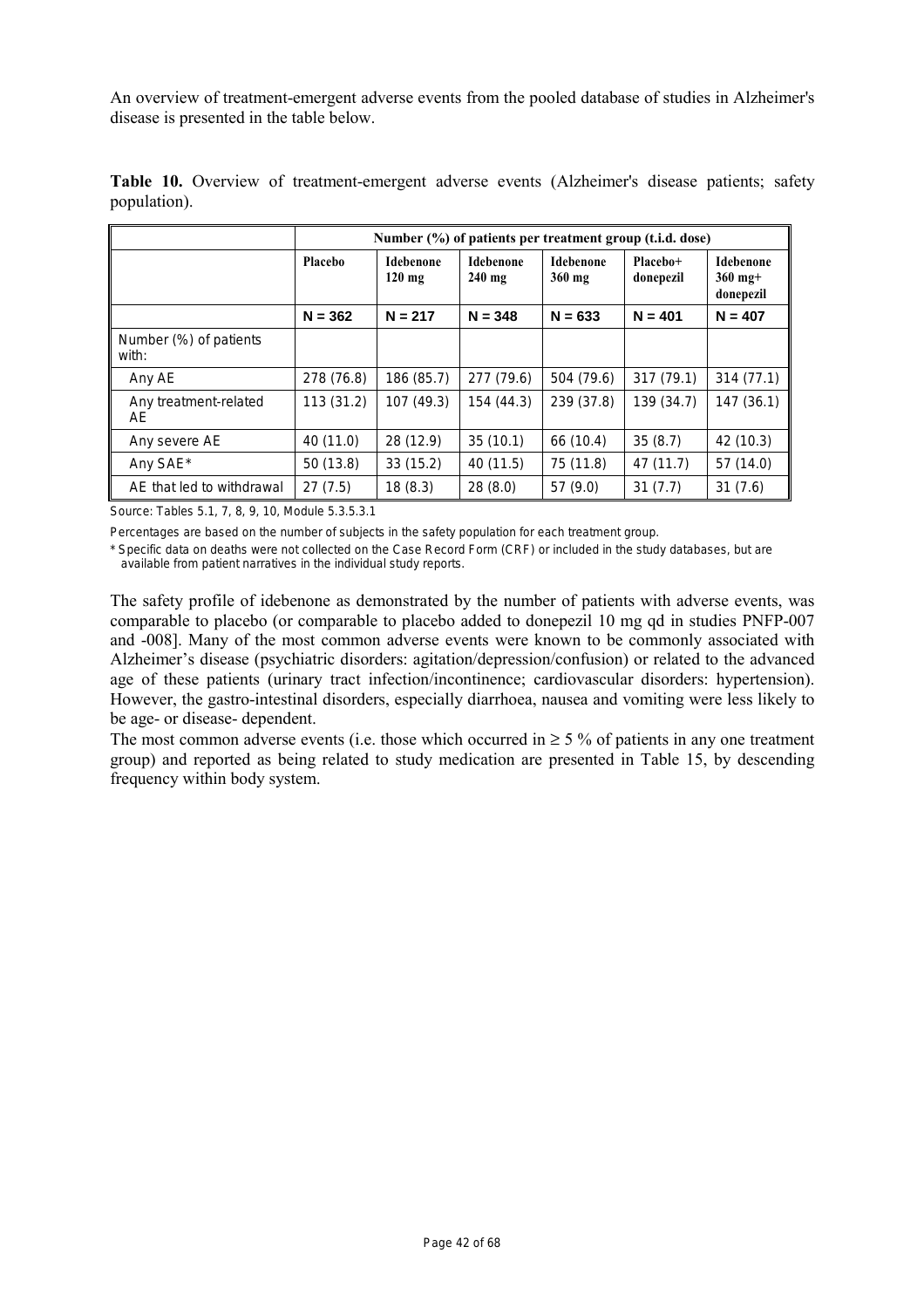|                                              | Number $(%)$ of patients per treatment group (tid dose) |                         |                       |                            |                        |                                              |  |  |
|----------------------------------------------|---------------------------------------------------------|-------------------------|-----------------------|----------------------------|------------------------|----------------------------------------------|--|--|
|                                              | Placebo                                                 | Id eb enone<br>$120$ mg | Idebenone<br>$240$ mg | <b>Idebenone</b><br>360 mg | Placebo+<br>donepezil. | Idebenone<br>$360 \text{ mg} +$<br>donepezil |  |  |
|                                              | $N = 362$                                               | $N = 217$               | $N = 348$             | $N = 633$                  | $N = 401$              | $N = 407$                                    |  |  |
| Any treatment-related<br>adverse event       | 113(31.2)                                               | 107(49.3)               | 154 (44.3)            | 239 (37.8)                 | 139(34.7)              | 147(36.1)                                    |  |  |
| Psychiatric Disorders – Any<br>related event | 37 (10.2)                                               | 33 (15.2)               | 63 (181)              | 95 (15.0)                  | 48 (12.0)              | 53 (13.0)                                    |  |  |
| <b>Agitation</b>                             | 9 (2.5)                                                 | 13(6.0)                 | 16 (4.6)              | 15(24)                     | 13(3.2)                | 11 $(2.7)$                                   |  |  |
| Confusion                                    | 5(1.4)                                                  | 4(1.8)                  | 16(4.6)               | 11 (1.7)                   | $1 \, 0.2$             | 4(1,0)                                       |  |  |
| Gastro-Intestinal System                     | 37 (10.2)                                               | 34 $(15.7)$             | 49 (14.1)             | 69 (10.9)                  | 53 (13.2)              | 63 (15.5)                                    |  |  |
| Disorders – Any related<br>event             |                                                         |                         |                       |                            |                        |                                              |  |  |
| Diarrhoea                                    | $\vert 100\rangle$                                      | 17(7.8)                 | 12(3.4)               | 19 (3.0).                  | 20(5.0)                | 26(6.4)                                      |  |  |
| <b>Nausea</b>                                | 6 A.D                                                   | 9(4.1)                  | 14 (4.0).             | 15 (2.4).                  | 21(5.2)                | 21(5.2)                                      |  |  |
| Central & Peripheral                         | 28 (7.7)                                                | 33 (15.2)               | 38 (10.9)             | 56 (8.8)                   | 31(7.7)                | 29 (7.1)                                     |  |  |
| Nervous System – Any                         |                                                         |                         |                       |                            |                        |                                              |  |  |
| related event                                |                                                         |                         |                       |                            |                        |                                              |  |  |
| Dizziness                                    | 13(3.6)                                                 | 12(5.5)                 | 20(5.7)               | 26 (4.1)                   | 14(3.5)                | 10(2.5)                                      |  |  |
| Headache                                     | 13 (3.6)                                                | 17(7.8)                 | 15 (4.3)              | 18 (2.8)                   | 5 (1.2)                | 9 (2.2)                                      |  |  |

**Table 11:** Treatment-emergent related adverse events experienced by  $\geq$  5% of patients in any treatment group (Alzheimer's disease patients; safety population).

Source: Table 7, Module 5.3.5.3.1

#### *Serious adverse event/deaths/other significant events*

*Phase I/II studies in Friedreich's ataxia* 

There were no deaths in any of the three Friedreich's ataxia studies. No serious adverse events were reported in the NIH Phase I studies. In the NICOSIA study, two adverse events were classified as serious since they led to hospitalisation. One patient receiving placebo, with a history of cardiomyopathy, was hospitalised for investigation of chest pain. Investigations were negative, including an ECG recorded during the pain episode. Another patient receiving low-dose idebenone was hospitalised due to nausea and vomiting for one day, 3 weeks after completing the study. The symptoms had occurred intermittently both before and during the study. The event was considered unrelated to study medication.

#### *Phase III studies in Alzheimer's disease*

Nineteen deaths occurred in this elderly population while on study medication or within 14 days of last dose. With one exception (in study PNFP-008, ventricular dysrhythmia in an 89-year-old was reported as possibly related according to the investigator, and assessed as not related according to the sponsor) none of the deaths were deemed by the investigators to be related to study medication.

Serious adverse events occurred most frequently in the respiratory, gastrointestinal and psychiatric body systems. The most common individual serious adverse events, although infrequent, were accidental injury (range 0.5% with idebenone 360 mg t.i.d. + donepezil to 2.3% with idebenone 120 mg t.i.d.; 1.9% with placebo) and agitation, where the highest incidence (1.7%) occurred with placebo treatment. The incidence of all other severe individual events was less than 1.0%, with the exception of myocardial infarction in the idebenone 120 mg t.i.d. group, which was slightly higher (1.4%). Most serious adverse events were considered by the investigators to be unrelated to study drug. The number of patients with any serious adverse events was similar across all treatment groups, including placebo. There was no trend for dose-related increase. Severe gastrointestinal adverse events were relatively uncommon (range  $0.7\%$  with placebo + donepezil to 2.3 % with idebenone 120 mg t.i.d.), with no individual event being severe in more than 0.9% of cases.

The most common adverse events overall leading to discontinuation were psychiatric disorders (e.g. agitation, confusion and somnolence), gastrointestinal disorders (e.g. diarrhoea, abdominal pain, nausea and dyspepsia) fatigue, dizziness, accidental injury, rash and cerebrovascular disorder. The incidence of these adverse events was relatively evenly distributed between the placebo group and the active groups with no clear dose-response.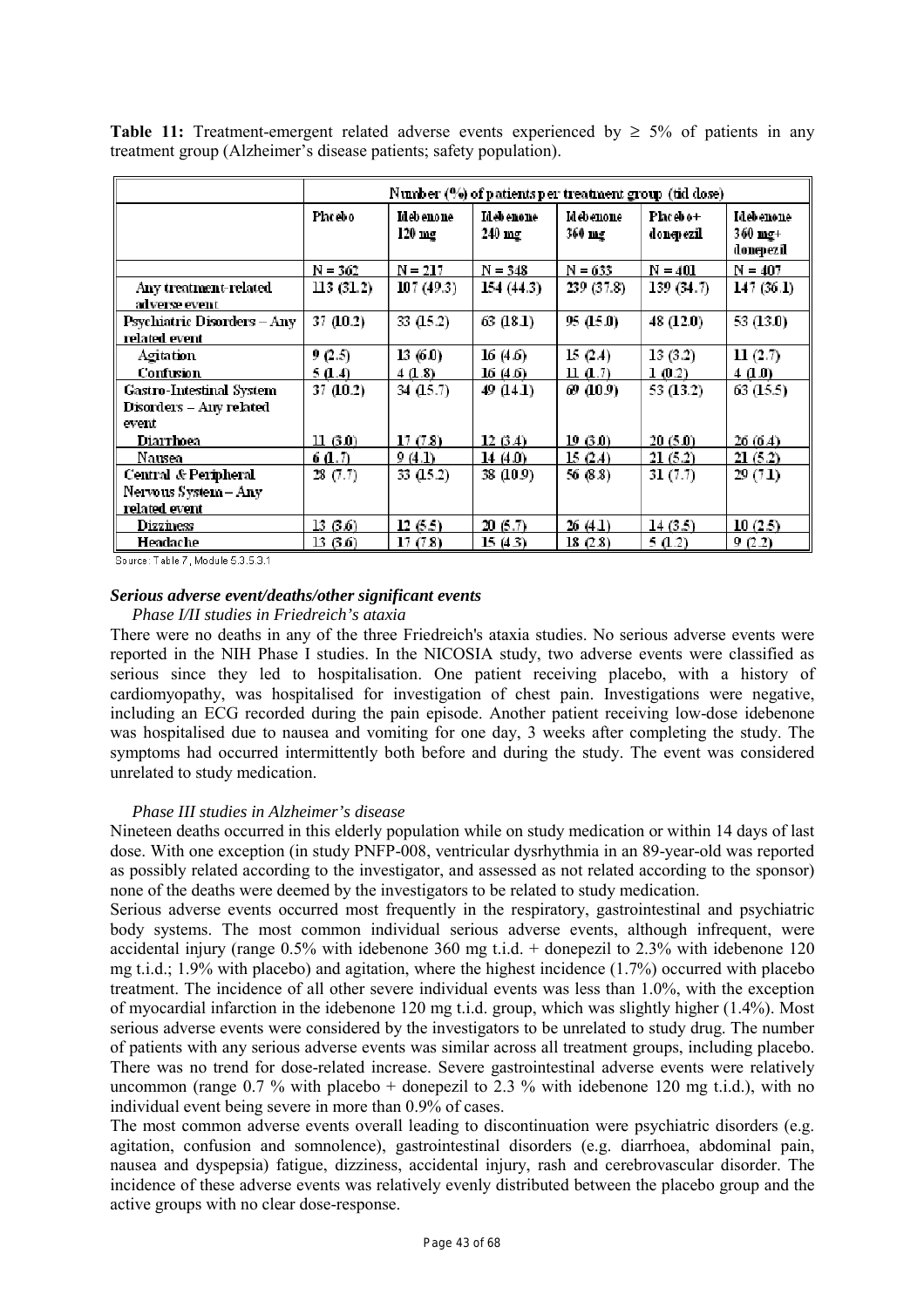# *Laboratory findings*

# *Haematological findings*

In the NIH Phase I Friedreich's ataxia studies, there were no significant changes in the haematology or clinical chemistry parameters. In the NICOSIA study, low white cell counts were no more common with active medication compared with placebo. However, one child in the NICOSIA study (receiving high-dose Sovrima) was noted to have a low white cell count  $(2.2 \times 10^9$ /L) at the final (month 6) visit. Sovrima was withdrawn according to plan, this being the final scheduled visit. Redraw on the same day showed a value of 2.7, while the following day the value was  $2.0 \times 10^9$ /L. Five days later the value had risen to 3.8 x  $10^9$ /L. No other explanation for the observed leucopenia was found by either the investigator or the consulting haematologist, and the relationship to study medication was considered probable by the investigator*.* 

In the WHO International Drug Monitoring Database, there were one report of aplastic anaemia and one report of agranulocytosis. Both reports were confounded by comedications and this made it difficult to determine the possible role of idebenone.

# *Hepatobiliary findings*

No hepatobiliary disorders were reported during the NIH Friedreich's ataxia studies. In the Takeda drug interaction study PNFP-003, one subject discontinued due to significantly elevated liver enzymes (alkaline phosphatase, alanine aminotransferase [ALT] and aspartate aminotransferase [AST]) starting on Day 6, in Phase I of the study. These were recorded during per-protocol laboratory sampling and were not reported as adverse events. Abnormal values returned to within normal limits by the end of the study, with the exception of a clinically non-significant elevated lactate dehydrogenase (LDH; 285 u/L) at the final visit. Clinically significant elevated liver enzymes returned to baseline values within 4 weeks.

# *Safety in special populations*

*Renal impairment:* A study in patients with severely impaired renal function was performed by Takeda. In these patients plasma exposure of total idebenone and QS10 increased 1.5-fold and 2-fold respectively, however larger increases were also observed. One patient had a serious adverse event (cerebral haemorrhage occurring 16 days after dosing), which was considered unrelated to study medication. No firm safety conclusion could be drawn from this single dose study on 120 mg and no multiple dose study was made available.

*Hepatic impairment:* An hepatic impairment study was performed by Takeda. One death, which was considered unrelated to study medication, occurred in a patient after surgery related to an episode of pancreatitis. In patients with impaired hepatic function (liver cirrhosis), there was no information on the increased exposure of the pharmacologically active compound (unconjugated idebenone). Given these uncertainties, a contraindication in patients with moderate and severe hepatic impairment was considered necessary.

# *Safety related to drug-drug interactions and other interactions*

In healthy volunteers, no significant interactions between idebenone and lithium, amitriptyline, fluvoxamine or donepezil were observed. No other drug-drug interaction studies with idebenone were performed and no case reports of drug interactions were provided.

# *Post marketing experience*

# *Haematological events*

Postmarketing, there were 23 patients listed with blood cell abnormalities. Among these were 20 events (in 17 patients) involving reduced cell counts, as follows:

- Agranulocytosis: five events
- Granulocytopenia: three events
- Aplastic anaemia: one event, which ended fatally
- Leukopenia: four events
- Red blood cell count reduced: three events
- Thrombocytopenia: four events.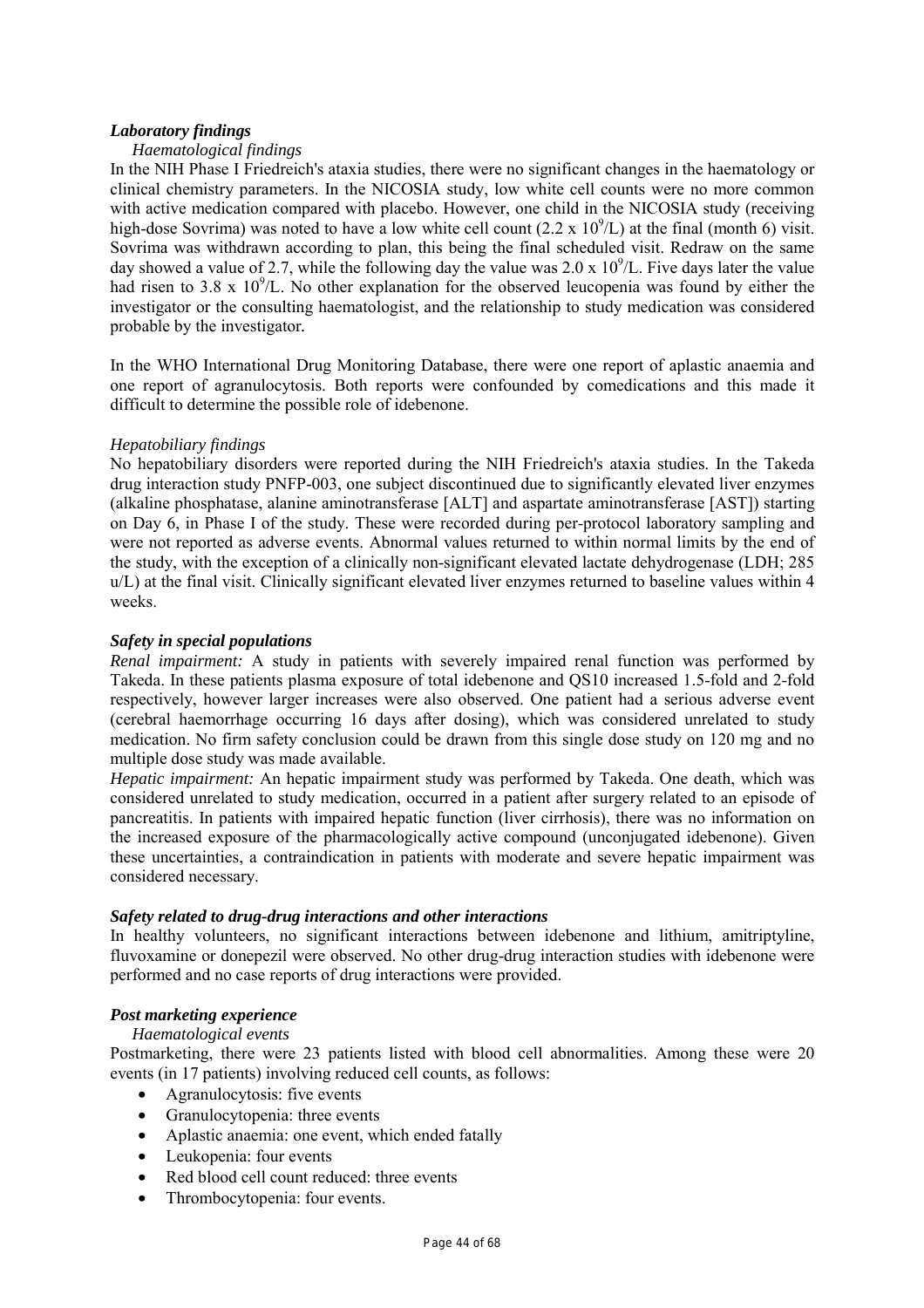# *Hepatobiliary events*

Postmarketing, hepatic laboratory abnormalities were reported as serious in nine patients.

# *Discussion on clinical safety*

In conclusion, the submitted safety documentation comprised data from the trials for Friedreich's ataxia, the trials in the program for Alzheimer's disease in US, and postmarketing experience. For the applied indication higher doses of idebenone (450-2250 mg/day) were recommended than those used previously, and the documentation for these high doses was limited. In the NICOSIA study on FRDA patients the most common adverse events associated with idebenone were gastrointestinal disorders (diarrhoea, nausea and vomiting). There was no clear relation between the dose and the overall incidence of adverse events. One child in the NICOSIA study (receiving high-dose idebenone) was reported to have a low white cell count (2.2 x  $10^9$ /L) probably related to idebenone.

The experience from the Alzheimer trials was considered to be of limited value since the doses were in general lower, and the AD patients were older and had more concomitant medications. The highest dose group in the Alzheimer trials was 1080 mg/day and with this dose the most common adverse events were gastrointestinal side effects (nausea, vomiting, and diarrhoea), somnolence, anxiety and rash.

There is a vast post-marketing experience with idebenone, particularly in Japan, which includes rare reports on serious blood adverse drug reactions and reports on serious hepatic laboratory abnormalities. However, the doses used for treatment of cerebrovascular disease were low, only 90 mg/day. The proposed dose recommendation for FRDA in the present application is much higher, from 900 mg to 2250 mg/day for patients weighing over 45 kg. As a result, the value of the postmarketing data for the safety assessment in the new indication was considered very limited.

# **Pharmacovigilance**

# **Detailed description of the Pharmacovigilance system**

The CHMP consider that the Pharmacovigilance system as described by the Applicant fulfils the legislative requirements.

# **Risk Management Plan**

The MAA submitted a risk management plan.

The CHMP, having considered the data submitted in the application was of the opinion that it was not appropriate to consider risk minimisation activities at this time.

# **Overall conclusions, risk/benefit assessment and recommendation**

# **Quality**

The quality of this product is considered to be acceptable. Physicochemical and biological aspects relevant to the uniform clinical performance of the product have been investigated and are controlled in a satisfactory way and there are no major unresolved quality issues which could have a negative impact on the benefit/risk balance.,The inclusion of the azo-dye in the tablets composition remained an unresolved issue at the time of the opinion that could be solved post-authorisation in the event of a positive opinion.

# **Non-clinical pharmacology and toxicology**

From the pre-clinical data provided, it appeared that idebenone is without any major adverse effect and is of low oral acute toxicity in animals. The only adverse effects observed were in the forestomach of mice and rats. The forestomach is a rodent-specific organ and the finding is considered to be of low clinical relevance. Idebenone is extensively metabolized, resulting in numerous metabolites which are found in plasma in significantly higher concentrations than parent idebenone. It is not known to what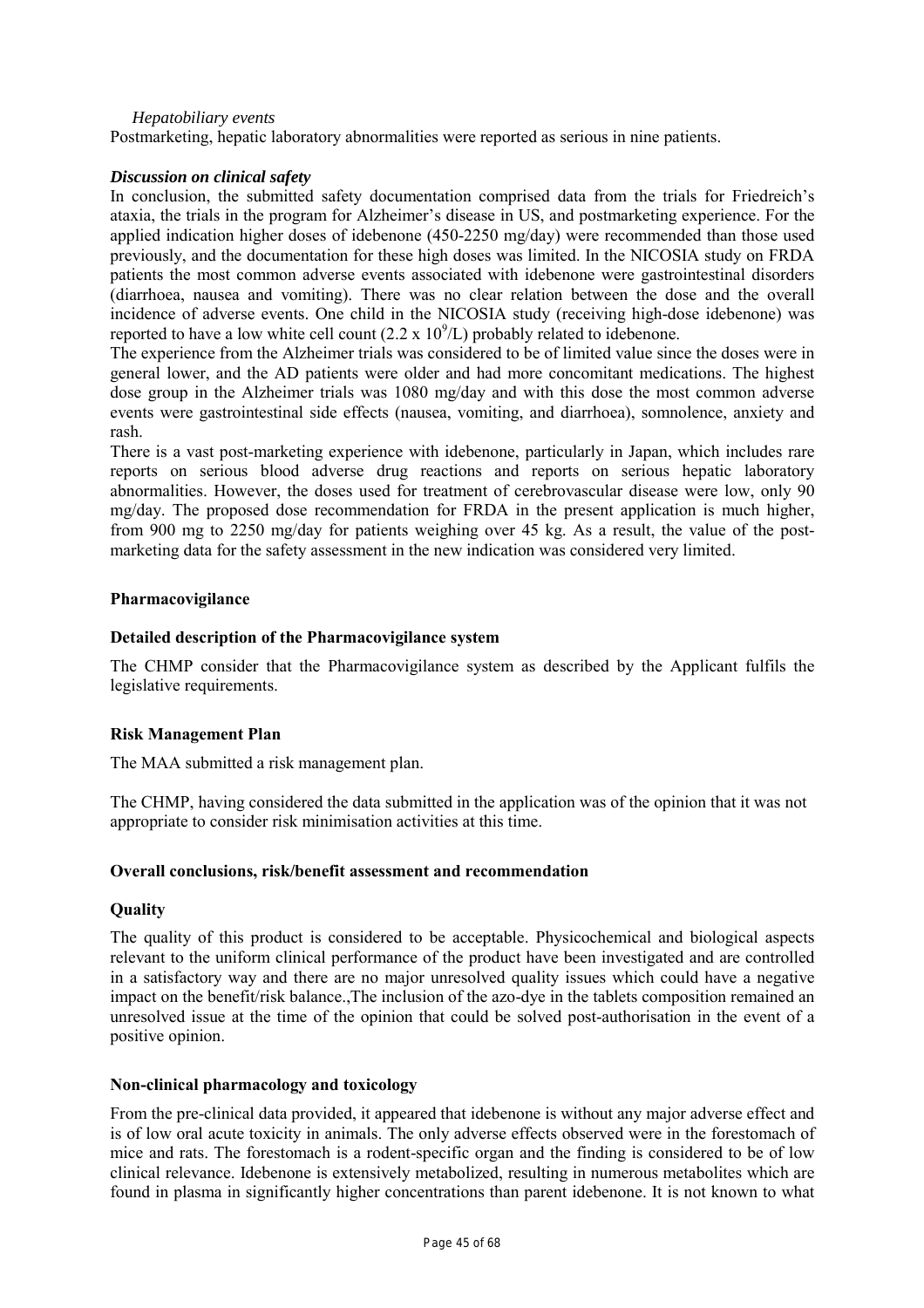extent the metabolites contribute to the observed pharmacodynamic effects and the toxicity. However, in view of the low observed toxicity it was considered that these uncertainties were acceptable especially in relation to the intended indication. The applicant was requested to conduct a Phase II environmental fate and effect analysis according to guideline EMEA/CHMP/SWP/4447/00.

# **Efficacy**

The Applicant submitted the results of one 6-month phase II study in patients with Friedreich's ataxia with Sovrima doses higher than those previously used in published studies. The number of patients in the study was limited (n= 48). No effect was seen on the primary endpoint: change in a proposed surrogate marker for oxidative stress from baseline to month 6. For the secondary endpoints neurological assessment with the ICARS and FARS scales, there were trends for a more favourable outcome with the mid and high doses of Sovrima but the differences vs. placebo were not statistically significant. For measures of cardiac hypertrophy, the Applicant has submitted a revised analysis in the Day120 response document. The final analysis shows a statistically significant effect of the mid dose of Sovrima on a measure of cardiac hypertrophy, LVMI, and on a cardiac functional outcome parameter, Left Ventricular Ejection Fraction (LVEF). With the responses to the Day150 LoOI, the Applicant has provided some additional support for the claimed indication in terms of published data. Furthermore, the Applicant has informed the CHMP of two on-going phase III trials; the MICONOS study and the IONIA study.

Currently there is neither sufficient PK nor efficacy data to support the weight-based posology. The current PK data does not support a weight based posology. Sampling for population PK analysis is performed in the ongoing studies MICONOS and IONIA. Depending on the distribution of weights in the ongoing studies, it may be possible in future to conclude or exclude a correlation between body weight and clearance of unconjugated idebenone and possibly also to include a better justified weight cut-off.

To conclude, the efficacy documentation for Sovrima in the treatment of FRDA is primarily based on one pivotal 6-month phase II study which included 48 patients. There was no effect on the primary efficacy endpoint (the change from baseline to month 6 in the plasma level of 8-hydroxy-2' deoxyguanosine (8OH2'dG), a surrogate marker for oxidative stress). A trend for positive effects of the mid and high doses of Sovrima was observed on scales for neurological assessment included as secondary efficacy endpoints. With regard to cardiac parameters, there was a statistically significant effect of the mid dose of Sovrima on measures of cardiac hypertrophy and cardiac function in the Applicant's revised analysis. For other secondary parameters, including SF-10 and Clinical Global Impression of Change, there were no statistically significant effects. Therefore the CHMP considered that efficacy of Sovrima for the treatment of FRDA has not been convincingly demonstrated. Even if the submitted data suggest that there might be a modest beneficial effect of the mid and high doses of Sovrima on neurological and cardiac symptoms in FRDA, the results need to be confirmed for a sufficient number of patients. The results of the ongoing phase III trials MICONOS and IONIA should be awaited.

The CHMP considered the possibility of approving the product under "Exceptional Circumstances"; however, this is not applicable given that phase III studies are currently recruiting and their results will give additional information on the efficacy of the compound. Likewise, "Conditional approval", with ongoing studies being part of the conditions, was also considered not applicable. Such approval requires that a positive B/R is established which cannot be said in this case given the limited and inconclusive efficacy documentation.

# **Safety**

The overall possibility to assess the pharmacokinetics in patients with renal and hepatic impairment is hampered by the fact that there are no data on unconjugated idebenone. However, given the applicant's suggestion to contraindicate the product in patients with severe hepatic impairment, and the fact that the renal excretion of unconjugated idebenone is very low, a recommendation of caution in the product information was considered to be sufficient in case a positive opinion was to be granted.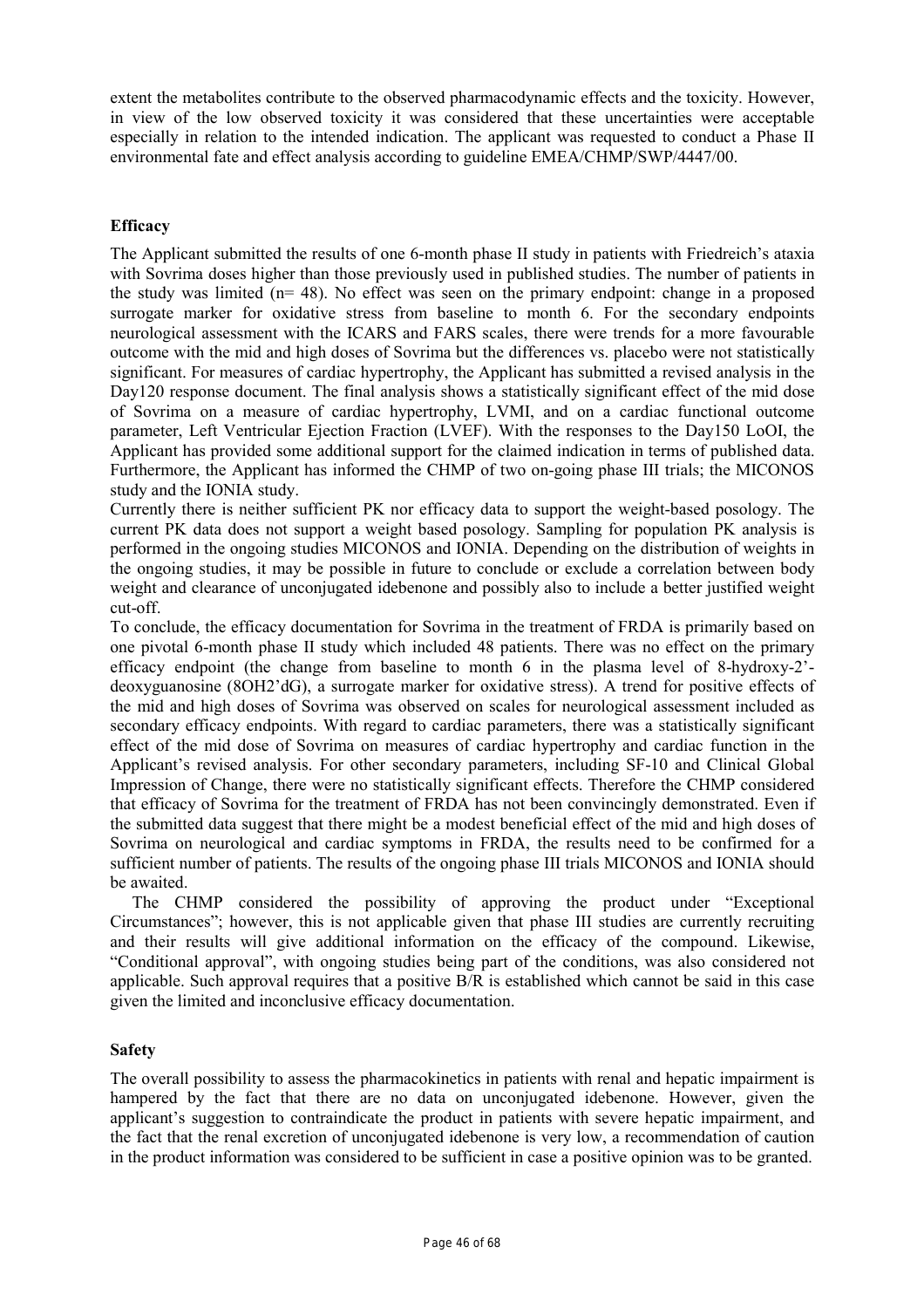The Applicant has conducted no non-clinical or clinical pharmacodynamic drug interaction studies. In order to conclude that there are no pharmacodynamic interactions with commonly co-prescribed medicinal products in patients with FRDA it was considered necessary to perform the proposed interaction studies (propranolol and glibenclamide). Otherwise the potential for pharmacodynamic interactions seem limited, given the mechanism of action of idebenone.

The safety documentation in the clinical studies includes data from the trials for Friedreich's ataxia, the trials in the program for Alzheimer's disease in US, and postmarketing experience. For the applied indication higher doses of idebenone (450-2250 mg/day) are recommended than the doses previously used. The experience from the Alzheimer trials is of limited value since the doses were in general lower, and the AD patients are older and have more concomitant medications. The highest dose group was 1080 mg/day and with this dose, the most common adverse events were gastrointestinal side effects (nausea, vomiting, and diarrhoea), somnolence, anxiety, and rash. There is a considerable postmarketing experience with idebenone, but again the value of this experience is limited since in general low doses have been administered.

The post-marketing experience with idebenone includes rare reports of serious blood adverse drug reactions, and reports on serious hepatic laboratory abnormalities. During the procedure, the Applicant submitted a Risk Management Plan that does not fulfil the CHMP requirements. The plans for additional pharmacovigilance activities, extended follow-up and an observational multicentre cohort study would have been endorsed if the efficacy of Sovrima was convincingly demonstrated. However, the Applicant should describe the design, implementation and feasibility of the respective pharmacovigilance studies in adequate detail. More elaborate protocols should therefore be submitted in a revised RMP that should also include a summary of the proposed EU RMP revised in accordance with the template EMEA/192632/2006.

# **Risk-benefit assessment**

In conclusion, the CHMP considered that, following review of the data provided, there are concerns with respect to the risk-benefit of Sovrima for use in the treatment of Friedreich's Ataxia in paediatric and young adult patients, or in adult patients diagnosed within the last 5 years and in adult Friedreich's Ataxia patients with cardiomyopathy, for the following grounds:

- The efficacy of Sovrima for the treatment of Friedreich's ataxia has not been demonstrated. The efficacy documentation is based on primarily one study, evaluating a total of 48 Friedreich's ataxia patients. No statistically significant effect was observed for the primary endpoint.
- The reliability of the results of the secondary endpoints is questioned. There were many secondary endpoints of which only a subset showed statistical significance and only for one of the three dose levels. Given the multiplicity issues in considering multiple endpoints and multiple dose levels the level of statistical evidence is not considered compelling.
- There is no clear rationale for the dose-response pattern with the mid dose (450 mg/day for patients  $\leq$  45 kg body weight and 900 mg/day for patients  $\geq$  45 kg body weight) of Sovrima apparently performing better than the high dose (1350 mg/day for patients  $\leq 45$  kg body weight and 2250 mg/day for patients >45 kg body weight).
- The supportive evidence from published studies is insufficient. Most of the published studies were open-label and the results were not consistent across endpoints important to establish clinical benefit.

# **Recommendation**

Based on the CHMP review of data on quality, safety and efficacy, the CHMP considered by consensus decision that the risk-benefit balance of Sovrima in the treatment of Friedreich's Ataxia in paediatric and young adult patients, or in adult patients diagnosed within the last 5 years and in adult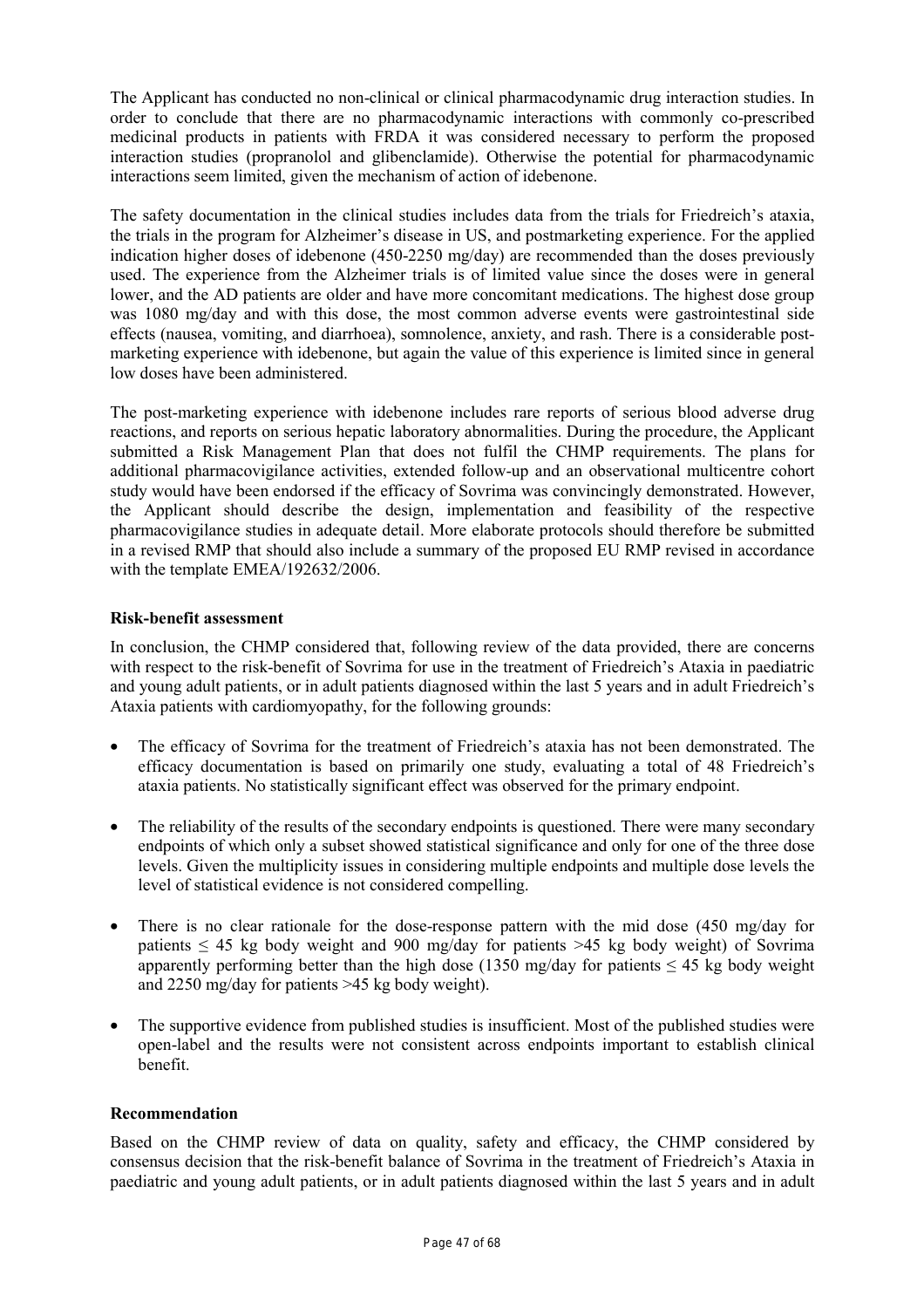Friedreich's Ataxia patients with cardiomyopathy was unfavourable and therefore did not recommend the granting of the marketing authorisation.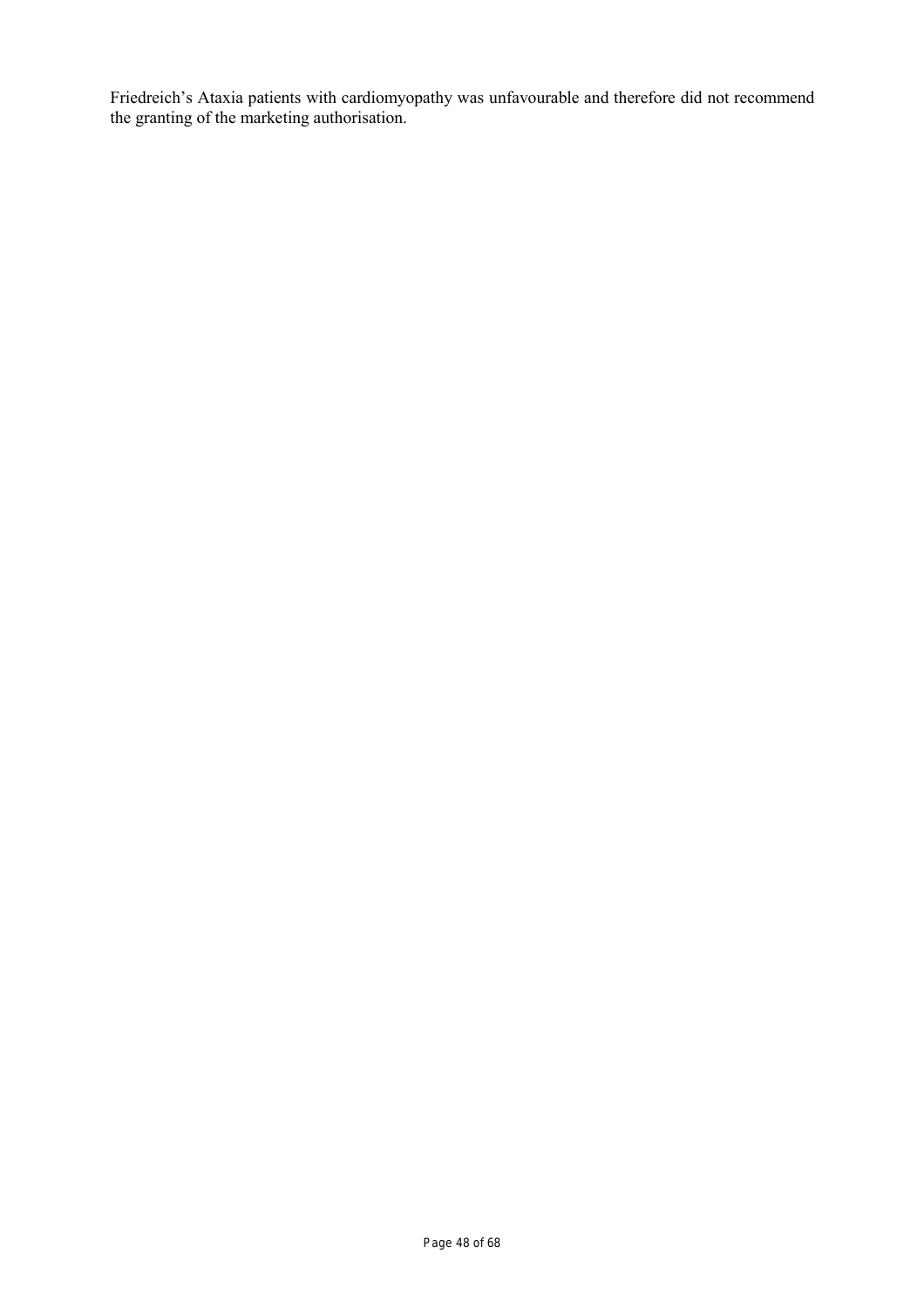# **3 RE-EXAMINATION OF THE CHMP OPINION**

At the July 2008 CHMP meeting the CHMP concluded that the benefit-risk balance of Sovrima in the treatment of Friedreich's ataxia (FRDA) in paediatric and young adult patients, or in adult patients diagnosed within the last 5 years and in adult Friedreich's Ataxia patients with cardiomyopathy was unfavourable and therefore did not recommend the granting of the market authorisation.

The applicant submitted the written notice requesting the re-examination on 7 August 2008 on 19 September 2008, and the detailed grounds for the re-examination of the grounds for refusal as outlined in the CHMP assessment report were submitted on 19 September 2008. The meeting of SAG-CVS was held on 5 November 2008.

# **3.1 Grounds for re-examination**

**Ground for refusal 1**: The efficacy of Sovrima for the treatment of Friedreich's ataxia has not been demonstrated. The efficacy documentation is based on primarily one study, evaluating a total of 48 Friedreich's ataxia patients. No statistically significant effect was observed for the primary endpoint.

Applicant's position: In the view of the applicant the observed clinical efficacy of SOVRIMA (idebenone) for the treatment of FRDA has been demonstrated. Whilst the CHMP has acknowledged that clinical benefit has been shown, the CHMP has concluded that this is a modest effect. The applicant believes, however, that the relevance of this clinical benefit has been underestimated. The applicant presents testimony from experts experienced in the management of FRDA patients who report that the benefit demonstrated is clinically relevant and consistent with their experience with idebenone in daily practice.

In view of the good safety profile of idebenone, and in combination with this clinical benefit, the applicant believes that the benefit/risk balance is positive at this point for paediatric FRDA patients.

The applicant presents arguments demonstrating that the lack of a statistically significant effect for the primary endpoint, a non validated biomarker, is not relevant for the conclusions on clinical benefit/risk balance.

**Ground for refusal 2:** The reliability of the results of the secondary endpoints is questioned. There were many secondary endpoints of which only a subset showed statistical significance and only for one of the three dose levels. Given the multiplicity issues in considering multiple endpoints and multiple dose levels the level of statistical evidence is not considered compelling.

Applicant's position: The applicant presents arguments that the clinical benefit was concluded from efficacy seen with validated secondary endpoints which showed a positive effect, whereas other exploratory endpoints were inconclusive. It is highlighted that the use of multiple endpoints is desirable in clinical studies in orphan diseases, where there is very limited clinical experience and where it can only be expected that several of these endpoints may be found to be inconclusive. In light of the small population available for clinical testing, the results should be interpreted based on clinical judgment, as presented in the experts' reports provided, rather than on statistical considerations alone.

**Ground for refusal 3:** There is no clear rationale for the dose-response pattern with the mid dose (450 mg/day for patients  $\leq 45$  kg body weight and 900 mg/day for patients  $\geq 45$  kg body weight) of Sovrima apparently performing better than the high dose (1350 mg/day for patients  $\leq 45$  kg body weight and 2250 mg/day for patients >45 kg body weight).

Applicant's position: The applicant provides arguments that the mid and high dose of SOVRIMA performed comparably for all parameters in which efficacy has been shown,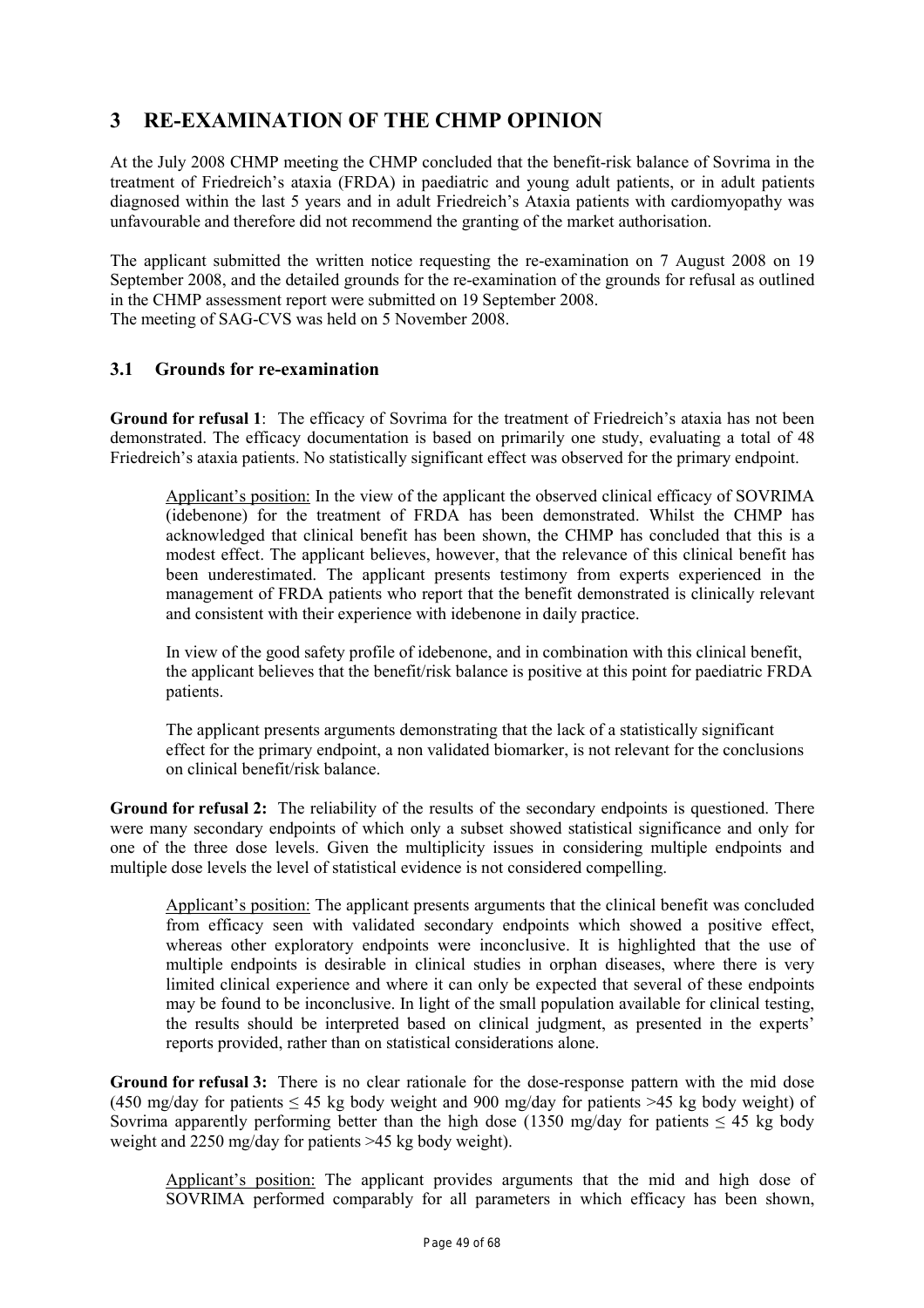which is consistent with a standard pharmacological dose response. Whilst the mid and high doses consistently performed better than the low dose and placebo, the applicant proposes the use of the mid (900 mg/day) dose at the present time in paediatric FRDA patients.

**Ground for refusal 4:** The supportive evidence from published studies is weak. Most of the published studies were open-label and the results were not consistent across endpoints important to establish clinical benefit.

Applicant's position: The applicant maintains the position that although the majority of studies were open label, with the notable exception of the double blind study by Mariotti, these still demonstrated consistent efficacy in FRDA, particularly in younger patients.

The applicant believes that the presented grounds justify reexamination of the negative opinion and proposes that SOVRIMA is approved for the treatment of paediatric FRDA patients at a dose of 900 mg/day conditional upon the results of the IONIA study in paediatric patients. The results of the ongoing MICONOS study in adult FRDA patients will be submitted at a later time in support of a variation for an adult indication.

# **Detailed positions**

# **Ground for refusal 1**

Applicant's position: The clinical relevance and importance of the observed effects with idebenone in paediatric FRDA patients in the NICOSIA study as well as in the published literature has not been acknowledged adequately during the review process. Particularly in the light of the good safety profile of idebenone the available efficacy data currently provide a positive benefit/risk balance in paediatric patients. This view is supported by experts in the field as presented in expert reports:

- Professor Schulz (University of Göttingen, DE) on the efficacy of idebenone with respect to improvement in neurological function and its clinical relevance
- Professor Rademakers, (University of Leuven, BE) with a supporting statement by Professor Erne (University Hospital of Luzern, CH) commenting on the efficacy of idebenone on FRDA-associated cardiomyopathy

While all experts welcome the ongoing clinical studies (IONIA & MICONOS) which are collecting additional efficacy data, particularly in adult FRDA patients (MICONOS), they also conclude their report with a recommendation that idebenone is made available to young FRDA patients immediately so that potentially avoidable decline in their condition is prevented.

The applicant agrees with the experts' opinion that the observed effects with idebenone are clinically meaningful and not "modest" as stated in the assessment report. The background supporting the clinical meaningfulness of the results observed is discussed in detail in the expert reports. For example, concerning the importance of the neurological effect observed, the average improvement on the ICARS scale in the NICOSIA trial is 4 points, in contrast to the 5 point decline seen in untreated FRDA patients over one year (Fahey, 2007) .

As explained in the Day 120 and Day 180 responses the proportion of patients showing such a clinically relevant response was increased in the mid and high dose groups as shown below:

*Responder analysis for the ICARS scale as presented in D120 responses* 

|                                                    |          |        | <b>Idebenone Dose</b> |             |
|----------------------------------------------------|----------|--------|-----------------------|-------------|
|                                                    | Placebo  | Low    | Mid                   | <b>High</b> |
|                                                    | $N = 11$ | $N=12$ | $N=13$                | $N=12$      |
| Patients with response on ICARS of $\mid$ 1 (9.1%) |          | 2(17%) | 5(39%)                | 5(42%)      |
| $>$ 5 points                                       |          |        |                       |             |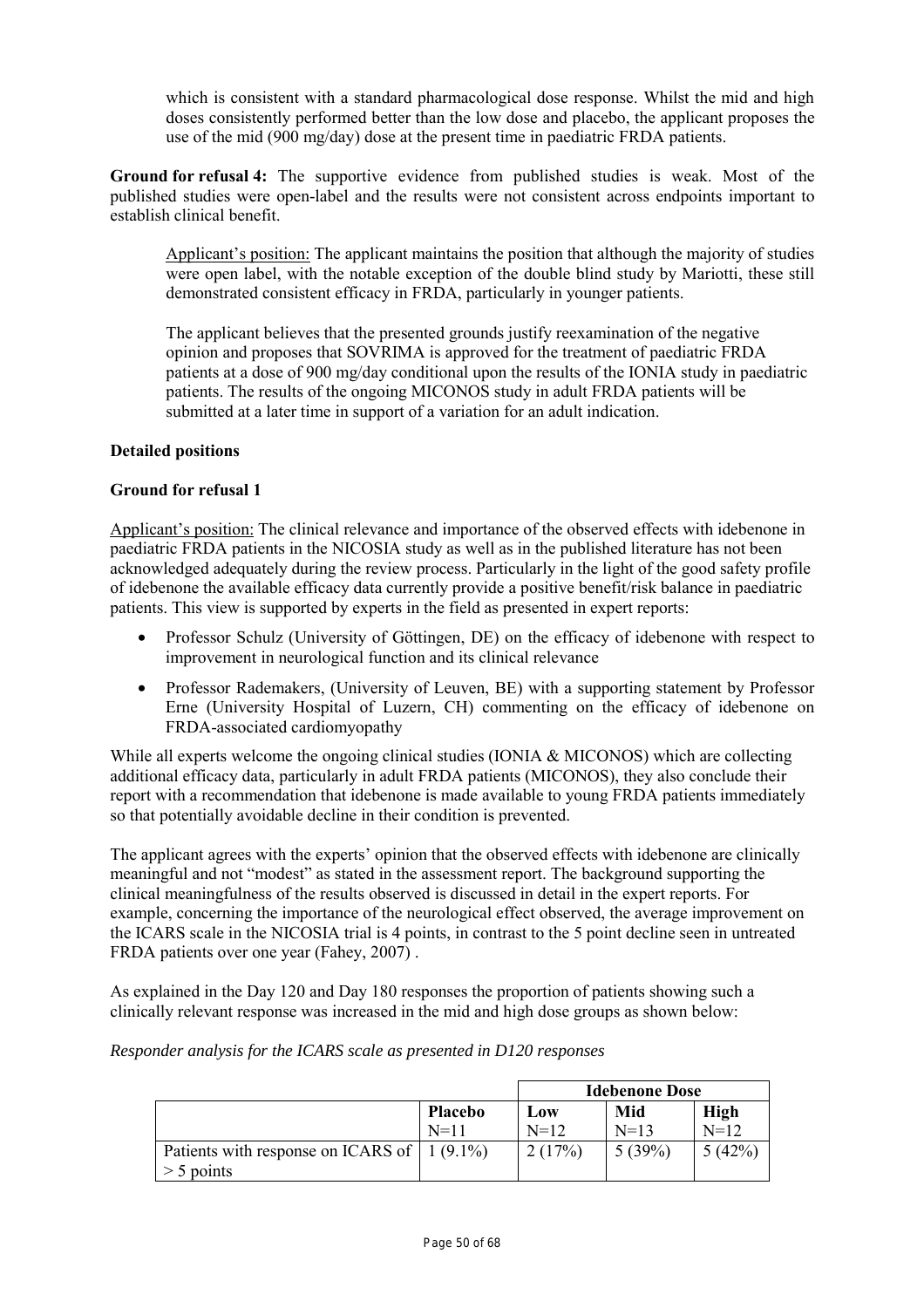The clinical effect seen in neurological function is further emphasized by the efficacy of idebenone on activities of daily living (ADL). The average improvement on the ADL scale with idebenone is 1 point compared to an average decline of 1 point (representing loss of key functional activities). Since a 1 point change in this scale is clinically meaningful, the 2-point difference in mean changes strongly supports the clinical importance of the effects observed.

When the data are presented as a responder analysis showing the number of patients that worsened compared to the number that improved / stabilized, a clear treatment effect on the mid and high dose is seen. This graph was presented in the Day 180 answers.



*Number of patients stabilised/ improved or worsened on the ADL scale compared to baseline* 

Further analysis of the efficacy in ADL subscores clearly demonstrates that a higher number of patients on mid dose idebenone improved compared to placebo in scale items addressing fine motor skills, such as speech, using utensils & cutting food, dressing and personal hygiene. *Number of patients improving on the ADL subscales (mid dose idebenone vs placebo):* 

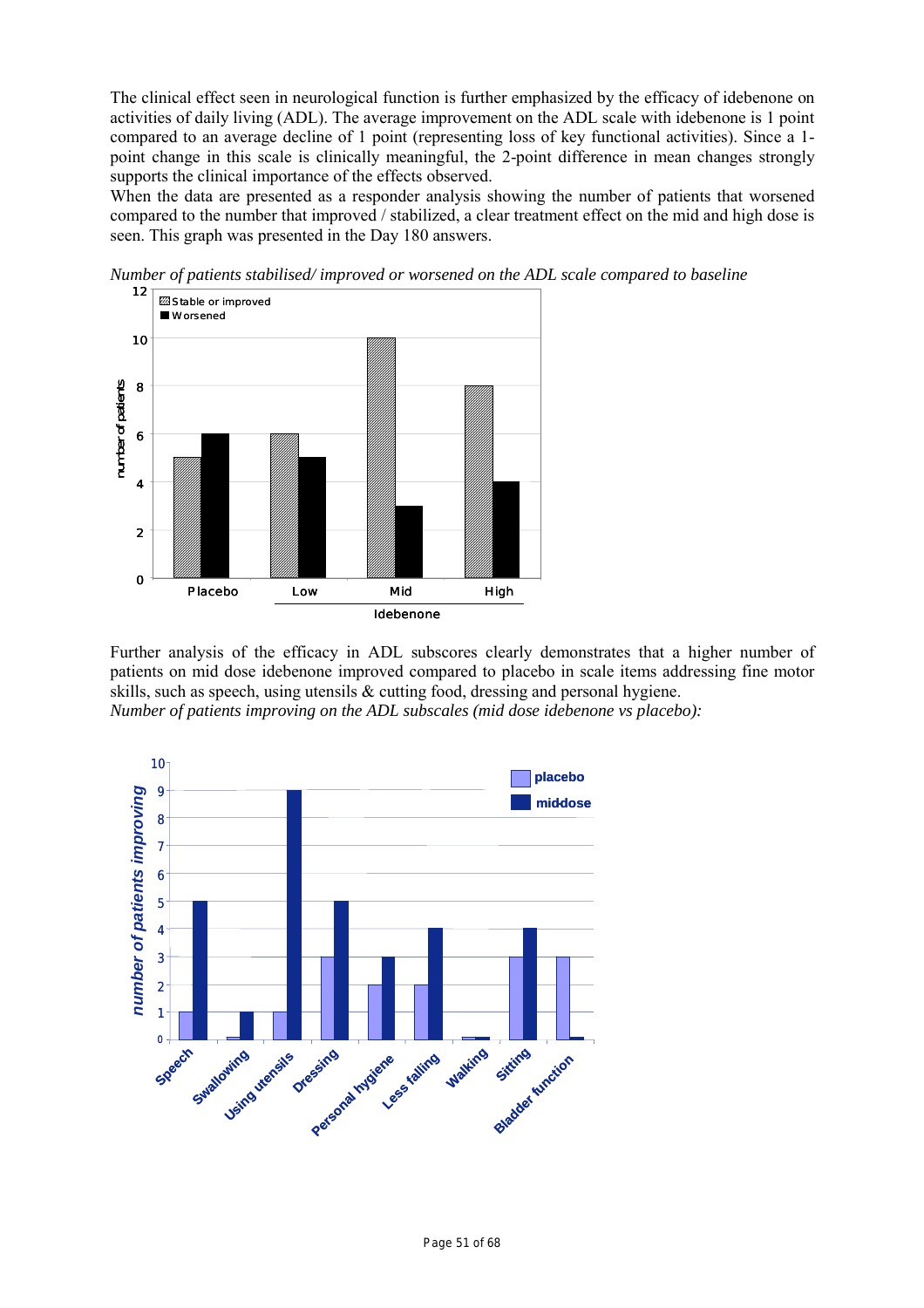In a progressive debilitating disease such as FRDA, which affects fine motor skills in young patients, preservation of activities of daily living is particularly important – but this does not seem to have been acknowledged in the current negative assessment.

The statistically significant correlation between the changes observed on ICARS and ADL scales, both of which are validated instruments, supports the conclusion of clinical meaningfulness of the neurological changes as shown in the scatter plot from the NICOSIA clinical study report. *Correlation of changes on ICARS and ADL for all treatment groups (graph taken from study report)* 



Pearson correlation coefficient: 0.308; p=0.035

The statement "*The efficacy documentation is based on primarily one study, evaluating a total of 48 Friedreich's ataxia patients"* in the major objection does not take into account the substantial body of evidence from independent studies which have reported a meaningful effect and good safety of idebenone (see Table below). This has led to the compound's approval under a temporary license in Switzerland (see expert comment, Professor Erne) for treating cardiomyopathy associated with FRDA and to the initiation of compassionate use programs in several countries throughout Europe. Whilst this availability has provided clear benefit to FRDA patients, it has made the conduct of placebo controlled studies very problematic.

Data concerning neurological efficacy in adults are limited to a few open-label studies using primarily low doses of idebenone which show inconsistent results. Clinically important neurological efficacy in children has however been reported by Pineda et al. (2008) who escalated doses up to the mid dose of the NICOSIA trial, and as in the NICOSIA study, observed symptomatic effects and the stabilization of neurological function (as discussed in the expert report by Professor Schulz).

The body of literature on cardiac effects was reported in the original submission but in the view of the Applicant was not considered appropriately by the assessors in reaching their conclusions. In short, the results of these studies consistently show improvement in cardiac hypertrophy and function in children and adults, where the treatment was of at least 4 months duration.

**Overview of Published Clinical Studies with Idebenone in FRDA** (period 1999-2008; in chronological order, full papers only)

| Reference   | No. of<br>patients<br>(age in $y$ ) <sup>§</sup> | <b>Duration</b><br>treatmt.<br>(mo/v) | <b>Idebenone</b><br>Dose <sup>†</sup> | <b>Type</b> | <b>Clinical Endpoints</b>  | <b>Effect</b>                           |
|-------------|--------------------------------------------------|---------------------------------------|---------------------------------------|-------------|----------------------------|-----------------------------------------|
| Rustin 1999 | (11, 19, 21)                                     | $4-9$ mo                              | 5 mg/kg/d                             | OL          | Cardiac: SWT, PWT,<br>LVMI | LSWT 31-36%, PWT 8-20%,<br>LVMI 21-32%. |
| Rustin 2004 | pts                                              | $\mathbf{v}$                          |                                       |             |                            | eardiac hypertrophy after 5 y.          |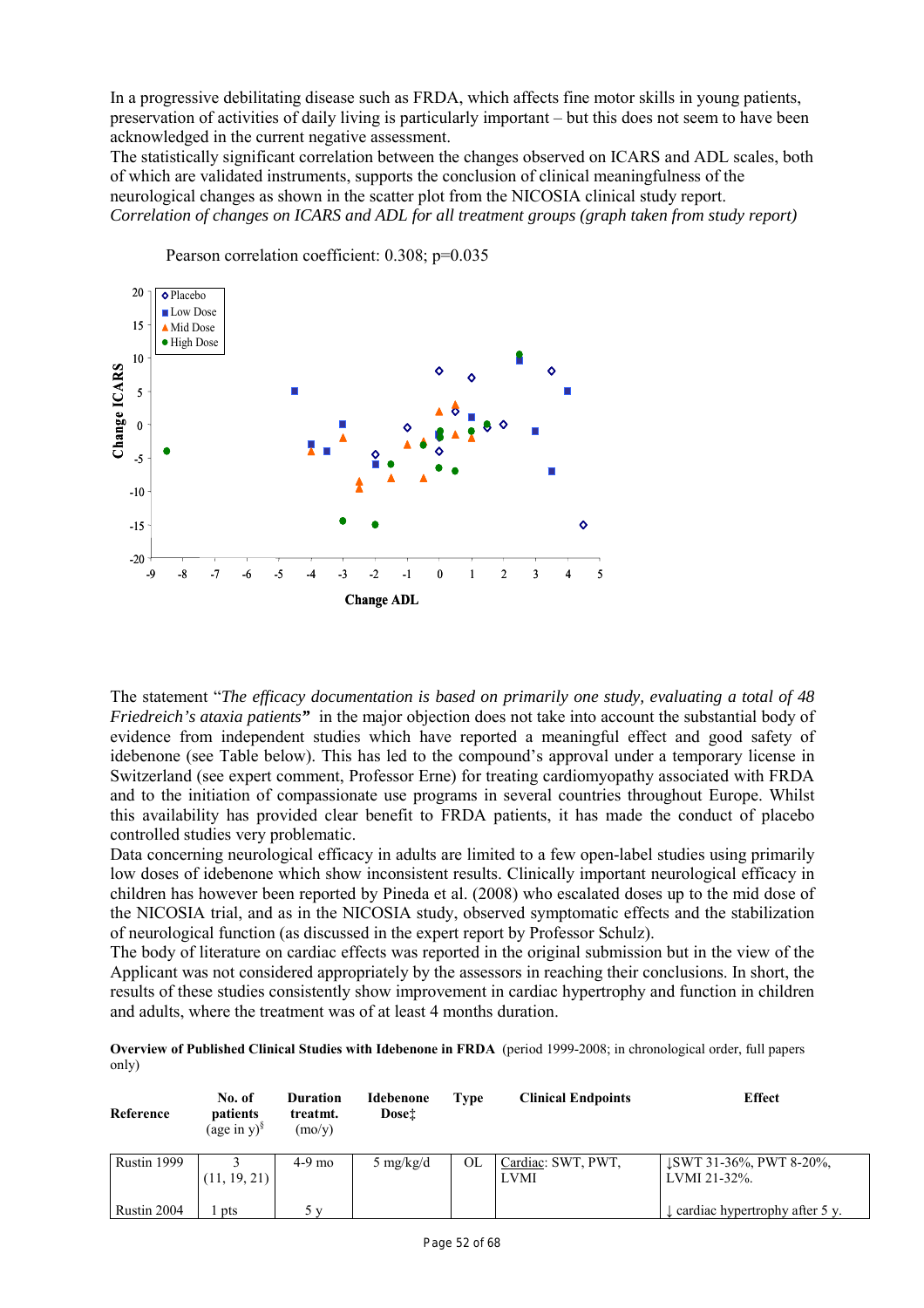| Schulz 2000             | $\,$ 8 $\,$                                     | $2 \text{ mo}$                           | $5$ mg/kg/d                                           | OL         | Biomarker: Urinary<br>$8OH2^{\prime}dG^{\#}$                                              | $\sqrt{20\% (p \le 0.05)}$                                                                                                                                                                                                                                                                                                                                                                                                                                  |
|-------------------------|-------------------------------------------------|------------------------------------------|-------------------------------------------------------|------------|-------------------------------------------------------------------------------------------|-------------------------------------------------------------------------------------------------------------------------------------------------------------------------------------------------------------------------------------------------------------------------------------------------------------------------------------------------------------------------------------------------------------------------------------------------------------|
| Schöls 2001             | $\overline{9}$<br>$(19-54)$                     | $1.5 \text{ mo}$                         | $360$ mg/d<br>(not weight<br>adjusted)                | <b>RCT</b> | Cardiac: SWT, PWT,<br>LVMI, SF                                                            | No improvement compared to<br>placebo; treatment duration likely<br>too short to allow conclusion                                                                                                                                                                                                                                                                                                                                                           |
|                         |                                                 |                                          |                                                       |            | Biomarker: PCr recovery<br>$by$ <sup>31</sup> P-MRS                                       | Overall little changes in PCr, $\uparrow$ in<br>ATP in aerobic exercise in 3 of 9<br>patients                                                                                                                                                                                                                                                                                                                                                               |
| Artuch 2002             | $\overline{9}$<br>$(11-19)$                     | $12 \text{ mo}$                          | $5$ mg/kg/d                                           | OL         | Cardiac: SWT, PWT                                                                         | No change from baseline*                                                                                                                                                                                                                                                                                                                                                                                                                                    |
|                         |                                                 |                                          |                                                       |            | Neurological: ICARS                                                                       | $\downarrow$ 49% from baseline (p=0.007)                                                                                                                                                                                                                                                                                                                                                                                                                    |
| Hausse 2002             | 38<br>$(4-22)$                                  | 6 mo                                     | $5$ mg/kg/d<br>$1$ pt:<br>$10$ mg/kg/d                | OL         | Cardiac: SWT, LVMI, SF                                                                    | LVMI: $>20\% \downarrow$ in half of patients<br>$(p<0.001)$ , stabilization in rest of<br>patients<br>SF: improvement in 5 of 6 pts with                                                                                                                                                                                                                                                                                                                    |
| Mariotti<br>2003        | 29<br>$(21-32)$                                 | $12 \text{ mo}$                          | 5 mg/kg/d<br>(max: 450<br>mg/d)                       | <b>RCT</b> | Cardiac: LVM, SWT,<br><b>PWT</b>                                                          | abnormal SF at BL<br>LVM: Ide: 5.6 % $\downarrow$ ; P: 10.7 % $\uparrow$ ,<br>$(p=0.01)$<br>SWT: Ide: 4.6 % $\downarrow$ ; P: 5.5 % $\uparrow$ ,<br>$(p=0.004)$<br>PWT: Ide: 8.6 % $\downarrow$ ; P: 2.4 % $\downarrow$ ,<br>$(p=0.18)$                                                                                                                                                                                                                     |
|                         |                                                 |                                          |                                                       |            | Neurological: ICARS                                                                       | No difference Ide vs P                                                                                                                                                                                                                                                                                                                                                                                                                                      |
| Buyse 2003              | 8<br>$(9-27)$                                   | $12 \text{ mo}$                          | 5 mg/kg/d<br>(max: 300<br>mg/d)                       | <b>OL</b>  | Cardiac: LVMI, SWT,<br>PWT, Strain & strain rate<br>(longitudinal & radial<br>dimensions) | LVMI: $16.2\% \downarrow$ ; p=0.03 EOT vs<br>BL.<br>SWT & PWT: non-significant ↓<br>during study period.<br>Strain / strain rate: significant<br>improvement in regional<br>myocardial function                                                                                                                                                                                                                                                             |
|                         |                                                 |                                          |                                                       |            | Neurological: CAGRS                                                                       | No improvement                                                                                                                                                                                                                                                                                                                                                                                                                                              |
| Arnold 2006             | 20<br>(adults)                                  | several mo<br>(up to $3.5$<br><b>y</b> ) | $5-10$ mg/kg/d                                        | <b>OL</b>  | Neurological: ICARS                                                                       | Improvement in dysarthria<br>(63% of pts.), hand dexterity<br>(58%), fatigue (47%)<br>Total ICARS: no change during<br>treatment for $2.9$ y (10 pts).                                                                                                                                                                                                                                                                                                      |
|                         |                                                 |                                          |                                                       |            | Biomarker: blood MDA                                                                      | ↑ in MDA levels after Ide<br>treatment (5 pts)                                                                                                                                                                                                                                                                                                                                                                                                              |
| Di Prospero<br>2007     | $\sqrt{48}$<br>$(9-17)$                         | 6 mo                                     | L:180/360,<br>M: 450/900,<br>H: 1350/2250<br>$mg/d^*$ |            | RCT Neurological: ICARS,<br>FARS, ADL                                                     | ICARS: dose-dependent ↓ in ITT<br>population ( $p=0.03$ <sup>*</sup> ); ambulatory<br>patients <sup>¥</sup> : $\downarrow$ on mid and high dose<br>Ide (difference mid dose vs P:<br>6.24, p=0.03; high dose $vs P: 7.67$ ,<br>$p=0.01$ <sup>*</sup> .<br>FARS: dose-dependent $\downarrow$ (p=0.14 <sup>*</sup><br>for ITT, $p=0.04$ ambulatory pts)<br>ADL: dose-dependent $\downarrow$ (p=0.16 <sup>*</sup><br>for ITT, $p=0.05$ for ambulatory<br>pts.) |
|                         |                                                 |                                          |                                                       |            | Biomarker: urinary<br>8OH2'dG#                                                            | Values normal at BL; no change<br>on Ide                                                                                                                                                                                                                                                                                                                                                                                                                    |
| Ribai 2007 <sup>¶</sup> | $104$ pts<br>$(88 \text{ on Ide})$<br>$(13-74)$ | $6 \text{ mo} - 7 \text{ y}$             | $5$ mg/kg/d                                           | <b>OL</b>  | Neurological: ICARS                                                                       | Ide: $1.93 \pm 0.25$ $\uparrow$ p.a. <sup>\$</sup> ;<br>P: $4.43 \pm 1.56$ $\uparrow$ p.a.                                                                                                                                                                                                                                                                                                                                                                  |
|                         |                                                 |                                          |                                                       |            | Cardiac: LVMI, SWT,<br>PWT, EF                                                            | LVMI: Ide: $4.1 \pm 1.5$ g/m <sup>2</sup> $\downarrow$ p.a.;<br>SWT: Ide: 0.11 mm ±0.07 p.a. ↓<br>PWT: Ide: 0.40 mm ±0.08 p.a. ↓<br>$EF: \downarrow$                                                                                                                                                                                                                                                                                                        |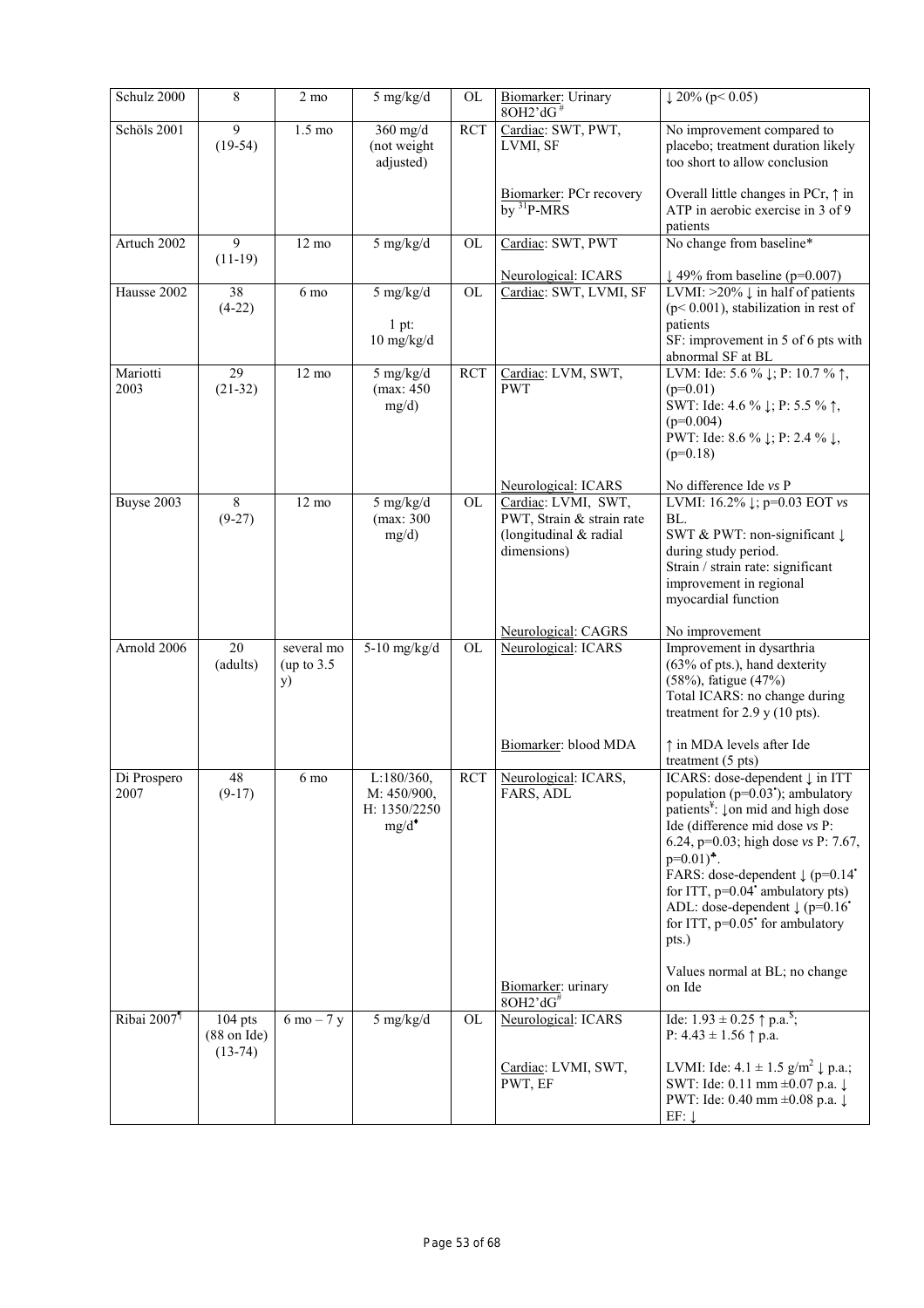| Pineda 2008 | 10 children | up to $5y$ | children:      | OL | Neurological: ICARS | Children: initially improvement on |
|-------------|-------------|------------|----------------|----|---------------------|------------------------------------|
|             | $(8-18)$    |            | 5-10 $mg/kg/d$ |    |                     | ICARS, stabilize for prolonged     |
|             |             |            | (max: 650      |    |                     | period and return to baseline      |
|             | 14 adults   |            | mg/d)          |    |                     | ICARS after 5 years.               |
|             | $(18-46)$   |            |                |    |                     | Adults: worsening on ICARS         |
|             |             |            | adults:        |    |                     |                                    |
|             |             |            | 5-20 $mg/kg/d$ |    | Cardiac: LVMI, PWT, | Stabilization on measures of       |
|             |             |            | (max: 1400     |    | SWT, FS, EF         | cardiomyopathy in children and     |
|             |             |            | mg/d)          |    |                     | adults                             |

ADL: Activities of daily living scale (note: a decrease on the ADL indicates improvement); BL: baseline; CAGRS: Cooperative Ataxia Group Rating Scale; EF: ejection fraction; EOT: end of treatment; FARS: Freidreich Ataxia Rating Scale (note: a decrease on the FARS indicates improvement); ICARS: International Cooperative Ataxia Rating Scale (note: a decrease on the ICARS indicates improvement); Ide: Idebenone; ITT: intent to treat; (L)VMI: (left) ventricular mass index; MDA: malondialdehyde; OL: open label trial; p.a.: per annum; P: Placebo; PCr: phosphocreatine; pts: patients; PWT: (left ventricular) posterior wall thickness; <sup>31</sup>P-MRS: <sup>31</sup>P magnetic resonance spectroscopy; RCT: randomized, placebo controlled trial; SF: shortening fraction; SWT: (interventricular) septal wall thickness;

- **‡** where available, max. daily dose provided in brackets
- **↑** increase
- **↓** decrease
- 
- §age at baseline of study; rounded numbers # 8-hydroxy-2-deoxyguanosine normalized to creatinine
- most patients had no or only mild cardiac hypertrophy at start of study (average SWT: 9.96 mm; PWT: 10.6 mm)
- $\parallel$  natural history study; not focused on idebenone effects<br>  $\text{a}$  s data is mean  $\pm$  SD: evolution was determined with a lin
- $data$  is mean  $\pm$  SD; evolution was determined with a linear mixed-effect model taking into account several variables incl. GAA repeat length and age of disease onset.
- ♦ daily dose adapted to body weight. Low dose group (L): 180 mg/d for pts ≤ 45 kg body weight; 360 mg/d for patients > 45 kg body weight; Mid dose group (M): 450 mg/d for pts  $\leq$  45 kg, 900 mg/d for pts > 45 kg; High dose group (H): 1350 mg/d for pts  $\leq$  45 kg; 2250 mg/d for pts  $>$  45 kg.
- Jonckheere trend test for dose-response
- ¥ defined as ICARS score at baseline of 10-54 (prespecified in statistical analysis plan)
- ♣ ANCOVA with Bonferroni correction for multiple comparisons

The applicant has emphasized the consistency of the results obtained in the NICOSIA study with those reported in the body of published supportive evidence. In the view of the experts this consistency is in line with their own clinical experience and should not be disregarded, (see reports of Professors Schulz, Rademakers and Erne).

When comparing the results of neurological and activities of daily living scales and cardiac imaging it becomes evident that in the NICOSIA trial a consistent improvement on mid and high doses versus placebo and low dose is observed. Therefore the conclusion was drawn that the independent reproduction of the same dose response pattern with multiple independent methods is a strong argument in favor of the pharmacological effect of idebenone in FRDA. This critical point is discussed in detail below.

Finally in assessing the benefit/risk balance of idebenone it should be taken into consideration that idebenone is very well tolerated and has an excellent historical safety profile. For example, the recommended dose of 900 mg/day would be supported by the large Alzheimer disease database which will significantly contribute to the safety information since in this program  $> 1000$  patients were treated at a dose of 1080 mg/day. In this program idebenone was also shown to be safe and well tolerated, even in the frail elderly population involved. Indeed the overall AE profile was very similar to that observed in the FRDA population.

Overall the applicant is of the opinion that clinical benefit in the paediatric population has been demonstrated and that the benefit/risk balance in this population is positive.

The Applicant agrees that no statistically significant effect was observed for the primary endpoint. However, the clinical efficacy of SOVRIMA for the treatment of FRDA has been demonstrated by a number of secondary endpoints that showed that patients on an effective dose of idebenone improved on neurological function, activities of daily living and cardiac anatomy and function.

The selection of change in 8OH2'dG, a biomarker for oxidative stress, as primary endpoint was based on one single publication which suggested that 8OH2'dG is elevated in FRDA patients and that a reduction of this biomarker could offer a possibility to demonstrate the pharmacological action of idebenone in FRDA patients in a 6 months study. However, 8OH2'dG is not a validated biomarker for disease progression in FRDA and was an exploratory endpoint. Retrospectively, the selection of 8OH2'dG as primary endpoint for this study was not appropriate, as in the NICOSIA study 8OH2'dG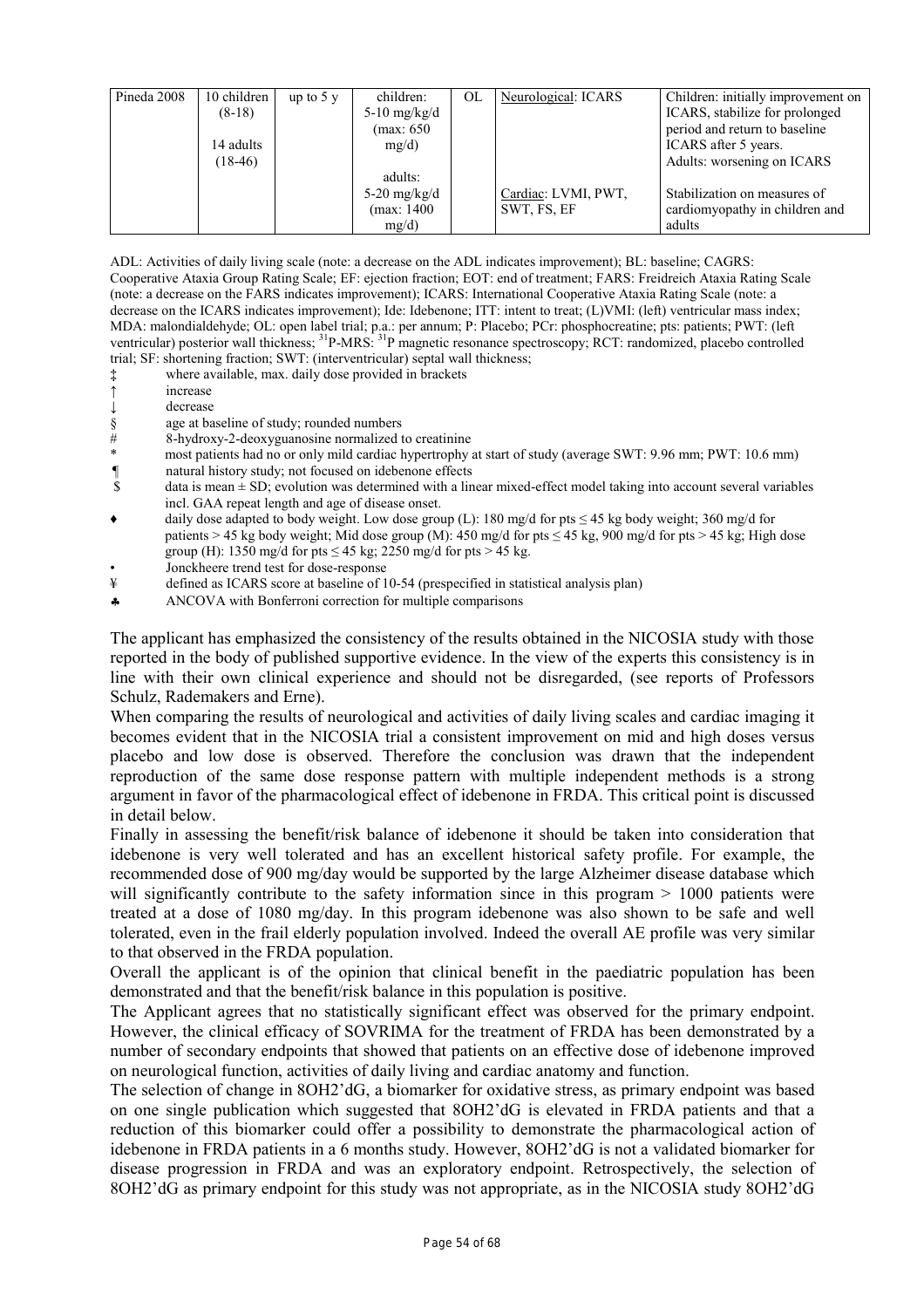was not abnormal in FRDA patients at baseline and there was no change during the progression of the disease.

Early clinical work investigated the feasibility of 8OH2'dG as a biochemical marker for FRDA (Schulz 2000). This work has shown that 8OH2'dG is elevated in FRDA patients and can be reduced by idebenone treatment. When the NICOSIA study was designed, the investigators at the NIH proposed the change of 8OH2'dG as primary endpoint and to power the study based on the effect size observed in the Schulz study. The resulting sample size of 48 FRDA patients was compatible with the number that appeared feasible to be recruited by one study center from the paediatric patient population. The more clinically relevant parameters such as neurological (ICARS, FARS) and activities of daily living (ADL) scores as well as cardiac assessments (LVMI, LVEF) were declared secondary endpoints based on concerns that the expected effects would not be detectable in a small population.

However, the 8OH2'dG marker had not been validated in a controlled study and, most importantly, had never been tested in a paediatric FRDA population. The results of the NICOSIA study are in line with the available pharmacological data which indicate that oxidative stress is not an appropriate measure to monitor changes in disease state in FRDA considering the importance of mitochondrial dysfunction and resulting reduction in energy production for the pathology of this disease. These data rather indicate that idebenone acted by improving electron flow and increasing mitochondrial ATP biosynthesis.

More recent clinical work is consistent with the findings of the NICOSIA study in showing that the clinical efficacy of idebenone is not necessarily accompanied by a reduction in oxidative stress. The study of Arnold (2006) for example showed that another oxidative stress marker (malondialdehyde, MDA) was lower in FRDA patients compared to controls and increased to normal levels when patients were treated with idebenone. At the same time, however, improvements in fine motor skills and dysarthria were reported, again showing that markers for oxidative stress may not change in accordance with clinical improvements.

In summary**,** the lack of a biochemical effect of idebenone on a marker of oxidative stress can be explained by the fact that baseline values for 8OH2'dG were not abnormal, which is in contrast to a previous publication that was conducted with FRDA patients of a different age profile. The NICOSIA data are in line with current pharmacological models indicating that frataxin deficiency leads to a reduction in ATP biosynthesis as an important component of the disease rather than oxidative stress and suggests that idebenone acts by increasing ATP production rather than as an anti-oxidant.

A lack of appropriately validated endpoints is a hindering factor to conduct clinical trials in orphan diseases in general. This should be taken into consideration when evaluating the clinically meaningful changes in secondary endpoints as observed with idebenone in the NICOSIA study.

# *CHMP Position:*

Results of one 6-month phase II study in patients (n=48) with Friedreich's ataxia with Sovrima doses higher than those previously used in published studies have been submitted. No effect was established on the primary endpoint: change in a proposed surrogate marker for oxidative stress from baseline to month 6.

For the secondary endpoints neurological assessment with the ICARS and FARS scales, there were trends for a more favourable outcome with the mid and high doses of Sovrima, however, the differences vs. placebo has not been statistically significant.

It still has to be determined whether a 4-point improvement in the ICARS can be considered clinically relevant.

Fahey et al (2007) had compared the FARS with others scales: ICARS, Functional Independence Measure (FIM) and Modified Barthel Index (MBI). Results showed that FARS is the best to use in clinical trials of FRAD. This is based on effect size, and power calculations that show that fewer participants are required to demonstrate the same effect of an intervention. Nevertheless, the exact change in any measure that is clinically important in FRAD is unknown at present (Lynch et al, 2005).It has to be noted that results on FARS were not significant.

It should be determined if a 4 point improvement in the ICARS scale (the total range of the ICARS is 0 to 100)or an improvement of 10% as compared to baseline value could be considered as clinically relevant.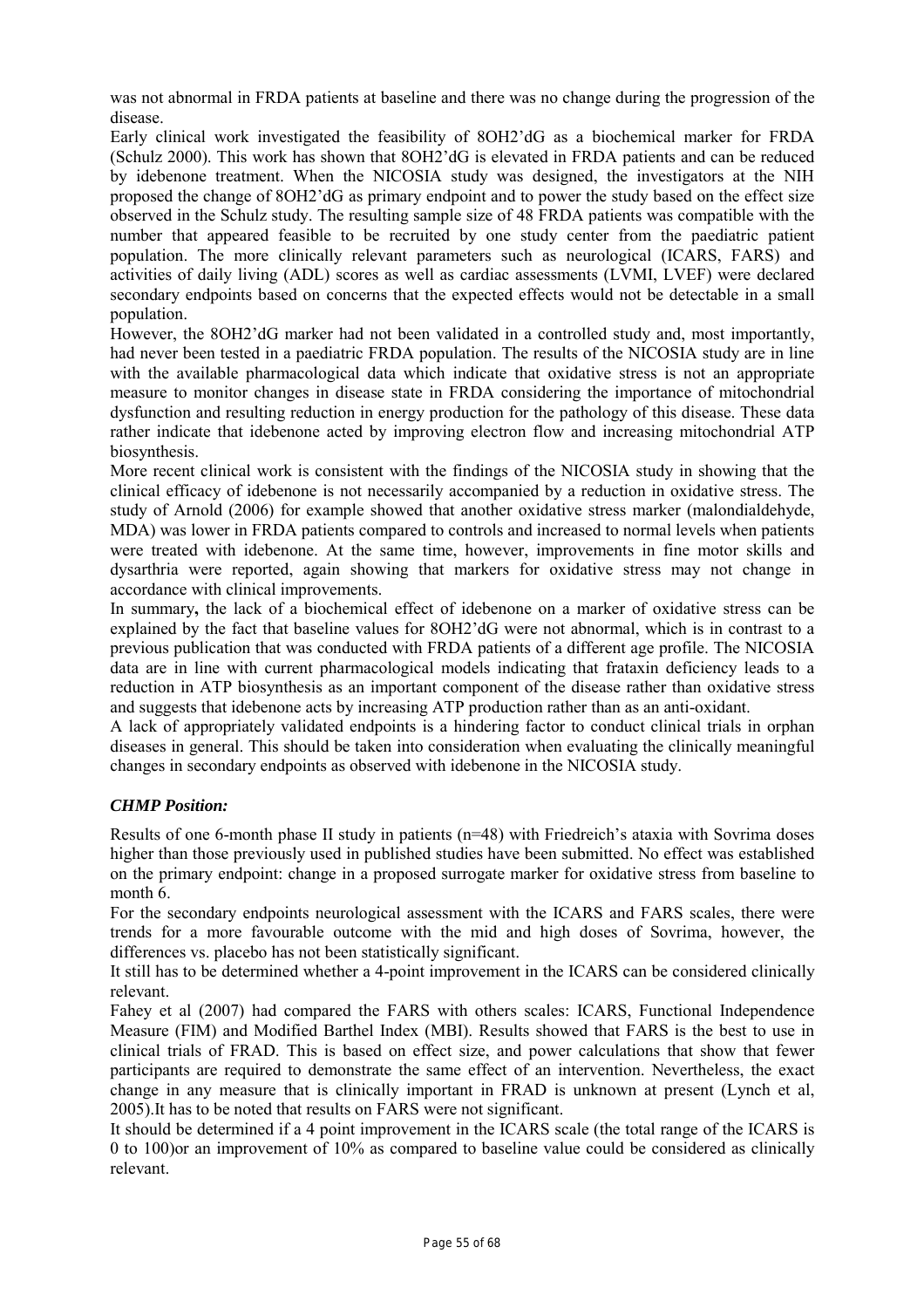For measures of cardiac hypertrophy the final analysis shows a statistically significant effect of the mid dose of Sovrima on a measure of cardiac hypertrophy, LVMI, and on a cardiac functional outcome parameter, Left Ventricular Ejection Fraction (LVEF).

For other secondary parameters, including SF-10 and Clinical Global Impression of Change, there were no statistically significant effects. The applicant focuses on the improvement seen on the ADL scale, which may be a hint for a clinically relevant improvement.

However, in summary this trial must be considered as a failed clinical trial based on the prespecified endpoints and outcome criteria.

The presented supportive evidence from other published clinical studies can be considered only as highly inconclusive and is of limited value as supportive evidence. The majority of the studies has been open-label, in most of them no statistically significant improvements on neurological or cardiac outcome has been established. However, trends for improvement on neurological and cardiac outcome can be considered after treatment with idebenone.

In a more detailed view only three studies were randomized and placebo-controlled. The 6-weeks idebenone treatment (Schöls et al, 2001) at 360 mg/day (a low dose) had not demonstrated any change in clinical neurologic rating score or the motor performance test neither in comparison to baseline nor in comparison to placebo. Echocardiography could not detect relevant changes.

Mariotti et al (2002) study (idebenone treatment during 12 months) had showed persistent moderate effects on echography indexes of heart hypertrophy. Analysis of ICARS total score and subscores did not reveal significant differences between the two groups of patients.

The third randomized-controlled study (Di Prospero et al, 2007) is the publication of results of NICOSIA study. To be noted that the authors concluded that the study results suggests that idebenone used at higher doses that previously tested may offer neurological benefit but have to be validated by Phase III clinical trials.

In the open-label study (Pineda et al, 2007) mentioned by the MAA, paediatric(5-10 mg/kg/day, maximum 650 mg/day) and adults patients (5-20mg/kg/day, maximum 1400 mg/day) were treated for 3-5 years . In paediatric patients, no significant differences were observed in total ICARS score when comparing baseline status and the end of the study. In all adults patients studied, ICARS scores increased. No significant differences were observed in any of the echocardiographic measurements in children, hypertrophic cardiomyopathy was not modified during the follow-up of adults cases. In conclusion, in children population no deterioration was observed, however, the natural history of the disease is unknown.

However, it should be discussed with the experts whether the hint that the age of the patient "at the initiation of treatment may be an important factor in the effectiveness" of the idebenone therapy can be concluded.

Overall the argumentation of the applicant can be followed and benefit-risk assessment based on clinical outcomes is clearly preferred over surrogate parameters with limited validation.

However, the results on the clinical outcomes measured as secondary endpoints are considered inconsistent and of questionable clinical relevance (see ground for refusal III.2).

# **Ground for refusal 2**

Applicant's position: This ground for refusal does not take into account the difficulty of performing clinical trials in orphan indications. For clinical research in such indications it is extremely difficult if not impossible to validate properly endpoints for clinical trials due to the lack of clinical experience and of patients available for studies. As a consequence of this it is unavoidable and indeed desirable (as stated in the Guideline for Clinical Trials in Small Populations) to include multiple exploratory endpoints in clinical trials and therefore it is also unavoidable that many of these will not be met. Failure to demonstrate statistical significance in multiple endpoints in this situation reflects an inherent difficulty in the design of studies in orphan drugs and cannot be interpreted as failure of the drug to show efficacy.

Although the key secondary endpoints that were included in the NICOSIA study were adequately validated (eg ICARS, ADL, LVMI, LVEF), a number of exploratory endpoints were also included.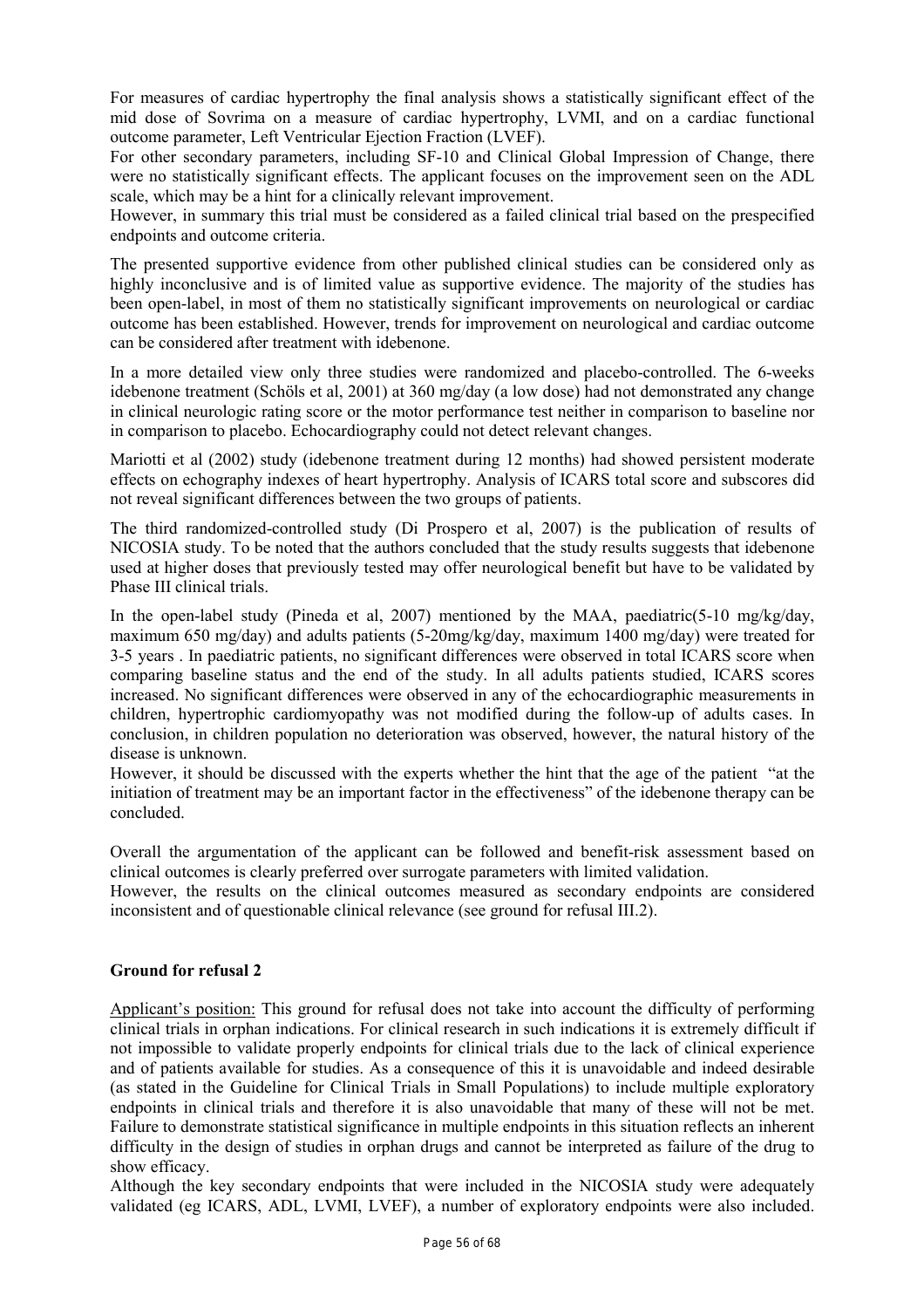The following table lists the endpoints tested, their level of clinical validation as well as the results obtained:

| <b>Category</b>         | <b>End point</b>                  | <b>Clinically validated</b>           | <b>Exploratory</b>  |
|-------------------------|-----------------------------------|---------------------------------------|---------------------|
| <b>Function</b>         | <b>Activities of Daily Living</b> | $p=0.035$                             |                     |
| <b>Neurological</b>     | <b>ICARS</b>                      | p=0.080 (ITT)<br>p=0.047 (ITT pooled) |                     |
| <b>Cardiac</b>          | <b>LVMI</b>                       | $p=0.036$                             |                     |
| <b>Cardiac</b>          | <b>LVEF</b>                       | $p=0.040$                             |                     |
| <b>Cardiac</b>          | <b>LVM</b>                        | $p=0.017$                             |                     |
| <b>Cardiac</b>          | <b>Maximal wall thickness</b>     | $p=0.058$                             |                     |
| <b>Neurological</b>     | <b>FARS</b>                       | <b>Pattern consistent with ICARS</b>  |                     |
| Cardiac                 | <b>Diastolic function</b>         | <i>inconclusive</i>                   |                     |
| <b>Biochemical</b>      | 8OH2 'dG (primary)                |                                       | <b>inconclusive</b> |
| <b>Cardiac</b>          | <b>Cross sectional area</b>       |                                       | <i>inconclusive</i> |
| <b>Force / exercise</b> | <b>Force control assessment</b>   |                                       | <i>inconclusive</i> |
| <b>Force / exercise</b> | <b>Trail making test</b>          |                                       | <b>inconclusive</b> |
| <b>Force / exercise</b> | <b>Exercise</b>                   |                                       | inconclusive        |
| <b>Force / exercise</b> | <b>Gait analysis</b>              |                                       | <b>inconclusive</b> |
| <b>Quality of Life</b>  | <b>CGIC</b>                       |                                       | <b>inconclusive</b> |
| <b>Quality of Life</b>  | <b>SF-10</b>                      |                                       | <b>inconclusive</b> |

*Efficacy profile of idebenone across validated and exploratory endpoints* 

The first eight endpoints in the table are endpoints that have been clinically validated to a certain extent in FRDA patients:

- The activities of daily living (ADL) scale has been validated in FRDA patients (Subramony 2005; Lynch 2006)
- ICARS total score, a widely used outcome measure in ataxia research, has been shown to be valid and has high inter-rater reliability in FRDA patients (Cano 2005; Storey 2004). This instrument was accepted as a suitable primary endpoint for the ongoing MICONOS study as part of the Scientific Advice provided by the EMEA prior to its initiation. Likewise, the FDA also accepted changes in the ICARS as an approvable endpoint for the IONIA study during their Special Protocol Assessment.
- Cardiac endpoints (LVMI, LVEF, LVM) have been validated in several clinical trials in FRDA (summarized by Meyer 2007).
- The FARS scale is a neurological instrument under development in the US (Subramony 2005; Lynch 2006), specifically designed for FRDA. In the NICOSIA trial, the first therapeutic trial in which the scale had been used, a similar dose response pattern compared to ICARS was observed. Although the FARS did not show a statistical significant response, its efficacy pattern was consistent with the ICARS. It should be noted however that this instrument takes at least twice as long to administer compared to the ICARS, which could have contributed to increased variability due to patient fatigue.

Several other endpoints such as force control and gait analysis showing high variability and inconclusive results were experimental in nature and had not been used previously in clinical trials in FRDA. Similarly, exercise testing proved very difficult for this ataxic population in spite of the use of a special ergometer. Lack of compliance in performing the exercise test resulted in very high data variability rendering efficacy assessments difficult.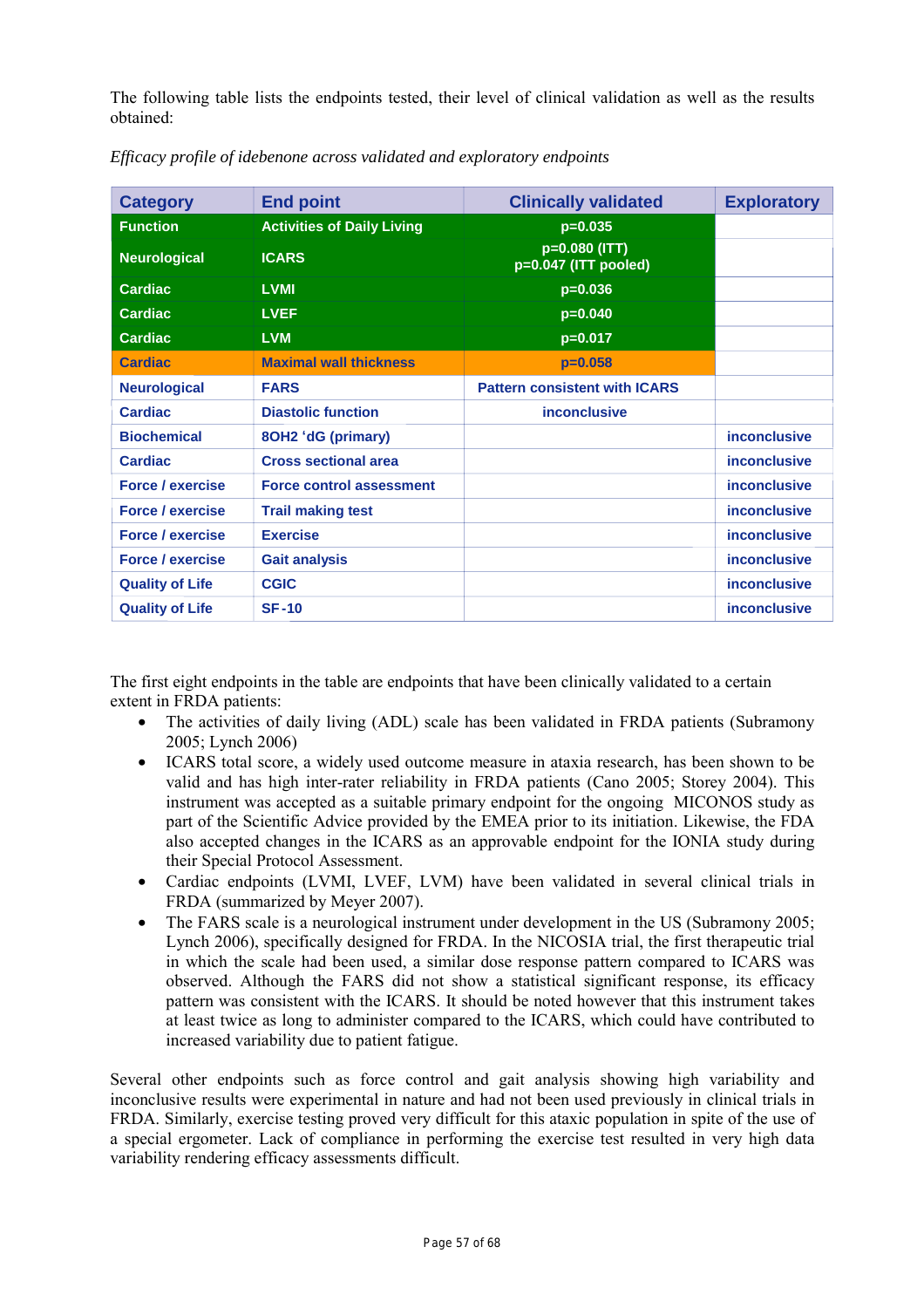The difficulty in prospectively selecting appropriate endpoints for a clinical trial in a rare disease is acknowledged in the Guideline for Clinical Trials in Small Populations. Even though this guideline was not applied by the CHMP in their review of the MAA, the difficulty remains.

Based on these arguments, the Applicant defends the selection of multiple secondary endpoints, including a number of non-validated and exploratory endpoints, to ensure the collection of valuable clinical data in a rare disease such as FRDA. Lack of efficacy in such exploratory endpoints should not be used to undermine the clinically meaningful effects seen in more validated endpoints.

The applicant acknowledges that the multiplicity issue has not been taken into account in the statistical analysis of the NICOSIA results. The applicant is however of the opinion that correction for this is not appropriate given the difficulty of conducting studies in this small population. The evidence for a true, clinically meaningful effect is derived not only from statistical considerations but also from the consistent pattern of results in different tests observed across independent endpoints. This consistent pattern in the dose response relationship favoring the mid and high doses over the low dose and placebo groups was seen in the NICOSIA trial and presented in the following graph reproduced from the Day 180 responses. Such a pattern in independently assessed parameters is considered unlikely to occur by chance.



*Comparison of efficacy response for the treatment groups in the NICOSIA study* 

This consistency is also considered by experts as strong evidence for an important effect (see expert reports Professors Schulz and Rademakers) but was not commented on or acknowledged in the current assessment report and therefore, in the view of the Applicant, should be considered during reexamination.

An issue considered unresolved in the final assessment report was the perceived inconsistency between results from LVEF measured by echocardiography and MRI. The Applicant disagrees with this assessment of inconsistency and is supported in this view by the opinion of experts in the field (see cardiac expert report by Prof. Rademakers). Specifically, it is well documented in the literature that cardiac MRI methods to assess cardiac dimensions are far more sensitive and accurate than echocardiography (Grothues 2002). This includes a recent study comparing the two methods in FRDA patients (Meyer 2007).

Indeed, experts have emphasized that echocardiographic measurements of left ventricular ejection fraction show greater variability than those obtained by cardiac MRI. According to Professor George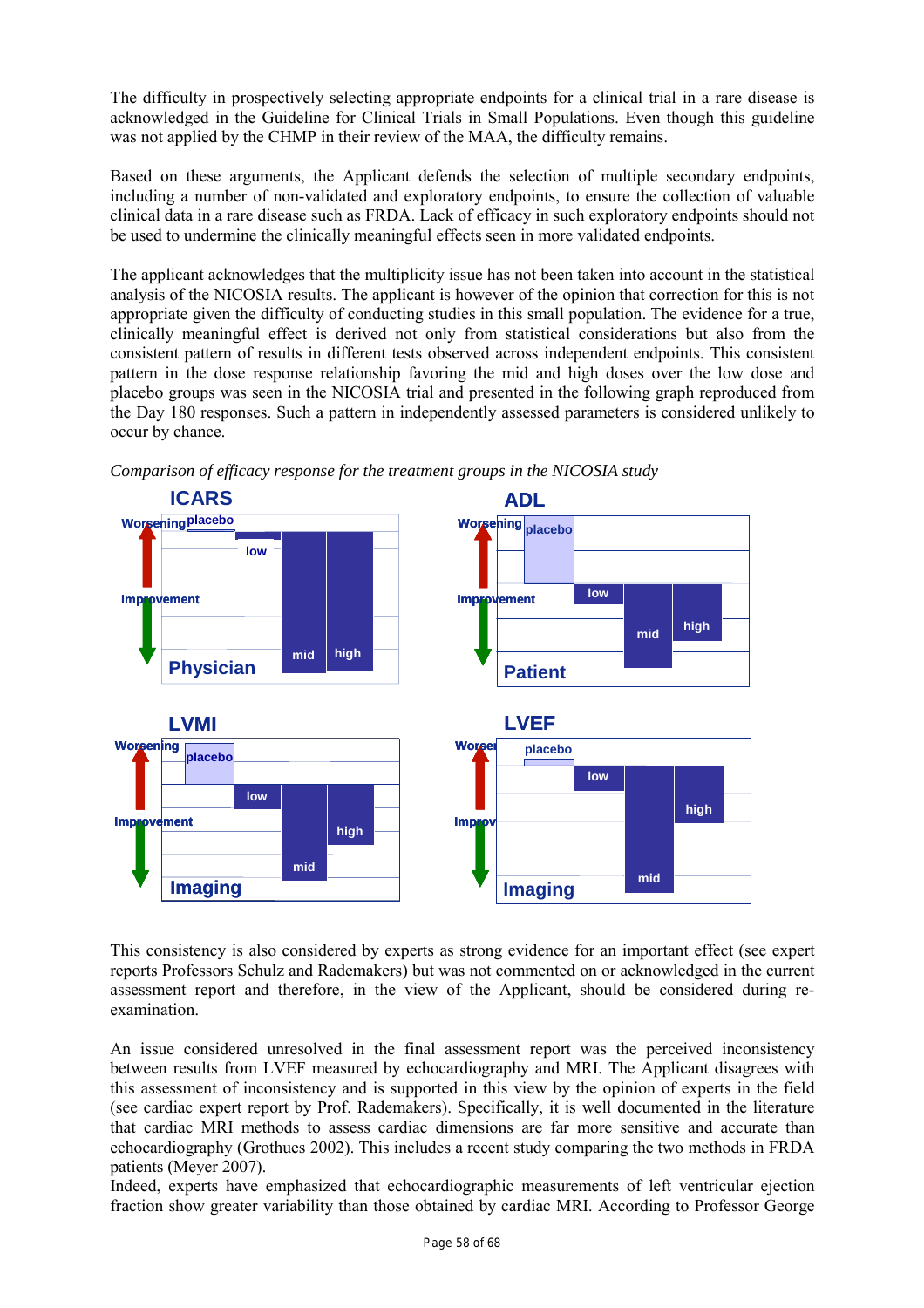Sutherland (St George's Hospital, London): "*this difference is an inherent part of the acquisition methods used by each technique. Echocardiography is a real time technique and as such single heart beat measurements which may be influenced by changes in respiration show a greater variability than the cardiac MRI measurement which is a measurement averaged over a large number of consecutive beats. This averaging reduces cardiac MRI measurement variability and thus means that MRI measurements are theoretically less variable than echo measurements*".

In the NICOSIA study LVEF was measured both by cardiac MRI and echocardiography. The overall response pattern for the placebo (worsening) and mid and high dose idebenone (improvement) was comparable for both types of assessments, as were the magnitudes of the changes observed at these doses. The overall similarity of the results obtained by the two techniques was emphasized in the cardiac expert report by Professor Rademakers.

# *CHMP Position:*

As outlined earlier the argumentation of the applicant can be followed and benefit-risk assessment based on clinical outcomes is clearly preferred over surrogate parameters with limited validation. The choice of the biomarker as primary outcome measure can now be considered as premature and not sufficiently justified.

The scales used to assess secondary endpoints could be considered as appropriate (ICARS, FARS, LVMI, and LVM). Nevertheless, as already pointed out, the change in any measure that is clinically relevant is not discussed by the MAA.

The effect on secondary efficacy endpoint ICARS and FARS was more pronounced for the mid and high doses of Sovrima than for the low dose, but the differences did not reach statistical significance, and no clear dose-response was shown between the mid and high doses. A responder analysis was performed where a clinically relevant change in the ICARS was defined as an effect with a magnitude equivalent, in absolute terms, to the natural rate of decline observed over a one year period in an untreated population (Fahey, 2007). The results of the responder analysis showed a trend for an increase of responders in the mid and high dose groups of Sovrima. There were no statistically significant effects of Sovrima on other neurological secondary endpoints. However, the clinical relevance on the effect observed on ICARS should be discussed.

For the cardiac parameters, in the initial application, there was a trend for improvement for the measure of cardiac hypertrophy by MRI as well as by echocardiography) for the Left Ventricular Mass Index (LVMI), in the two highest dose groups, but the differences were not statistically significant. In the post-hoc analysis, taking into account MRI results only the mid dose of Sovrima resulted in a statistically significant improvement of LVMI as well as in a statistically significant improvement of a cardiac functional outcome parameter, Left Ventricular Ejection Fraction (LVEF). Taking into account that LVEF values at baseline were normal or slightly decreased these variations could be considered as consistent for the two methods (MRI and echocardiography). However, as for the neurological changes, the clinical relevance of the cardiac observed effects needs further discussion at the Scientific Advisory Group meeting.

# **Ground for refusal 3**

# Applicant's position:

In the NICOSIA study report the dose response pattern for multiple parameters were presented, including both cardiac and neurological parameters. As presented by the applicant in the submission, the dose response curves of these different parameters all demonstrated a very similar pattern.

The concern was raised however that the dose response is better for the mid dose (450 mg/day for patients ≤ 45 kg body weight and 900 mg/day for patients >45 kg body weight) than for the high dose (1350 mg/day for patients  $\leq 45$  kg body weight and 2250 mg/day for patients  $\geq 45$  kg body weight) which cannot be explained.

The applicant does not agree with this conclusion for the following reasons: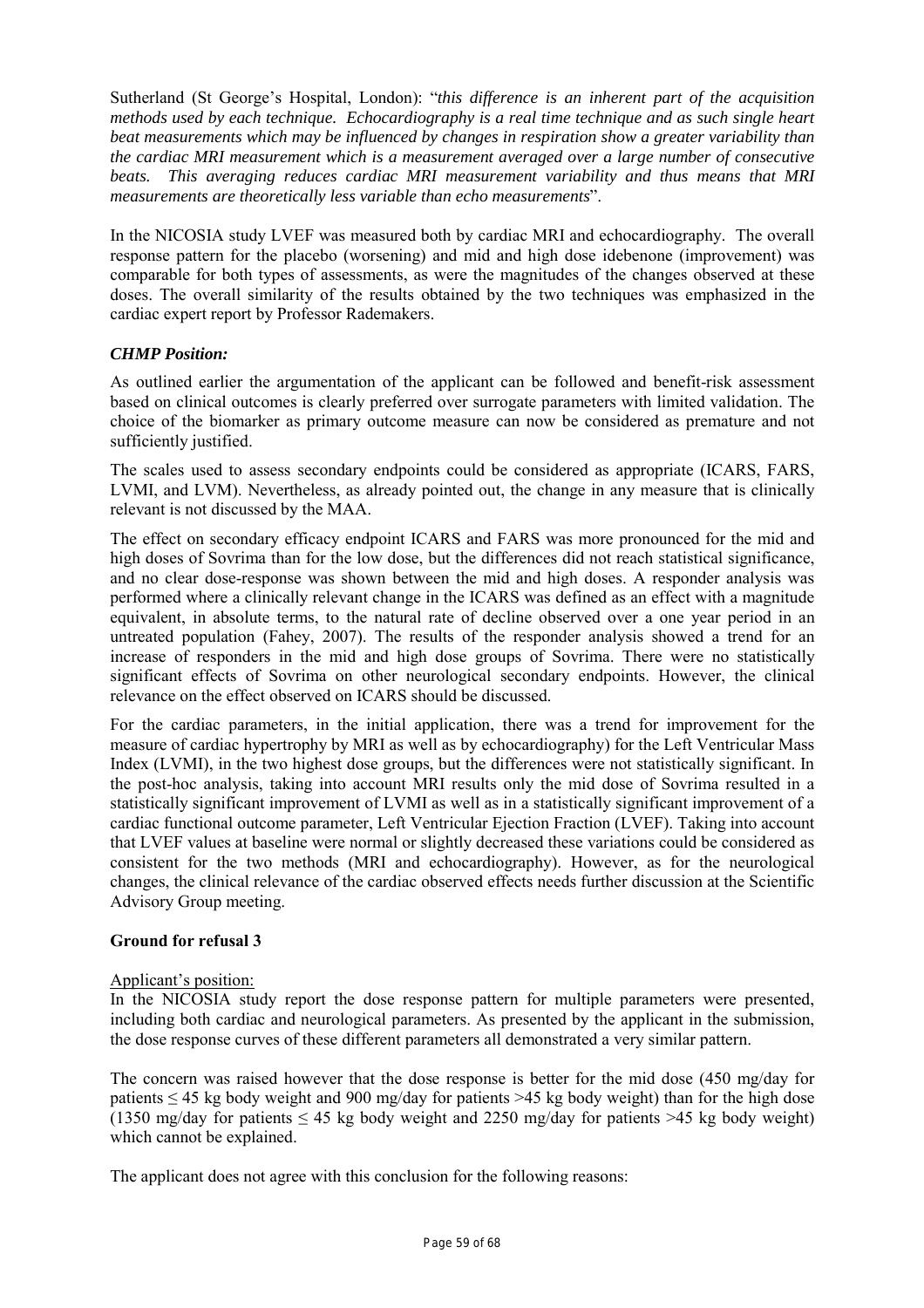

The rating scales used (ICARS, ADL, FARS) showed a consistent dose response pattern as shown in the following graphs when data are plotted as mean  $\pm$  standard errors:

*Dose response of neurological endpoints from the NICOSIA trial (mean ± SEM)* 

For all rating scales the low dose always gave the lowest response in patients on active treatment for all study populations analysed, whilst the mid and high dose groups consistently showed a better response. Considering the overlapping standard errors it cannot be concluded that the high dose was different from the mid dose and the applicant concludes that the mid dose reached or approached the maximum efficacious dose.

In agreement with the neurological data, both for the LVMI and LVEF, two independent cardiac parameters derived from MRI imaging, the same dose response was observed with the mid dose numerically being better than the high dose and the mid dose being statistically different from placebo. Because this result was obtained independently for two parameters these results are considered to reliably reflect a real change and benefit at the mid dose. Moreover the individual data demonstrate a similar response in individuals on mid and high dose.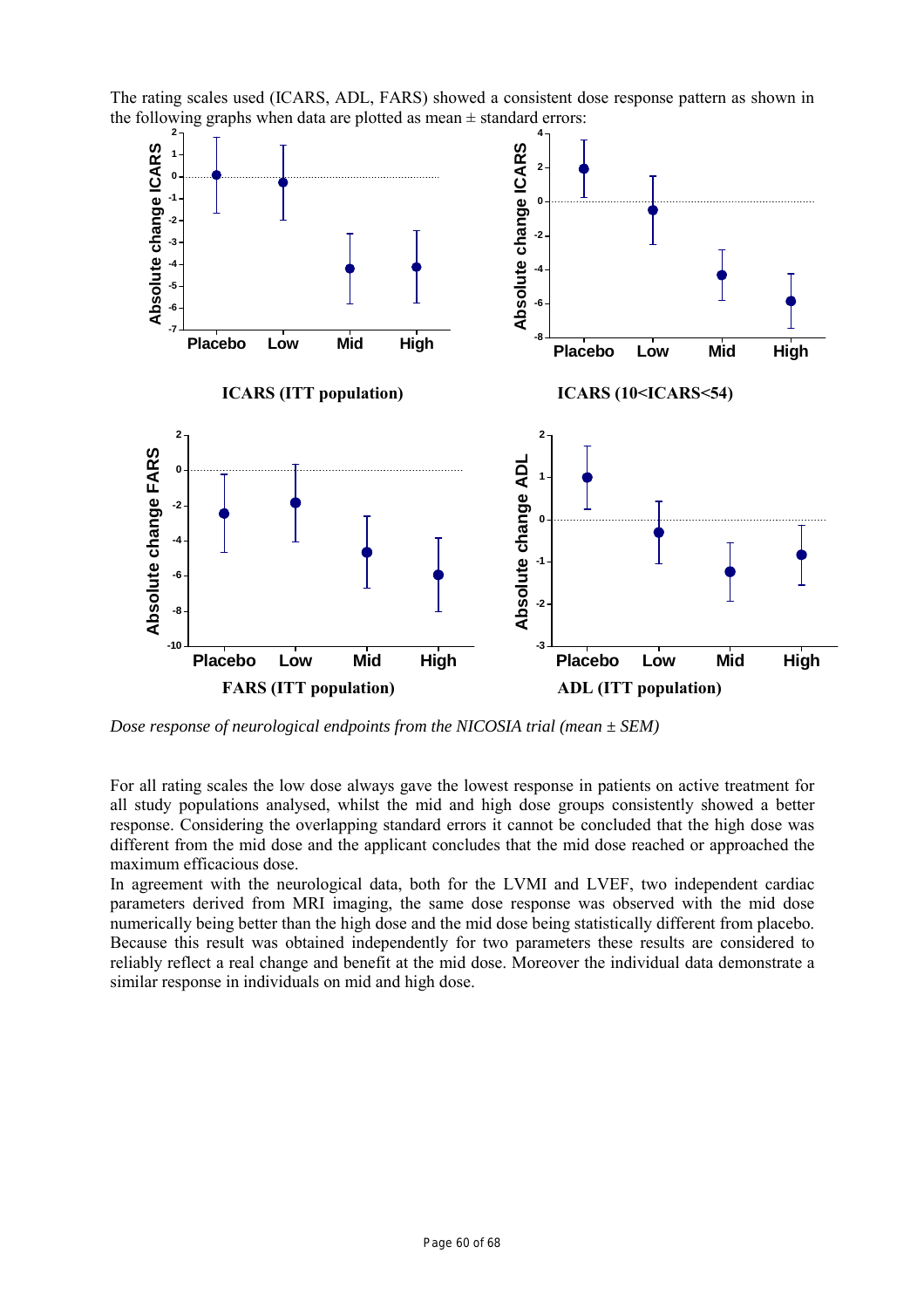*Dose response of cardiac endpoints from the NICOSIA trial (mean ± SEM)*  **4**



Considering the standard errors as presented in the graphs above, there is no apparent difference between the mid and high doses for any of the neurological or cardiac endpoints. Direct comparison between the mid and high doses vs placebo provided stronger p-values for the mid dose.

A responder analysis of the NICOSIA study further supports the view that there is no clinically meaningful difference in the efficacy of the mid and high doses of idebenone. The number of patients showing a clinically relevant response on ICARS defined as 5 or more points, a magnitude confirmed by experts (see expert report by Prof. Schulz), was similar between the mid and high doses (i.e. 39% and 42%, respectively). Likewise, a similar proportion of patients showed clinically relevant improvement on LVMI defined as 10% reduction as supported by experts (see report by Prof. Rademakers) on the mid and high doses (i.e. 31% and 25%, respectively).

In summary, the applicant interprets the dose-response data as a standard S-shaped curve with the mid and high dose showing comparable efficacy invalidating this argument of the refusal.

# *CHMP Position:*

The weight based posology is based on very limited data and overall there was no clear difference in effects after treatment with the mid or high dosage of idebenone. However, in case that improvement seen with the mid dose could be considered as clinically meaningful this could be seen as the recommended dose.

# **Ground for refusal 4**

# Applicant's position:

The applicant agrees that most of the published studies are open label trials – with the notable exception of the double-blind, placebo-controlled study of Mariotti (2003) (see overview table on published clinical data with idebenone in FRDA above). However, the applicant does not agree that the results are inconsistent, particularly for the efficacy of idebenone on cardiomyopathy which has been investigated in the majority of published data so far.

It was described in the previously submitted documents that the cardiac effects observed in the NICOSIA study are consistently reproduced in all studies that had a minimum treatment period of 4 months, including the double-blind placebo controlled study of Mariotti (2003). The following table summarises the outcomes of the published literature with respect to cardiac efficacy (details are shown in the overview table on published clinical data with idebenone in FRDA above).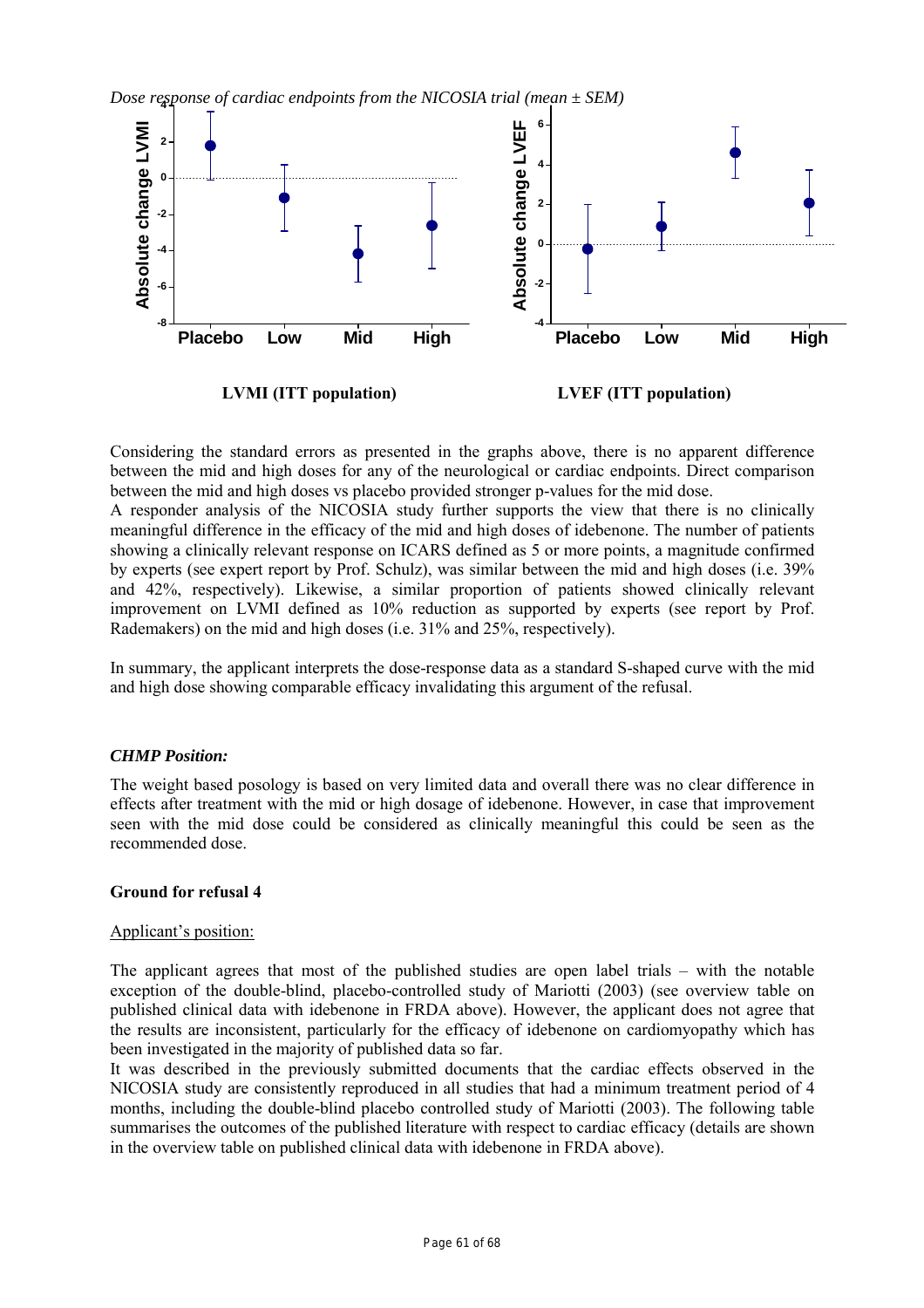| <b>Author/Source</b> | # Pts. | <b>Months</b> | <b>Cardiac efficacy</b>    |
|----------------------|--------|---------------|----------------------------|
| <b>Pineda (2008)</b> | 24     | 60            | <b>Yes (stabilization)</b> |
| Mariotti (2003)      | 29     | 12            | <b>Yes (improvement)</b>   |
| <b>Buyse (2003)</b>  | 8      | 12            | <b>Yes (improvement)</b>   |
| <b>Hausse (2002)</b> | 38     | 6             | <b>Yes (improvement)</b>   |
| <b>Rustin (1999)</b> | 3      | >4            | <b>Yes (improvement)</b>   |
| <b>Schöls (2001)</b> | 9      | 1.5           | No change                  |

The lack of an effect reported by Schöls (2001) does not detract from the overall picture of efficacy since in that study the treatment duration (6 weeks) apparently was too short to induce a change in cardiomyopathy (reported as LVMI). This interpretation is in line with the study by Buyse (2003) who showed that changes in cardiac anatomy and function upon idebenone treatment develop over time and need several months before they can be measured.

The applicant therefore disagrees with the statement that the published literature is not consistent. In fact the NICOSIA data are strongly supported by studies reported in the published literature, including one double-blind placebo controlled study. The sum of clinical efficacy data available today in combination with the good safety profile of idebenone results in a positive benefit/risk balance, particularly for paediatric patients and should be the grounds for approval of SOVRIMA for FRDA in this age group. This interpretation is clearly supported by clinical experts experienced with the management of FRDA patients (see attached reports).

# *CHMP Position:*

Efficacy clinical data in the published literature comes mostly from open-label studies and are not consistent.

Data from the randomized placebo-controlled studies show that 6-weeks idebenone treatment (Schöls et al, 2001) did not demonstrate any change in clinical neurologic rating score or the motor performance test neither in comparison to baseline nor in comparison to placebo. Echocardiography could not detect relevant changes.

Idebenone treatment during 12 months (Mariotti et al, 2002) had showed persistent moderate effects on echography indexes of heart hypertrophy, analysis of ICARS total score and subscores did not reveal significant differences between the two groups of patients.

The third randomized placebo-controlled study (Di Prospero et al, 2007) is the publication of results of NICOSIA study. To be noted that the authors concluded that the study results suggests that idebenone used at higher doses that previously tested may offer neurological benefit but have to be validated by Phase III clinical trials.

In conclusion, published data can not confirm at the present time the efficacy of idebenone in the treatment of neurologic and cardiac lesions of FRDA. Idebenone did not halt the progression of ataxia but may have an effect on the progression of cardiomyophathy, nevertheless the natural history of cardiac lesions in FRDA is not known and left ventricular diameter and mass may change spontaneously during the course of the disease in both directions (increased or decreased) (Meyer et al 2007).

# **Additional supporting information provided by the Applicant**

In order to support the claim of clinical relevance of the available data, the Applicant herewith provides three expert reports, one focusing on the neurological effects of idebenone, and two on the cardiac effects. The reports are written by specialists in the field with clinical experience in the management of FRDA patients.

Key conclusions from these reports are as follows:

Neurological Expert Report (Prof. Schulz)

- The effects observed in the NICOSIA trials are clinically meaningful.
- The effect size is similar to a year of decline and therefore clinically meaningful.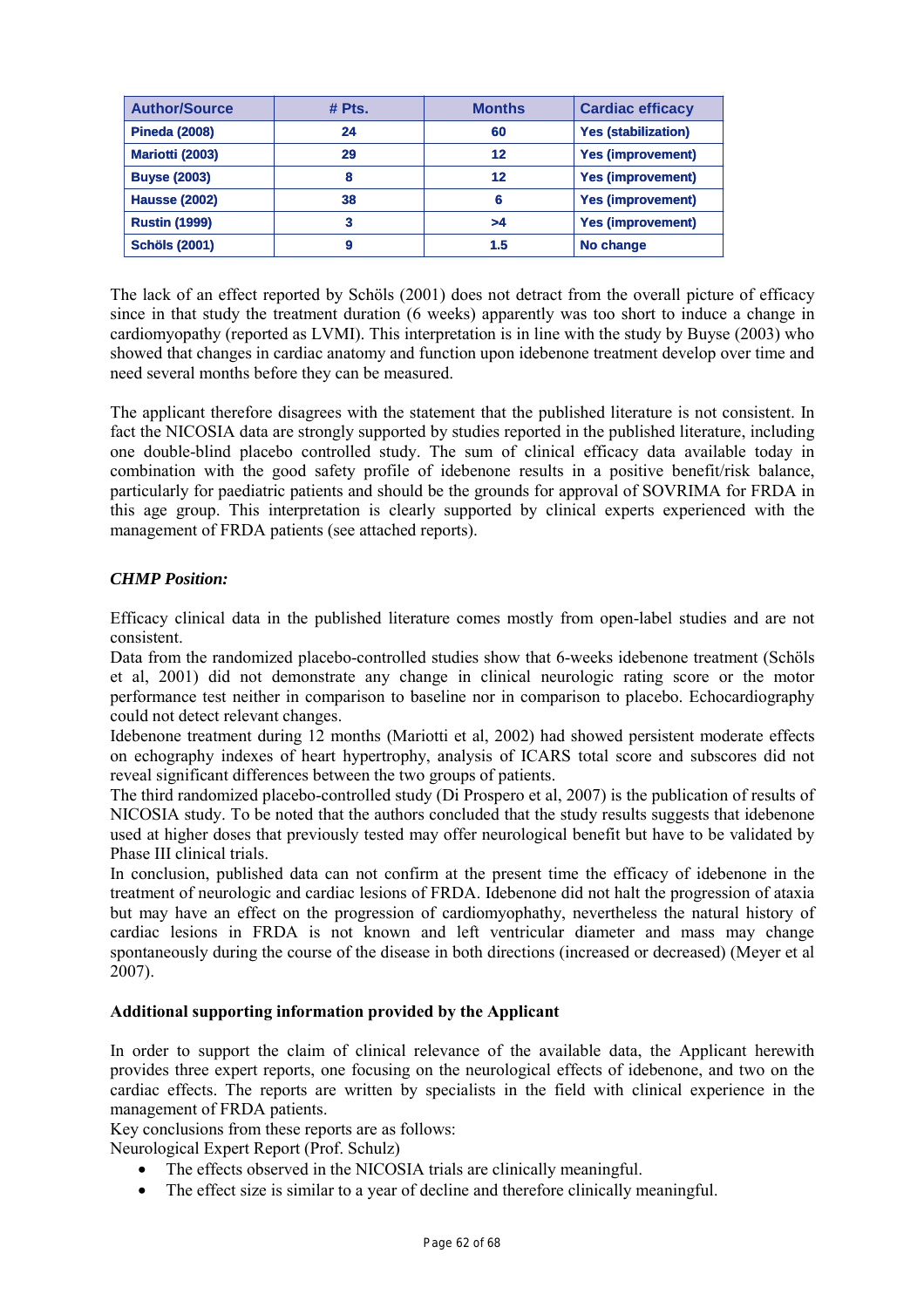- The effects on daily living function are remarkable and correlated with neurological change.
- The effects described in the NICOSIA trial are in agreement with clinical observations in children.

Cardiological Expert Report (Prof. Rademakers supported by Prof. Erne)

- The changes for LV mass and LVEF follow opposite directions when idebenone and placebo groups are compared, suggesting an effect on disease progression.
- The opposite direction of change on active drug and placebo observed in the NICOSIA study confirms the previous report of the double-blind, placebo controlled study of Mariotti.
- The potential effect on disease progression suggests possible prolongation of life expectancy as observed in an animal model of FRDA cardiomyopathy.

On-going studies: Two studies are currently ongoing with idebenone in FRDA.

The MICONOS trial (in EU) study is a double-blind, placebo-controlled, parallel group design study with 3 active doses of idebenone and placebo. The idebenone doses tested for 12 months are identical to those tested in the NICOSIA trial. The change on the ICARS between baseline and 12 months is the primary endpoint, while cardiac parameters assessed by echocardiography and MRI are secondary endpoints.

The study plans to enrol a total of 204 patients, of which 193 have been enrolled by today. It is anticipated that the last patient will be enrolled by the end of 2008 / early 2009 and data from this 12 months study will be available by the middle of 2010.

It is important to note that as of today more than 85% of the patients in the study are adult FRDA patients. Therefore, the MICONOS study will provide efficacy data for adult FRDA patients and the applicant will submit data from this study in support of a variation for an adult indication.

The IONIA trial (in the US) is a double-blind, placebo-controlled, parallel group design study, comparing 2 active doses of idebenone and placebo. The doses tested are the mid and high doses, which were previously tested in the NICOSIA study. The number of patients to be recruited in this 6 month study is  $65 - 70$  (depending on how many patients can be identified). The study is a paediatric trial recruiting FRDA patients with ages 8 – 18 years. The following graph shows the number of patients recruited by September 2008.





It is anticipated that the last patient will be enrolled by the end of 2008 and it is expected that data become available by Q3 2009. A submission of a new MAA based on the IONIA data could be made by the end of 2009.

*CHMP position:*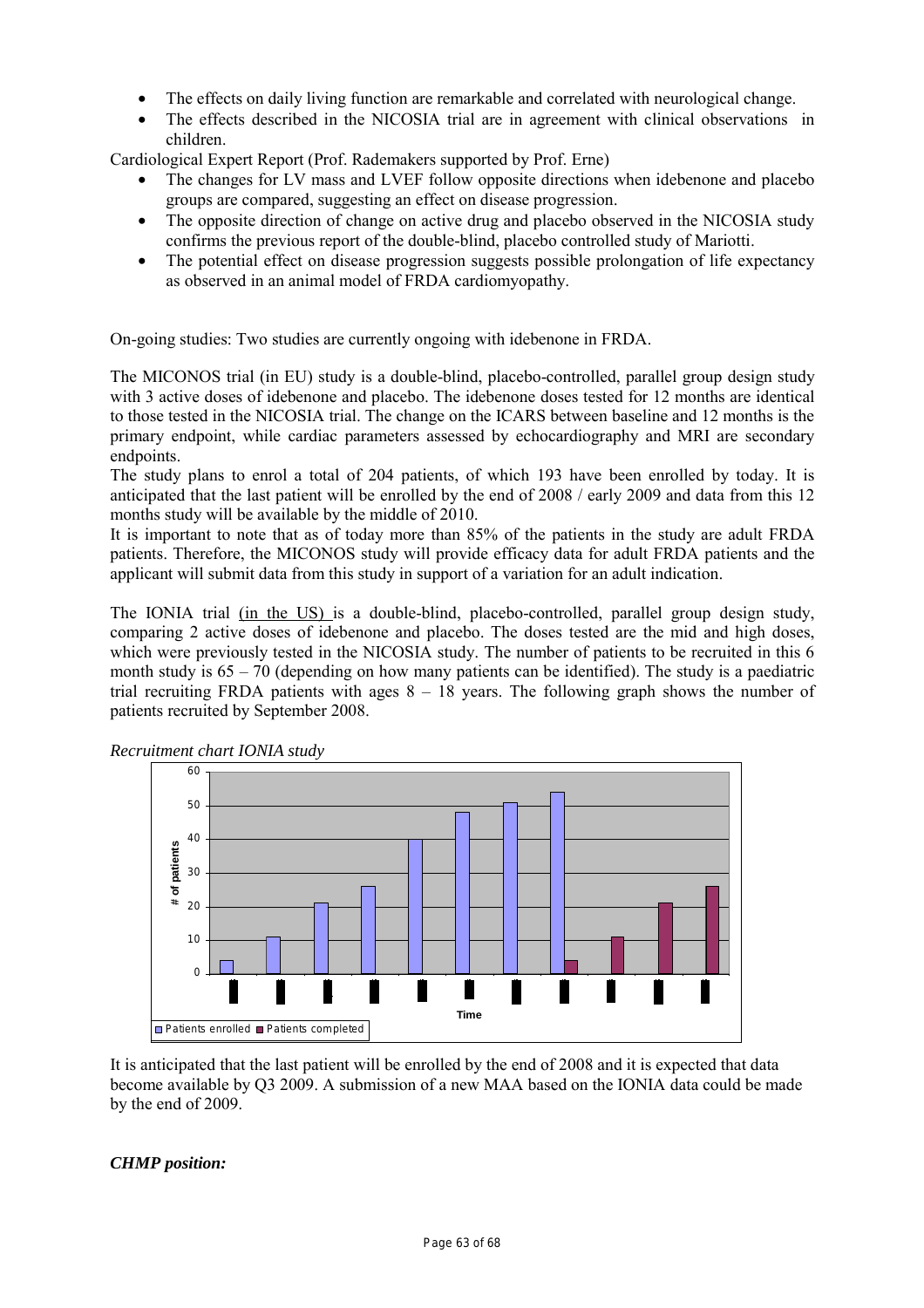The presented evidence from the NICOSIA trial and the other published clinical studies is still considered as inconclusive. It is acknowledged that trends for improvement on neurological and cardiac outcome are seen after treatment with idebenone, however the relevance of the effects should be discussed with the experts in the SAG. The statements of the three experts can be discussed there within broader terms.

Overall the CHMP considers it is worth waiting for the results of the ongoing clinical trials (IONIA; MICONOS) for a definite benefit risk assessment. At this stage the results of the NICOSIA trial and the additional evidence are too inconclusive even for a conditional approval.

# **Revised proposed indication**

This MAA application is primarily based on the results obtained in the NICOSIA trial demonstrating efficacy of idebenone on neurological function and cardiomyopathy. Recognizing that this efficacy was demonstrated in young FRDA patients in the NICOSIA study, Santhera is accepting a restricted label for the patient group that would benefit most from an immediate approval of SOVRIMA, the children up to the age of 18 years. Therefore, the following revised label is proposed:

"Treatment of cardiac and neurological symptoms in paediatric patients with Friedreich's Ataxia"

This claim is fully supported by reports about the efficacy of idebenone in the published literature.

Taken into consideration the recommendation on the PK data and their interpretation for the posology provided by the CHMP in the assessment reports, a daily dose of 900 mg (i.e. 2 tablets 3 times a day) should be the recommended posology. This dose is equivalent to the mid dose in the NICOSIA trial and is supported by an appropriate safety data base in children, adolescents and adults.

The ongoing US IONIA trial is conducted in paediatric patients and results from this trial are expected by end of 2009. A complete new re-filing based on the IONIA data and considering the time for review would lead to an access to the drug for patients only in Q1 2011. As outlined above, due to the devastating and progressive nature of FRDA, paediatric patients across all EU countries should be given the chance to benefit immediately from idebenone at an effective dose. The applicant commits to provide data from the IONIA trial, which could constitute a condition for the approval in paediatric FRDA patients.

Data from the ongoing European MICONOS trial in adult FRDA patients will be filed at a later time in support of a variation for an adult indication.

**In summary, the Applicant proposed a Conditional Approval for the treatment of cardiac and neurological symptoms in peadiatric patients with Friedreich's Ataxia at a dose of 900 mg per day (2 tablets 3 times a day) with data from the IONIA trial as a condition to be fulfilled by the end of 2009.** 

# **CHMP position:**

"Conditional approval", with ongoing studies being part of the conditions, is considered not applicable. Such approval requires all of the requirements (a)-(d) are met:

- 1. That the B/R is positive, as defined in Article 1 (28a) of Directive 2001/83/EC
- 2. It is likely that comprehensive data can provided
- 3. Unmet medical needs will be fulfilled (no satisfactory methods or major therapeutic advantage)
- 4. Benefits of immediate availability outweigh risks due to additional data to be provided.

Point (1) is not fulfilled at present and point (4) cannot be considered fulfilled as compassionate use is already available.

Friedreich's ataxia (FRDA), the most common hereditary ataxia, is an autosomal recessive neurodegenerative disease with progressive gait and limb ataxia and cardiomyopathy as some of its clinical core features. The major cause of death is heart failure as a result of hypertrophic cardiomyopathy. No treatment other than supportive measures is available.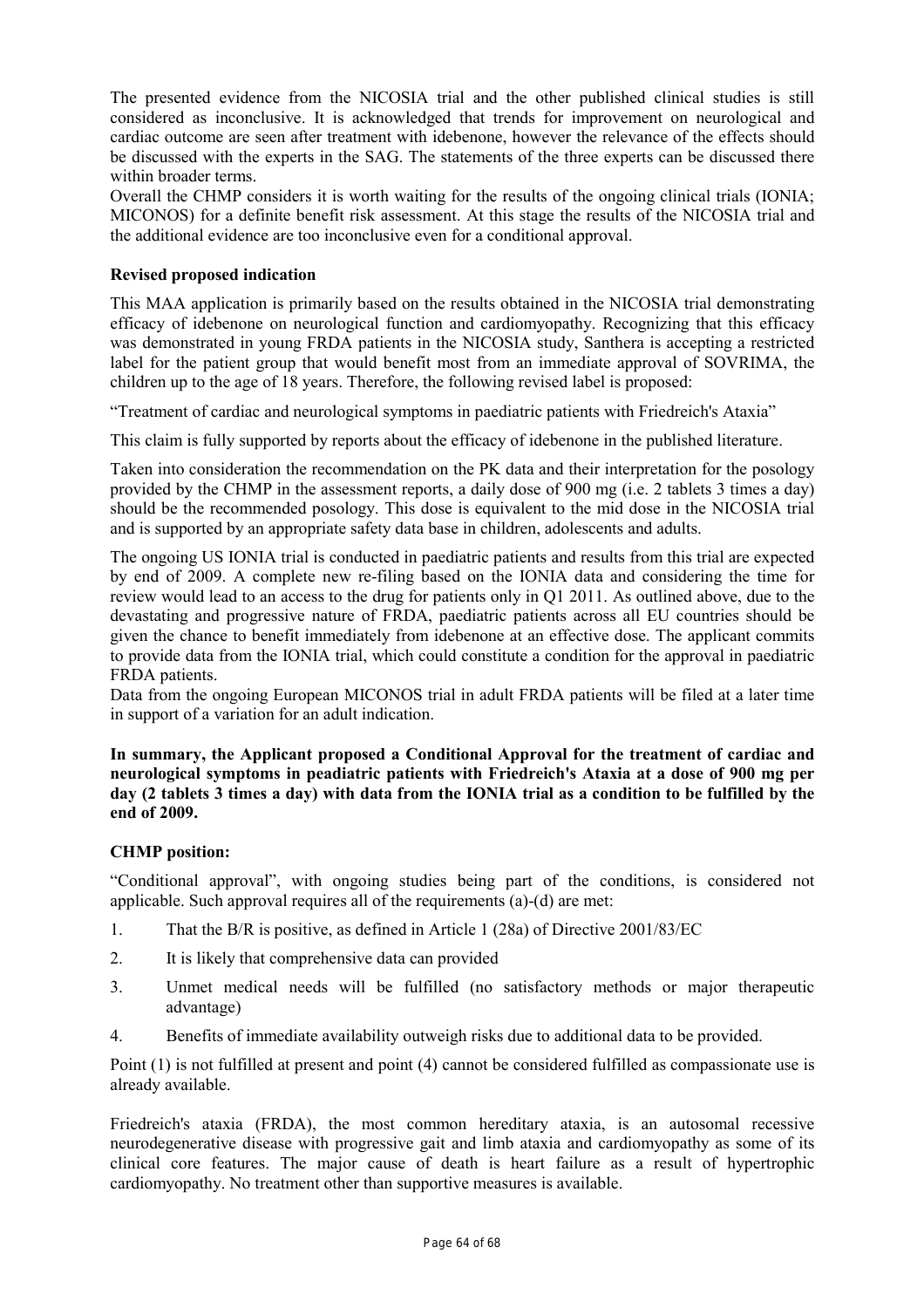FRDA is caused by expansion of a GAA triplet located within the first intron of the frataxin gene on chromosome 9q13. There is a clear correlation between size of the expanded repeat and severity of the phenotype. Frataxin is a mitochondrial protein that plays a role in iron homeostasis. Deficiency of frataxin results in mitochondrial iron accumulation, defects in specific mitochondrial enzymes, enhanced sensitivity to oxidative stress, and eventually free-radical mediated cell death. Therefore FRDA is considered a nuclear encoded mitochondrial disease with decreased mitochondrial respiratory chain function and increased oxidative stress. Several medicinal products with the potential to improve mitochaondrial function (Coenzym Q10, selenium, N-acetyl-cysteine and idebenone) have been studied in Friedreich's Ataxia, however, proof that the improvements seen are clinically meaningful is missing. The following rationale is behind treatment of FRDA with idebenone: Idebenone [2,3-dimethoxy-5-methyl-6-(10-hydroxydecyl)-1,4-benzoquinone] is a synthetic short chain analogue of ubiquinone (Coenzyme Q10), the vital cell membrane antioxidant and essential constituent of the cellular energy (ATP)-producing mitochondrial electron transport chain (ETC). Idebenone appears to act as an anti-oxidant that also enhances the flux of electrons along the ETC, thereby facilitating the generation of ATP. Based on these effects it has been postulated as a potential therapeutic agent for FRDA.

Results of one 6-month phase II study in patients (n=48) with Friedreich's ataxia with Sovrima doses higher than those previously used in published studies have been submitted (NICOSIA trial). No effect was established on the primary endpoint: change in a proposed surrogate marker for oxidative stress from baseline to month 6.

For the secondary endpoints neurological assessment with the ICARS and FARS scales, there were trends for a more favourable outcome with the mid and high doses of Sovrima, however, the differences vs. placebo have not been statistically significant. It still has to be determined whether a 4 point improvement in the ICARS and the proposed responder analyses could be considered clinically relevant.

For measures of cardiac hypertrophy the analysis shows a statistically significant effect of the mid dose of Sovrima on a measure of cardiac hypertrophy, LVMI, and on a cardiac functional outcome parameter, Left Ventricular Ejection Fraction (LVEF). Again, the clinical relevance of these results for the overall population of patients with FRDA is not sufficiently clear.

For other secondary parameters, including SF-10 and Clinical Global Impression of Change, there were no statistically significant effects. The applicant focuses on the improvement seen on the ADL scale, which may be a hint for a clinically relevant improvement.

However, in summary this trial is considered as a failed clinical trial based on the prespecified endpoints and outcome criteria.

The supportive evidence from other studies (mainly open-label) is still considered as weak. The results in favour of idebenone should be confirmed by further clinical trials, therefore the results of the ongoing studies (IONIA trial in paediatric patients; MICONOS trial in adults) are waited with high interest.

# **3.2 Overall conclusions from the Joint Assessment Report**

With the grounds for re-examination the applicant has reiterated its position regarding the deficiencies identified in the CHMP assessment and provided further discussion of the points forming the ground of refusal by the CHMP. The applicant proposed a Conditional Approval for the treatment of cardiac and neurological symptoms in paediatric patients with Friedreich's Ataxia at a dose of 900 mg per day (2 tablets 3 times a day) with data from the IONIA trial as a condition to be fulfilled by the end of 2009.

However, both Rapporteurs conclude that even for this restricted indication the benefit-risk assessment of Sovrima is still negative as data are not consistent and robust enough. The major concerns pointed out in the CHMP grounds for refusal 1, 2, 3 and 4 are still valid and therefore do not allow accepting marketing authorization of Sovrima at that time. The results of the ongoing phase III trials (IONIA trial in paediatric patients; MICONOS trial in adults) should be awaited.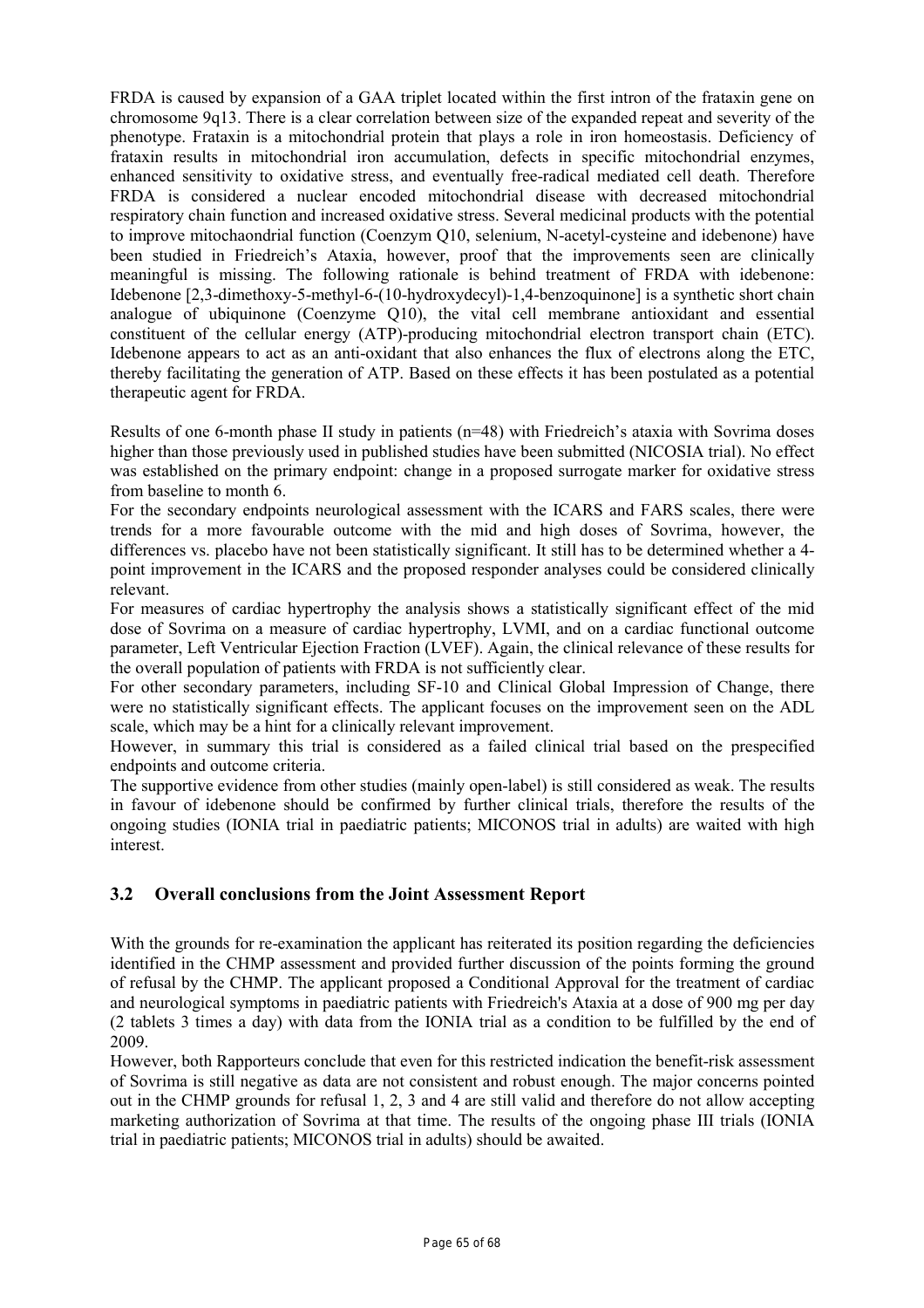# **3.3 Questions addressed by the CHMP to the Clinical Neurosciences Scientific Advisory Group**

For the evaluation of the grounds for re-examination, the CHMP also consulted the Advisory group of Experts who met the 5thof November 2008 to discuss the available evidence and answer to the following questions from the CHMP:

**1. Which are the adequate measures to show a treatment effect in patients with Friedreich's Ataxia (FA) and what can be considered as clinically meaningful taking into consideration the natural course of the disease:** 

- **a. on neurological outcome?**
- **b. on cardiac outcome?**

**2. In view of the methodological shortcomings of the NICOSIA trial, does the SAG consider as clinically meaningful the effects seen in this trial on neurological outcome with ICARS and on cardiac outcome after mid and high dosages of idebenone?"** 

**3. Are the effects seen in paediatric patients more pronounced compared to adults?** 

The Applicant gave an oral explanation during the Experts meeting and had the opportunity to clarify their position in relation to the same questions.

# **Answers from the CNS SAG to the questions on Sovrima/Idebenone**

- **1. Which are the adequate measures to show a treatment effect in patients with Friedreich's Ataxia (FA) and what can be considered as clinically meaningful taking into consideration the natural course of the disease:** 
	- **c. on neurological outcome?**
	- **d. on cardiac outcome?**

SAG answer: Friedreich's Ataxia (FRDA) is a true neurodegenerative disease with cardiac pathology that mostly contributes to the cause of death in these patients. However the clinical course of disease is variable, decline of neurologic functions is not linear (also depending on cardiac function) and the natural history of disease is still insufficiently characterised.

Point a): Multidimensional assessment tools (like FARS and ICARS) are considered valuable to capture the several symptoms of disease but their metric properties should be better documented. The most relevant neurological improvements to be taken into account are **walking and speech; dexterity** is also important for everyday life. ADL are very relevant and it is expected that clinically meaningful changes should be at least partly reflected on the global change.

As for other neurodegenerative diseases, is felt that the therapeutic benefit would mostly consist in slowing the progression of symptoms, and a 2-year observation period would be reasonable versus best standard of care. However FRDA being an orphan disease, ethical considerations push to identify the shortest useful observation duration. In this perspective it makes sense to wait for the results of the ongoing 1-year studies.

Point b): Short-term relevant cardiac parameters are to be considered for secondary endpoints in the treatment of FA. The SAG identified valuable cardiac surrogate endpoints: MRI, possibly gadolinium enhanced in order to quantify cardiac fibrosis; echocardiography for documenting both systolic and diastolic function; these endpoints should be evaluated over a period of 6-month or more adequately of 1-year.

Long-term data on cardiac morbid-mortality are still scarce in FA, and the SAG strongly recommend to collect data on these specific outcomes overtime in the general population of FDRA.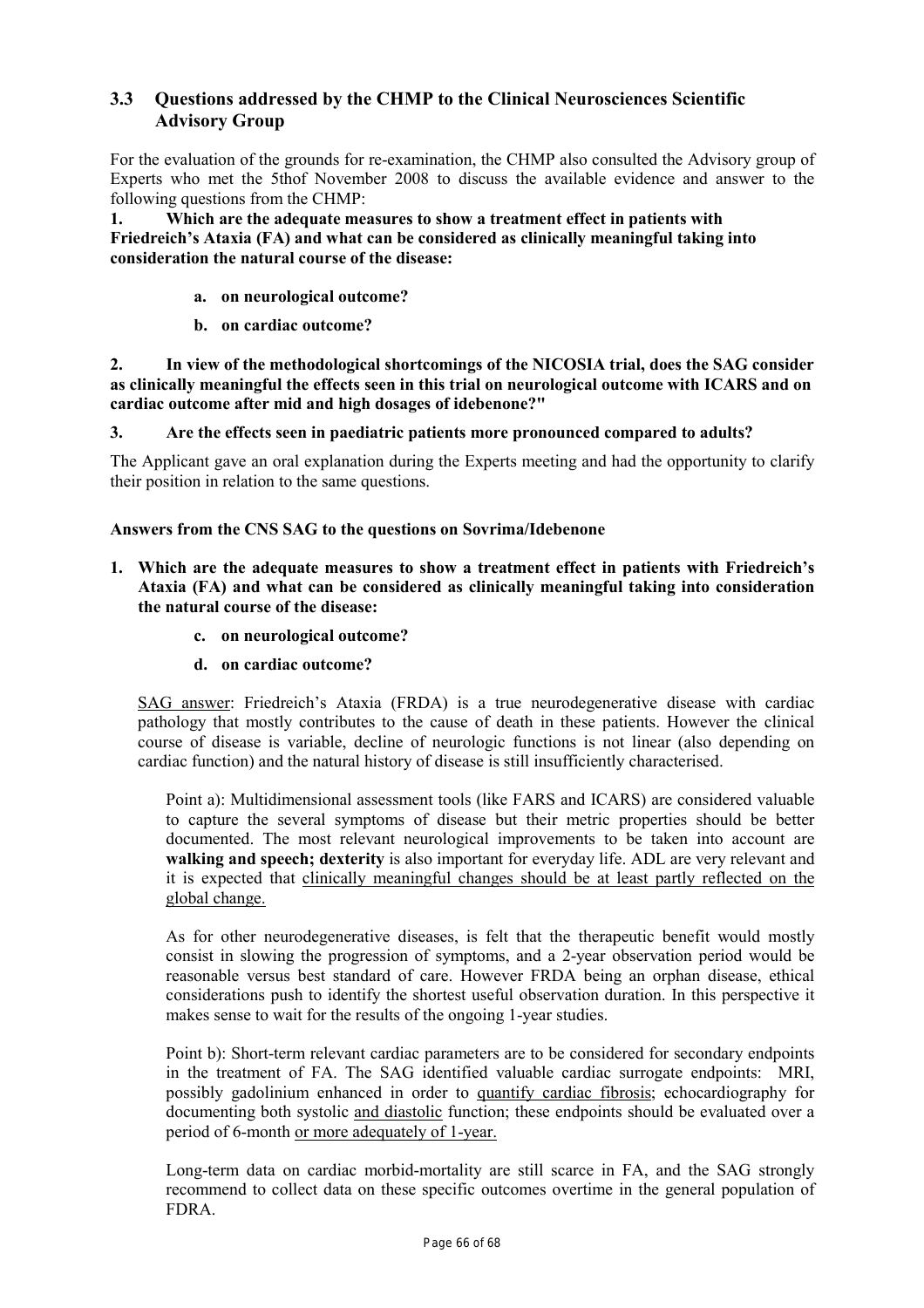# **2. In view of the methodological shortcomings of the NICOSIA trial, does the SAG consider as clinically meaningful the effects seen in this trial on neurological outcome with ICARS and on cardiac outcome after mid and high dosages of idebenone?"**

SAG answer : The SAG considers the results of NICOSIA study suggestive of efficacy on the neurological outcomes; however they should be confirmed on larger numbers. The lack of improvement in **walking** is considered to limit the clinical meaningfulness of results, even if other relevant neurologic symptoms like speech or dexterity are improved. The observed 4-point change in ICARS is considered a relatively small effect.

Observed cardiac outcomes are considered to affect only limited functional aspects and are inconsistent across the mid and high dose. The arguments brought by the Applicant during their presentation to the SAG, based on a parallel of FA cardiomyopathy with the hypertensive cardiomyopathy, cardiac hypertrophy as the key risk factor in FDRA, are not endorsed by the Experts cardiologists.

# **3. Are the effects seen in paediatric patients more pronounced compared to adults?**

SAG answer: The SAG considered the objective elements in the dossier and presented by the Applicant during the meeting insufficient to document a more pronounced effect in the paediatric patients. Prevention of progression of the cardiac disease would be the more relevant aspect to document.

These views were shared by all the Experts.

The answers to the questions and more in details the position of the CNS-SAG was presented by the SAG Chairman at the CHMP during the November meeting. The Applicant presented their final position in an oral explanation at the same meeting.

# **3.4 Overall conclusions on grounds for re-examination**

With the grounds for re-examination the applicant has reiterated its position regarding the deficiencies identified in the CHMP assessment and provided further discussion of the points forming the ground of refusal by the CHMP. The applicant proposed a Conditional Approval for the treatment of cardiac and neurological symptoms in paediatric patients with Friedreich's Ataxia at a dose of 900 mg per day (2 tablets 3 times a day) with data from the IONIA trial as a condition to be fulfilled by the end of 2009.

The CHMP, having considered the information submitted, considers that evidence of adequate, therapeutic efficacy is lacking, a favourable benefit/risk balance cannot be established and therefore recommends the refusal of the granting of the Marketing Authorisation for Sovrima.

The results of the ongoing phase III trials (IONIA trial in paediatric patients; MICONOS trial in adults) should be awaited.

The CNS SAG answers confirmed the scarcity of objective elements for a revised indication in the restricted paediatric population based on the NICOSIA trial. In particular the clinical relevance of the neurological and cardiac outcome measures estimated as secondary endpoints has been questioned.

# **3.5 Grounds for Refusal**

In conclusion, the CHMP, based on review of the whole data provided and taking into account the answers from the CNS-SAG considered the following grounds for refusal are confirmed. Specifically: